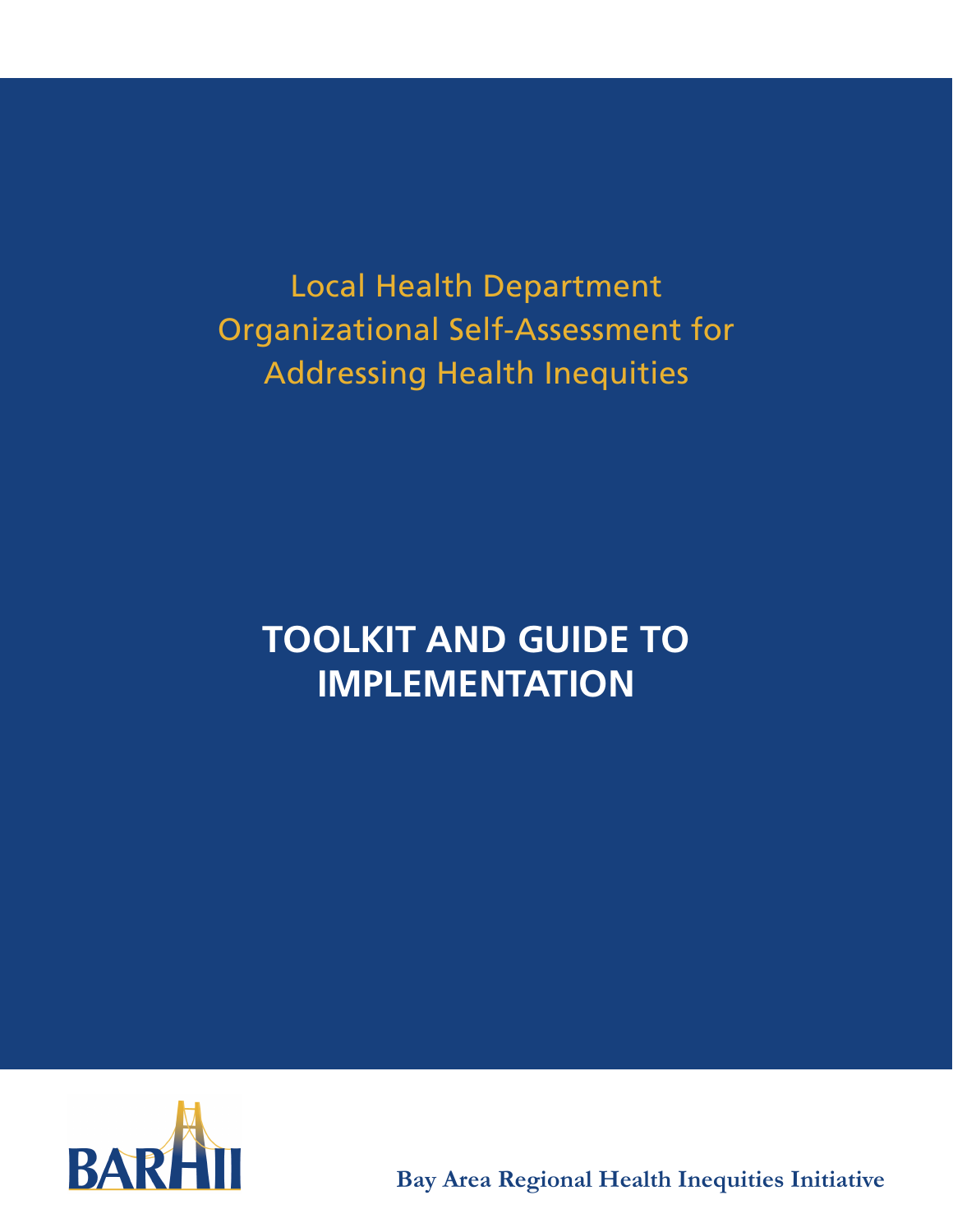### ACKNOWLEDGEMENTS

This project was made possible with generous support from The California Endowment.

The following groups and organizations were critical to the development of the Organizational Self-Assessment for Addressing Health Inequities Toolkit and Guide to Implementation:

The Internal Capacity Committee of BARHII The City of Berkeley Department of Public Health National Association of County and City Health Officials LFA Group (formerly LaFrance Associates), in collaboration with jdcPartnerships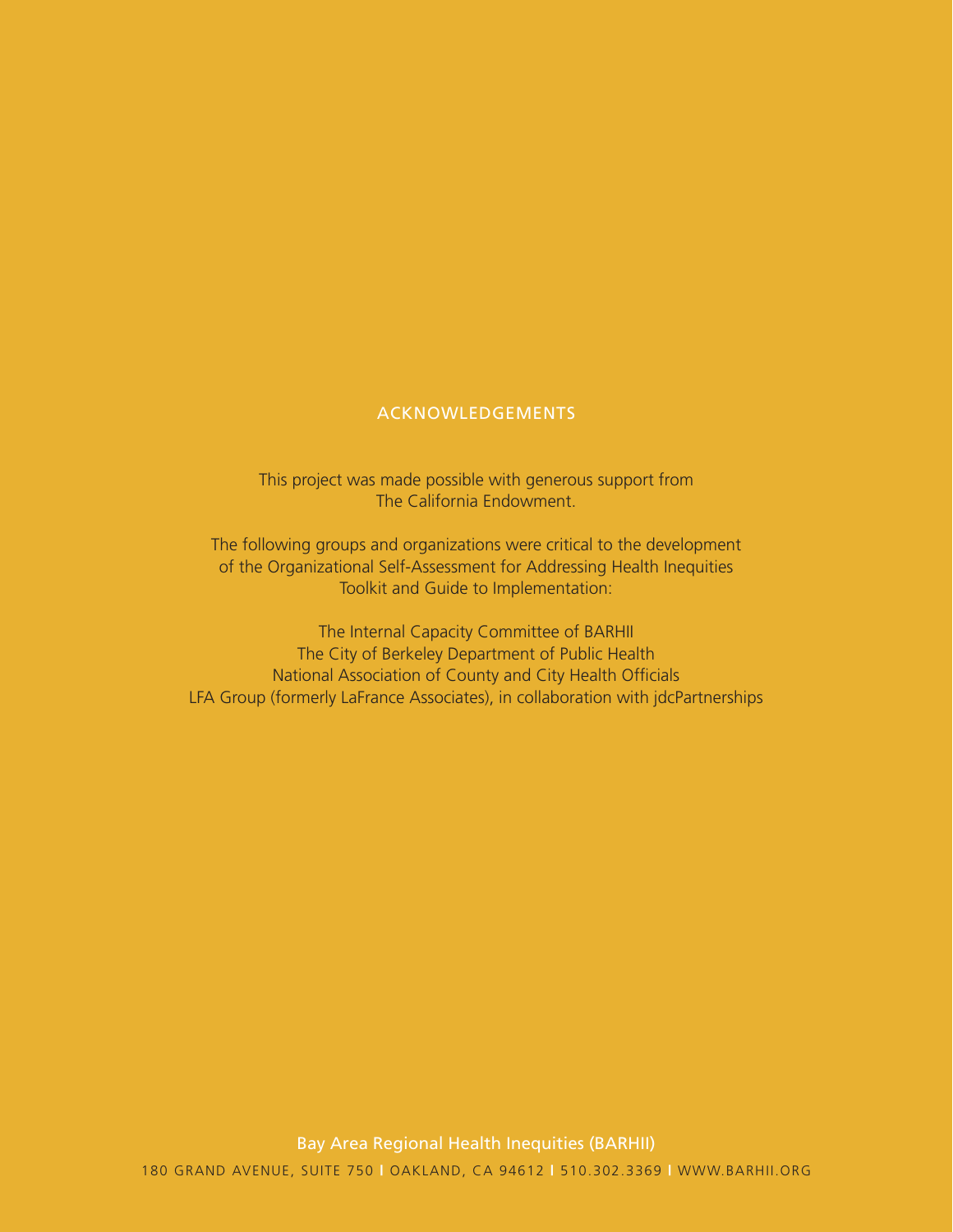## **TABLE OF CONTENTS**

| Framework: Workforce Competencies and Organizational Characteristics for Addressing Health Inequities 3 |  |
|---------------------------------------------------------------------------------------------------------|--|
|                                                                                                         |  |
|                                                                                                         |  |
|                                                                                                         |  |
|                                                                                                         |  |
|                                                                                                         |  |
|                                                                                                         |  |
|                                                                                                         |  |
|                                                                                                         |  |
|                                                                                                         |  |
|                                                                                                         |  |
|                                                                                                         |  |
|                                                                                                         |  |
|                                                                                                         |  |
|                                                                                                         |  |
|                                                                                                         |  |
|                                                                                                         |  |
|                                                                                                         |  |
|                                                                                                         |  |
|                                                                                                         |  |
|                                                                                                         |  |
|                                                                                                         |  |
|                                                                                                         |  |
|                                                                                                         |  |
|                                                                                                         |  |
|                                                                                                         |  |
|                                                                                                         |  |
|                                                                                                         |  |
|                                                                                                         |  |
|                                                                                                         |  |
|                                                                                                         |  |
|                                                                                                         |  |
|                                                                                                         |  |
| APPENDIX III: Roadmap to the Self-Assessment Framework: Linking the Matrix of Workforce                 |  |
|                                                                                                         |  |
|                                                                                                         |  |
|                                                                                                         |  |
|                                                                                                         |  |
|                                                                                                         |  |
|                                                                                                         |  |
|                                                                                                         |  |
|                                                                                                         |  |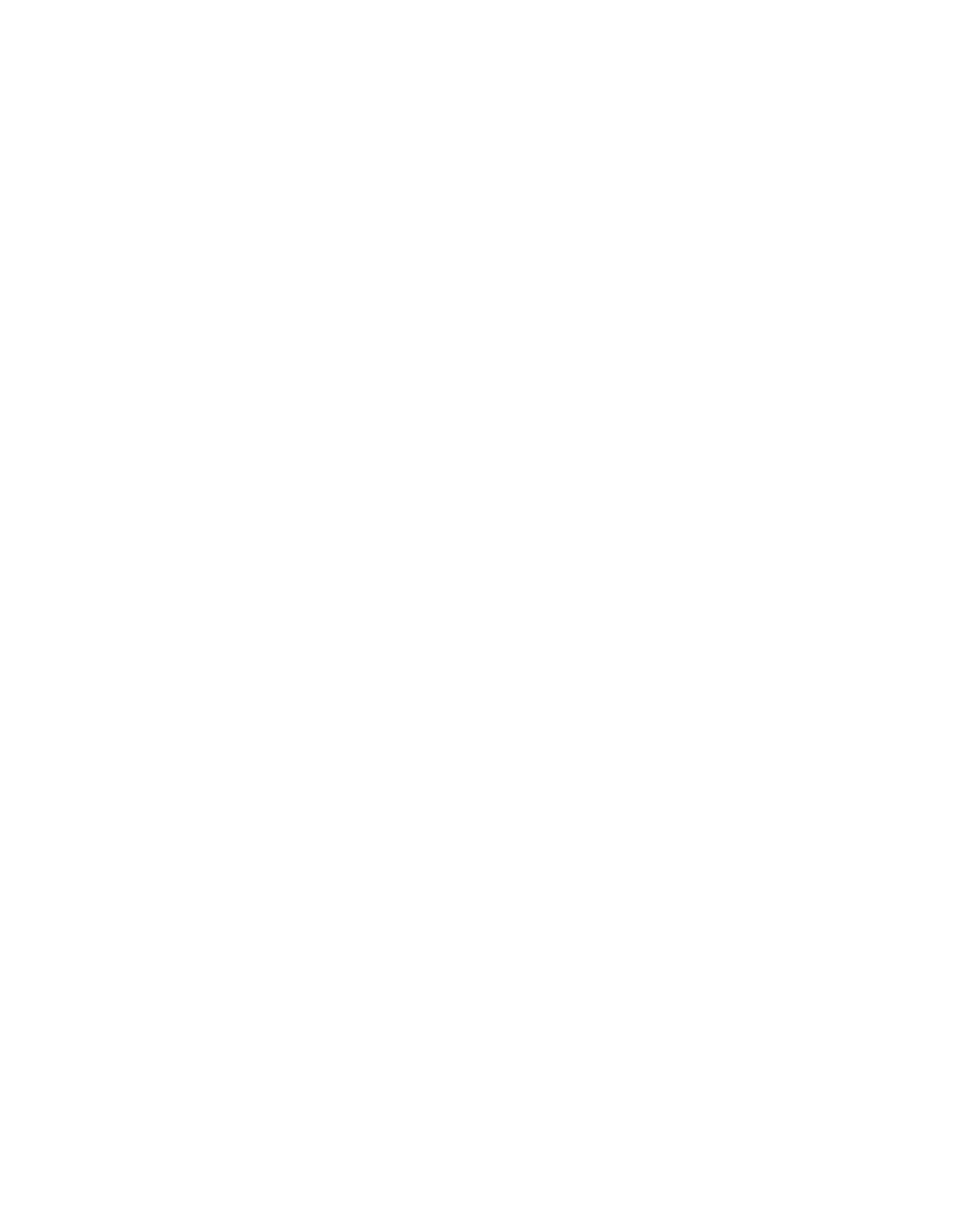The Bay Area Regional Health Inequities Initiative (BARHII) is pleased to offer this Organizational Self Assessment Toolkit for use in local health departments throughout the nation to assist in their development of a greater capacity to address health inequities.

The context for this toolkit might require some perspective. For starters, why "health inequities," when the term "health disparities" is used much more widely in the United States? The elimination of health disparities, for example, is one of two overarching goals of Healthy People 2010. The United States, however, appears to be alone in the use of the term "health disparities." The World Health Organization, using language more common in Europe, Canada and global public health organizations, has urged that all member states "... develop and implement goals and strategies to improve public health with a focus on health inequities . . . (and) to take into account health equity in all national policies that address social determinants of health."<sup>1</sup>

What is the difference, and why does it matter? The Oxford English Dictionary defines disparity as "the quality of being unlike or different," while inequity is "the lack of equity or justice; unfairness." What we see in the distribution of preventable illness and premature death is not mere difference, but rather patterns that reflect underlying social inequities. BARHII, for example, produced a report, Health Inequities in the Bay Area, documenting that people who live in poor neighborhoods in the nine-county San Francisco Bay Area can expect to live on average ten years less than people who live in affluent neighborhoods. These social inequities have been well documented in the United States and elsewhere, and explored in the award-winning Public Broadcasting System series, Unnatural Causes: Is Inequality Making Us Sick?<sup>2</sup>

Moreover, approaching "health disparities" one disease or population at a time, which characterizes much of public health funding and programs, restricts public health practice to clinical management and prevention or targeted health education. When public health practice focuses on social determinants of health, on the other hand, it ceases to be about one disease or one population. When trying to reduce asthma hospitalization rates among African American children, for example, providing improved clinical management, teaching children and parents about medications and avoiding triggers can be tailored; however, when the focus is on ports, trains, buses and trucks as sources of diesel air pollution, it is no longer specific to individuals with a health condition—it is about the people who live in the neighborhoods most subject to those conditions, and all the health problems that emerge from them.

The challenge of health inequities requires an understanding of how underlying social inequities shape the conditions that affect our health. Inequities based on class, race and gender in the distribution of power and resources, and in the priorities of institutional policies and practices, define the ways in which social determinants of health contribute to health inequities, and to the strategies local health departments would employ to confront them. The work of the Ingham County, Michigan, health department, which is particularly noteworthy in this regard, engages staff at all levels in constructive dialogue about how these larger social forces define the terrain in which public health must now negotiate.<sup>3</sup>

This is the direction in which BARHII and others are trying to move public health practice. A renewed understanding of the social etiology of disease, and how social determinants of health contribute to an inequitable distribution of the burden of disease, require a collective re-thinking of the mission and practice of public health. They also pose a major challenge to the public health workforce, often led by individuals trained in bio-medical

<sup>&</sup>lt;sup>1</sup> Sixty-second World Health Assembly Recommendations, Reducing Health Inequities Through Action on the Social Determinants of Health, World Health Organization, May 22, 2009

<sup>&</sup>lt;sup>2</sup> See, for example, Commission on Social Determinants of Health, Closing the Gap in a Generation: Health Equity Through Action on the Social Determinants of Health, World Health Organization, 2008; Richard Wilkinson and Kate Pickett, The Spirit Level: Why More Equal Societies Almost Always Do Better, Penguin Books, 2009; John D. and Catherine T. MacArthur Foundation Research Network on Socioeconomic Status and Health, Reaching for a Healthier Life: Facts on Socioeconomic Status and Health in the U.S., www.macses.ucsf.edu ; Commission to Build A Healthier America, Beyond Health Care: New Directions to a Healthier America, The Robert Wood Johnson Foundation, www.commissionhealth.org/; California Newsreel, Unnatural Causes: Is Inequality Making Us Sick?, www.unnaturalcauses.org; Bay Area Regional Health Inequities Initiative, Health Inequities in the Bay Area, www.barhii.org; Alameda County Public Health Department, Life and Death from Unnatural Causes: Health and Social Inequality in Alameda County, www.acphd.org. <sup>3</sup> Doak Bloss, Initiating Social Justice Action through Dialogue in a Local Health Department: The Ingham County Experience and Beyond in Richard Hofrichter and Rajiv Bhatia (eds.), Tackling Health Inequities Through Public Health Practice, Oxford University Press (Feb. 2010)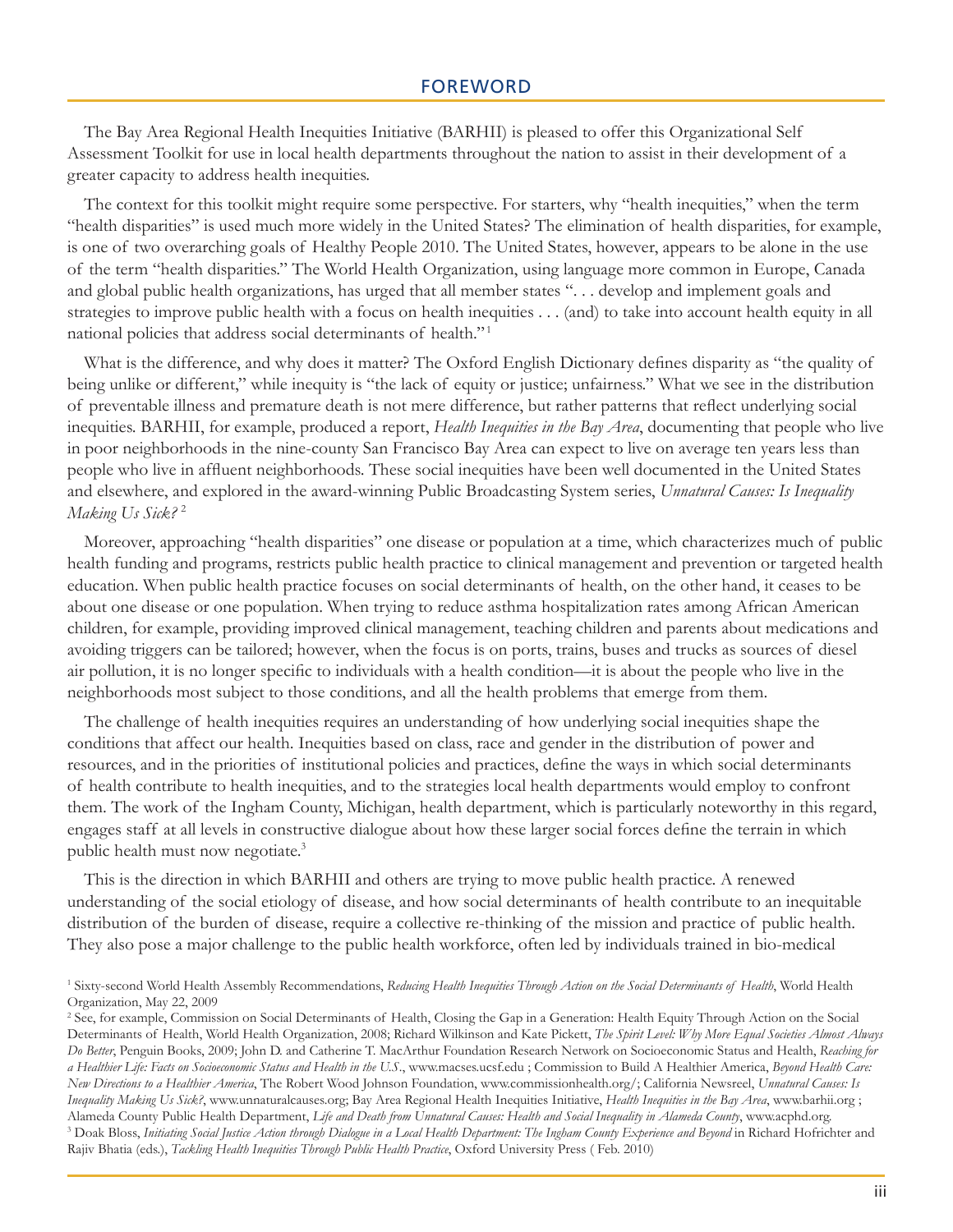sciences, and to the financing, structure and culture of local health departments. This Toolkit is therefore intended not so much to provide measures along some arbitrary standards of progress, but rather to encourage a dialogue among senior managers and staff in local health departments to re-examine their collective understanding of and ability to address the underlying causes of health inequities.

We hope this Toolkit will contribute to the growing momentum urging public health toward a greater focus on social determinants of health and health inequities. On a global scale, the publications and pronouncements from the World Health Organization and important research and practice emerging from Canada and the European Community, and in the United States, the Health Equity and Social Justice Strategic Direction Team of the National Association of County and City Health Officials (NACCHO) and its Local Health Department National Coalition for Health Equity<sup>4</sup> and the powerful influence of Unnatural Causes: Is Inequality Making Us Sick? are important forces helping to shape this new direction for public health. This Toolkit coincides roughly with the launching of national public health improvement processes, including the credentialing of the workforce and accreditation of state and local health departments. Accordingly, we hope this Toolkit can contribute to the integration of the link between social justice and health into our mission, practice and forms of accountability. We understand that not all local health departments are in the same situation, or have equal resources to expand the scope of their work. The Toolkit should therefore be used in a manner that reflects local circumstances as the legitimate starting point for dialogue and change.

> Bob Prentice, PhD **DIRECTOR** BAY AREA REGIONAL HEALTH INEQUITIES INITIATIVE (BARHII) SEPTEMBER, 2010

<sup>4</sup> Local Health Department National Coalition on Health Equity, National Association of County and City Health Officials, www.naccho.org/topics/ justice/coalition.cfm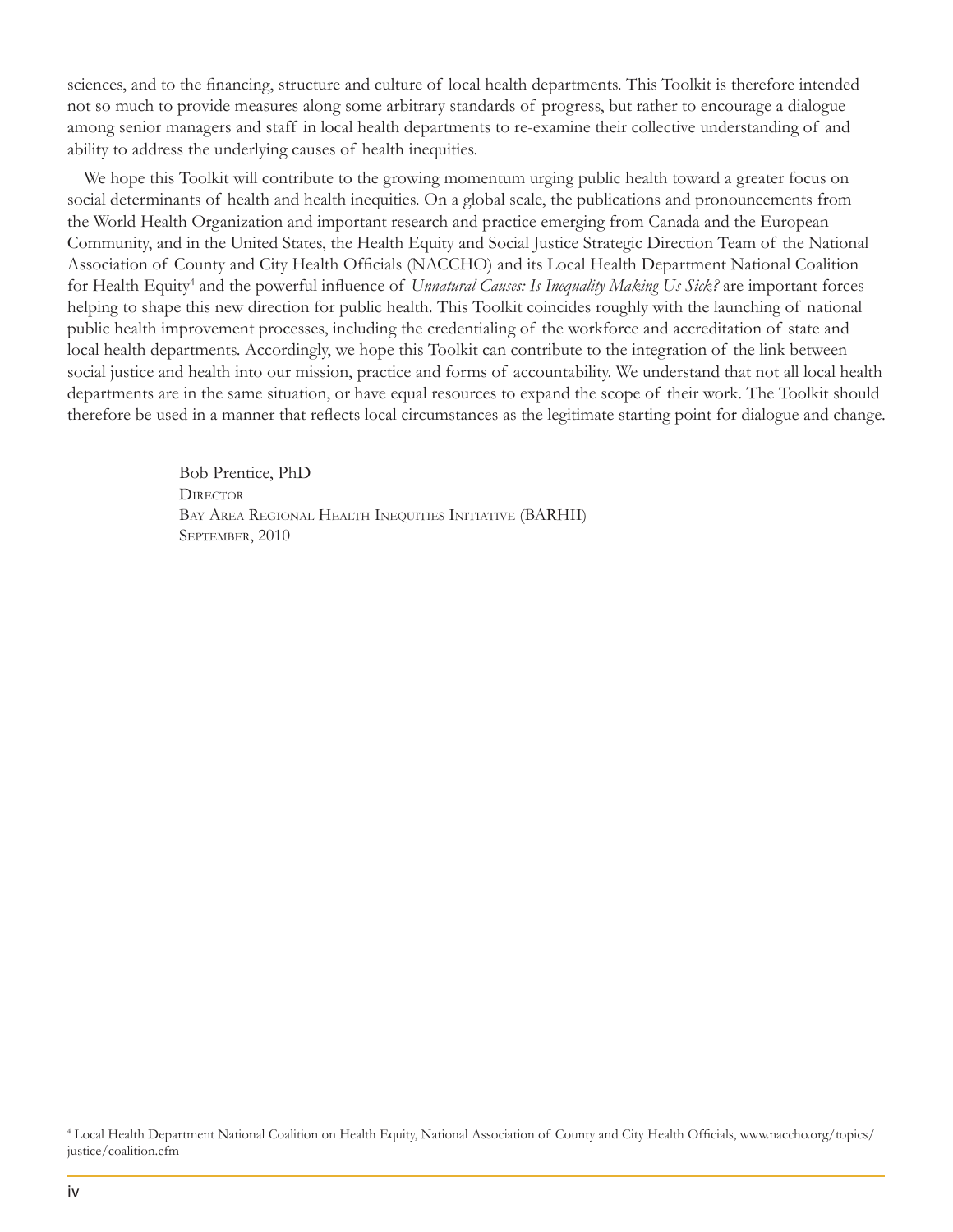### **EXECUTIVE SUMMARY**

The mission of public health is to assure optimal health and wellness for all people. Within the current public health paradigm, we are doing our best to improve health overall and address health disparities. However, egregious gaps in health outcomes between populations persist. A growing body of evidence links significant differences in health outcomes to race, neighborhood of residency, educational attainment, income, and other social factors. Past and present policies and practices in each of these arenas play a critical role in people's lives and health outcomes, and often hamper public health efforts. How can a policy make people sick? What role do we have as local health departments (LHDs) in addressing issues such as racism and neighborhood conditions? How does our structure and workforce fit into the work that needs to be done in these arenas?

The prospect of addressing societal challenges may seem overwhelming for local health departments, yet the impact of these challenges on health is undeniable. Examples of these challenges include current and historical local, state, and national policies that have segregated communities based on race. As a result, people of color are more likely to live in lower income, less safe, inner-city neighborhoods that lack access to resources like high-quality public transportation, fresh fruits and vegetables, and safe places to walk and play. These neighborhoods tend to have schools with lower quality education for their children, resulting in fewer opportunities for advanced education and well-paying jobs. People with lower-paying jobs are less likely to have good health coverage or access to health promotion resources. The data consistently show that people who live in these conditions suffer worse health outcomes in chronic and infectious diseases, injury, and as a result of disasters and emergencies. Clearly, we must address these societal conditions if we are to reverse the trend of health inequities. This new paradigm of public health seeks to continue providing necessary individual services while also acknowledging and addressing these underlying causes that often stem from policy decisions. As this is a new direction for many LHDs, the Bay Area Regional Health Inequities Initiative (BARHII), a collaboration of eleven local health departments in the greater San Francisco Bay Area, developed the Organizational Self-Assessment for Addressing Health Inequities **Toolkit** (Toolkit). This Toolkit provides public health leaders with tools and guidelines that help identify the skills, organizational practices and infrastructure needed to address health equity and provide insights into steps LHDs can take to ensure their organization can have an impact on these negative policies. The Organizational Self-Assessment for Addressing Health Inequities (Self-Assessment) is intended to serve an LHD in the following ways:

- Serve as the baseline measure of capacity, skills and areas for improvement to support health equity-focused activities:
- Inventory the presence of a set of research-based organizational and individual traits that support the ability to perform effective health equity-focused work;
- Provide information to guide strategic planning processes and/or the process of developing and  $\bullet$ implementing strategies that improve capacities;
- Serve as an ongoing tool to assess progress towards identified goals developed though the assessment process.

To provide a framework for the Self-Assessment, a matrix of organizational and staff competencies needed to address health inequities was developed. This matrix identifies the skills and capacities at both the organizational and individual levels that support an LHD's ability to address health inequities. The Toolkit includes a compendium of instruments that address various elements of the matrix and the guidelines to help LHDs determine if, when, and how to carry out the Self-Assessment. Each tool is designed both to provide information for an assessment at an organizational level and to provide an opportunity for executives, staff, community agencies and other local partners to reflect upon their experiences in addressing health inequities in partnership with LHDs.

The Toolkit includes the following instruments:

- 1. Staff Survey—An online survey tool designed for LHD staff at all levels of the agency to complete. This tool addresses most of the elements included in the Matrix.
- 2. Collaborating Partner Survey—An online survey tool that provides an opportunity for other agencies, organizations and groups that work with the LHD to share feedback and insights regarding health equity work.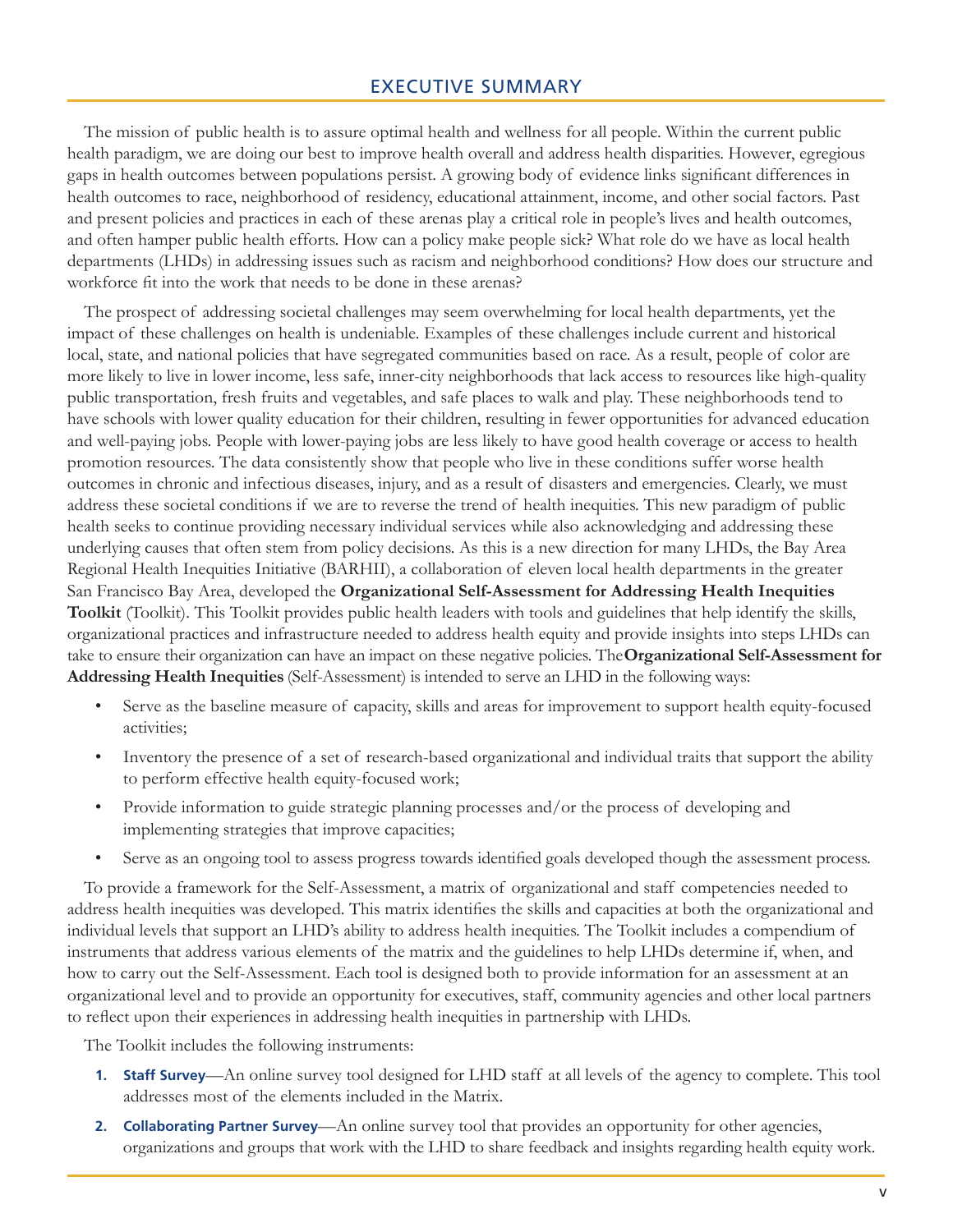- 3. Staff Focus Groups—Facilitated group discussions that are designed for in-depth exploration of elements of the matrix and to gain further information on specific issues informed by the staff survey.
- Management Staff Interviews—Individual interviews with members of an LHD's senior management/ 4. leadership team to allow an LHD to further develop an in-depth sense of its organizational strengths and areas for improvement related to addressing health inequities.
- 5. Human Resources Data System Worksheet—A worksheet that can be used to summarize important data gathered during the Internal Document Review and Discussion phase of the assessment. This sheet succinctly illustrates how responsive the HR system is to the diverse needs of the population served by the LHD.

### These tools can be found in *Appendix I*.

The development of the self-assessment tools was informed by an extensive review of public health and organizational development literature, as well as a review of existing organizational and cultural competency assessment tools. Guided by the literature review, a team of consultants and BARHII's Internal Capacity Committee worked together to create indicators for each element of the matrix, and then created survey and qualitative instruments to measure these indicators systematically across an organization. Finally, the self-assessment was pilot tested at the City of Berkeley Public Health Division in 2008 and the tools were further refined based on the pilot experience and feedback from staff at that LHD.

In addition to the instruments themselves, the Toolkit contains an implementation guide with information, tools, resources, and bibliography to help LHDs:

- $\bullet$ Assess whether they are ready to conduct the Self-Assessment;
- $\bullet$ Prepare for the self-assessment;
- $\bullet$ Complete the necessary steps for implementing the self-assessment; and
- $\bullet$ Engage with the results of the self-assessment in an action-oriented way.

The Self-Assessment requires commitment on all levels of the LHD, dedicated staff, in-kind resources, and time. Appendix V provides information on time, resources and other investments required to implement the Self-Assessment. A summary of the key lessons learned from the piloting of the Self-Assessment can be found in Appendix X.

LHDs are increasingly seeking ways to do more to address health inequities. This self-assessment can be a key component in improving LHDs' capacity to partner with communities, agencies and organizations to achieve health for all.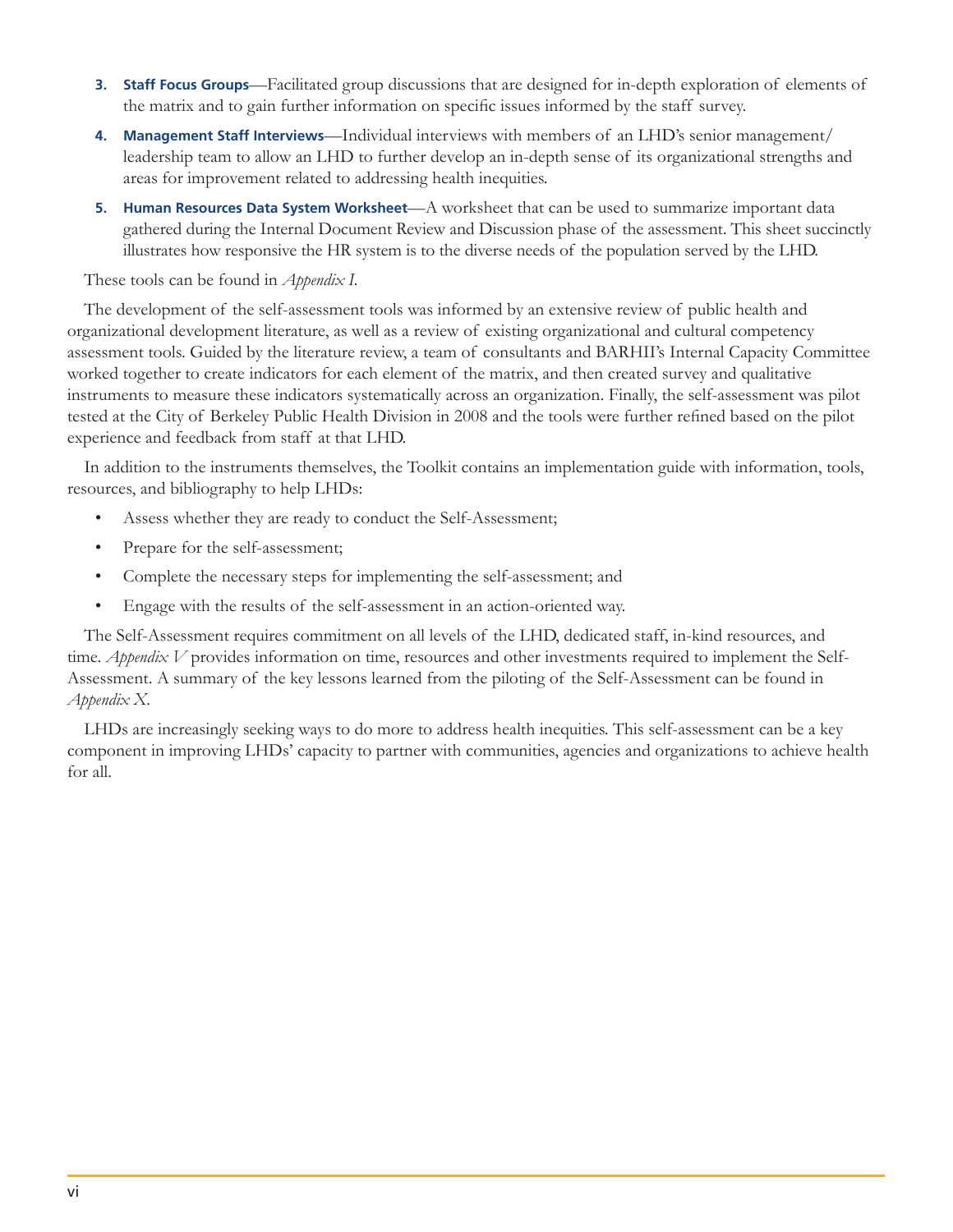# BACKGROUND AND INTRODUCTION

- **Background of BARHII's Organizational Self-Assessment**
- Framework: Workforce Competencies and Organizational Characteristics for Addressing Health Inequities
- Purpose of the Self-Assessment
- Introduction to the Self-Assessment Tools
- Definitions of Key Terms and Concepts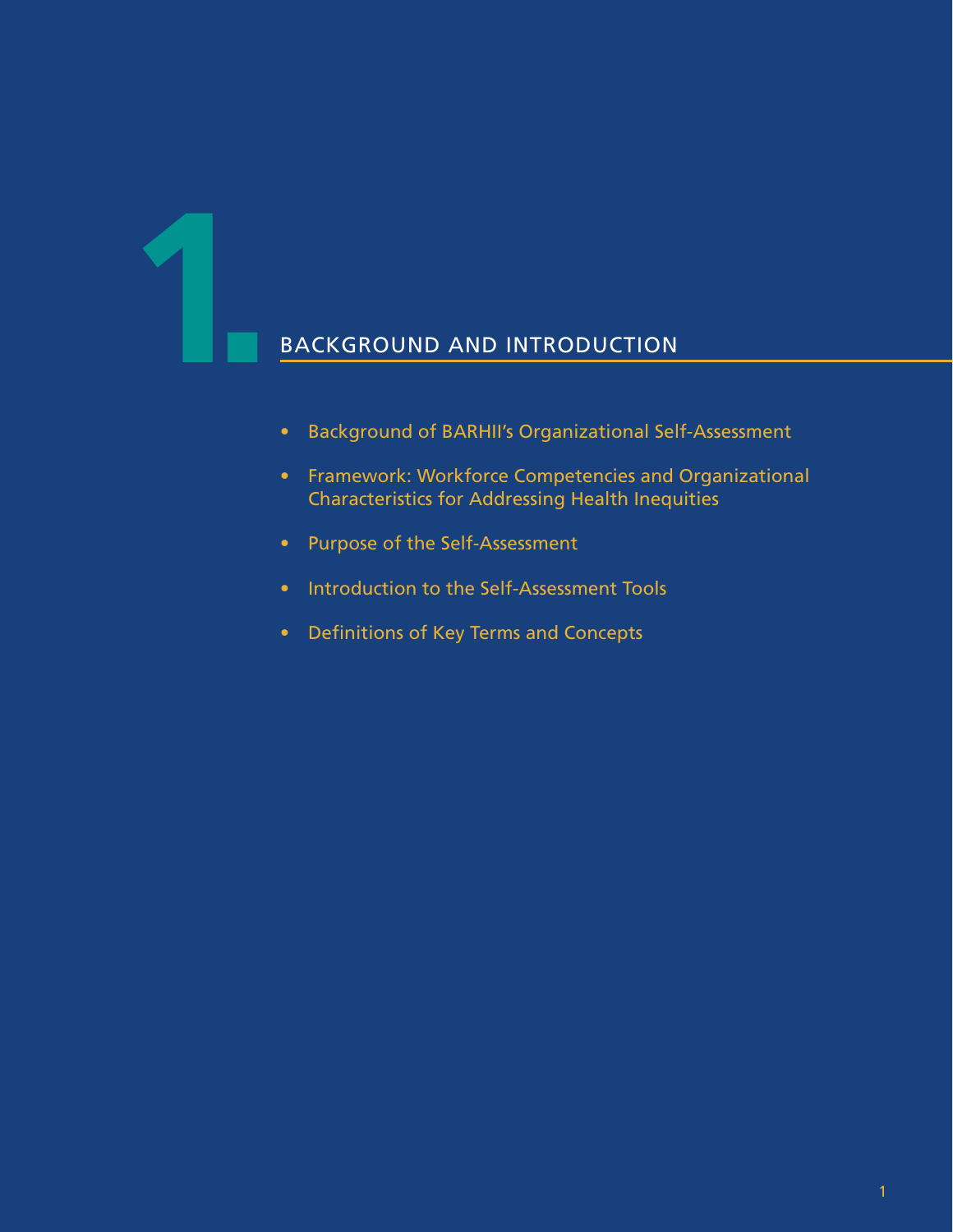### **Background of BARHII'S Organizational Assessment**

In the mid-1990s, the public health directors and health officers of several San Francisco Bay Area health departments gathered to determine whether the disparities in health outcomes among residents in their communities would better be addressed with a regional approach. Issues such as transportation, housing, air and water quality were readily identified as ideal issues that call for a regional solution. In reviewing the health outcomes of communities throughout the Bay Area, it became clear that specific communities appear to consistently experience health inequities based on social determinants such as race, educational attainment, neighborhood conditions, and other characteristics. Because contemporary public health programs were not designed to address social determinants, the public health officials decided to form the Bay Area Regional Health Inequities Initiative (BARHII).

BARHII is a collaboration of eleven local health departments (LHDs): Alameda, Berkeley, Contra Costa, Marin, Napa, San Francisco, San Mateo, Santa Clara, Santa Cruz, Sonoma and Solano. The mission of BARHII is to transform public health practice for the purpose of eliminating health inequities using a broad spectrum of approaches that create healthy communities. Four committees (Internal Capacity, Community, Data, and Built Environment) were formed to begin to determine ways that individual health departments could work on a regional level to improve community health.

The Internal Capacity Committee (ICC), comprised of seasoned public health workers serving as administrators, managers and program coordinators/planners, was charged with identification of professional development and systems changes necessary to "transform" public health. The ICC's initial task in developing these strategies was to construct a matrix of organizational and staff competencies that LHDs need in order to adequately address health inequities (discussed in next section). Using this matrix, the ICC developed the **Organizational Self-Assessment for Addressing Health Inequities (Self-Assessment). The** Self-Assessment is a key initial step for health departments ready to engage in a critical review of their organizational ability to address health inequities.

The development of the Self-Assessment included the following phases:

- 1. Identification of skills and capacities at the organizational and individual levels that support an LHD's ability to address health inequities.
- 2. Verification and expansion of these skills and capacities through a review of available literature, as well as a review of existing organizational and cultural competency assessment tools.
- 3. Specification of each skill and capacity into a measurable indicator.
- 4. Development of a set of assessment tools to measure each indicator.
- 5. Pilot-testing and refining the tools at a member LHD.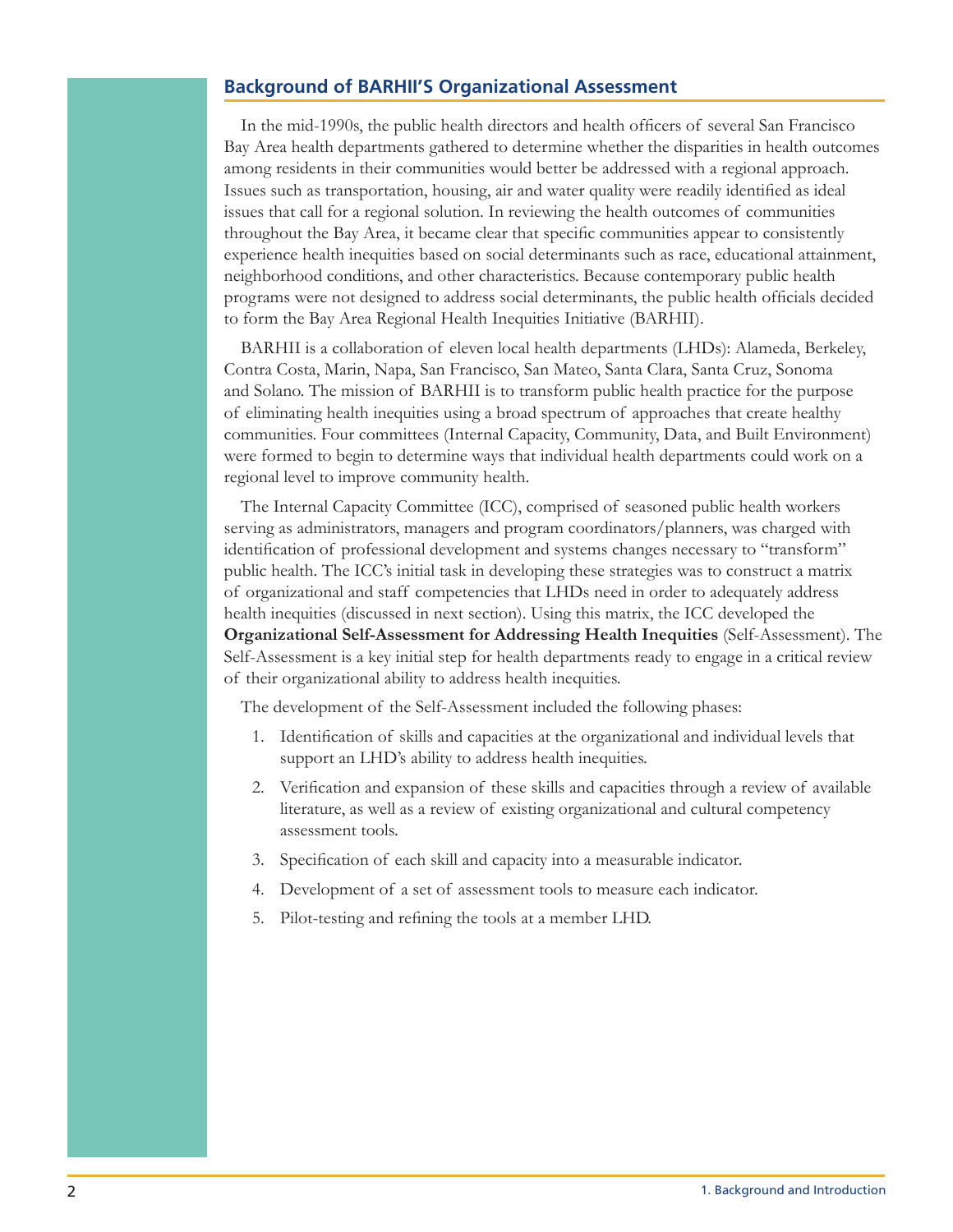### **Framework: Workforce Competencies and Organizational Characteristics** for Addressing Health Inequities

BARHII's Internal Capacity Committee (ICC) identified the skills and capacities at both the organizational and individual levels that support an LHD's ability to address health inequities. These indicators were grouped into domains and two matrices were developed: one for staff skills and competencies and a second for organizational competencies. (See Appendix  $II$ )

An extensive vetting process was conducted to finalize the matrices. This included clarification of each item, review of public health and organizational development literature to validate the item, and the creation of a glossary of definitions highlighting those indicators essential to address health equity. A "Roadmap" illustrating this process is included in Appendix III. See Appendix XI for an annotated bibliography of sources reviewed.

The Matrix of Workforce Competencies and Organizational Characteristics for Addressing Health Inequities describes the nine domains of organizational characteristics, as well as nine domains of skills and abilities that LHD staff should possess to effectively address health inequities (see Exhibit 1). The matrix, included in *Appendix II*, became the basis for the instruments and protocols contained in the Self-Assessment Toolkit.

| EXHIBIT 1                                                                                                                                                                                                                                                                                                                                                                                                                                                                   |                                                                                                                                                                                                                                                                                                                                                                                                                                                                                                           |  |
|-----------------------------------------------------------------------------------------------------------------------------------------------------------------------------------------------------------------------------------------------------------------------------------------------------------------------------------------------------------------------------------------------------------------------------------------------------------------------------|-----------------------------------------------------------------------------------------------------------------------------------------------------------------------------------------------------------------------------------------------------------------------------------------------------------------------------------------------------------------------------------------------------------------------------------------------------------------------------------------------------------|--|
| <b>Organizational Characteristics</b>                                                                                                                                                                                                                                                                                                                                                                                                                                       | <b>Workforce Competencies</b>                                                                                                                                                                                                                                                                                                                                                                                                                                                                             |  |
| Institutional commitment to addressing health<br>$\bullet$<br>inequities<br>Hiring to address health inequities<br>$\bullet$<br>Structure that supports true community partnerships<br>$\bullet$<br>Supporting staff to address health inequities<br>Transparent and inclusive communication<br>Institutional support for innovation<br>٠<br>Creative use of categorical funds<br>$\bullet$<br>Community-accessible data and planning<br>Streamlined administrative process | Personal attributes such as passion, self-reflection<br>and listening skills<br>Knowledge of public health framework (e.g.<br>$\bullet$<br>Ten Essential Services, public policy development,<br>advocacy, data)<br>Understanding of the social, environmental, and<br>$\bullet$<br>structural determinants of health<br>Knowledge of affected community<br>$\bullet$<br>Leadership<br>Collaboration skills<br>Community organizing skills<br>Problem solving ability<br>Cultural competence and humility |  |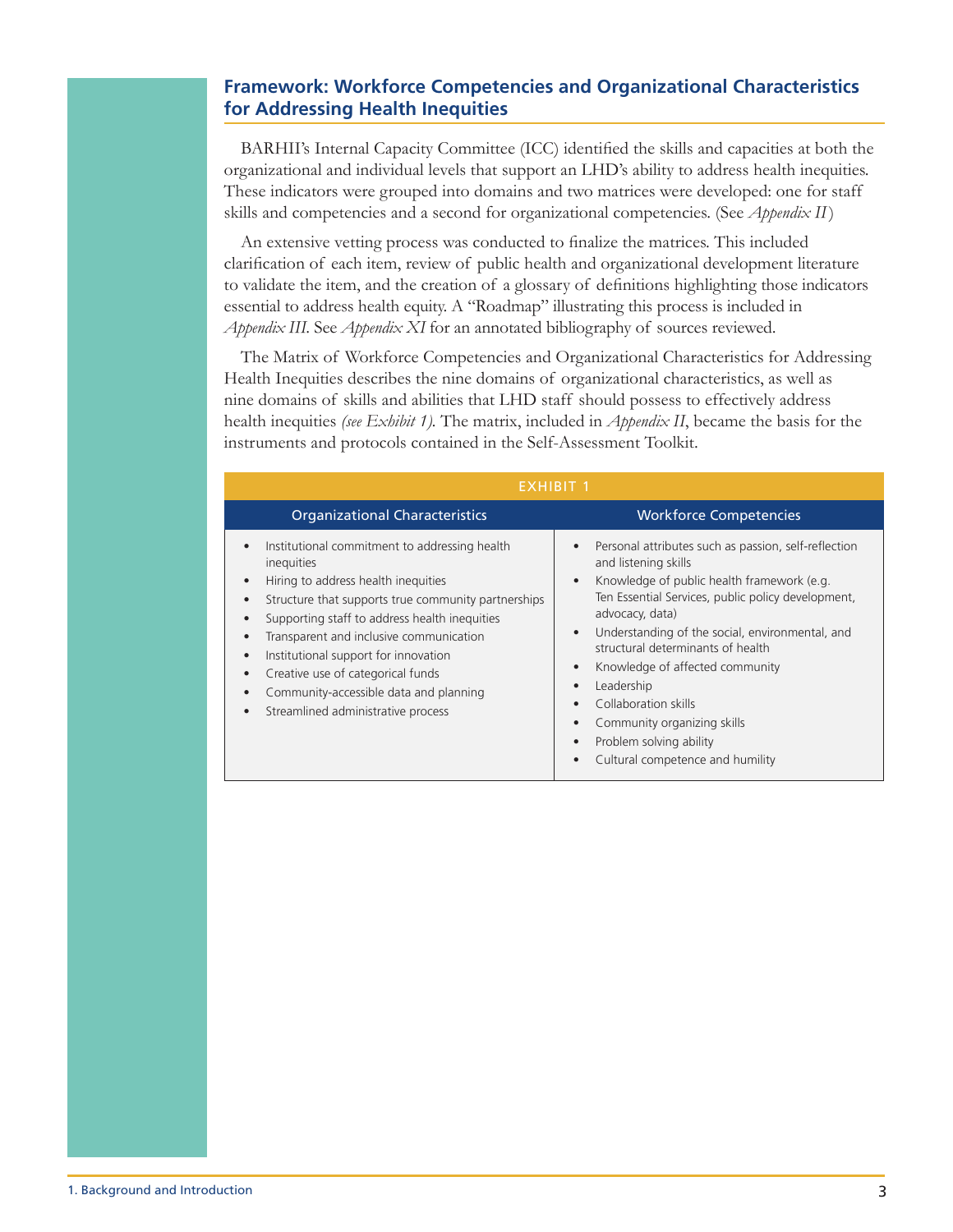### **Purpose of the Self-Assessment**

The Self-Assessment is designed to:

- Provide LHDs with a comprehensive set of information from a variety of sources about strengths and areas for improvement with respect to skills and capacities that support institutional capacity to address health inequities;
- With results in hand, stimulate internal dialogue about how an LHD can build its capacity to address health inequities and optimally align its functioning with goals to reduce health inequities; and
- Guide strategic planning and other organizational development activities based on a broad set of information about current capacity to address health inequities.
- Provide ongoing measures to assess the LHD's progress towards identified goals developed during the assessment process.

The Self-Assessment is **not** designed to:

- Serve as a community needs assessment; or
- Evaluate cultural competency, quality of care or be used in a setting providing only clinical services with no community engagement component; or
- Plan or evaluate the effectiveness of health department programs (i.e. achievement of outcomes).

The Organizational Self-Assessment for Addressing Health Inequities is fundamentally designed to provide information for reflection, discussion, planning, and organizational development.

### **Introduction to the Self-Assessment Toolkit**

The Toolkit includes a compendium of instruments that address various elements of the Matrix of Workforce Competencies and Organizational Characteristics for Addressing Health Inequities. Where appropriate, different instruments are used to assess multiple dimensions of a single indicator. These instruments can found in Appendix I.

The Toolkit was pilot tested in 2008 at the City of Berkeley Public Health Division (BPHD). The 100 staff of BPHD and approximately 50 collaborating partners were invited to participate in the Self-Assessment. Because the process as well as the instruments were being pilot tested, it is not possible to provide an accurate estimate for the elapsed time for the implementation of the Self-Assessment and the analysis of the data. Rather, time estimates for each step in the Self-Assessment are provided in staff hours. The tools and guidelines were further refined based on the pilot experience and feedback from staff at BPHD. The important Lessons Learned from the BPHD are included in Appendix X.

Each instrument is designed both to provide information for an assessment at an organizational level and to provide an opportunity for executives, staff, community agencies and other local partners to reflect upon their experiences in addressing health inequities as a partnership.

The following summarizes the purpose, key elements and audience for each instrument included in the Toolkit.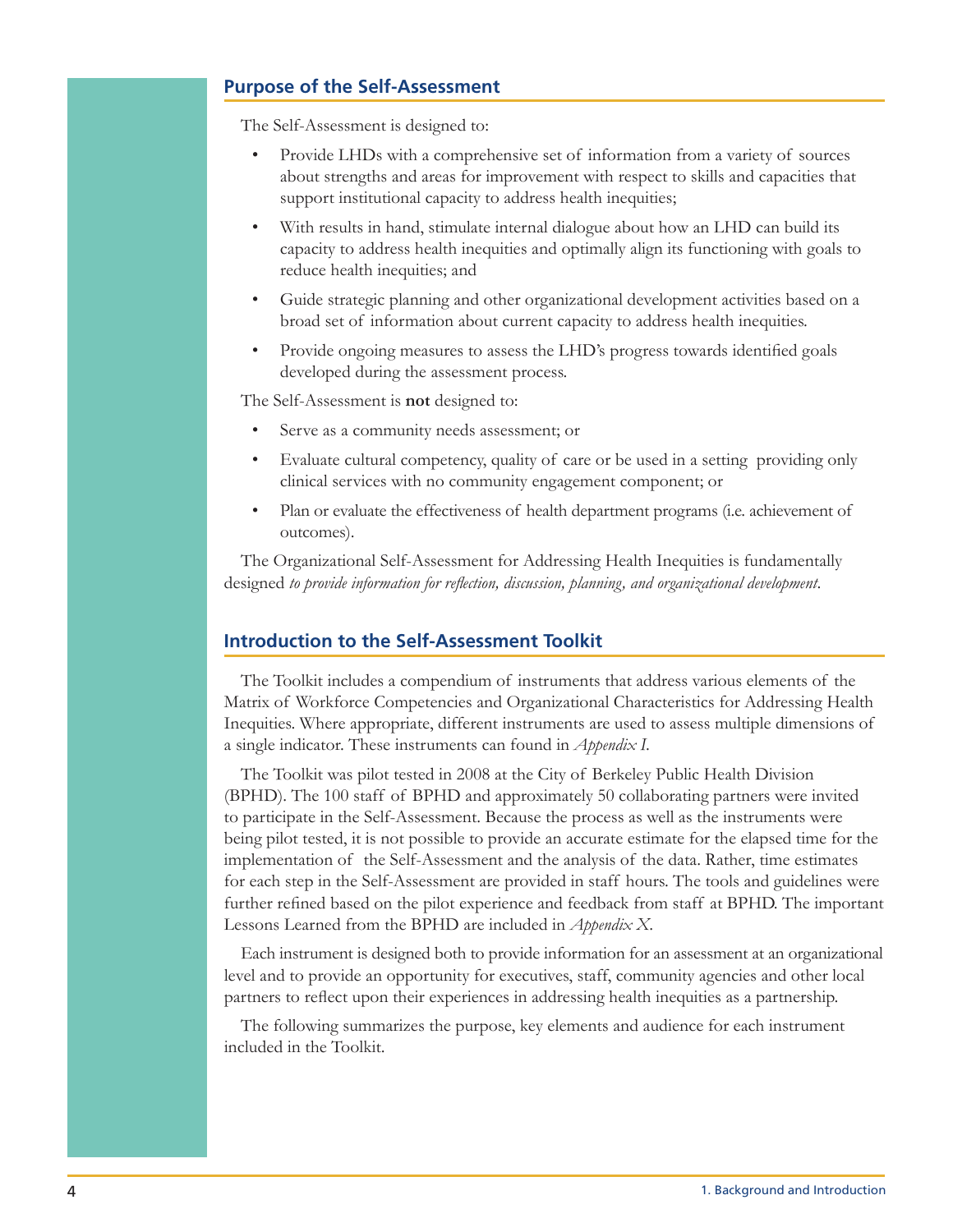### **Staff Survey**

The Staff Survey, designed for LHD staff at all levels of the agency to complete, is the most in-depth instrument in the Toolkit, addressing most of the elements included in the Matrix of Workforce Competencies and Organizational Characteristics for Addressing Health Inequities. This instrument is administered online to all staff of the LHD using a web-based survey, though it can be offered in hard copy to any staff without online access.

### **Collaborating Partner Survey**

This survey provides an opportunity for other agencies, organizations and groups that work with the LHD to share feedback and insights regarding their partnership with the LHD and the extent to which it facilitates efforts to address health inequities and the social determinants of health. This instrument is administered online using a web-based survey, though it can be offered in hard copy to any partners without online access.

### **Staff Focus Groups**

These focus groups are designed for in-depth exploration of elements of the Matrix that are informed by the Staff Survey and Collaborating Partner Survey results and are more suited to discussion and conversation, such as elements of the organizational culture that support skills and practices critical for addressing health inequities. To ensure inclusion of a breadth of perspectives, participants for the focus groups are randomly selected within various strata of the organization.

### **Management Interviews**

Individual interviews with members of an LHD's senior management/leadership team allow an LHD to further develop an in-depth sense of its organizational strengths and areas for improvement related to addressing health inequities.

### **Internal Document Review and Discussion**

This provides guidelines for extracting information from key internal documents, work products and data systems, and engaging in critical thinking about what those data sources indicate about existing capacity and action steps for improving capacity. Key data can be summarized using the Human Resources Data System Worksheet (see Appendix I).

### **Glossary: Definitions of Key Terms and Concepts**

A glossary containing definitions of key terms and concepts relevant to health inequities is provided as a background reference for this assessment, and represents the shared understanding of these terms by those that developed the assessment. It can be provided to all staff and collaborating partners participating in the assessment to minimize confusion about what is meant by these terms. In the online versions of the survey tools, the glossary can be accessed on every page. This was written as plainly as possible to address varying levels of education of LHD and collaborating partners' staff. For each term a definition is provided followed by a tangible example of each concept. The example is *italicized* to highlight the subtle differences between these terms. These can be found in *Appendix I*.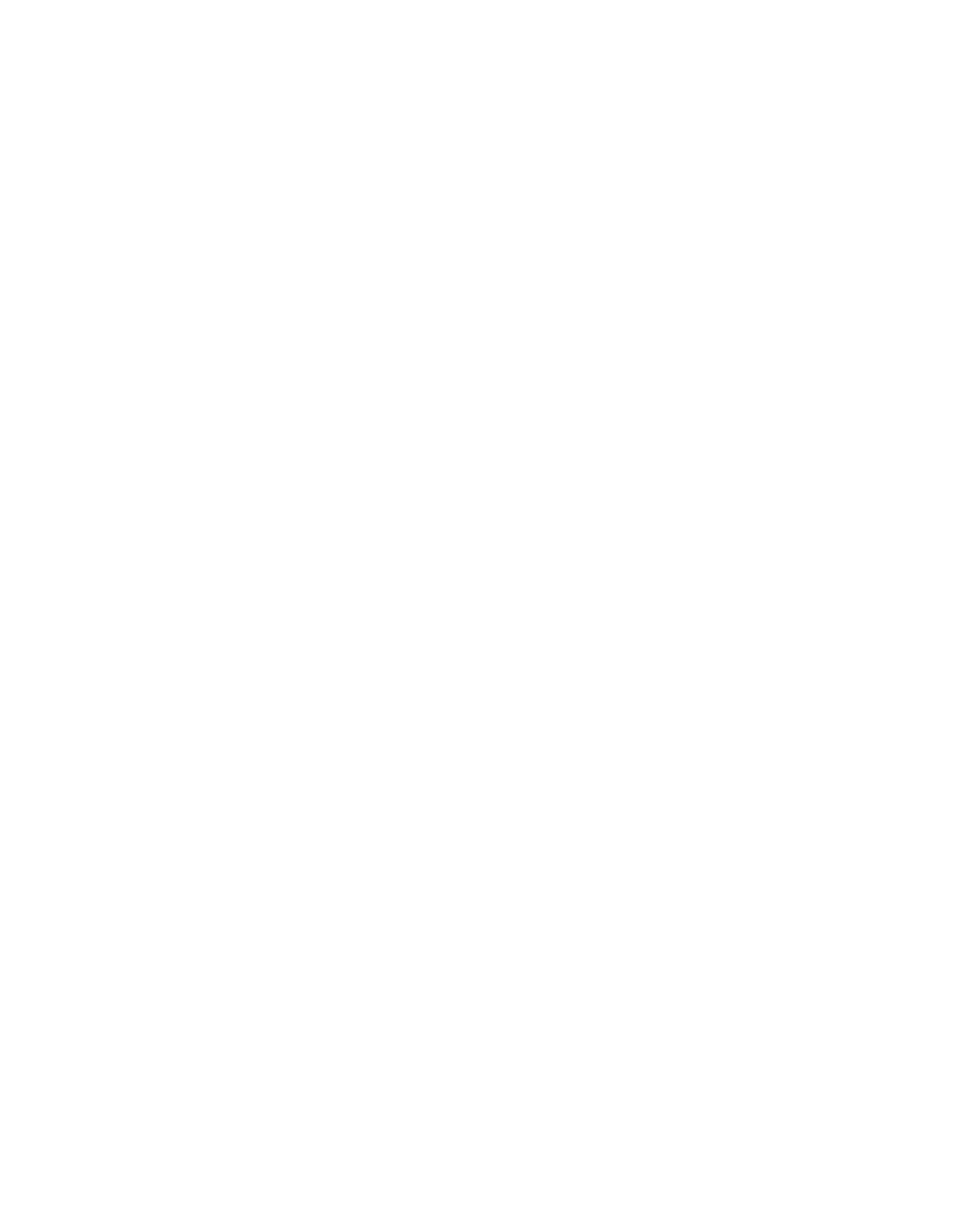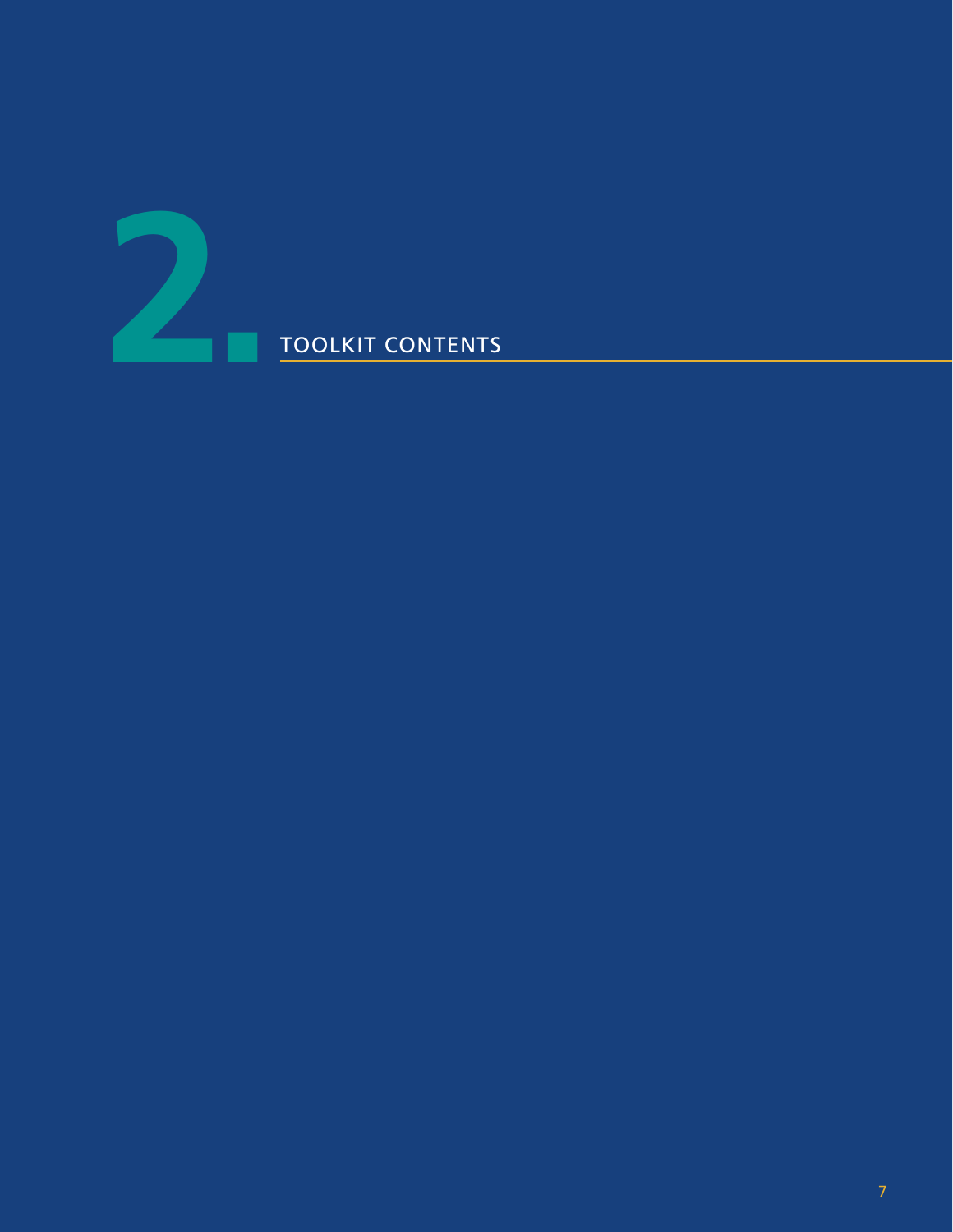### This Toolkit contains information, tools and resources designed to:

- Help LHD decision-makers assess whether their organizations are ready to conduct the Organizational Self-Assessment for Addressing Health Inequities and whether it will be useful to them;
- Enable executive staff to prepare their organizations for the Self-Assessment;
- Guide the implementation team at LHDs through the necessary steps for completing the Self-Assessment;
- Provide analysts and consultants with the tools to analyze the Self-Assessment findings; and
- Offer ways for leadership and staff to engage together with the results of the Self-Assessment in an action-oriented way.

**Section III** examines the capacity an LHD should have in place before beginning the Self-Assessment and provides recommendations on the preparation that will help the organization get the most out of the experience.

Section IV provides specific instructions and recommendations for implementing each of the five Toolkit components: the Staff Survey, the Collaborating Partner Survey, the Staff Focus Groups, the Management Interviews and the Internal Document Review and Discussion. For each component you will find:

- The purpose of the component, what information it will provide, the advantages and the challenges/limitations associated with it.
- The resources and estimated staff time necessary for completing the component;
- A step-by-step implementation checklist; and
- $\bullet$ Information and guidelines to help make key logistical decisions about implementation.

This section also provides recommendations on the selection of components based on the individual needs of each LHD. Key tips from the Berkeley PHD pilot are also included.

Section V helps staff interpret the findings from the Self-Assessment and use the information to move the organization toward action that will increase capacity to address the root causes of health inequities in your community.

**Appendix I** contains all of the Self-Assessment instruments to be implemented at an agency.

Appendix II contains the Matrix of Workforce Competencies and Organizational Characteristics for Addressing Heath Inequities, which forms the framework of the Self-Assessment.

Appendix III contains a "Roadmap" linking the Matrix of Workforce Competencies and Organizational Characteristics for Addressing Heath Inequities to the Self-Assessment Toolkit instruments.

Appendix IV includes sample communications with Self-Assessment participants to serve as models for the LHD.

Appendix V includes a time and materials budget for an at-a-glance summary of the resources required for implementation of the Self-Assessment.

Appendix VI includes a worksheet to document actionable ideas that come out from reflection and discussions about the findings from the Self-Assessment.

Appendix VII offers guidelines for managing and analyzing the data yielded by each instrument in the Toolkit.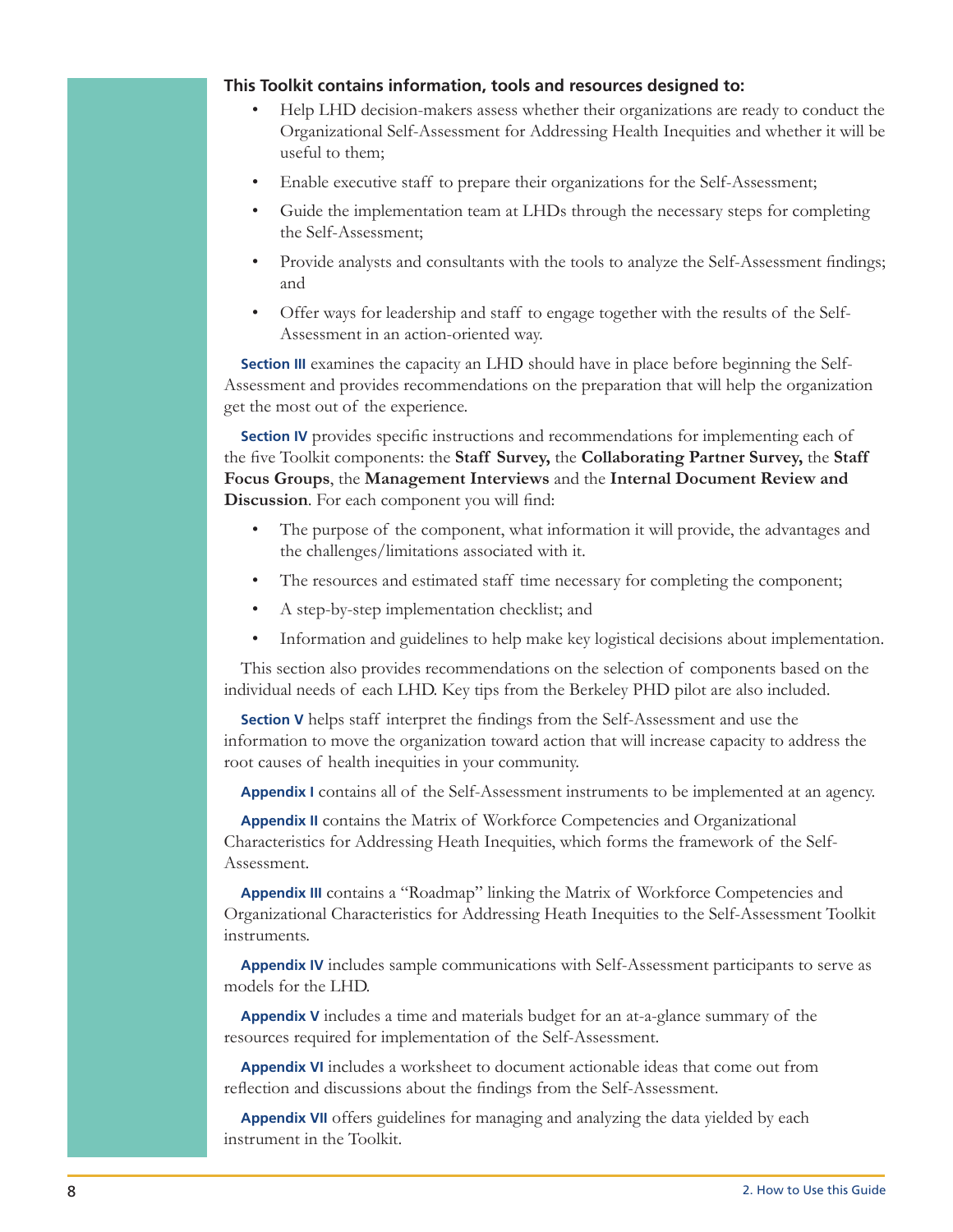Appendix VIII provides a sample of tables for summarizing the data collected by the Toolkit instruments. While LHDs will likely want to customize how they present findings to staff and others, these tables provide an initial process to help organize and systematically view the Self-Assessment data.

Appendix IX provides details for copying, launching, and managing online surveys on Survey Monkey, as well as for downloading survey data once it is collected.

Appendix X includes the key lessons learned from the pilot implementation of the Organizational Self-Assessment for Addressing Health Inequities.

Appendix XI contains an annotated bibliography of the sources reviewed and utilized in the development of the Self-Assessment.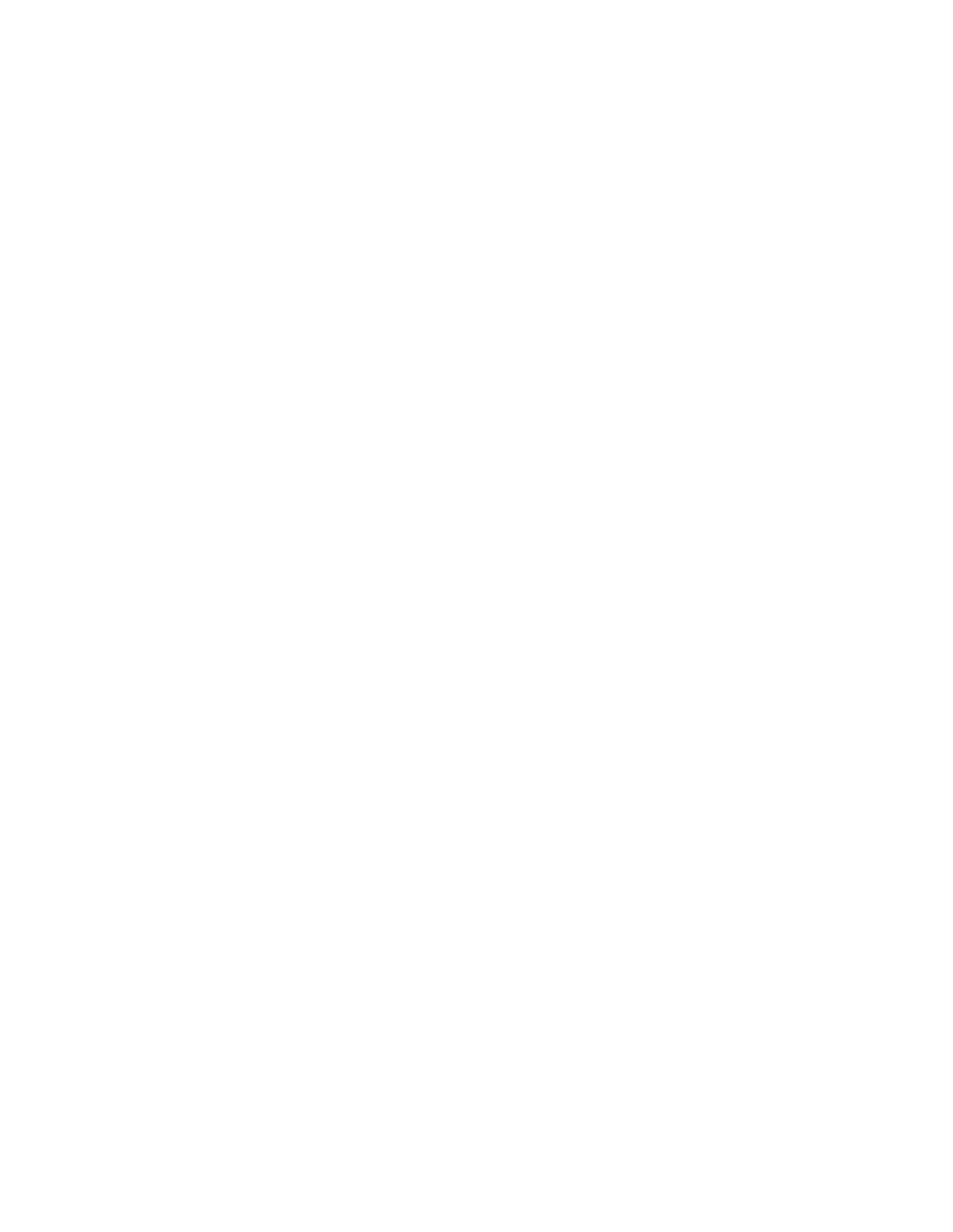

Organization and Staff for the Self-Assessment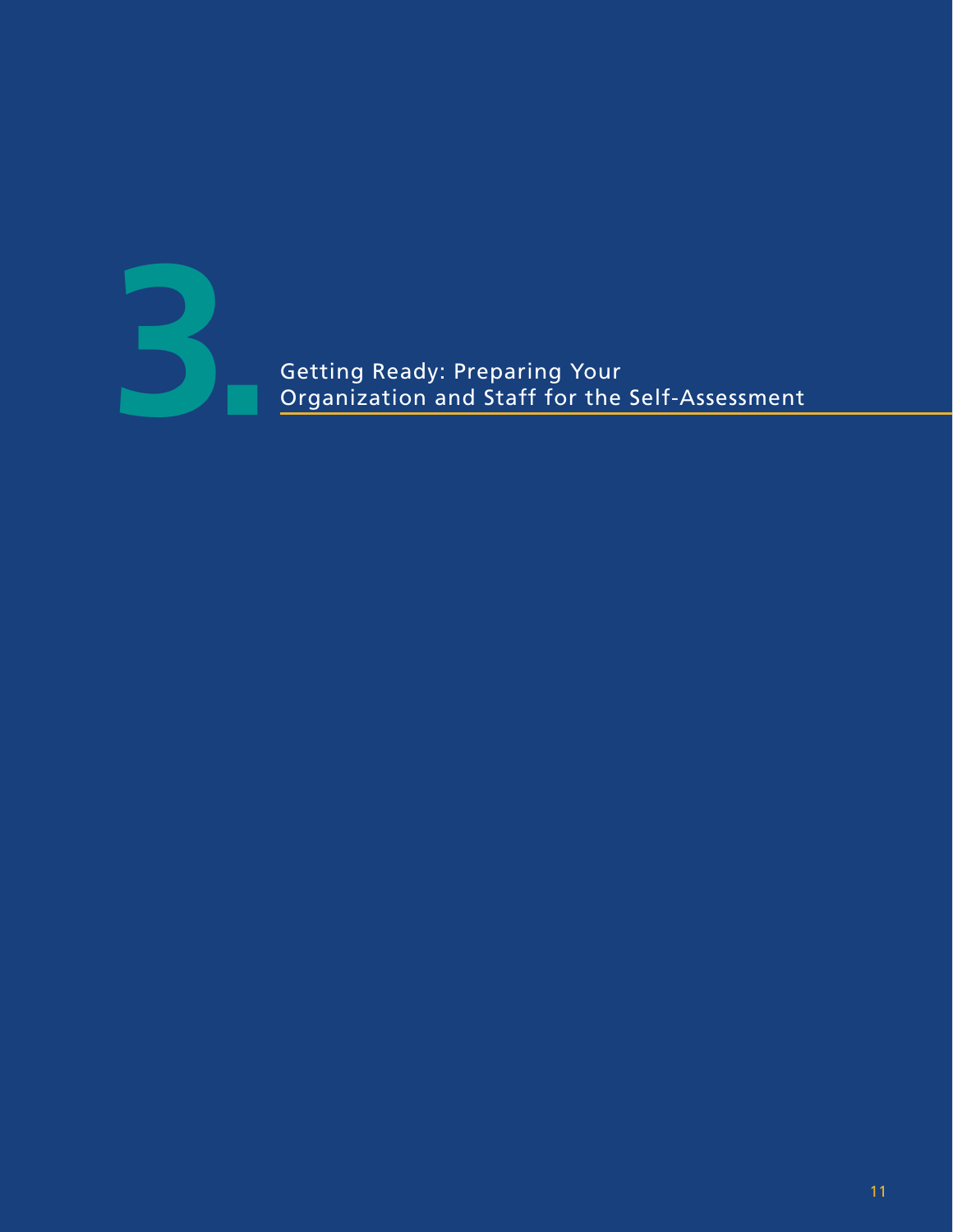The process of Self-Assessment does not occur in isolation from the ongoing work of your agency, nor is it an end in and of itself. LHDs wishing to implement the instruments in this Toolkit must first prepare the organization and staff in a way that will allow the agency to get the most out of the Self-Assessment. The survey tools are designed to capture the depth and breadth of the LHD's experience, capacities and staff skills addressing health equity in the public health setting. The executive leadership and project team should have in mind a clear goal for implementing to the Self Assessment and how results will be used.

### Is your organization ready to take the Self-Assessment?

The following checklist is designed to help you judge whether you can benefit from the Self-Assessment and make use of its findings:

- $\Box$  You have begun to have conversations about health equity and root causes of health inequities across all the strata of your organization. Prior to involving community partners in the Self-Assessment, you should also have developed relationships and begun these conversations. This Self-Assessment assumes that the participants of each instrument have had at least an introductory exposure to the key concepts and terms related to the social determinants of health. This Self-Assessment process should not be undertaken without first engaging staff and community partners in some preliminary conversations about these concepts.
- $\Box$  The leadership of your LHD is committed to engaging in this comprehensive Self-Assessment exercise, is open to feedback from all levels of staff and of collaborating partners, and intends to translate the findings into action.
- $\Box$  Your LHD is prepared to invest the time required to complete the necessary steps of the Self-Assessment. The time that it takes an LHD to complete the self-assessment will vary depending on the scale of the assessment that the LHD chooses to undertake as well size of the LHD. Berkeley Public Health Department piloted the entire assessment process with its 100 staff and approximately 50 community partners.
- $\Box$  The self-assessment explores issues of social inequality and can bring to the surface tensions that may exist in an LHD or in a community. Exploring these issues can create expectations that LHD leadership will address the concerns that have been raised. LHD leadership is prepared to address this likelihood and will take the time to plan its response.
- $\Box$  You should be clear as an organization why you are undertaking this effort, how you plan on using the results, and how it fits in with other organizational initiatives.
- $\Box$  You have the staff capacity to manage the implementation of the Self-Assessment and the organizational capacity to communicate effectively with staff and community partners.
- $\Box$  You have the staff capacity and technological resources to administer an online survey and import the results.
- $\Box$  You have the staff capacity and technological resources to perform quantitative and qualitative data analysis of survey responses, or have the financial resources to engage a consultant/contractor to do so.
- You have a partner at a colleague organization or neighboring LHD who can facilitate focus groups, adapt focus group questions and conduct interviews with members of your staff, or you have the financial resources to hire a consultant/contractor to do so.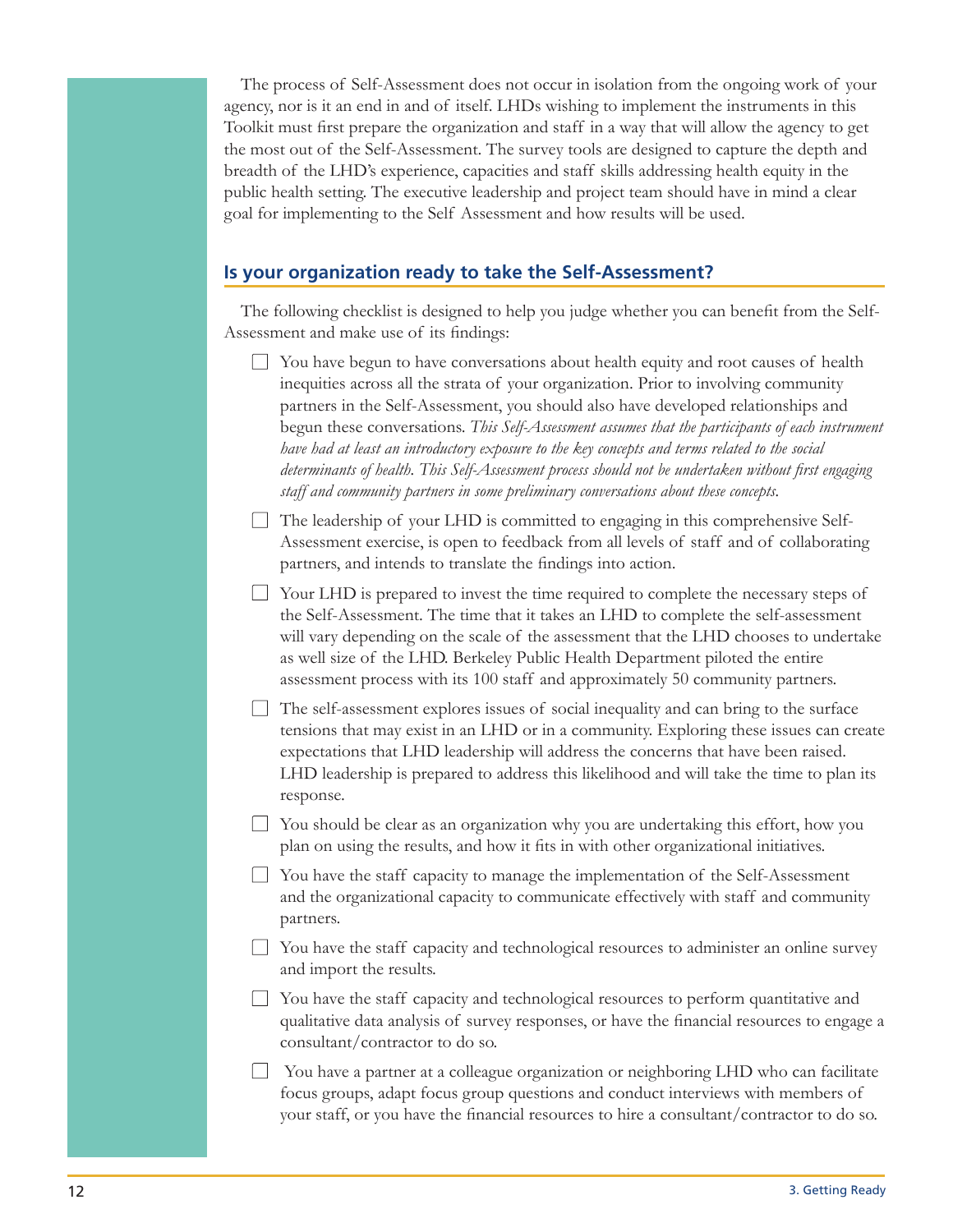### **Preparing for the Self-Assessment**

Once you have determined you are ready to take on the Self-Assessment, the preparation you do with your staff will further influence the impact of the exercise. The following are recommendations for creating and maintaining a constructive context around the Self-Assessment:

- $\Box$  Lay the groundwork for the Self-Assessment by communicating clearly to all staff why your LHD is undertaking this effort, what it will entail from staff, and how you intend to use the results.
- Determine which components (or instruments) of the Self-Assessment you will undertake. A more thorough discussion of this is provided in the next section.
- The timing of the Self-Assessment should coincide with or follow a staff-wide event, such as screenings and discussions of the film series Unnatural Causes,<sup>5</sup> to garner momentum and help staff make connections between the Self-Assessment effort and other work of the agency. To avoid over-loading participants, be mindful of other large agency efforts such as other surveys in which staff or community partners are being asked to participate.

| Plan the implementation of the entire Self-Assessment; avoid large time lapses between activities and ensure that the logistics of the process run smoothly.

Take advantage of the Self-Assessment's potential for sparking dialogue, and create opportunities for conversations about health equity and the assessment activity and results.

□ Communicate Self-Assessment results and next steps back to staff and collaborating partners in a timely manner, and involve staff from all levels of the agency as well as collaborating partners in any action planning that follows the Self-Assessment.

<sup>5</sup> California Newsreel, Unnatural Causes: Is Inequality Making Us Sick?, www.unnaturalcauses.org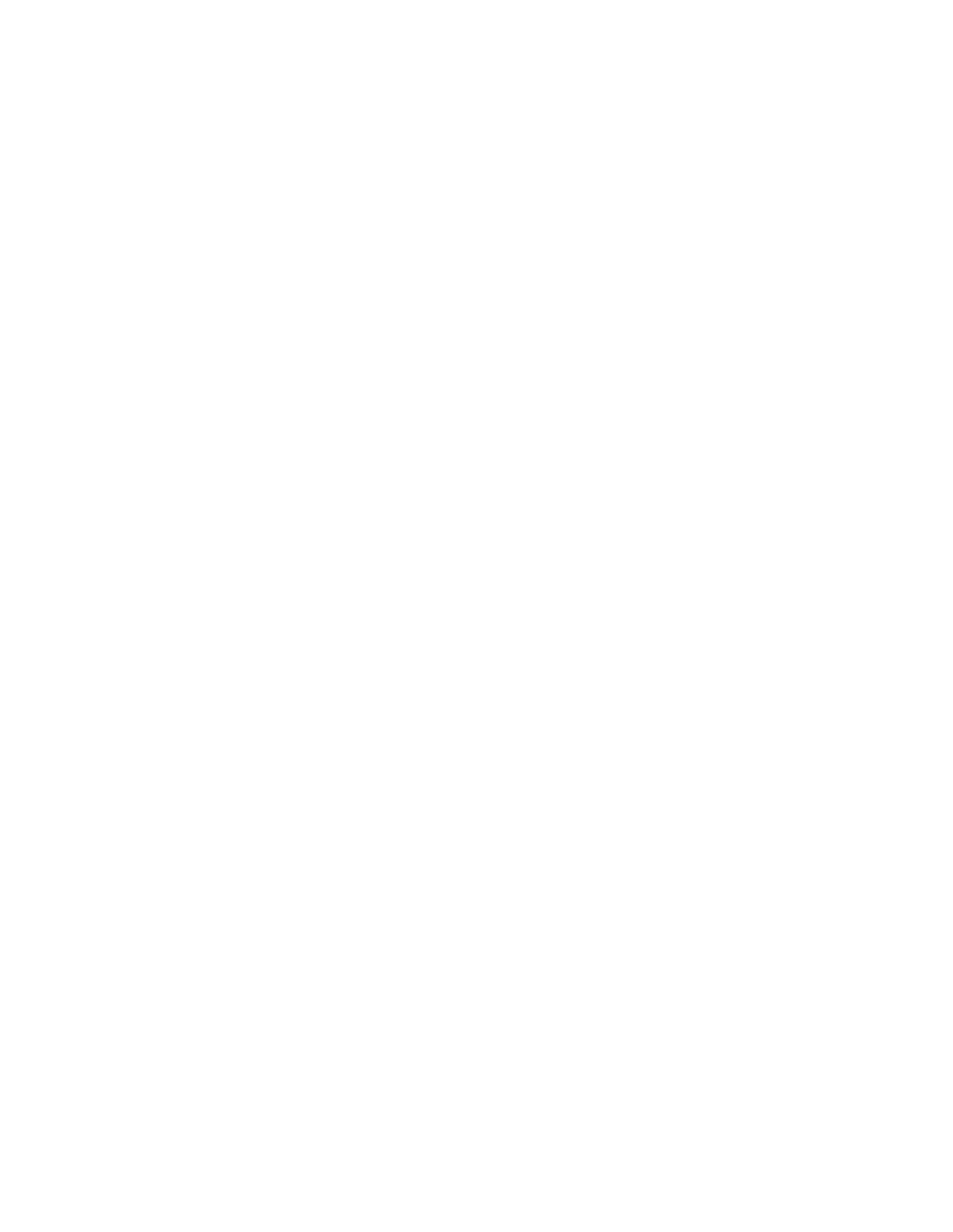# **4. IMPLEMENTING THE SELF-ASSESSMENT TOOLKIT**

- Important Implementation Considerations
- Staff Survey
- Collaborating Partner Survey
- Staff Focus Groups
- Management Interviews
- Internal Document Review and Discussion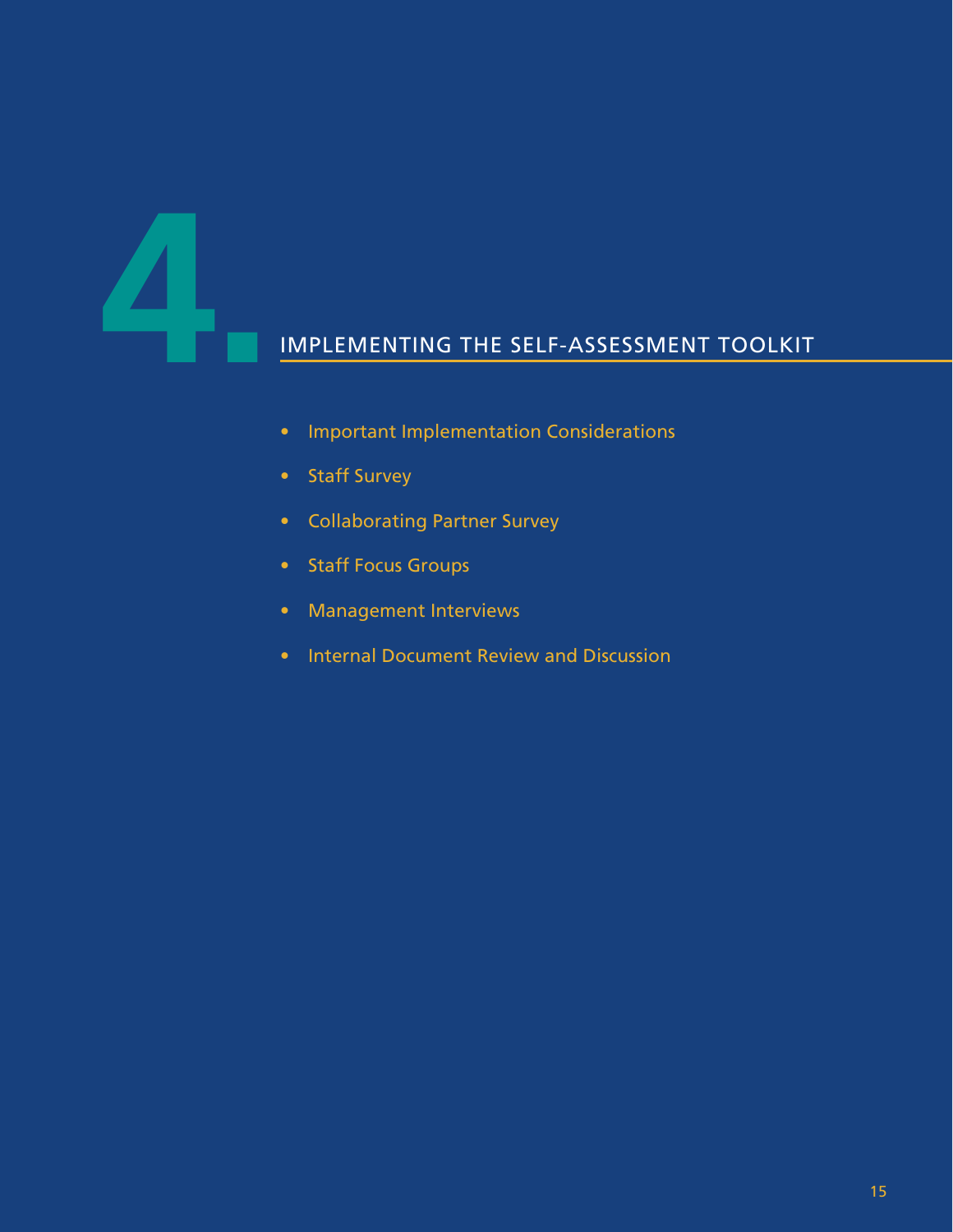### **Important Implementation Considerations**

The implementation of the self-assessment requires a committed effort of time and resources. A timeline and implementation plan need to be developed prior to the launching of the assessment. The plan should take into account all of the resources required to carry-out the necessary steps to successful completion of the assessment: review and refinement of the assessment tools, communication and promotion of the assessment process, implementation, and analysis of the assessment results. The following section outlines detailed implementation requirements and timelines for each assessment tool.

It is recommended that the LHD identify a project coordinator and organize one or more implementation teams to oversee and conduct the assessment exercise. The team should include staff members representing various functions and areas of the agency. The size of the team will vary with agency size, but 4–7 people should be large enough to share the workload and small enough to be nimble and responsive.

Suggested membership of the implementation team include:

- $\Box$  A member of the senior leadership team to expedite decision-making;
- Staff from different agency sites so that all areas of staff have a "personal" ambassador" on the implementation team and have a familiar face to approach with questions:
- Someone whose position is integrally involved in other health equity activities and projects, providing continuity with related organizational efforts;
- Someone who is recognized agency-wide as a person who can help get things done, is persistent, and not easily ignored;
- $\Box$  A person with epidemiology or other analysis background who helps organize and guide the analysis of responses; and
- $\Box$  Someone with web/internet experience who can lead survey tool creation and manipulation.

The assessment tools are designed to capture the depth and breadth of the LHD's experience, capacities and staff skills addressing health equity. While the completion of all of the tools will provide your LHD with the most useful information for understanding and planning to build capacity to address health inequities, the unique circumstances of each LHD will dictate which instruments are most appropriate to implement. The Staff Survey will provide information with the most breadth about the organizational practices and culture. The Collaborating Partners Survey will provide your organization with the best information about your ability to work effectively with partners outside the organization to address health inequities. The remainder of the instruments deepen the understanding that the survey results can yield.

The implementation team may decide to eliminate, re-word or re-order questions to meet the LHD's situation. It is recommended that before selection of instruments and tailoring questions, the LHD project team identify the domains and indicators most relevant to the LHD's mission. The "Roadmap" in *Appendix III* can assist in selecting the instrument and editing the questions. Tailoring the self-assessment tools and questions may require additional time and resources, which should be added to the LHD's timeline and implementation plan.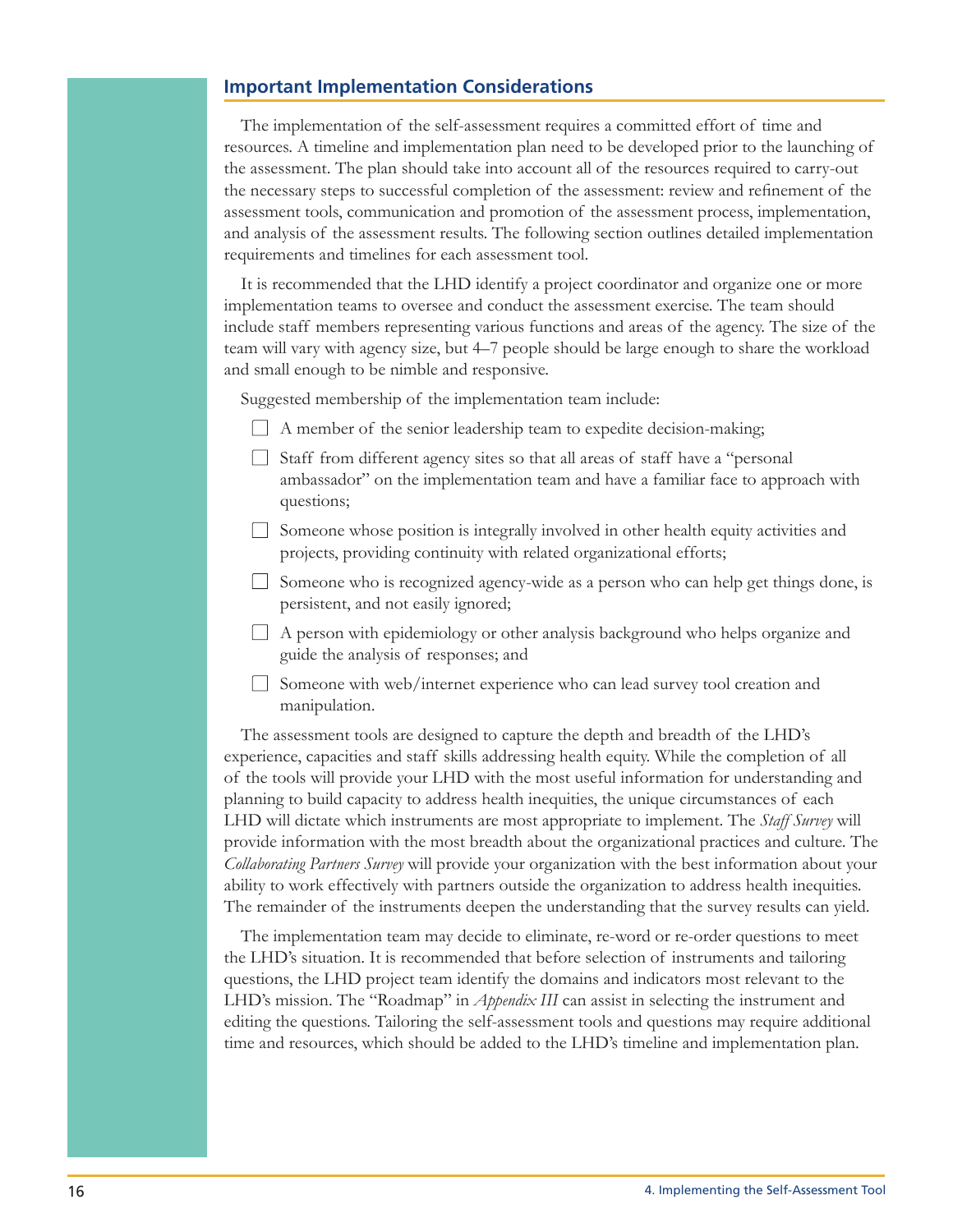### **Staff Survey**

### I. Purpose

The Staff Survey is administered to staff members to determine the LHD's capacity to address the root causes of health inequities from the perspectives of staff throughout the agency. In addition to providing information for an organizational assessment, the survey gives staff an opportunity to reflect on their own experiences in addressing health inequities through their work in the department. The Staff Survey is the backbone of the Toolkit, and should be the first *instrument administered*. The findings of the survey can stand alone to inform action planning, and can also be used to inform decisions on which elements of the Staff Focus Group and Management Interview protocols to prioritize for further investigation.

In order to streamline the survey distribution and data management processes, the instrument was designed using Survey Monkey, an online survey tool.

Advantages: The Staff Survey is inclusive of all staff levels and perspectives, is efficient to administer and monitor, and does not require data entry because the online survey responses can be automatically downloaded into a database. It is the best way to get a large amount of information from a large number of people. Responses can easily be tracked and reminders sent to participants who have not yet completed the survey. Another benefit of an online survey is that data are automatically collected and ready to be exported for data management and analysis without data entry.

**Challenges and Limitations:** As with any large survey, it is unable to capture contextual information for individual responses, and its one-size-fits-all approach may mean that across all agency sites and programs, not all staff will find all questions relevant or framed just right for the way they do their work. Additionally, the data management and analyses required for exploring the survey's findings require a skilled analyst and may be time consuming.

### Use the staff survey to:

- Get an organization-wide picture of attitudes, practices, competencies and structures that indicate a capacity to address root causes of health inequities.
- Hear from all staff about what supports their ability to address health inequities and what makes it challenging to do so, including those staff that don't often have a voice in planning and organizational decision-making processes.
- Identify priority areas for developing staff capacity and improving organizational functioning to support health equity efforts.

The Staff Survey is the most in-depth instrument in the Toolkit and addresses most of the elements included in the Matrix of Workforce Competencies and Organizational Characteristics for Addressing Health Inequities. The specific domains addressed by the Staff Survey include: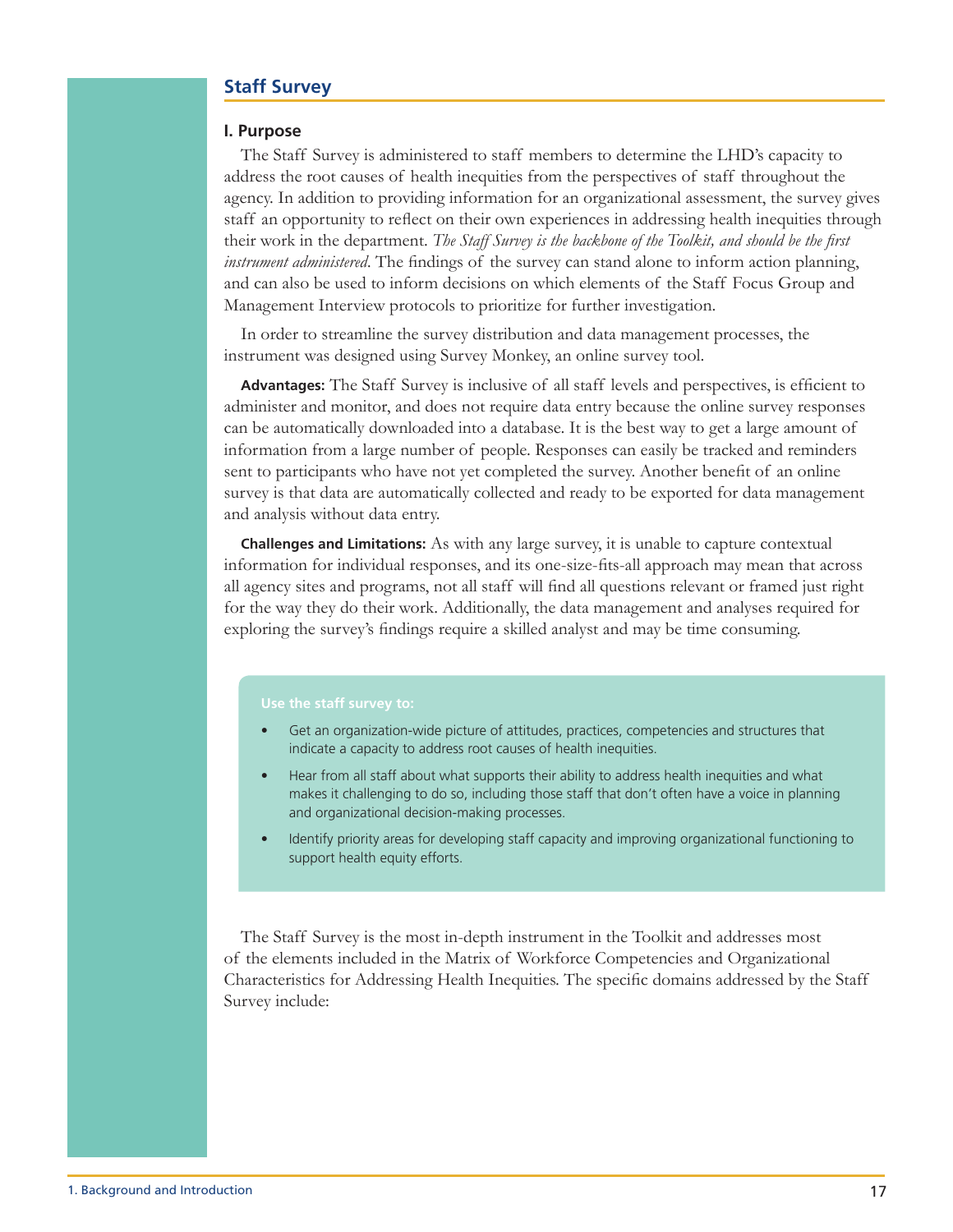| <b>Organizational Characteristics</b>                                                                                                                                                                                                                                                                                                                                        | <b>Workforce Competencies</b>                                                                                                                                                                                                                                                                                                                                                                                                               |
|------------------------------------------------------------------------------------------------------------------------------------------------------------------------------------------------------------------------------------------------------------------------------------------------------------------------------------------------------------------------------|---------------------------------------------------------------------------------------------------------------------------------------------------------------------------------------------------------------------------------------------------------------------------------------------------------------------------------------------------------------------------------------------------------------------------------------------|
| Institutional commitment<br>Hiring to address health inequities<br>Structure that supports true community partnerships<br>Support staff to address health inequities<br>Transparent and inclusive communication<br>$\bullet$<br>Institutional support for innovation<br>$\bullet$<br>Community accessible data & planning<br>Streamlined administrative process<br>$\bullet$ | Personal attributes<br>$\bullet$<br>Knowledge of public health framework (e.g. Ten<br>$\bullet$<br>Essential Services, public policy development,<br>advocacy, data)<br>Understand social determinants of health<br>$\bullet$<br>Community knowledge<br>٠<br>Leadership<br>$\bullet$<br>Collaboration skills<br>$\bullet$<br>Community organizing<br>$\bullet$<br>Problem solving<br>$\bullet$<br>Cultural competency/humility<br>$\bullet$ |

### II. Implementation

### **Staff Time and Resources**

The table below shows the estimated investment required for implementing the Staff Survey. Note that it may take 2-3 weeks from the time the survey link is distributed to get all staff to complete the survey and multiple reminders will likely be necessary.

| <b>Survey Implementation Task</b>                | Who.                                            | <b>Estimated Staff Time</b>                                                                                                                                                            |
|--------------------------------------------------|-------------------------------------------------|----------------------------------------------------------------------------------------------------------------------------------------------------------------------------------------|
| Convening Implementation Team/Survey Preparation | Leadership and Selected Staff                   | 5-10 hours per person                                                                                                                                                                  |
| Communicating with Staff                         | Leadership, Implementation<br>Team and Managers | 5-10 hours per person                                                                                                                                                                  |
| Managing Survey                                  | Selected Implementation Team<br>Member          | 8-12 hours                                                                                                                                                                             |
| Completing the Survey                            | All Staff                                       | 20-45 minutes per person                                                                                                                                                               |
| Data Management and Analysis                     | Analyst                                         | 10-15 hours for data<br>management;<br>15-40 hours for data<br>analysis, including<br>qualitative analysis of<br>open-ended survey items;<br>this may vary depending<br>on size of LHD |

### **Additional Resources Needed:**

- Subscription to online survey tool
- Computer and Internet access for staff
- In-house expertise and resources or external consultant for survey administration and/ or data analysis

### **Implementation Plan**

The checklist below provides recommended steps for implementing the Staff Survey:

### $\Box$  Review and Preparation of the Staff Survey

The Implementation Team should review the Staff Survey to modify as needed. It is recommended that you administer the entire Staff Survey instrument. However, if the circumstances of your LHD do not warrant using all the questions, the Roadmap in *Appendix III* provides guidelines to help you determine which questions would be most appropriate to the needs of your LHD. It suggests a set of core questions to include in the Staff Survey and illustrates how survey questions correspond to the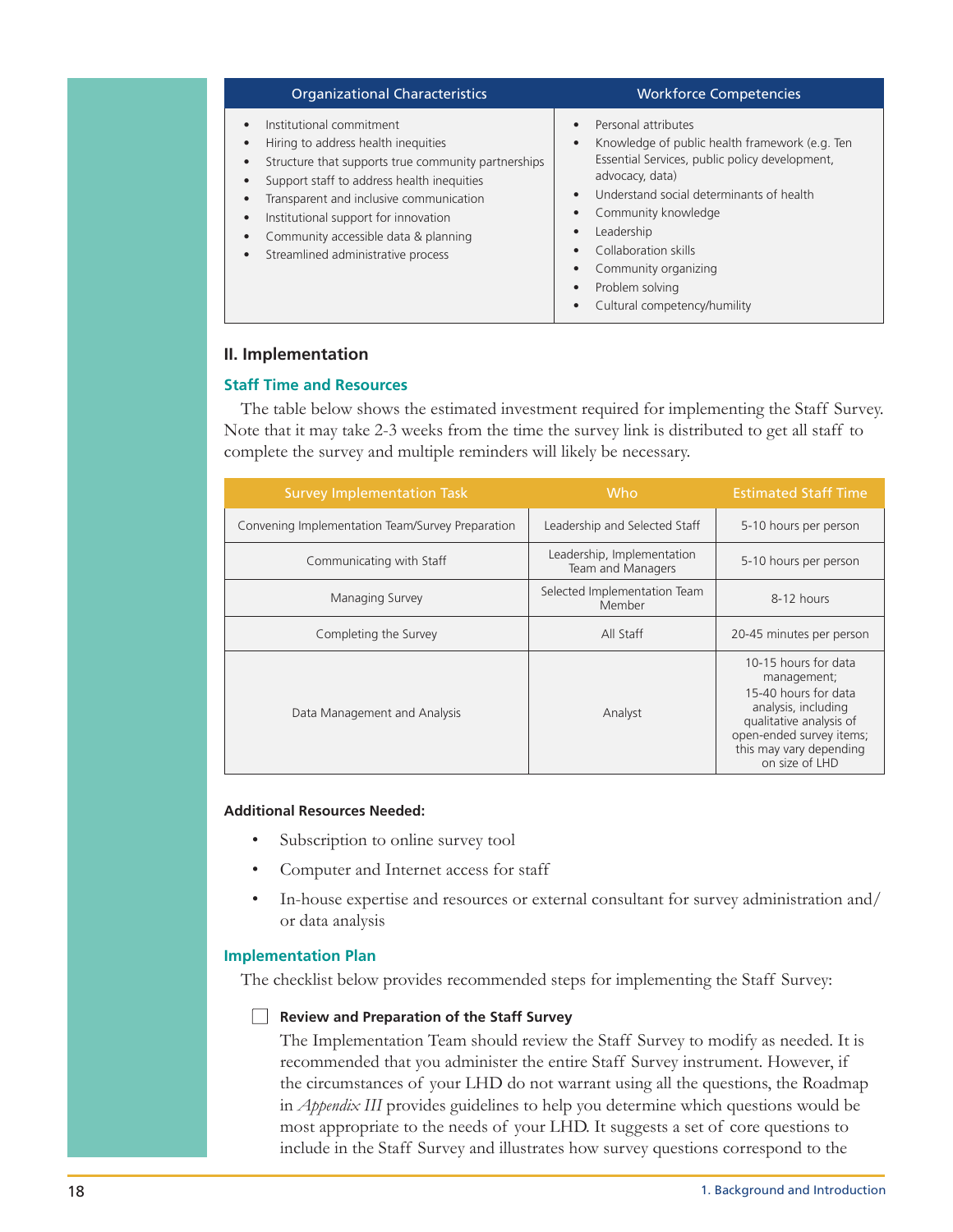Matrix of Workforce competencies and Organizational Characteristics elements. Once the survey questions have been selected, the survey must be prepared in the online survey tool of choice. BARHII will proved a copy of a ready-to-use tool on *SurveyMonkey* which can be copied and edited. One Implementation Team member should be in charge of coordinating the survey.

### Set Goals and Develop Implementation Plan

The Implementation Team should set a response rate goal and develop an implementation plan to reach that goal. The implementation plan should include steps to inform all staff members of the Staff Survey and incentives to help encourage more staff members to participate in the survey.

It is important for LHD leadership to convey that this is a priority effort and that staff have explicit permission to spend time on the survey.

### Berkeley Pilot Experience: Ideas for Increasing Staff Survey Response Rates:

Staff Outreach Strategies: The Berkeley Public Health Department (BPHD) Implementation Team facilitated meetings to inform staff members of the Staff Survey's purpose and significance.

Incentives: The BPHD also provided incentives for completing the Staff Surveys. Incentives were determined based on completion rates:

- 90% completion rate All staff would receive a chocolate thank you and be entered in a raffle for  $\bullet$ ten \$10 Peet's Coffee gift cards and five \$10 Target gift cards.
- 85% completion rate All staff would receive a chocolate thank you and be entered in a raffle for  $\bullet$ ten \$10 Peet's Coffee gift cards.
- $\bullet$ 80% completion rate - All staff would receive a chocolate thank you and be entered in a raffle for five \$10 Peet's Coffee gift cards.

Using these strategies Berkeley Public Health Department had an 81% completion rate

### Administration of the Staff Survey

(Coordinated by one Implementation Team Member)

- Compile a list of all staff members and their email addresses.
- The lead executive or public health official sends an introductory email or letter before the online survey is administered to share the purpose of the assessment being undertaken and to convey the importance of staff participation. See *Appendix IV*

### **Recommendation**

If no external consultant will be contracted, choose one staff member that will administer and monitor all survey responses and keep responses confidential.

for a sample introductory letter from a public health official inviting staff members to participate in the survey.

- External consultant or selected staff member administers the survey online. *SurveyMonkey* is one suggested current online survey provider that is easily accessible, user friendly, and inexpensive. Appendix IX provides an administration guide for SurveyMonkey.
- To maintain confidentiality if a unique link is used (see below for explanation), external consultant or selected staff member monitors the survey responses and sends reminders to staff members who have not completed the survey. LHD leadership and implementation teams should not be provided with the responses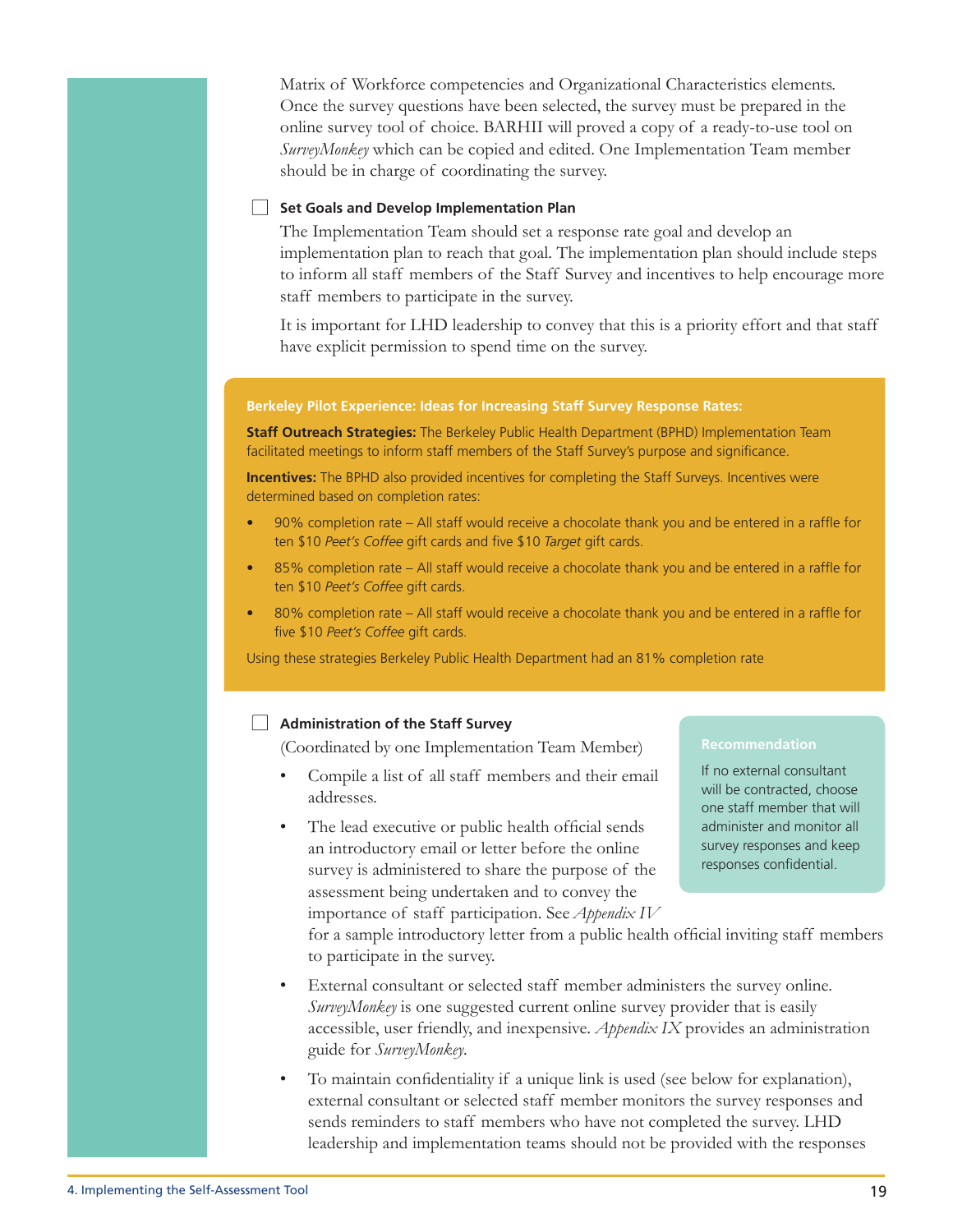or response status of any individual staff member. If a generic link is used, all responses are anonymous.

After reaching the completion rate goal, external consultant or selected staff member begin the data analysis and management. SurveyMonkey analysis offers the ability to provide summary reports, trend analysis, and basic visual formats to present data in a customized format. Further analysis may be required using another program. Also, qualitative data will require a more in-depth analysis than SurveyMonkey can provide. It is recommended that the response data be exported into SPSS (or other data analysis software package) for data management and analysis.

See Appendix VII for technical guidelines on how to manage and analyze Staff Survey data.

### **III. Key Considerations**

### **Survey Links**

When administering online surveys, there are generally two types of survey links that can be used: a generic link or a unique link.

Generic Link: When a generic link is provided, staff members will all receive the same link. Every time the link is clicked, a blank survey uploads no matter what computer or email account is being used.

Advantage: Using a generic link will allow staff members to forward the link along to other colleagues. With a generic link it would be impossible to enter a survey that has already been started by someone else. Generic links allow staff to be entirely anonymous, even to the survey administrator, so staff may be more forthcoming.

**Disadvantage:** Since a blank survey uploads when a generic link is clicked, staff members would not be able to revisit a survey they have already started. They would have to complete the whole survey in one sitting. Also, the person monitoring the survey will not be able to follow-up with non-responders since all responses received from the generic link will not be tied to individual email addresses. Thus, it will not be known who has and has not responded. Another disadvantage is that it possible for a single individual to answer the survey more than once, which could skew the results.

**Unique Link:** A unique link is provided to each staff member.

Advantage: Using a unique link, the person monitoring survey responses can track who has not yet responded and follow-up with them individually if necessary. Staff members will also be able to save their unfinished surveys and revisit their link later to finish.

**Disadvantage:** The unique link cannot be forwarded, as it corresponds only to the staff member it is sent to. With a unique link, there's a risk that some staff members will still forward their link even if instructed not to, and staff members using the same link could view and

### **Red Flag**

If your department decides to use unique links to administer the survey, make sure to continue stressing that the unique link CANNOT be forwarded from person to person, even for purposes of promoting the survey. Instead, the implementation team could provide sample emails for supervisors and managers to send to their staff as reminders to follow their own link or how to get it if lost. Be aware of the survey management risks using the unique link option.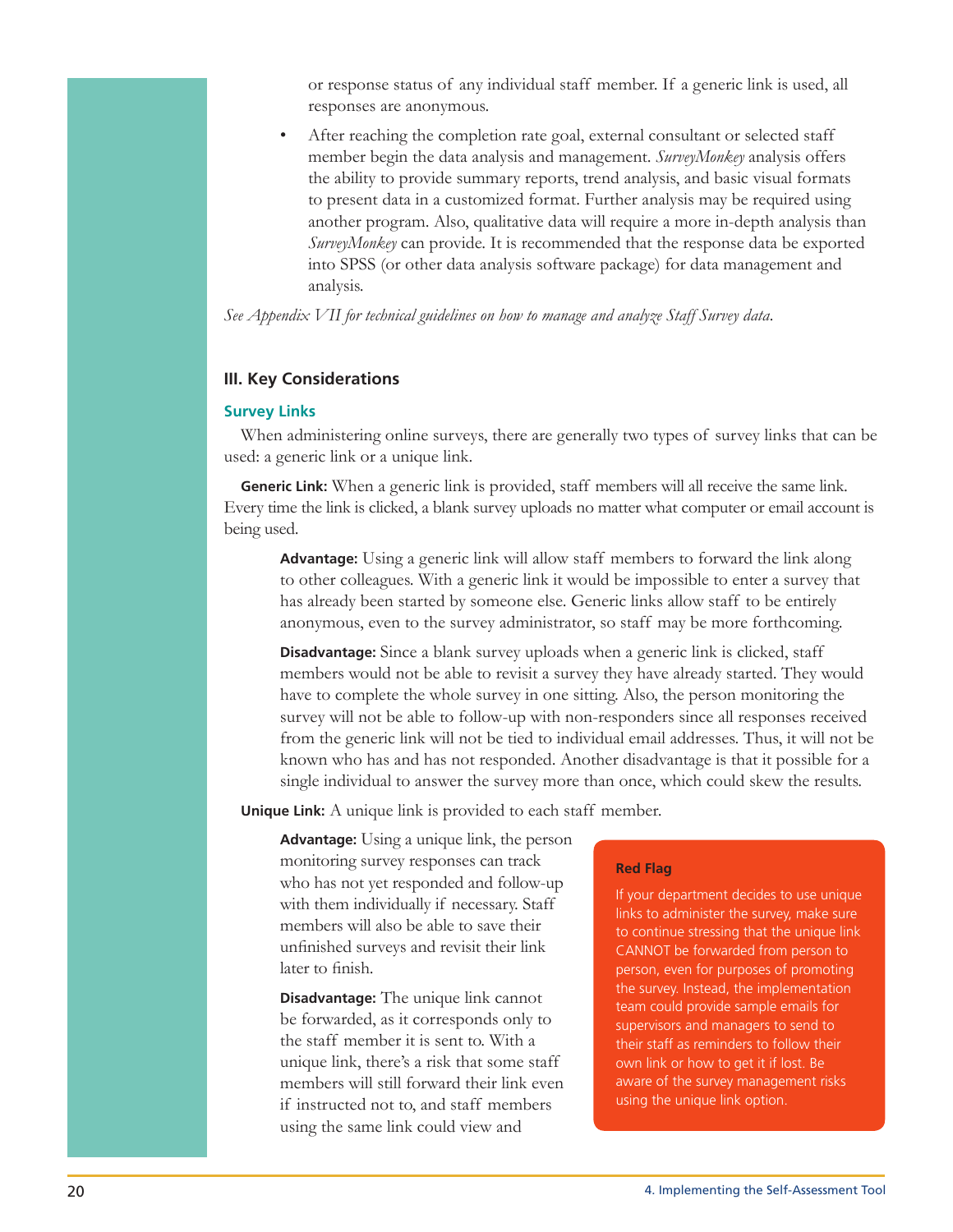overwrite each other's responses. Survey information is not entirely anonymous, since the administrator can track responses tied to staff names.

### **Berkeley Pilot Experience with Survey Links**

The BPHD chose to use unique links during the pilot assessment. They felt that concerns about confidentiality would be reduced by using an external, non-health department survey administrator and the ability to track individuals would help with response rates.

Staff appreciated being able to save unfinished surveys to be completed at their convenience. However, Berkeley did encounter significant problems with supervisors forwarding links to encourage staff to complete the survey. In spite of clear directions asking that links not be forwarded, this happened numerous times and caused confusion as previously completed surveys were overwritten and data lost.

### **Staff Follow-up**

After the survey is closed, staff should be notified of the final response rate, thanked for their time and participation, and informed about next steps in the Self-Assessment. If an incentive was offered, prizes should be awarded promptly. Timely follow-up is both respectful of staff input and encouraging of further dialogue and participation among staff.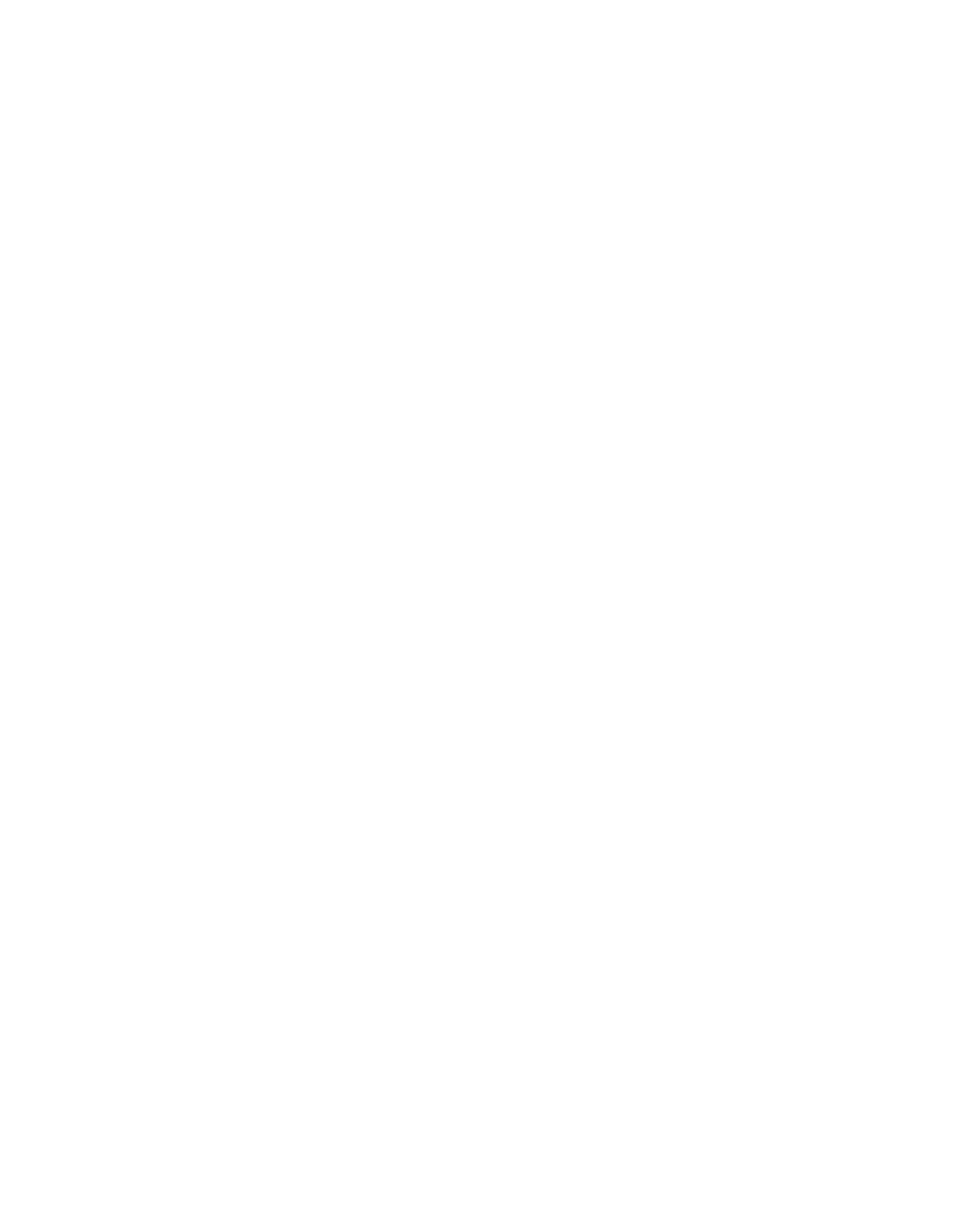### **Collaborating Partner Survey**

### I. Purpose

The Collaborating Partner Survey provides an opportunity for other agencies, organizations and groups that work with the LHD to share feedback and insights regarding their partnership with the LHD and how it facilitates public health approaches, strategies and activities that help address health inequities and the social determinants of health.

**Advantages:** This survey allows the LHD self-assessment to benefit from the perspectives of outside agencies and organizations. As with the Staff Survey tool, an online survey tool, such as SurveyMonkey, is an efficient way to reach many partners, and eliminates the need for data entry. Additionally, this survey includes many open-ended questions to allow partners to contextualize their responses and provide detailed information about how the LHD does or can address the root causes of health inequities.

Challenges and Limitations: Because some collaborating partners may not have access to the online survey format, be prepared to offer a paper version that you can mail to those participants, if you have the capacity to manually enter and analyze the data. Because of the rich information solicited by the open-ended questions integrated into this survey, a moderate amount of qualitative analysis will be required, which is more time consuming than an exclusively quantitative questionnaire. Moreover, keep in mind that some collaborating partners may not be comfortable with survey-taking and that a more open-ended discussion might be more productive.

Questions in this survey included the following elements of the Matrix of Workforce Competencies and Organizational Characteristics for Addressing Health Inequities:

| <b>Organizational Characteristics</b>                                                                                                                              | <b>Workforce Competencies</b>                                                     |
|--------------------------------------------------------------------------------------------------------------------------------------------------------------------|-----------------------------------------------------------------------------------|
| Institutional Commitment<br>Structure that supports True Community Partnerships<br>Transparent and Inclusive Communication<br>Community Accessible Data & Planning | • Community Knowledge<br>• Community Organizing<br>• Cultural Competency/Humility |

### II. Implementation

### **Staff and Community Partners' Time and Resources**

The table below shows the estimated investment required for implementing the Collaborating Partner Survey.

| <b>Survey Implementation Task</b>                    | Who                                             | <b>Estimated Staff Time</b>                                                                                                                                                                   |
|------------------------------------------------------|-------------------------------------------------|-----------------------------------------------------------------------------------------------------------------------------------------------------------------------------------------------|
| Convening Implementation Team/<br>Survey Preparation | Leadership and Selected Staff                   | 2-5 hours per person                                                                                                                                                                          |
| Identifying and Communicating with Partners          | Leadership, Implementation Team<br>and Managers | 2-8 hours per person                                                                                                                                                                          |
| Managing Survey                                      | Selected Implementation Team<br>Member          | 8-12 hours                                                                                                                                                                                    |
| Completing the Survey                                | <b>Selected Partners</b>                        | 15-25 minutes per person                                                                                                                                                                      |
| Data Management and Analysis                         | Analyst                                         | 6-8 hours for data management;<br>10-12 hours for data analysis.<br>including qualitative analysis of<br>open-ended survey items; this may<br>vary depending on the number of<br>participants |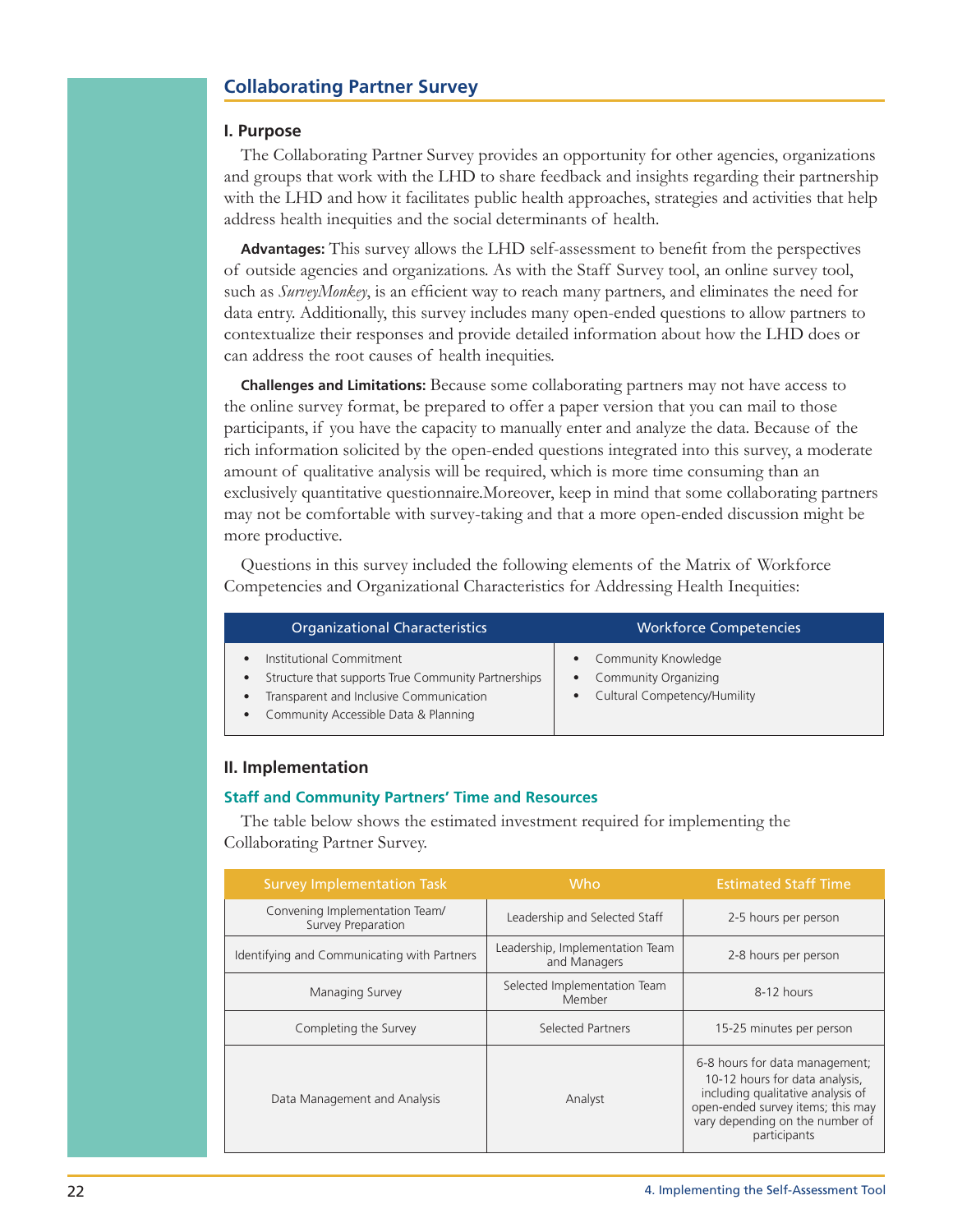### **Additional Resources Needed:**

- Subscription to online survey tool
- In-house expertise and resources or external consultant for survey administration and/or data analysis

### **Implementation Plan**

The preceding table shows the estimated investment required for implementing the Collaborating Partner Survey:

Create an Implementation Team

### Review of the Collaborating Partner Survey

The Implementation Team should review and tailor the Collaborating Partner Survey to modify any language that is not relevant or clear in the context of your community and your work with the partners receiving the survey. It may be useful for the team to consider the reading level of the potential respondents. While a glossary of key terms is available for survey participants, many of the questions are related to complex Public Health ideas and functions. BARHII will proved a copy of a ready-to-use tool on SurveyMonkey which can be copied and edited. See *Appendix IX* for guidelines on using SurveyMonkey.

### | Identifying Partners

Management staff and the Implementation Team should select collaborating partners to participate in the survey. See Key Considerations below for identifying partners.

### Administration of the Partner Survey

- The public health official should send an introductory email or letter before the online survey is administered to share the purpose of the assessment and to convey the importance of the partner's participation. For a sample introductory letter from a public health official inviting collaborating partners to participate in the survey, see *Appendix IV*.
- An external consultant or selected staff member administers the online survey tool.

### **Recommendation**

If no external consultant will be contracted, choose one staff member that will administer and monitor all survey responses and keep responses confidential.

- To maintain confidentiality, an external consultant or selected staff member monitors the survey responses and sends weekly reminders to partner representatives who have not completed the survey.
- *SurveyMonkey* offers limited quantitative analysis. It is recommended that after reaching the completion rate goal, an external consultant or selected staff member exports all responses into SPSS for data management and analysis. Qualitative data will require additional analysis. See further discussion under Staff Survey section (page 20).
- After the survey is closed, community partners should be notified of the final response rate, thanked for their time and participation, and informed about next steps in the Self-Assessment.

See Appendix VII for technical guidelines on how to manage and analyze partner survey data.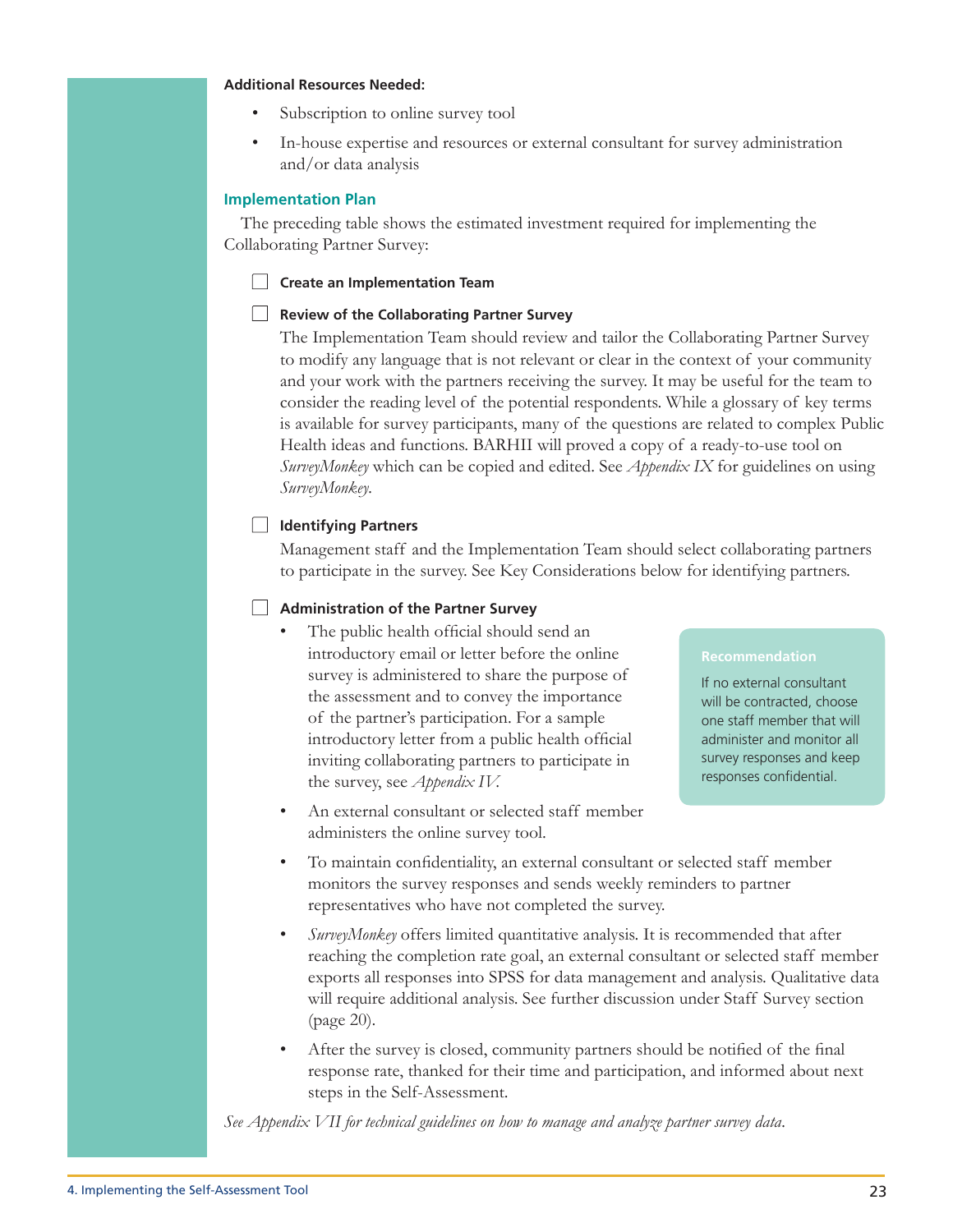### **III. Key Considerations**

### **Survey Modality**

**Online Survey:** The survey can be created using an online survey provider such as SurveyMonkey. A link should be sent to each survey participant through an email distribution.

> Advantage: Online surveys are easier to administer and monitor. Responses can easily be tracked and reminders sent to participants who have not yet completed the survey. Another benefit of an online survey is that the data are automatically collected and ready to be exported for data management and analysis without data entry.

### **Recommendation**

After sending an email invitation for an online survey, closely monitor the response rate. If there's a low response rate, contact a sample of survey participants to see if the email with the survey link is being automatically filed as junk mail.

**Disadvantages:** The risk of sending an online survey with a large distribution list is that your email may be classified as junk mail and the recipient may never see the email. If you find that this is the case, try sending a generic link through a personal email or send a paper survey. Another disadvantage of the online method of survey administration is that those without regular, private access to a computer and the internet may not be able to respond to the survey and cannot have their perspectives heard. Based on your list of desired survey respondents, you may decide to make a paper survey available to mail to those who cannot participate online.

### **Identifying Community Partner Organizations to Participate in the Survey**

The following criteria for selecting community-based organizations, community groups and other public agencies to invite to participate in the Collaborating Partner Survey aim to ensure that a variety of external perspectives are included and that the responses are as relevant and useful as possible to the LHD.

All community partners included in the Self-Assessment should:

- Work with communities most affected by health inequities;
- Provide critical services or advocacy efforts for the LHD and/or the communities served by the LHD;
- Have a basic understanding of public health functions; and
- Have a pre-existing relationship with the LHD.

In considering the particular individuals who will complete the survey, include a relevant cross section of staff from organizations, from line staff to senior management as well as a set of individuals carrying out varying roles within organizations and groups with less formal structures.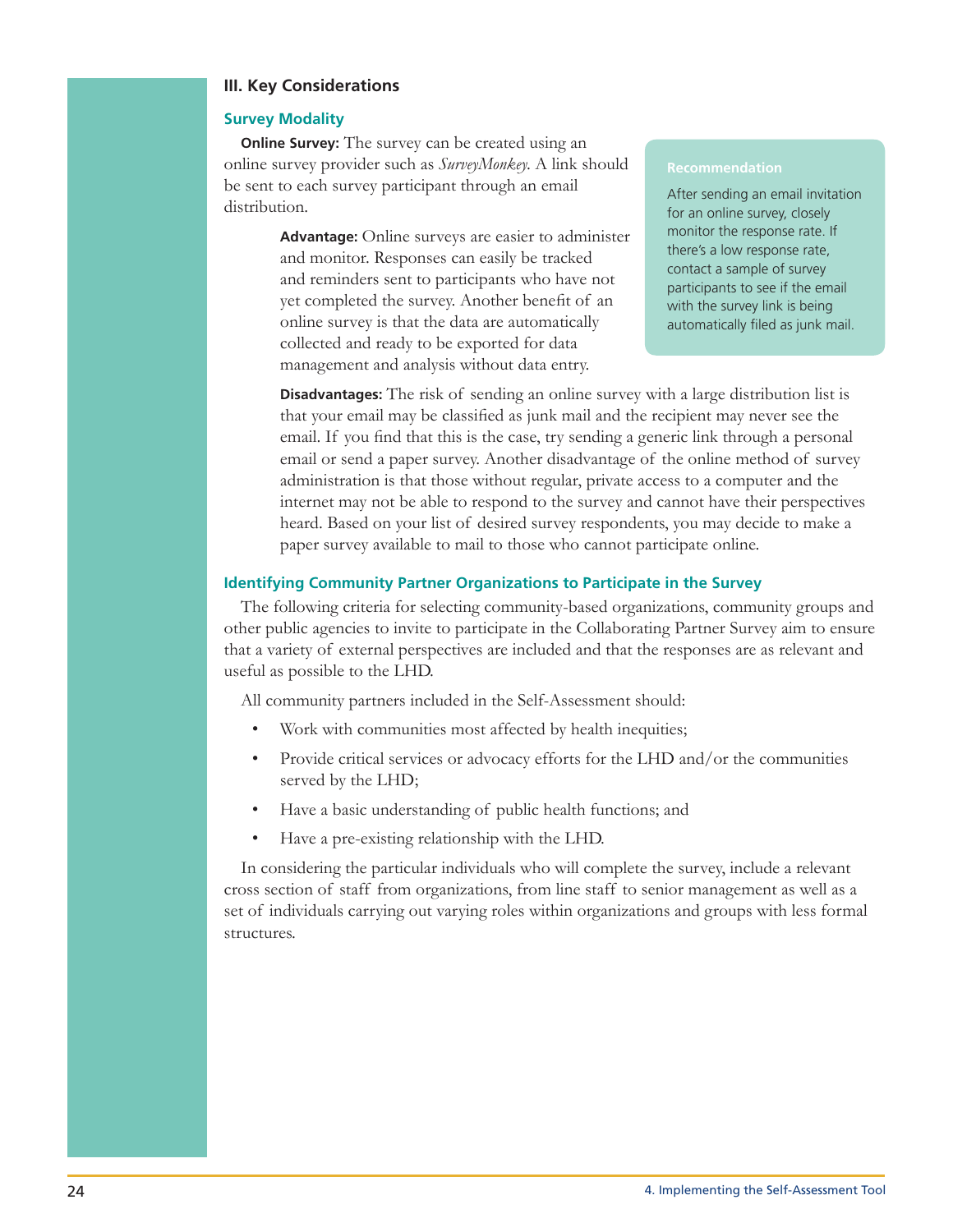Additionally, selected organizations and groups should represent a variety of:

- Sizes (large, medium, small)
- Populations served (consider race/ethnicity, geography, age spectrum, and other  $\bullet$ community characteristics)
- Issues addressed:
	- Health focused vs. non- health focused  $\overline{a}$
	- Specific service/issue areas such as communicable disease, mental health,  $\frac{1}{2}$ transportation, environmental justice, health care access, substance abuse, violence and injury, housing, etc.
- Sectors and organization types:
	- Academic
	- Advocacy
	- Direct service
	- Community-based
	- Public
	- Private/business
	- Neighborhood associations
- Levels of partnership with the LHD
	- $\overline{\phantom{a}}$ Former (not collaborating with the LHD but has in the past)
	- Minimal (networking/information sharing only)  $\overline{a}$
	- Some (activity coordination/cooperative)  $\overline{a}$
	- Extensive (collaborative partnership, or funded by the LHD)

### **Survey Links**

When administering online surveys, there are generally two types of survey links that can be used: a generic link or a unique link. For more details, see discussion on page 20 in the Staff Survey section.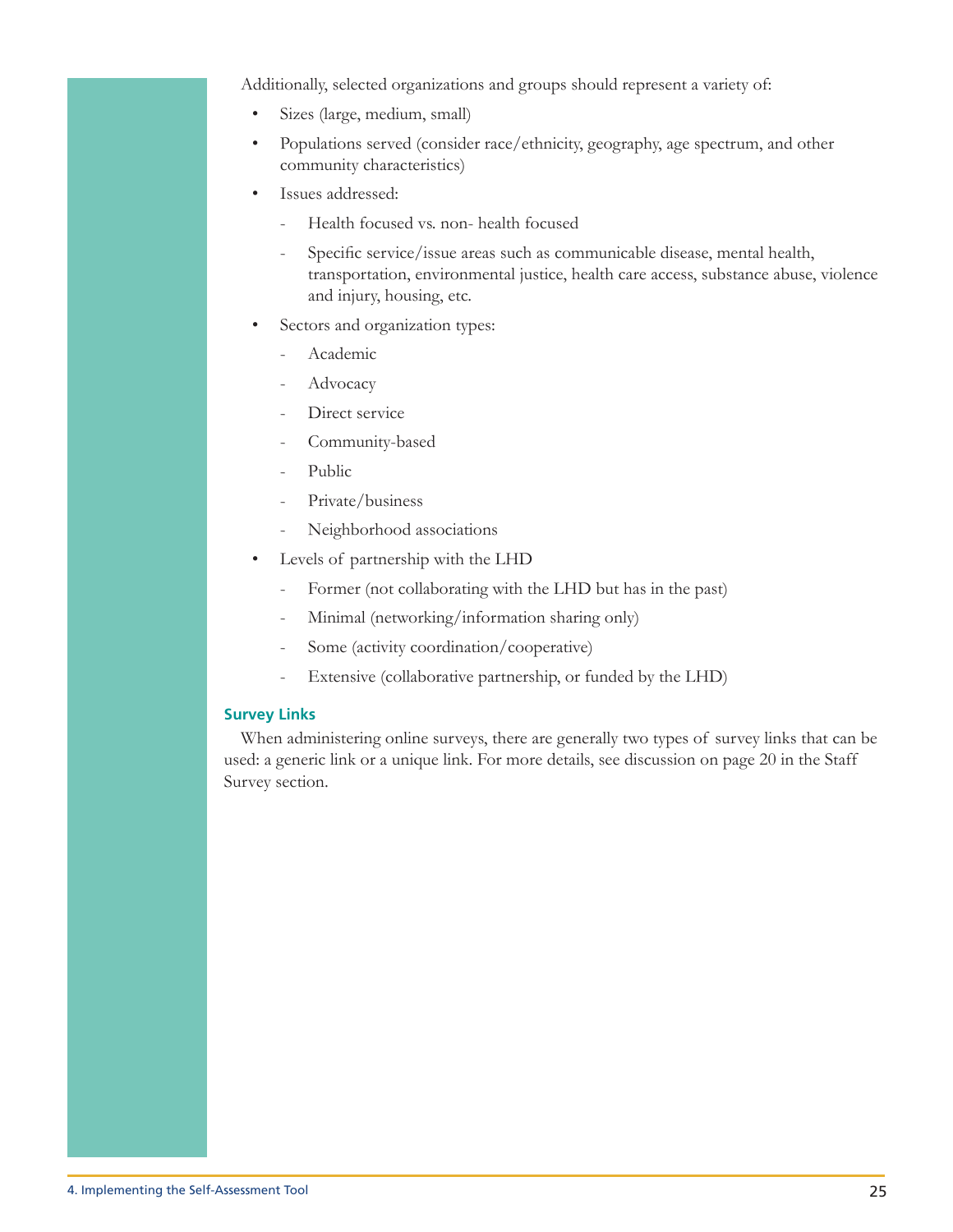### **Staff Focus Group**

### I. Purpose

The Staff Focus Groups are designed to explore issues that are more suited to discussion and conversation than a survey, such as elements of organizational culture that support skills and practices critical for addressing health inequities. The focus groups also can be used to get deeper and more contextualized information about some of the same elements of the Matrix of Workforce Competencies and Organizational Characteristics for Addressing Health Inequities addressed or assessed in the Staff Survey.

**Advantages:** The focus groups offer a way to elicit in-depth information about staff perceptions, experiences, knowledge and ideas about the LHD's capacity to address the root causes of health inequities. The richness of this qualitative information adds depth, context and clarity to the Staff Survey findings and can be used to further explore issues raised in the survey.

### Use staff focus groups to:

- Facilitate discussion about organizational culture and other matters difficult to capture in a survey.
- More deeply explore issues identified by the staff survey.
- Provide a safe space for staff to talk with each other about organizational factors affecting their ability to contribute to health equity work and elevate their feedback to the attention of LHD leadership.

**Challenges and Limitations:** Because focus groups are most effective with relatively small numbers of participants, some voices and perspectives may be missed. However, in combination with the Staff Survey, this is a minimal concern. The large amount of qualitative data generated by the focus groups is time-consuming to analyze and must be done by someone with experience and skill in synthesizing such content.

The specific elements addressed by the focus groups include:

| <b>Organizational Characteristics</b>                                                                                                                                                                                                                                                                         | <b>Workforce Competencies</b>                                                                                                                                                                                                                                                                                                  |
|---------------------------------------------------------------------------------------------------------------------------------------------------------------------------------------------------------------------------------------------------------------------------------------------------------------|--------------------------------------------------------------------------------------------------------------------------------------------------------------------------------------------------------------------------------------------------------------------------------------------------------------------------------|
| Institutional commitment<br>$\bullet$<br>Hiring to address health inequities<br>٠<br>Structure that supports true community partnerships<br>٠<br>Support staff to address health inequities<br>٠<br>Transparent and inclusive communication<br>$\bullet$<br>Institutional support for innovation<br>$\bullet$ | Personal attributes<br>Knowledge of public health framework (e.g. Ten<br>Essential Services, public policy development,<br>advocacy, data)<br>Understand social determinants of health<br>Community knowledge<br>Leadership<br>Collaboration skills<br>Community organizing<br>Problem solving<br>Cultural competency/humility |

### II. Implementation

### **Staff Time and Resources**

The table on the following page provides an estimate of the investment required for implementing the Staff Focus Groups.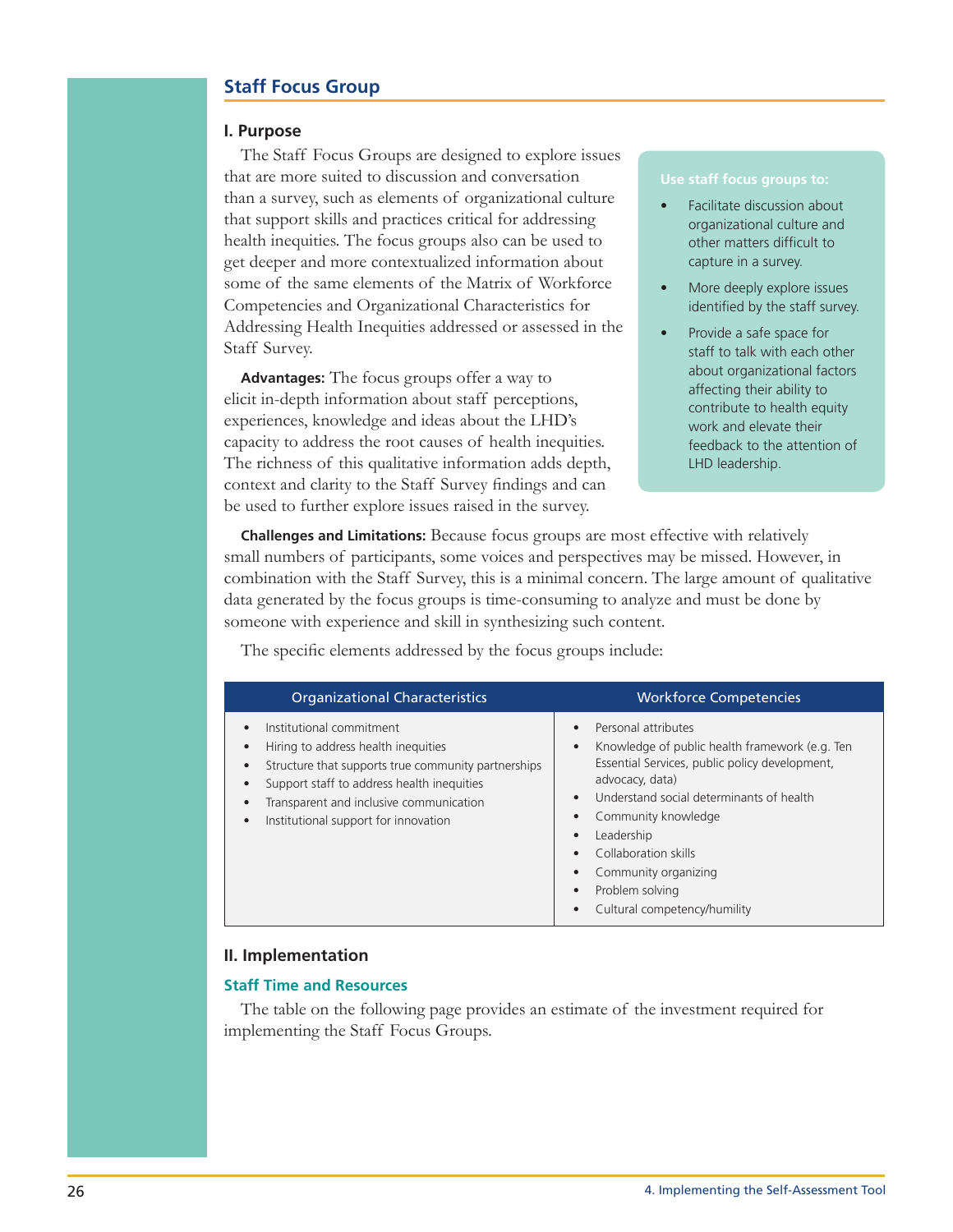| <b>Focus Group Implementation Task</b>                                                             | Who.                                                            | <b>Estimated Staff Time</b>                                            |
|----------------------------------------------------------------------------------------------------|-----------------------------------------------------------------|------------------------------------------------------------------------|
| Reviewing focus group protocol<br>and customizing to reflect<br>survey findings and LHD priorities | Facilitator, with assistance from<br>Implementation Team member | 10 hours                                                               |
| Selecting and Scheduling Staff                                                                     | Facilitator, with assistance from<br>Implementation Team member | 1 hour to manage and randomize staff<br>lists, 2 hours to schedule     |
| Preparing for and Facilitating Focus Groups                                                        | Facilitator                                                     | 2 hours per focus group, plus travel<br>time if necessary              |
| Participating in the Focus Group                                                                   | Selected Staff                                                  | 90 minutes                                                             |
| Qualitative Data Analysis                                                                          | Analyst/Consultant                                              | 15-20 hours; this will vary depending<br>on the number of focus groups |

### **Additional Resources Needed:**

- Private meeting room, possibly off-site (but nearby), in which to conduct the focus groups.
- Optional: Digital recorder to record interviews and funds for a professional transcription service.
- If not trading facilitation services with a colleague organization/neighboring LHD, funds to secure a consultant to facilitate the focus groups and analyze the data.
- Refreshments for participants.

See below for additional discussion regarding third-party facilitation for staff focus groups and analysis of focus group data.

### **Implementation Plan**

The checklist below provides recommended steps for convening Staff Focus Groups:

### Determine an Appropriate Facilitator

The facilitator chosen to implement this component of the Toolkit should have experience in leading focus groups, and should have knowledge of public health practice, social determinants of health and health inequities. To ensure a safe environment for staff participants, it is **strongly recommended** to have an individual external to the LHD facilitate the focus groups. If resources are not available to hire a consultant, one cost-saving solution is to partner with a neighboring LHD that would also like to engage in the Self-Assessment, and find an appropriate staff member in each LHD to facilitate the focus groups of the partnering LHD.

Another option for minimizing costs is to hire a consultant to facilitate the groups and provide transcripts of the focus groups with any identifying comments removed, so that the analysis of these qualitative data can be performed by internal LHD staff with the capacity and skills to do so.

### Review and Customize the Focus Group Protocol

The Implementation Team or a subset should review the protocol to ensure that the language and questions are relevant to the LHD, and to prioritize questions based on Staff Survey findings and other agency needs. Use the Roadmap in *Appendix III* to help guide the customization.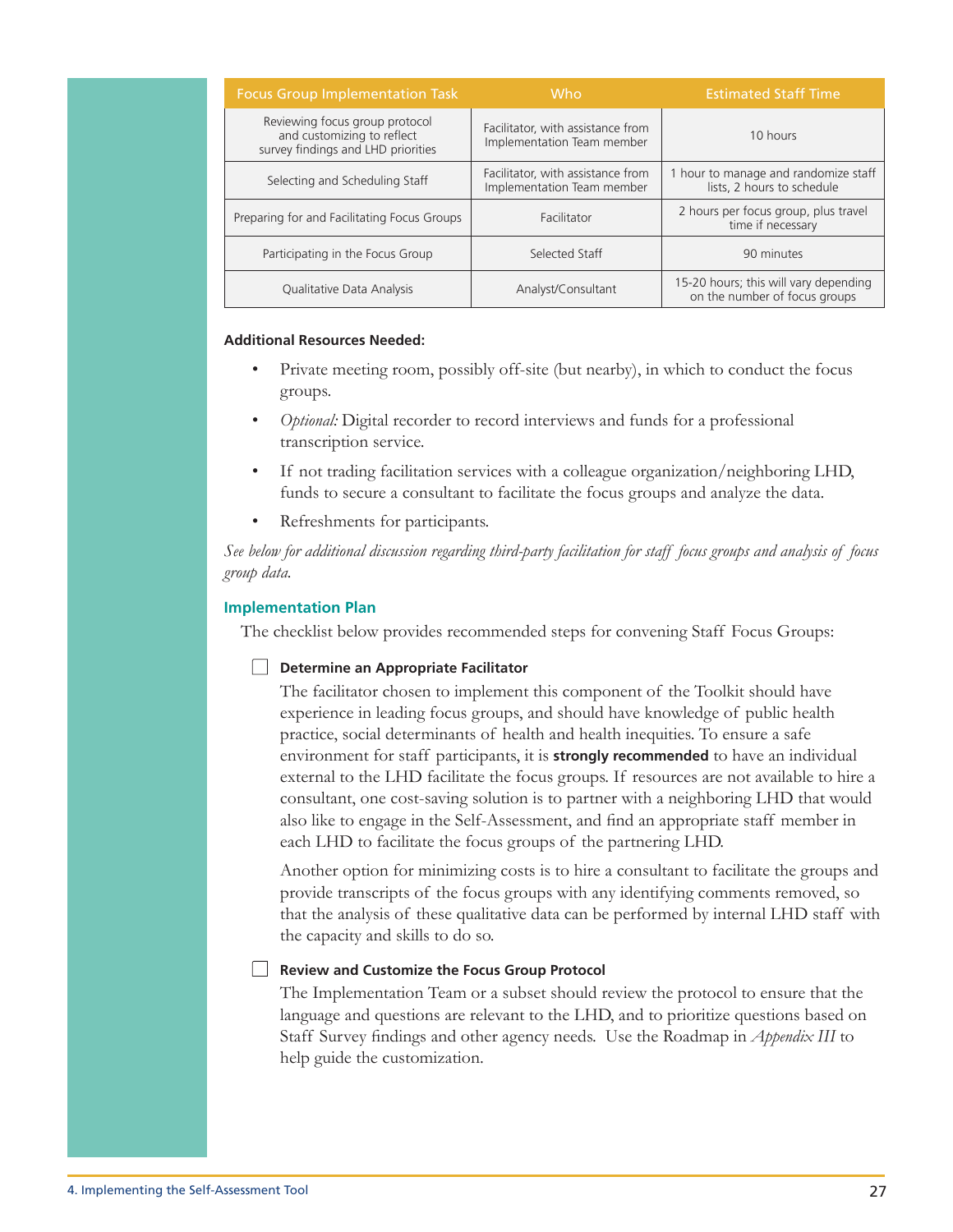#### Determine the Number of Focus Groups to be Held

The number can vary with the size of your LHD. If possible, more than one focus group should be held to provide a broad set of perspectives. In the pilot, the City of Berkeley Public Health Division conducted one focus group with management level staff and two with program-level staff.

#### Designate a Coordinator/Liaison

Select a member from the Implementation Team to serve as a coordinator and liaison to work with the facilitator.

This coordinator/liaison will be responsible for:

- Compiling a contact list of all staff with their name, email and phone contact information, job title, and agency site or division, as applicable.
- Creating stratified "pools" of staff from which the facilitator can randomly select focus group participants; each pool should be constructed based on similar staff level and include staff from a mix of program areas, sites, and racial/ethnic backgrounds to provide as diverse a voice as possible in each group.
- Providing the facilitator/consultant with contact and other relevant information about the staff in each pool so that the facilitator can directly select focus group participants without sharing identities with the Implementation Team.
- Assisting the facilitator with securing a focus group site as needed.
- Providing the facilitator with the focus group protocol and any background information about the LHD and the Self-Assessment that would be relevant to their role as facilitator.

## Communicate with Staff about the Focus Groups

As with the survey, it is important that staff understand this to be both an agency priority and an approved use of their time. After the facilitator is selected and the agency is ready to implement the focus groups, the the public health official or lead executive should send a communication to all staff announcing the focus groups, discussing their purpose and why they are important, and making explicit that staff members have permission to use work time to participate in the group if they are contacted by the facilitator, and in fact are strongly encouraged to do so. See Appendix IV for sample staff communications about the focus groups.

## Select the Focus Group Participants

To maintain confidentiality and a safe space for focus group participants to be candid, management and program-level staff should participate in different focus groups. In addition, the facilitator should be the one to select the actual staff members that will participate in the focus groups. From the stratified pools of potential staff, the facilitator will randomly select 8-10 people to make up each group. One easy way to do this is to assign each person in each pool a consecutive number, and then use an online random number generator, such as http://www.randomizer.org to randomly select 8-10 numbers from each pool.

#### Schedule and Conduct the Focus Groups

The facilitator finds times that work for the selected participants, works with the Implementation Team Liaison to secure a site for the confirmed group time, and conducts the groups. The groups should be scheduled for 90 minute sessions and refreshments should be provided.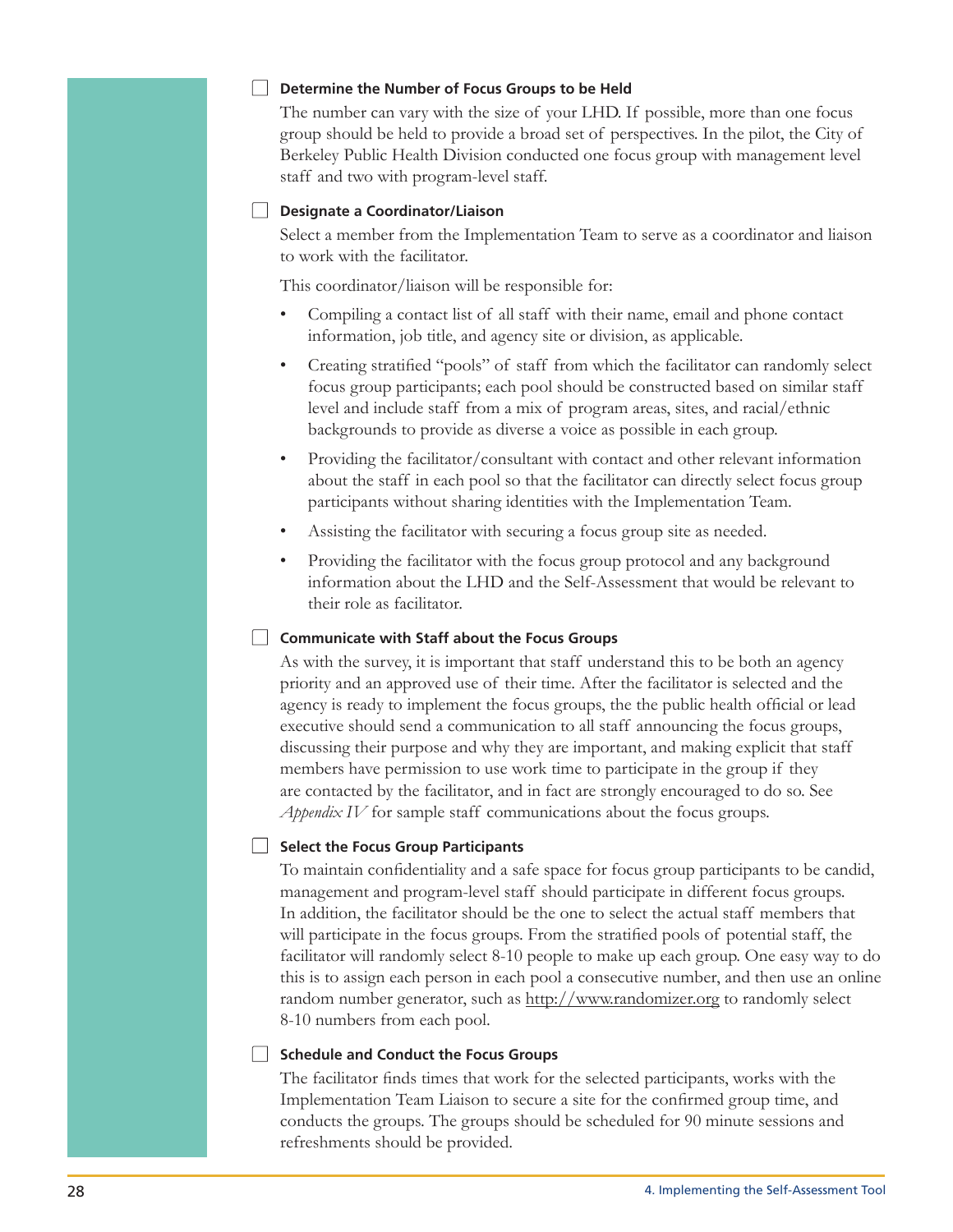#### $\Box$  Thank the Staff for their Participation

The facilitator should follow up with participants to let them know their time and participation was appreciated. See *Appendix IV* for sample thank you letters to email the participants after the focus groups.

See Appendix VII for technical guidelines on managing and analyzing Staff Focus Group data.

## **III. Key Considerations**

#### **Selecting Staff**

The Staff Focus Groups are important not only in their ability to capture rich, contextual qualitative data beyond the capabilities of a survey, but also it is an opportunity to give direct meaningful voice to those with the least power in the organization. Random selection of participants by a neutral facilitator helps protect against selection bias. It can also facilitate inclusion of a more diverse set of views from across the department that can help produce a more accurate assessment. Ensuring that the levels of staff that are least often involved in decision-making are most represented in the focus groups is a way to increase equity of participation in the Self-Assessment and elevate the insights and experiences of these staff in a way that might not otherwise happen.

#### **Emphasize Confidentiality**

Because the issues and experiences discussed by staff in the focus groups are often sensitive and personal, it is of utmost importance to establish clear confidentiality guidelines and communicate them clearly to the staff participating. Let them know all the ways that their identities will be protected, from the random selection by an external facilitator to the anonymous nature of the notes captured in the groups.

It is also important for staff to know who else is in the room with them. Especially in larger LHDs, staff may not all know each other and may assume that management level staff members are in the room with them. Start by asking people to introduce themselves and their positions so that a tone of equality can be established in the room and people can feel more comfortable sharing information that they may not normally share at work.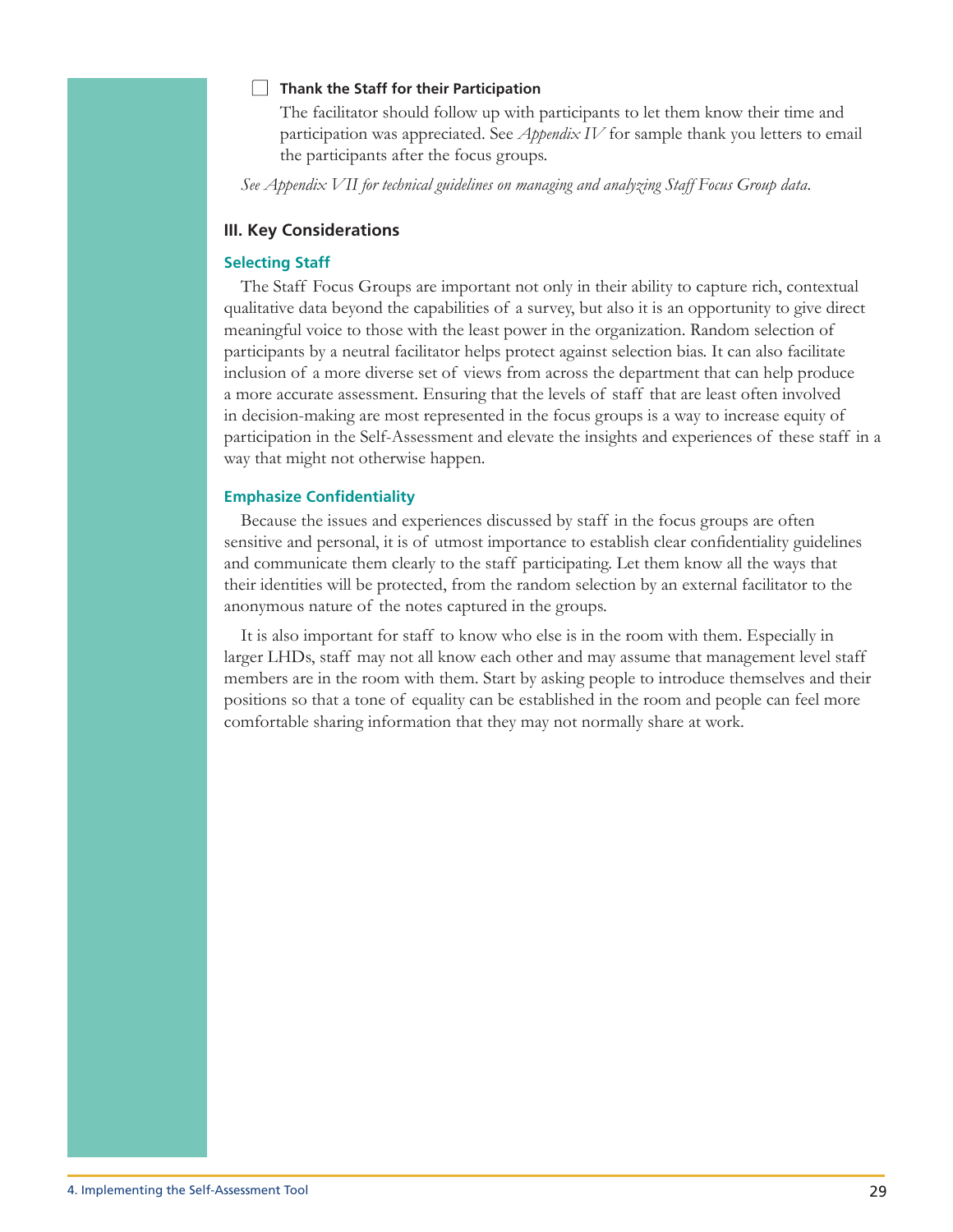## **Management Interviews**

#### I. Purpose

The interviews with senior management staff members provide another opportunity to collect in-depth information about an LHD's organizational strengths and areas for improvement related to addressing health inequities, this time from the perspective of those in leadership and decision-making positions.

**Advantages:** The interviews provide an opportunity to explore with management and leadership staff how the LHD's processes, structures, and culture influence its capacity to address the root causes of health inequities. As with the focus groups, this qualitative information adds depth, context and clarity to the Staff Survey findings and can be used to further explore issues raised in the survey.

**Challenges and Limitations:** Because the interviews will be conducted with a relatively small numbers of

#### Use management interviews to:

- Collect information about organizational culture, institutional commitment, and decision-making processes directly from the perspective of organizational leaders.
- Explore issues identified by the staff survey and focus groups with senior managers and leaders of the LHD.
- Provide a dedicated time and space for management staff to reflect individually on the LHD's work to address the root causes of health inequities.

staff, some voices and perspectives may be missed. However, in combination with the Staff Survey and focus groups, this is of minimal concern. The large amount of qualitative data generated by the interviews is time-consuming to analyze and must be done by someone with experience and skill in synthesizing such content.

Questions in the interview protocol are intended to measure the following elements of the Matrix of Organizational Characteristics and Workforce Competencies for Addressing Health Inequities:

| <b>Organizational Characteristics</b>                                                                                                                                                                                                                                                                                                                                              | <b>Workforce Competencies</b>                                                                                                                                                                                                            |
|------------------------------------------------------------------------------------------------------------------------------------------------------------------------------------------------------------------------------------------------------------------------------------------------------------------------------------------------------------------------------------|------------------------------------------------------------------------------------------------------------------------------------------------------------------------------------------------------------------------------------------|
| Institutional commitment<br>$\bullet$<br>Hiring to address health inequities<br>$\bullet$<br>Structure that supports true community partnerships<br>$\bullet$<br>Transparent and inclusive communication<br>$\bullet$<br>Institutional support for innovation<br>$\bullet$<br>Community accessible data & planning<br>$\bullet$<br>Streamlined administrative process<br>$\bullet$ | Personal attributes<br>Knowledge of public health framework (e.g.<br>$\bullet$<br>Ten Essential Services, public policy development,<br>advocacy, data)<br>Community knowledge<br>Collaboration skills<br>Cultural competency & humility |

#### II. Implementation

## **Staff Time and Resources**

The table on the following page shows the estimated investment required for implementing the Management Interviews.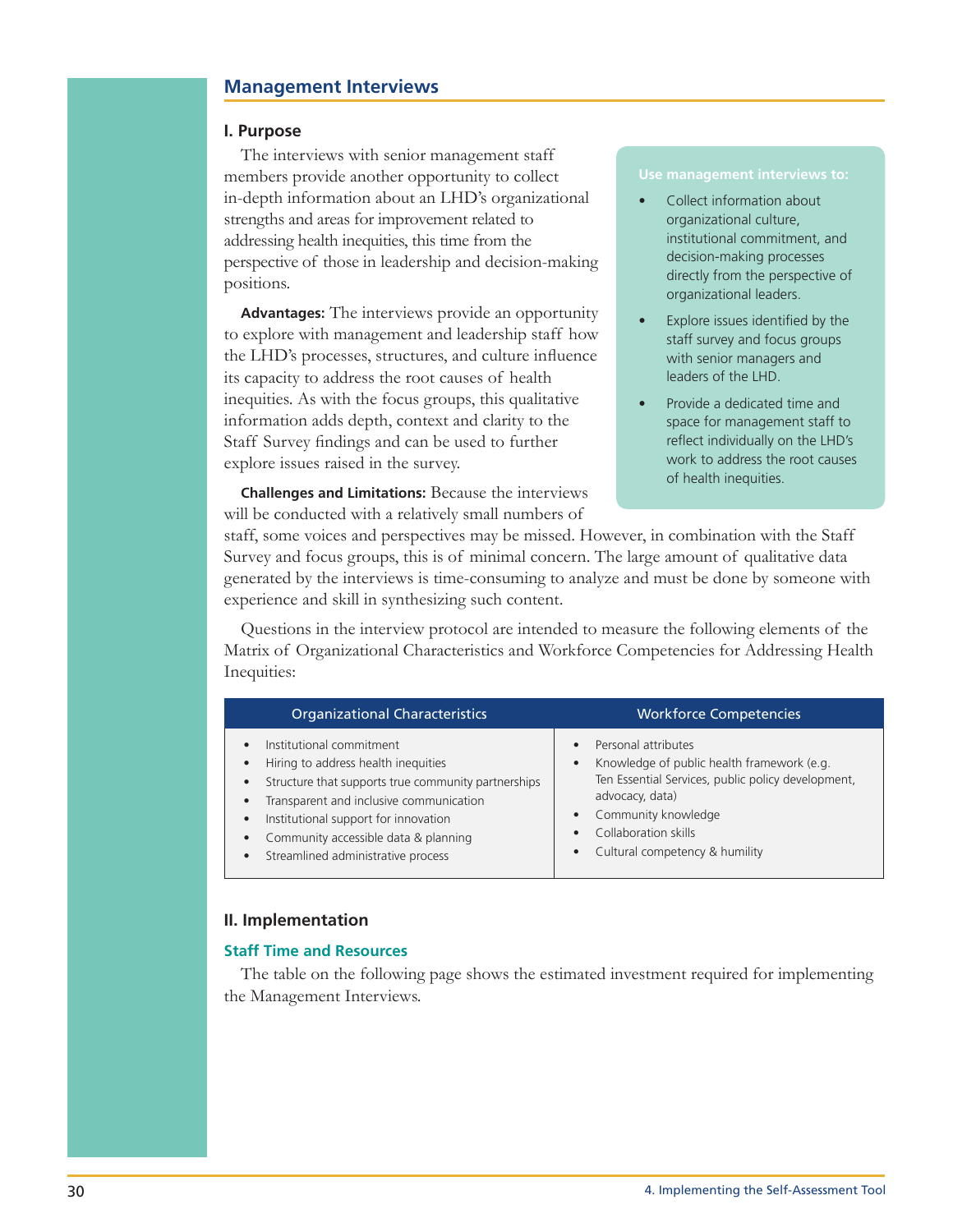| Management Interviews Implementation Task                                                          | <b>Who</b>                                                      | <b>Estimated Staff Time</b>                                              |  |  |
|----------------------------------------------------------------------------------------------------|-----------------------------------------------------------------|--------------------------------------------------------------------------|--|--|
| Reviewing focus group protocol<br>and customizing to reflect<br>survey findings and LHD priorities | Leadership and<br>Implementation Team                           | 5 hours                                                                  |  |  |
| Selecting and Scheduling Staff                                                                     | Facilitator, with assistance from<br>Implementation Team member | 1 hour to manage and<br>randomize staff lists.<br>2 hours to schedule    |  |  |
| Preparing for and Conducting Interviews                                                            | Facilitator                                                     | 1 hour per interview, plus<br>travel time if interviews are<br>in-person |  |  |
| Participating in the Interview                                                                     | Selected Management Staff                                       | 1 hour                                                                   |  |  |
| Qualitative Data Analysis                                                                          | Analyst/Consultant                                              | 10-12 hours                                                              |  |  |

#### **Additional Resources Needed:**

- Private meeting room/office, possibly off-site (but nearby), in which to conduct the interviews. Interviews can also be conducted over the phone.
- Optional: Digital recorder to record interviews and funds for a professional transcription service.
- If not trading interview services with a colleague organization/neighboring LHD, funds will be needed to secure a consultant to conduct the interviews and analyze the data.

See below for additional discussion regarding third-party interviewing and analysis of interview data.

#### **Implementation Plan**

The checklist below provides recommended steps for conducting the Management Interviews:

#### $\Box$  Determine an Appropriate Facilitator

As with the Staff Focus Groups, the individual chosen to implement this component of the Toolkit should have experience conducting interviews, and should have knowledge of public health practice, social determinants of health and health inequities. It is strongly recommended to have an individual external to the LHD conduct the interviews, either in person or by phone. If resources are not available to hire a consultant, one cost-saving solution is to partner with a neighboring LHD that would also like to engage in the Self-Assessment, and find an appropriate staff member in each LHD to interview staff from the partnering LHD.

Another option for minimizing costs is to hire a consultant to conduct the interviews and provide transcripts of the focus groups with identifying information and comments removed so that the analysis of these qualitative data can be performed by internal LHD staff with the capacity and skills to do so.

## $\Box$  Review and Customize the Interview Protocol

The Implementation Team or a subset should review the protocol to ensure that the language and questions are relevant to the LHD, and to prioritize questions based on Staff Survey findings, focus group themes and concerns, and other agency needs. The Roadmap in *Appendix III* can assist in customization.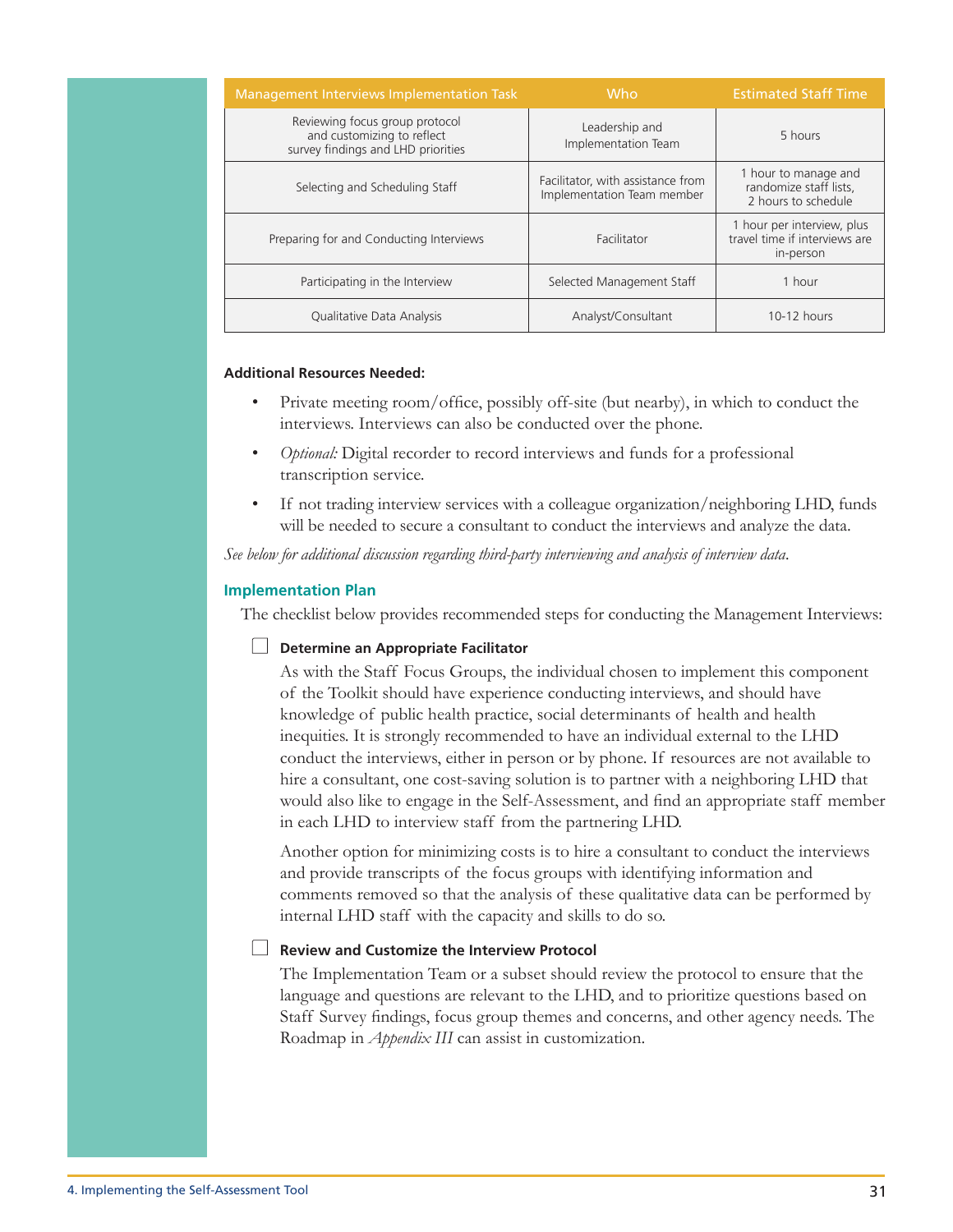#### $\Box$  Determine the Number of Interviews to be Conducted

The number can vary with the size of your LHD and leadership team. Staff members with the administrative and budgetary authority to make changes in your LHD should all be considered. In general, it is not necessary to conduct more than 10-12 interviews; if this number represents an overwhelming proportion of your LHD's senior management staff, then fewer may be selected. If your leadership team is extremely small, on the other hand, the Implementation Team may choose to add additional staff with management responsibilities to the list of potential interviewees.

#### Designate a Coordinator/Liaison

Select a member from the Implementation Team to serve as a coordinator and liaison to work with the interviewer.

This coordinator/liaison will be responsible for:

- Compiling a contact list of all senior management staff with names, email and phone contact information, job titles, and division, as applicable, from which the interviewer can randomly select interview participants.
- Assisting the interviewer with securing interview locations as needed.
- Providing the interviewer with the interview protocol and any background information about the LHD and the Self-Assessment that would be relevant to their role as interviewer.

## □ Communicate with Staff about the Interviews

Although management staff members are likely to be highly aware of the ongoing Self-Assessment, it may still be helpful for the public health official or lead executive to communicate that their participation in the interviews should be prioritized. This communication can also alert staff of the individual that will be contacting them to schedule the interviews.

#### $\Box$  Select the Interview Participants

To maintain confidentiality and a safe space for interviewees to be candid, the interviewer should be the one to select the actual staff members that will participate in the interviews. One easy way to randomly select interviewees is to assign each person from the pre-screened list of potential participants a consecutive number, and then use an online random number generator, such as http://www.randomizer.org to randomly select the appropriate number of participants from the list provided.

#### Schedule and Conduct the Interviews

The interviewer finds times that work for the selected participants, decides with the interviewee if a phone or in-person meeting would be best, and conducts the interviews as arranged. Staff should allow one hour for the interview. The interviewer should record the interviews with a digital recorder, if possible, or take notes as close to verbatim as possible during the interview.

## $\Box$  Transcribe the Interviews

A professional transcription service is the easiest way to obtain a full transcript of each interview. If costs are prohibitive, then the external partner who conducted the interviews should transcribe the responses from the taped interviews.

See Appendix VII for technical guidelines on managing and analyzing the interview data.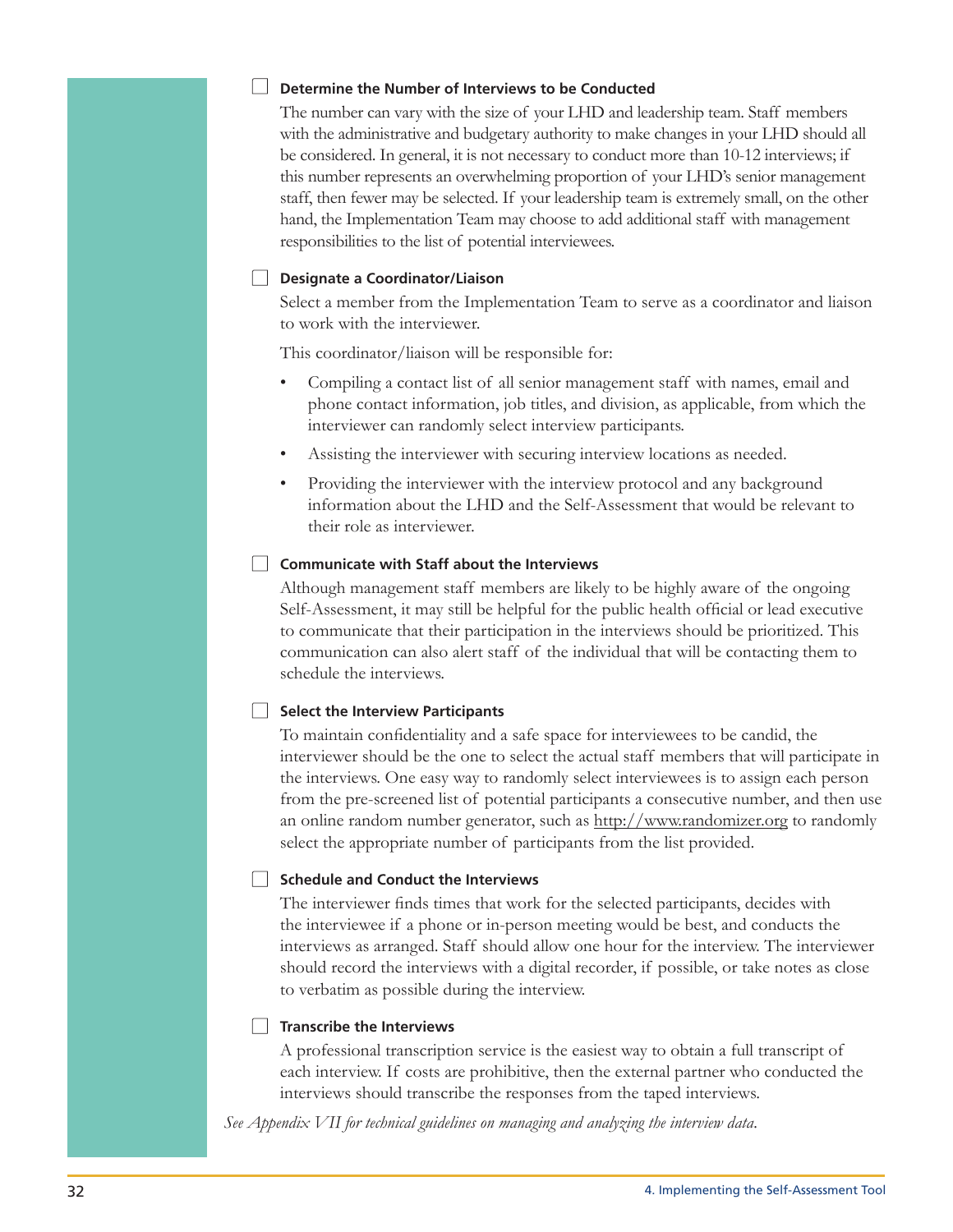## **III. Key Considerations**

## **Strategic Selection of Questions**

The interview protocol included in *Appendix I* contains more questions than can be discussed within the suggested interview length of one hour. Before conducting the interviews at your LHD, it is important to prioritize the questions that will add the most value to your Self-Assessment given your own needs and context, and communicate clearly to the consultant or partner who will conduct the interviews about your goals for the interviews.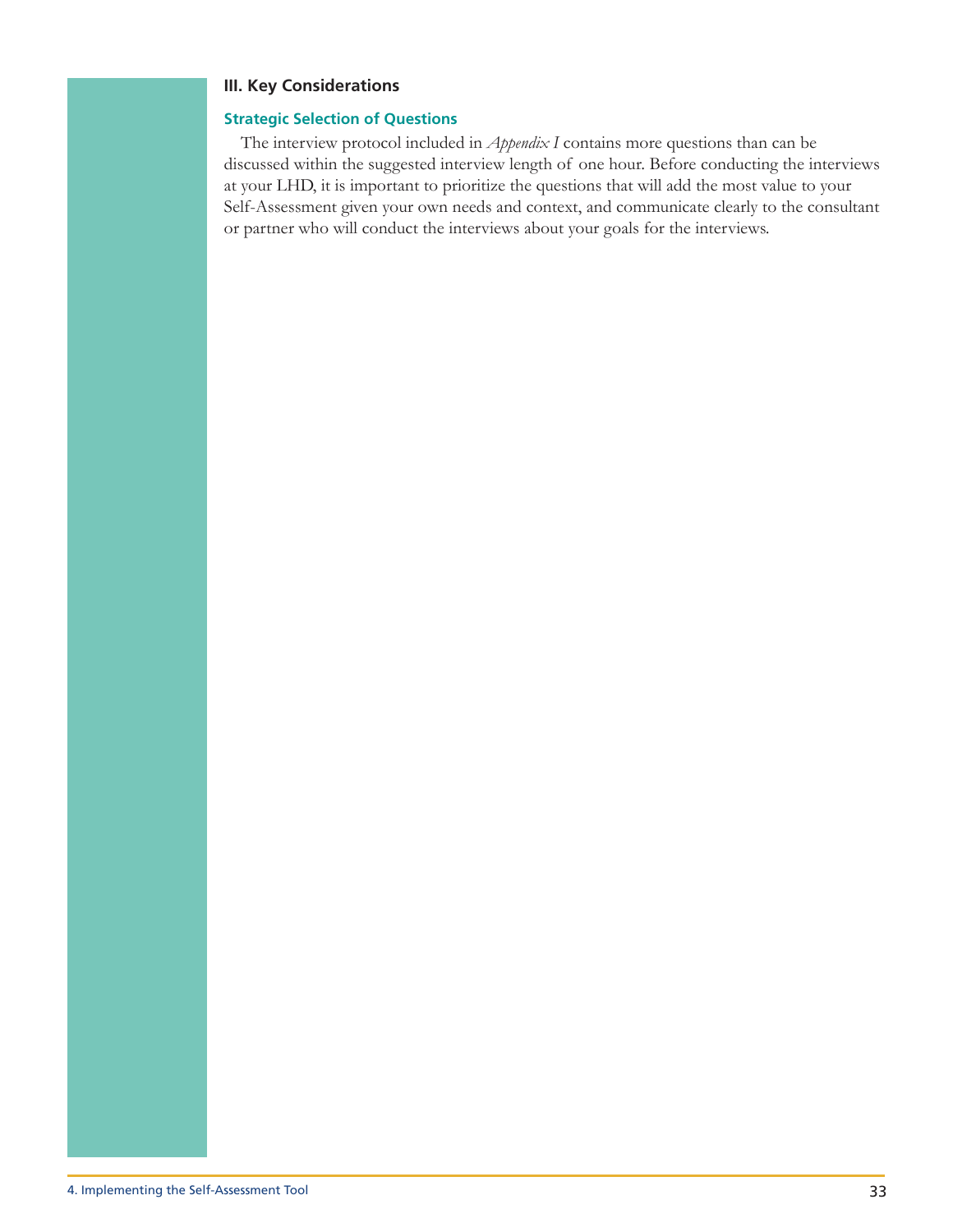# **Internal Document Review and Discussion**

#### I. Purpose

Although much of the Self-Assessment is dedicated to generating new information from staff and partners about the LHD's capacity to address health inequities, the LHD's internal documents, work products, and data systems contain rich information about many aspects of the LHD's capacity. Compiling key data from a selective, strategic review of these materials can help the LHD further identify areas of particular strength, identify where to focus on building capacity and provide benchmarks for

#### Use document review and discussion to:

- Answer key questions about institutional commitment and capacity to address health inequities.
- Provide a venue for various staff from across the agency to engage in critical thinking about how organizational documents and work products might show evidence of addressing the root causes of health inequities.

future assessments. Some of the most salient data gathered during this phase can be summarized using the Human Resources Data System Worksheet included in Appendix I.

**Advantages:** A systematic review of internal documents and data provides concrete evidence of an LHD's institutional commitment. Discussions of the data and observations yielded by this review offer an opportunity to invite critical thinking from a variety of staff about existing capacity and action steps for improving capacity.

**Challenges and Limitations:** Compiling all materials and information listed in this section is time-consuming and may not yield consistently relevant or useful information. This process is best completed with strategic modifications and selectivity to ensure that your LHD's priorities are served.

This tool addresses the following domains of the Matrix of Organizational Characteristics and Workforce Competencies for Addressing Health Inequities:

| <b>Organizational Characteristics</b>                                                                                                                                                                                                                                                                                                                        | <b>Workforce Competencies</b>                                                                                                                                                                                                                                                        |  |  |  |
|--------------------------------------------------------------------------------------------------------------------------------------------------------------------------------------------------------------------------------------------------------------------------------------------------------------------------------------------------------------|--------------------------------------------------------------------------------------------------------------------------------------------------------------------------------------------------------------------------------------------------------------------------------------|--|--|--|
| Institutional commitment to address health inequities<br>$\bullet$<br>Hiring to address health inequities<br>$\bullet$<br>Structure that supports true community partnerships<br>$\bullet$<br>Support staff to address health inequities<br>$\bullet$<br>Creative use of categorical funds<br>$\bullet$<br>Community accessible data & planning<br>$\bullet$ | Personal attributes (reflecting diversity of community)<br>$\bullet$<br>Knowledge of public health framework<br>Understands the social, environmental and structural<br>$\bullet$<br>determinants of health<br>Community knowledge<br>Leadership<br>Cultural competency and humility |  |  |  |

## II. Implementation

## **Staff Time and Resources**

Staff time required to review existing documents and data depends significantly on the items chosen and prioritized by the LHD, as well as on the number and groupings of staff convened to discuss the information compiled in such reviews.

#### **Implementation Plan**

Implementation of the Internal Document Review and Discussion can vary greatly based on LHD priorities and, therefore, has the most room for customization. The steps suggested here provide a broad framework for engaging in a review and discussion of existing internal materials and should be modified to fit the needs of your LHD.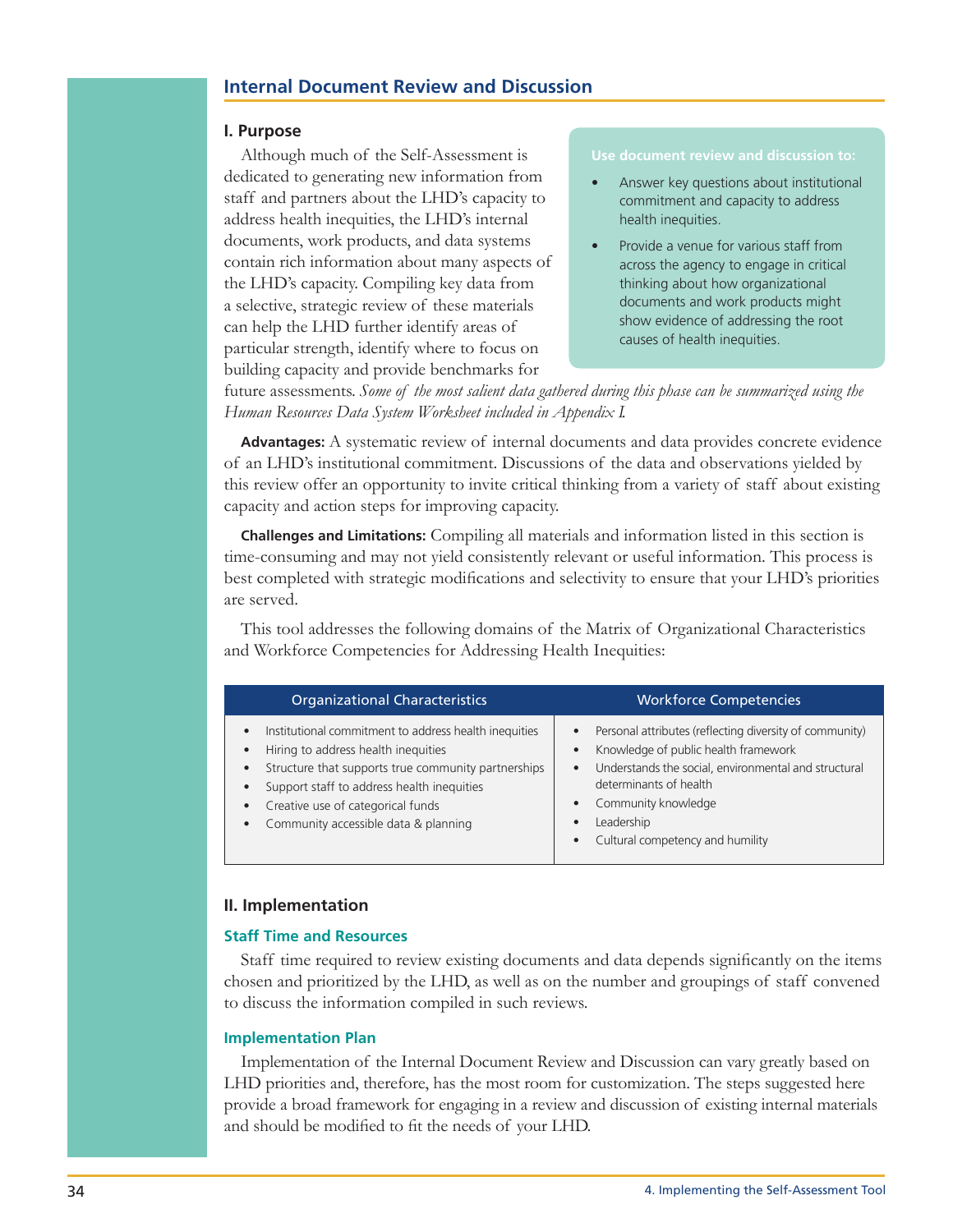#### Internal Document Review Guidelines

The following questions are meant to identify priority areas of your inquiry into existing documents and materials at your LHD. Because time and staff resource constraints likely will not allow for full review of all possible materials, a deliberate prioritization of the following lines of inquiry will help narrow the review activities. The following questions explore the institutional commitment to addressing health inequities. Select the questions that are the most timely, relevant, and useful to your agency.

## **Guiding Principles Address Health Inequities**

- 1. Do the mission, vision and values reflect an institutional commitment to addressing health inequities?
- 2. Do the LHD goals, strategies, plans and benchmarks support the concept of health equity as a goal of public health practice and a basic social right?
- 3. Does the LHD integrate addressing root causes of health inequities into the institution's employee orientation, workforce development, program development and performance monitoring activities?
- 4. Does the LHD integrate the public health framework (e.g. essential services, strategic partnership development, policy-development, policy advocacy and community organizing) into the institution's employee orientation, workforce development, program development and performance monitoring activities?

## **Budgetary practices reflect commitment to address health inequities**

- 5. Do budget allocations reflect commitment to address health inequities?
- 6. Does the LHD make efforts to cross-fund and use categorical funding creatively to address health inequities?
- 7. Does the LHD have sources of stable funding that are not "siloed" or issue-areaspecific?

## Plans and procedures are in place to assure culturally competent service delivery

- Does the LHD integrate cultural and linguistic competence-related measures into 8. internal audits, performance improvement programs, client satisfaction assessments, and outcomes-based evaluations?
- 9. Are conflict and grievance resolution processes culturally and linguistically sensitive and capable of identifying, preventing, and resolving cross-cultural conflicts?
- 10. Is an ongoing cultural competency training program established and promoted for the workforce at all levels to enhance self-awareness, cultural awareness, knowledge, and skills?

## Program planning and service delivery prioritize needs of the community

- 11. Does LHD communicate health information and data effectively and respectfully to the public, combining technical accuracy with community accessibility, taking into consideration health literacy levels, language, and cultural norms of the community?
- 12. Do internal program plans and LHD-funded projects:
	- a. Use approaches that focus on the strengths and assets of community residents rather than just on their needs and issues?
	- b. Seem responsive to changing demographics and emerging community health issues?
- 13. Are flexible work hours options provided to allow employees to work with communities at times that are convenient for community members?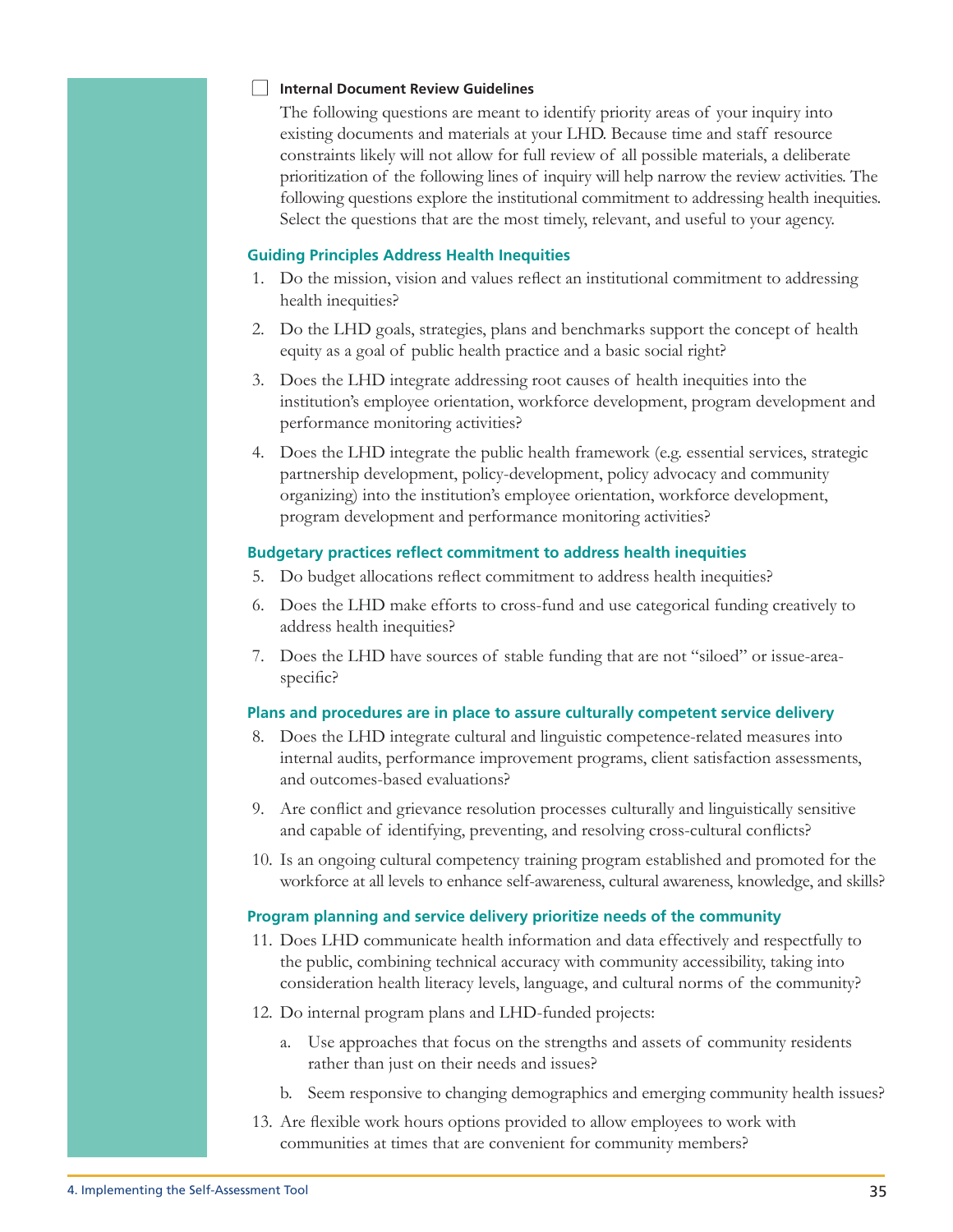Human Resources policies and practices demonstrate that the LHD values a culturally and socio-economically diverse workforce and recruits, hires, and retains employees with the appropriate qualifications from a variety of disciplines for addressing the root causes of health inequities

- 14. Job Descriptions
	- a. Are County Classifications written so that the educational requirements do not eliminate candidates with the experience, skills and qualities needed to do health equity work in a local health department?
	- b. Is there a process in place to review job descriptions through a health equity lens? Is there language in all job descriptions that addresses experience working with people who are culturally different from the applicant?
	- c. Do job specifications include individual skills and competencies for addressing health inequities?
	- d. Do job requirements reflect experience working with communities most affected by health inequities and appropriate language capacity?
- 15. Testing Procedures
	- a. Are multiple choice tests used? (If so, re-evaluate the use of multiple choice testing as it may disproportionately disadvantage certain groups from being hired. Work with Human Resources to collect data on the people who pass or do not pass multiple choice tests in the County by race/ethnicity and possibly income and educational level.)
	- b. If multiple choice testing is used, who develops the questions? (Counties should look critically before purchasing questions from testing services. If there is bias built into the structure of the testing service and its writers, the questions will invariably be biased as well. This will result in the elimination of individuals who may actually be the right fit for health equity work.)
- 16. Do Recruitment Procedures reflect the following?
	- a. Recruit for competencies appropriate to addressing the root causes of health inequities?
	- b. Recruit for multi-disciplinary expertise?
	- c. Have formal and open processes to recruit prospective employees?
	- d. Have application procedures that are easy to understand and accessible to a broad range of people?
	- e. Routinely advertise when their examinations are open? If so, are diverse and accessible forms of media used to notify the public?
	- f. Are "informal" recruitment strategies used within LHDs to recruit prospective employees? (Are these informal channels likely to generate the broadest range of applicants or are they mirrors of the individuals who are doing the recruiting?)
	- g. Are educational pipelines used for recruitment? (If so, do these pipelines produce the types of individuals who have the characteristics needed for health equity work?)
	- h. Does LHD have formal practices established to "grow its own" workforce? Some of those practices might include:
		- Formal internship opportunities;
		- Partnerships with community-based youth development programs to establish mentoring opportunities; and
		- Recruiting and training people from within the client/community population.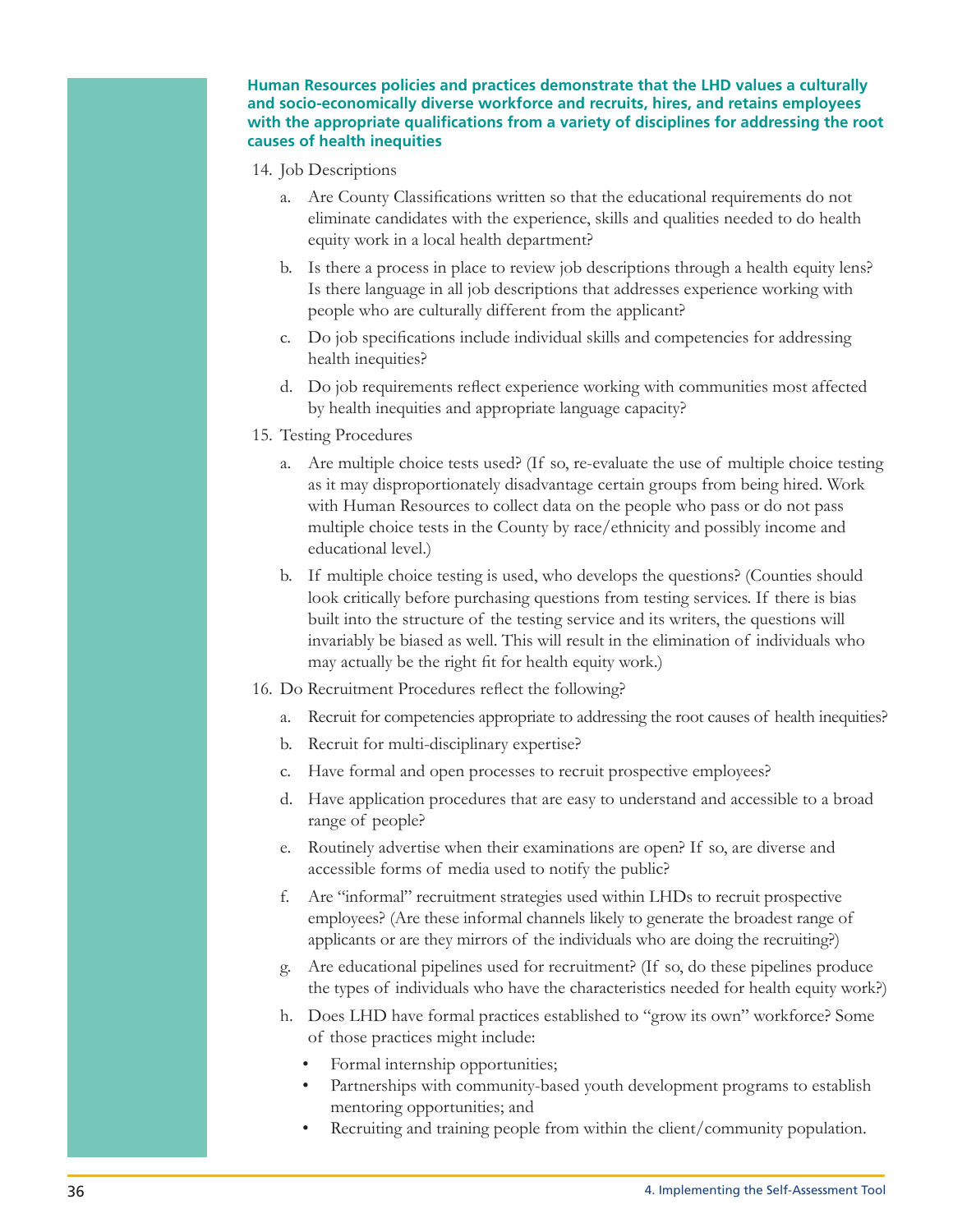- 17. Do Retention Practices reflect the need to achieve the following?
	- Retain staff that reflects the diversity of the population served by the LHD.  $\overline{a}$ .
	- b. Ensure that all staff members are compensated in a fair and equitable fashion based on experience and responsibility, and that all staff earn a living wage.
	- Leadership positions reflect the diversity of the population served by the LHD. c.
	- d. Have procedures to help staff that reflect the diversity of the population served by the LHD gain the experience needed for promotional opportunities.

## Identify Sources of Data

Informed discussions of most of these questions will require an examination of existing hard copy documents such as reports, research findings, strategic plans, proposals, written polices and protocols as well as publications, and community planning and public education materials. Investigating some of these questions may require the extraction of data from financial systems, human resources/payroll systems, client indexes and other electronic applications. While some documents and data systems identified below may not deal explicitly with health inequities, all of them contain important information about the overall capacity of an LHD to address the underlying factors that influence community health and wellbeing.

In this step, identify which internal documents and data sources will contain the most relevant information for answering the questions you have prioritized. The documents and data sources that may be reviewed in the Internal Document Review and Discussion include, but are not limited to:

- 1. Strategic Plan/Organizational Statements
- 2. Budget Documents
- 3. Human Resource Policies/Practices
- 4. Job Specifications/Classification/Recruitment Materials
- 5. Research/Briefings
- 6. Public Information/Education Materials
- 7. Orientation and Training Materials
- 8. Performance Plans
- 9. Communication Plans
- 10. Proposals
- 11. Program Reports

## Designate Reviewers

After identifying the types of documents and data to prioritize for review, designate the person or group of people who are best positioned to investigate each. For example, Program Managers may be best positioned to evaluate the relationship of their budgets to activities that address root causes of health inequities, while Human Resources staff may be able to most easily extract data about workforce diversity.

## $\Box$  Create Timeline for Review

In order to keep the review activities aligned with the other instruments of the Toolkit and to preserve momentum and relevance, develop a timeline for reviewers to complete their assigned activities that is coordinated with other Toolkit activities and that will allow for timely discussions that can inform the processing of other Toolkit findings.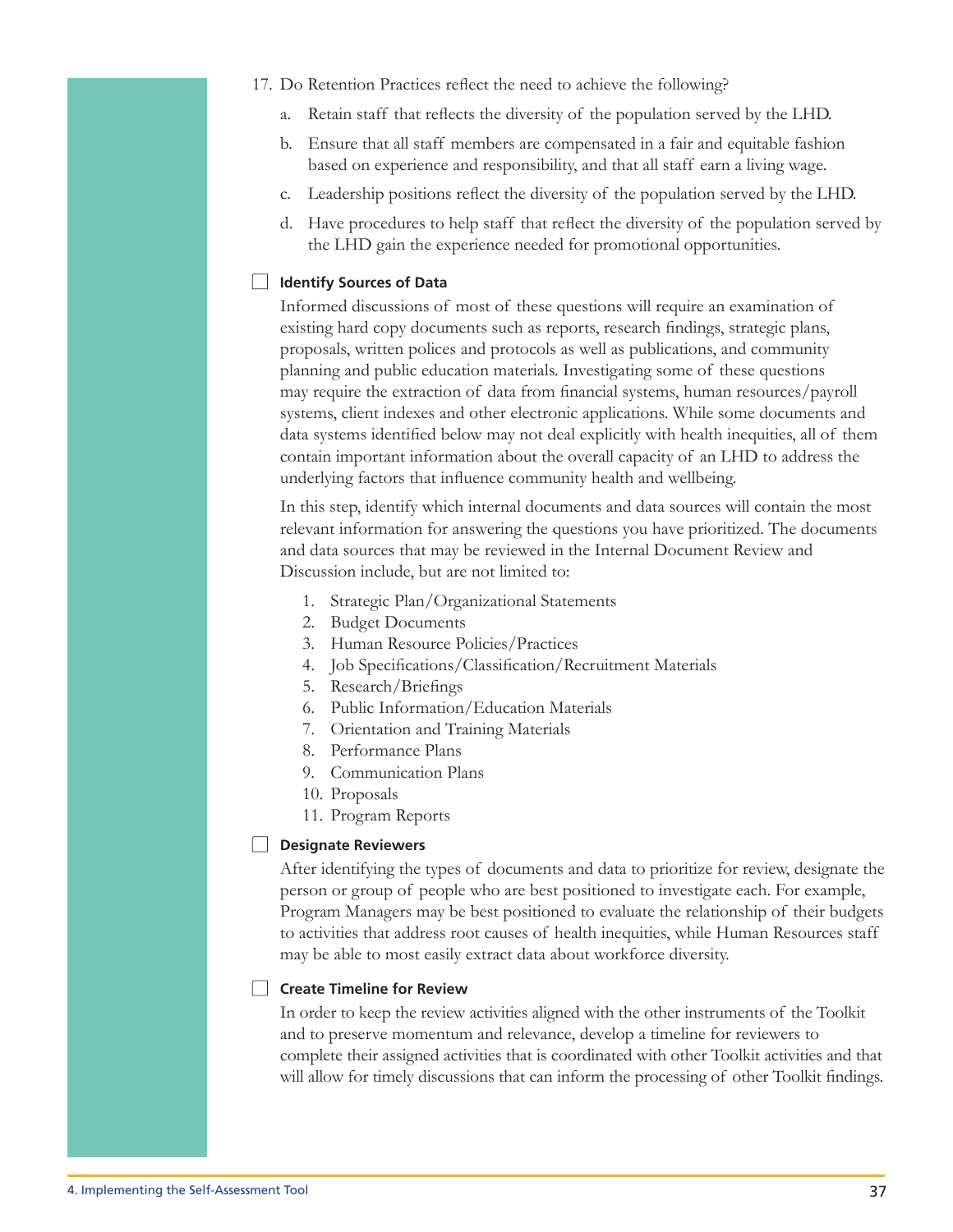## Conduct the Review

As you review each data source, identify the ways in which the reviewed material answers the question at hand, as well as observations about the information for group discussion.

## Convene Discussion Groups

The information gained by the Internal Document Review and Discussion is meant to provide the basis for rich discussion. Form one or more groups of no more than 10 staff members to discuss and analyze the the results of the Internal Document Review. Including relevant staff from all levels of the organization in these discussions will provide an opportunity for a broad set of perspectives, including those not always heard in strategic discussions, to inform the interpretation of these findings. Use the findings along with the other information obtained through the Self-Assessment to develop priority areas for action.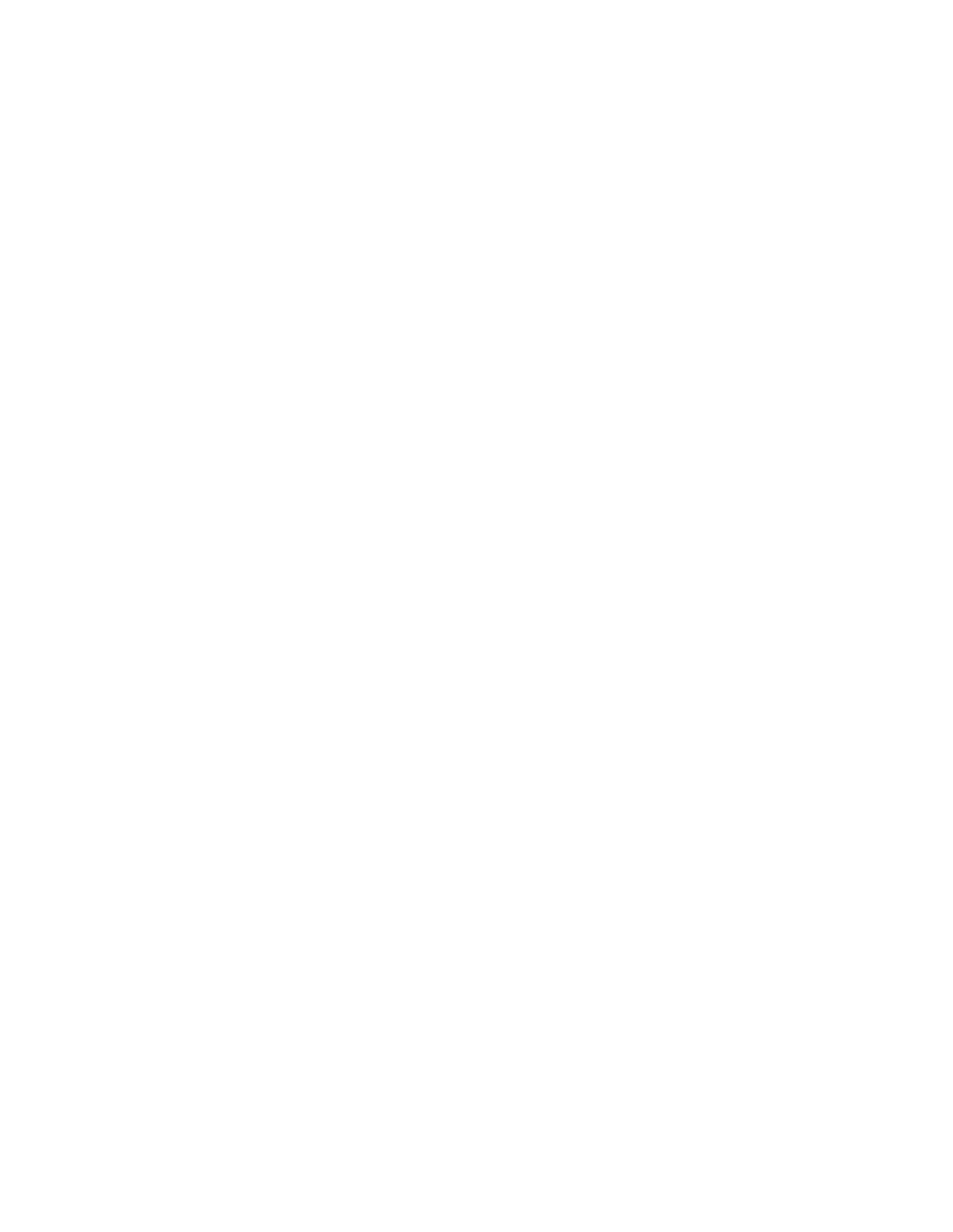

AFTER THE SELF-ASSESSMENT: Reflecting on the **5.** Results for Action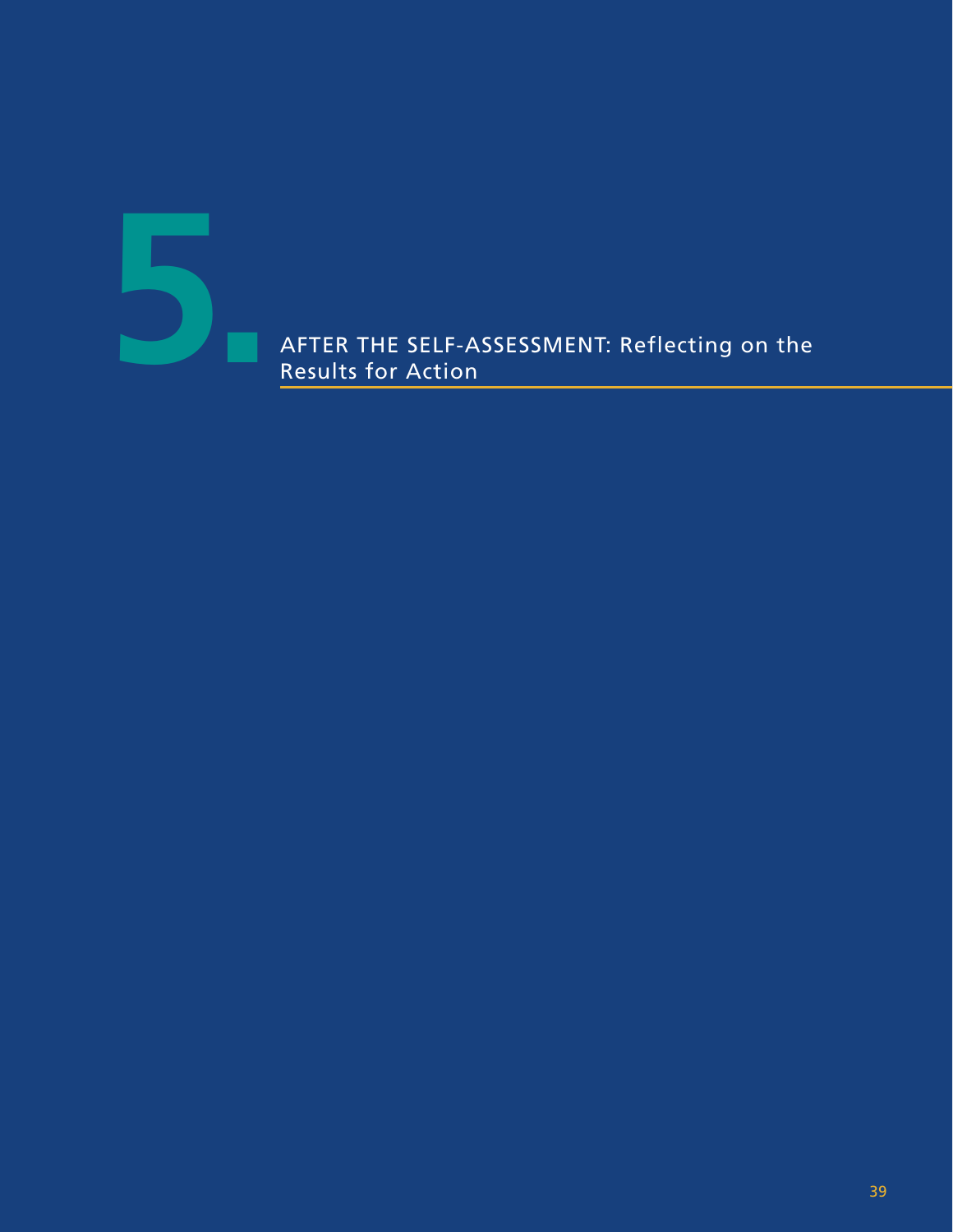Once all Self-Assessment data have been analyzed and formatted into tables (see *Appendix* VIII), they should be used to inform action-oriented discussions within your LHD. After carefully reviewing all findings, the executive leadership team should engage in a discussion about the results and their implications. Then, further discussions and action planning should include staff representing a variety of levels and locations within the organization. The process considerations and discussion questions below are suggested to help LHD staff stimulate dialogue, reflect on Self-Assessment findings, and make actionable next steps for how the organization can do more in the future. (See *Appendix VI* for an action planning worksheet).

There are many ways to meaningfully involve staff in the reflection and action planning process. Including staff members who represent a cross-section of the organization allows you to:

- Maintain the participatory momentum of the Self-Assessment;
- Benefit from the diversity of wisdom and experience that staff from all over the organization bring to the table;
- Create buy-in for organizational change or new initiatives with a wider base of champions; and
- Establish new relationships and communication channels within the organization.

#### **Berkeley Pilot Experience: Using the Results for Action**

A subcommittee of three staff representing a range of classifications reviewed the data and, using the Action Planning Worksheet (Appendix VI), developed a number of possible Actions that needed to be addressed given the findings. The relevant Workforce Competencies and Organizational Characteristics were identified for each Action (Berkeley added in a separate column to the Worksheet to track this). The collective set of recommended Actions was presented to Berkeley's Leadership Team and a workgroup focused on addressing the "ISMS". Those presentations resulted in a shortened list of short-term and long-term Actions that Berkeley is currently working from to guide the division's work in addressing health inequities. To date these have informed the Public Health 101 Training for staff, hiring and promotional practices, and a recent reorganization.

In creating opportunities for staff other than the executive leadership team to reflect on the Self-Assessment results and consider potential action for the LHD to take, keep the following considerations in mind:

- All staff can be leaders.
- Be mindful of organizational hierarchies and power dynamics, and create safe spaces for authentic discussions and ideas to emerge.
- Communicate clearly to staff that you convene for reflection and planning so that the context, scope and purpose of their discussions are understood. It is important that people are not given a false sense of authority over decisions that are not within their control.

The following is a list of reflection questions to help your LHD make meaning out of the Self-Assessment results and translate them into action:

- What surprised you?
- What confirmed what you already suspected?
- What challenged your perceptions of your LHD?
- What do you want to know more about, where could your understanding go deeper?
- What was glaringly missing that you had expected to see?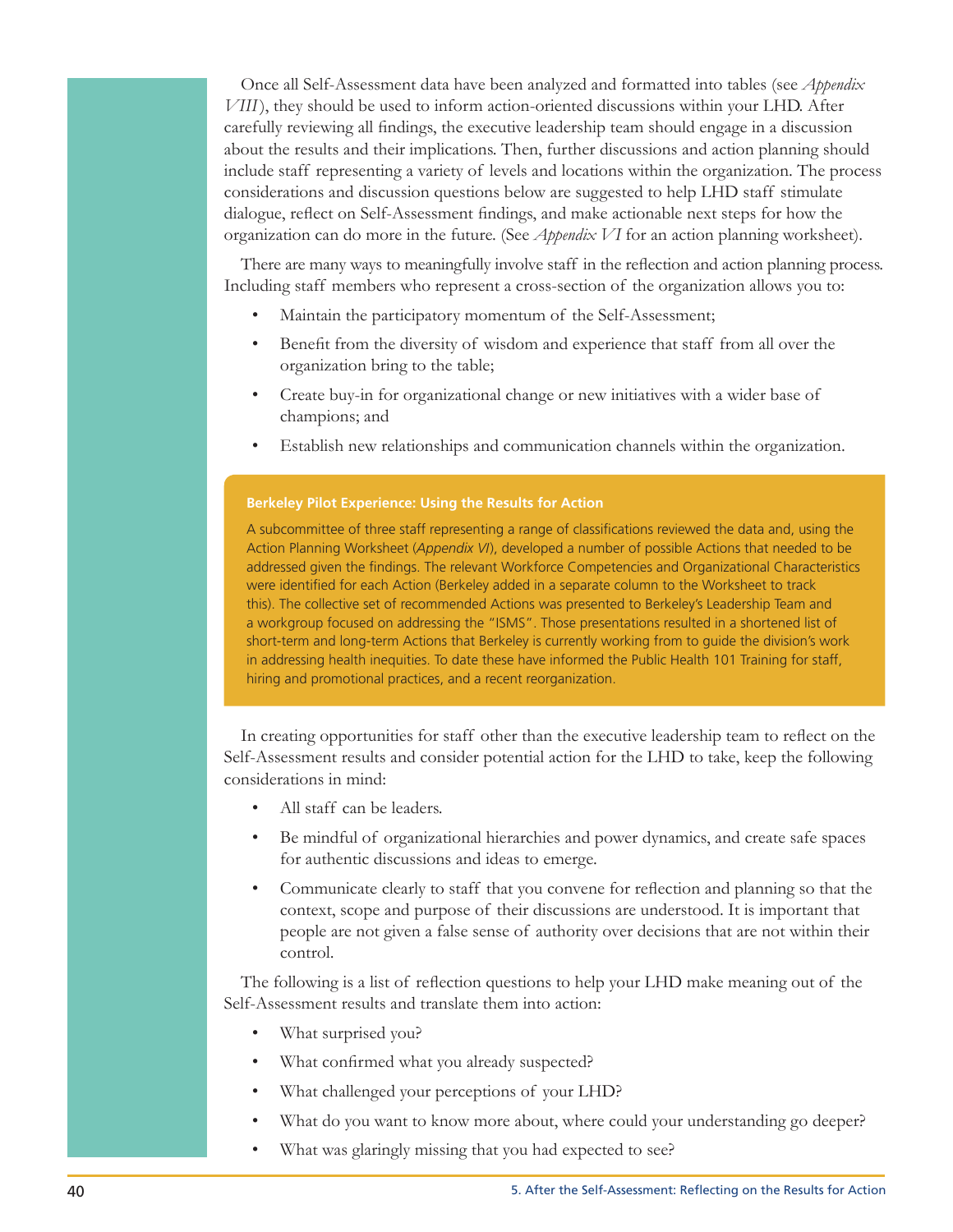- Given these findings, what do you see as your role in the process of making change?
- What additional support or resources might you need to successfully fulfill your role in the change process?
- When reviewing the results, did you find any of your personal values supported or challenged?
- Who else should be brought into the review and discussion process about how to make change in your LHD based on these results?
- What implications do you see these results having for how your LHD could do its work in a way that more effectively addresses social determinants of health/root causes of inequity?
- Based on these results, what opportunities exist to build upon for action?  $\bullet$
- What potential barriers do you foresee to undertaking change? What are some strategies to address these barriers?
- What is your communication strategy for sharing the results, implications and plans for next steps?
- What is the scale, pace, and sequencing of action steps that the department could undertake to make change?
- What conversations do you want to have with:
	- each other;
	- other members of the department; and
	- people outside the department.
- For non-management staff: Are there any questions or considerations you would like to direct to the executive or management team?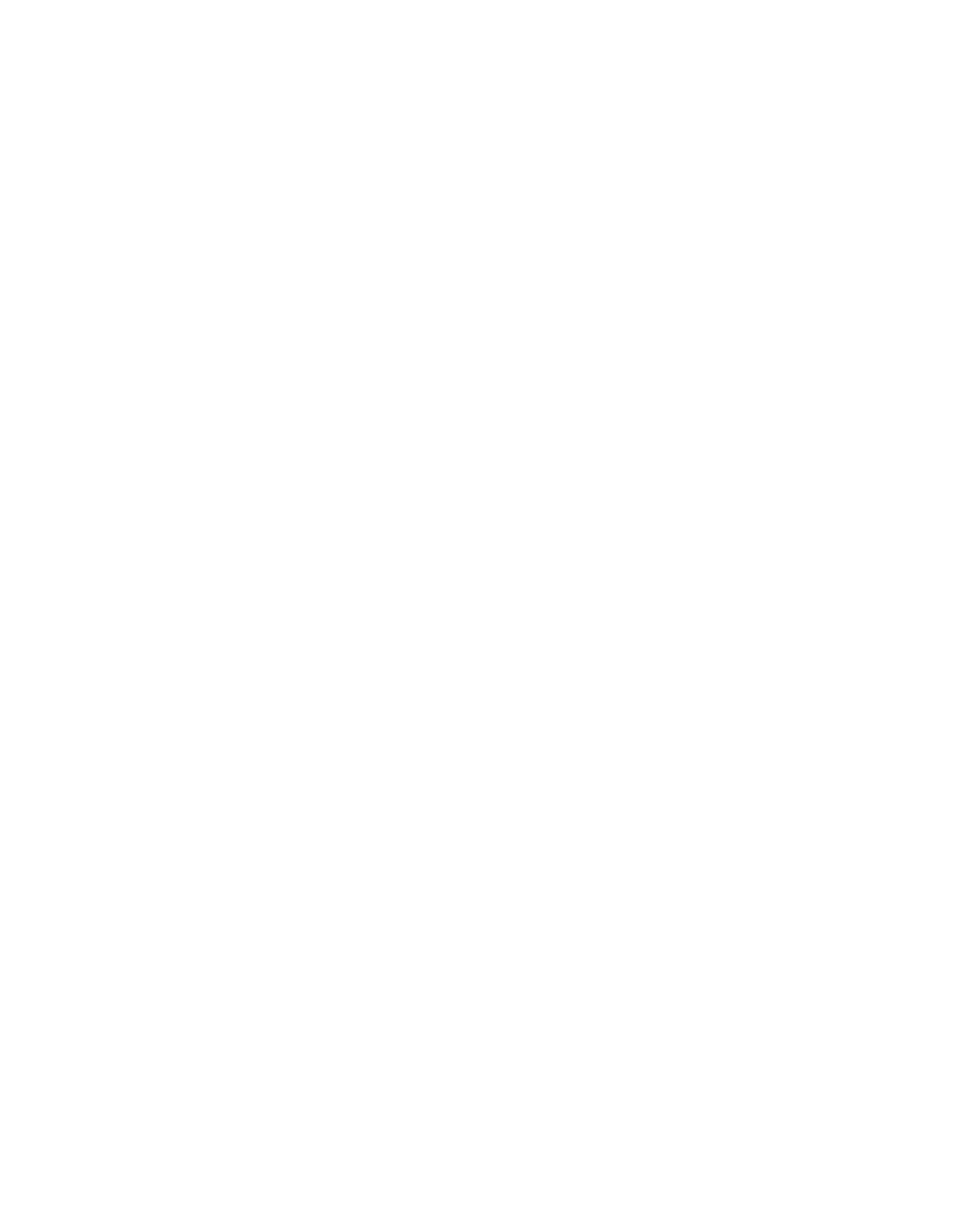# APPENDIX I: The Self-Assessment Toolkit

п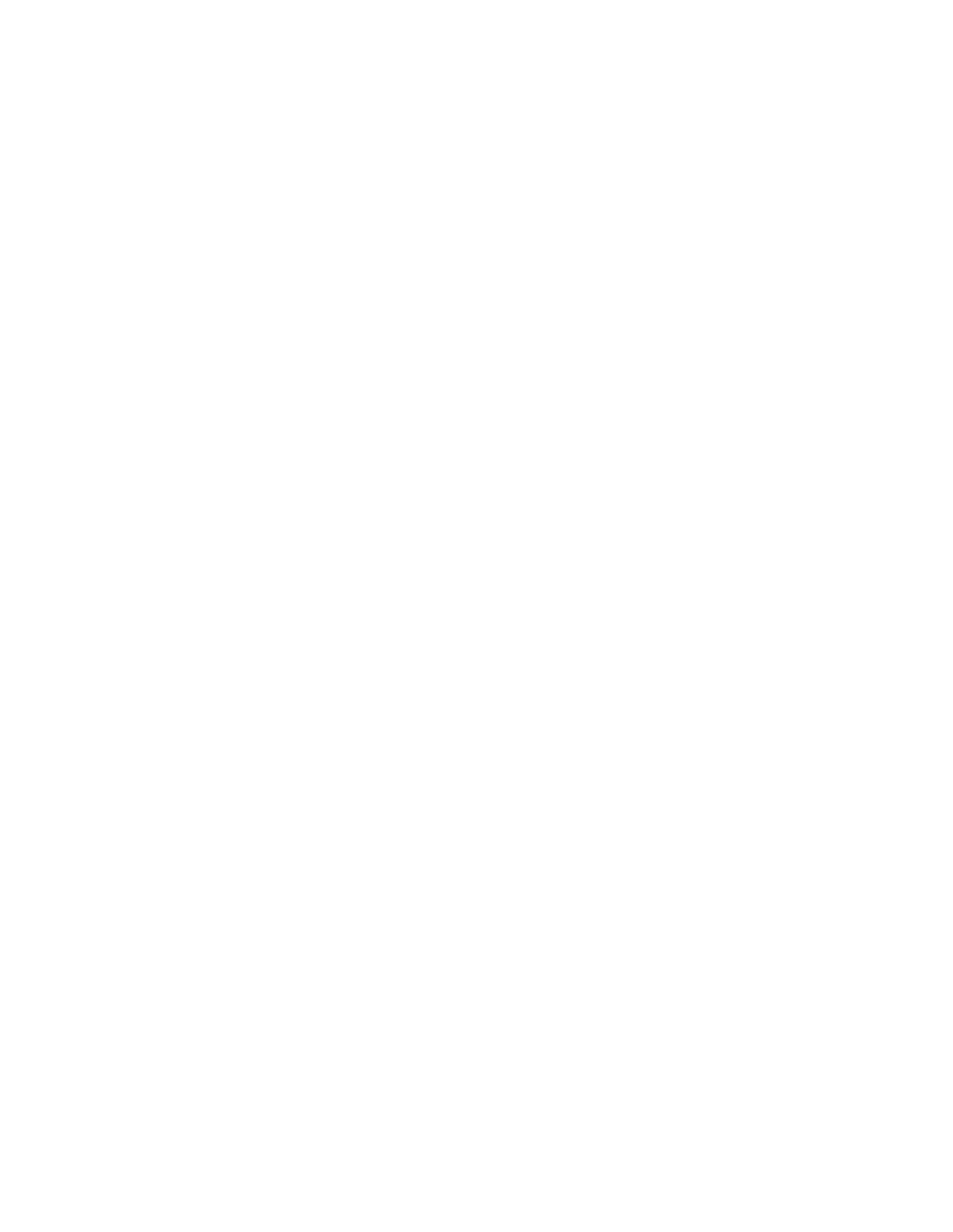## **Glossary of Key Terms**

Many of these terms represent related ideas. The terms are often used interchangeably and it can be difficult to know when to use each one. To assist you in completing the survey, we have provided the definitions below. The *italicized* sections contain examples that highlight the subtle differences between these terms.

## **Health Disparities**

Health disparities are "... differences in the ... burden of diseases and other adverse health conditions ... that exist among specific population groups in the United States." The United States is perhaps the only country that uses the term health disparities. Its emphasis is on differences—it does not consider the relationship to patterns of social inequalities. The term health disparities will not be used in this survey.

A local health department that addresses health disparities focuses on specific diseases and populations, such as high asthma rates among African Americans. Interventions focusing on this would be culturally competent clinical care, health education and case management. This approach does not address the underlying causes of poor air quality and sub-standard housing conditions in neighborhoods. It also ignores the effect of the history of housing segregation by race in which people of color were forbidden from living in the same neighborhoods as whites and how being forced to live in lower income areas of the community also may have exposed children and community members to poor air quality and other neighborhood conditions that contributed to the community's high asthma rates.

## **Health Inequities**

Health inequities are differences in health status and death rates across population groups that are systemic, avoidable, unfair, and unjust.<sup>7</sup> These differences are sustained over time and generations, and are beyond the control of individuals. These differences follow the larger patterns of inequality that exist in society. This is different from the term health disparities, which emphasizes that differences exist, but does not consider their relationship to patterns of social inequalities. The term health inequities will be used throughout this survey.

A local health department addressing health inequities targets the health issues facing the community it serves, while at the same time working to address the inequities in the social and environmental conditions that contribute to the differences in illness and injury. For example, in addition to providing individuals with WIC vouchers, a local health department also works with a coalition to advocate for equal access to affordable, healthy food in low-income neighborhoods.

## **Social Determinants of Health**

The social determinants of health are the conditions in which people are born, grow, live, work and  $age<sup>8</sup>$  (e.g. air quality, schools, parks, job and housing conditions, etc.). This term does not address how or why these conditions are inequitably distributed throughout society.

A local health department can address the social determinants of health by collaborating with community partners and other public agencies to influence decisions governing land use, transportation, education, housing, employment and other social factors that affect health. An example of this would be to work with land use planners to create a new walking path. The path will provide an attractive opportunity to be physically active. However, if the underlying social conditions that have led to segregated neighborhoods or poverty are not addressed, this path may not be used by members of the community equally and health inequities could continue.

<sup>6</sup> National Association of Chronic Disease Directors, http://www.chronicdisease.org/i4a/pages/index.cfm?pageid=3447). <sup>7</sup> World Health Organization, Concepts and Principles for Tackling Social Inequities in Health, prepared by Margaret Whitehead and Goran Dahlgren, 2006.

<sup>8</sup> World Health Organization, Commission on Social Determinants of Health, Closing the Gap in a Generation: Health Equity Through Action on the Social Determinants of Health, 2008.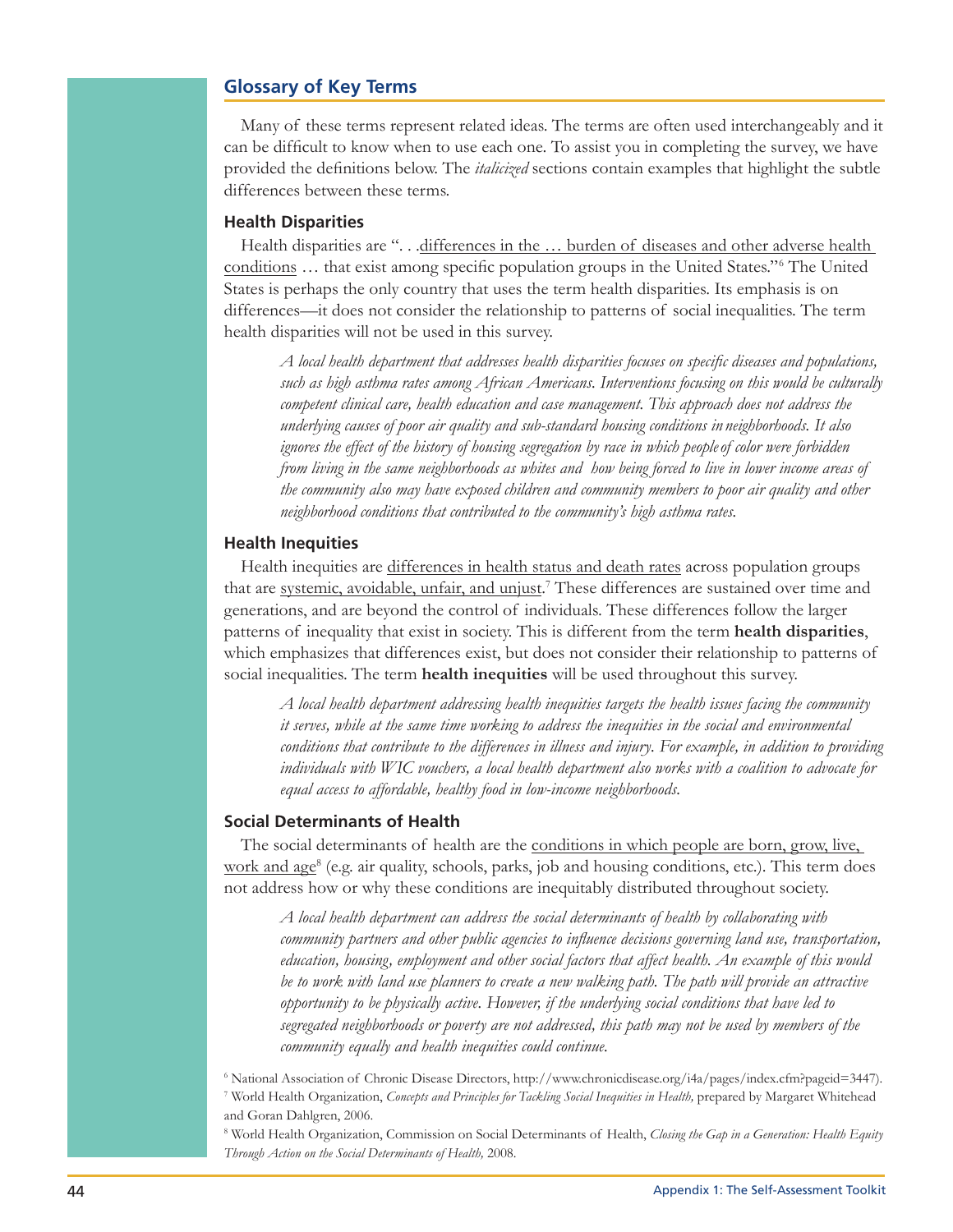## **Root Causes of Health Inequities**

The root causes of health inequities are the underlying social inequalities that create different living conditions. Discrimination based on class, race/ethnicity, immigration status, gender, sexual orientation, disability and other "isms" influence the distribution of resources and power. Past discriminatory practices are reinforced in the policies and practices of institutions that define the context of our daily lives. This in turn creates an unequal distribution of beneficial opportunities and negative exposures, resulting in health inequities.

A local health department can address the root causes of health inequities by working to identify and change its own policies and practices that contribute to inequitable social and environmental conditions. It can also challenge other institutions to do the same by demonstrating how their policies and practices advantage or disadvantage particular populations. Examples of this include funding practices in public education and public transportation that unfairly advantage residents living in higher income neighborhoods. A local health department can also build the ability of its service population to challenge unfair institutional policies and practices.

Institutional or Structural Racism is a root cause of health inequities. It is a system of power that has created widespread historical and persistent barriers that keep people of color from having equal access to opportunity, information, resources, and power. This system is maintained and preserved by formal and informal practices and policies that benefit some groups of people while disadvantaging others.<sup>9</sup>

An example of this would be the long-term effects of racist institutional policies such as federal housing and bank-lending policies and practices that denied people of color homeownership opportunities while at the same time expanding them for lower income whites. In the US, home ownership has been a primary method for creating wealth and expanding opportunities, such as affording college education, that increase the potential to secure higher paying jobs. Institutions, policies and structures in society decrease the odds for people of color to have long, healthy lives. Local health departments can identify and address the ways they and other institutions may be maintaining institutionalized racism.

LHDs can ensure that people of color in the community they serve have the opportunity to influence the department's planning and decision-making. Local health departments can also recruit and retain staff with ethnic backgrounds representative of the communities they serve at all levels, and particularly in management positions.

**Class** refers to the level of wealth, power, and status of a person or group. A root cause of health inequities is the persistent inequality between different classes. Some people do not have the same access to resources important for good health as others, such as well-paying jobs, health insurance, safe and healthy home and work environments, quality housing, healthy food, and educational opportunities.

 $\emph{A}$  local health department can intentionally recruit and retain staff from poorer class backgrounds. It can consider life experience as well as education level in the hiring process and support these staff to develop the professional qualifications that are needed to advance within the organization. It can work with community partners to advocate for employment with a living wage, benefits, and health insurance, and for universal health care coverage. It can also produce data that show the link between income and wealth on health status.

<sup>9</sup> Camara Phyllis Jones MD, MPH, PhD, Levels of Racism: A Theoretic Framework and a Gardener's Tale, American Journal of Public Health Vol 90 (2000) :1212-1215.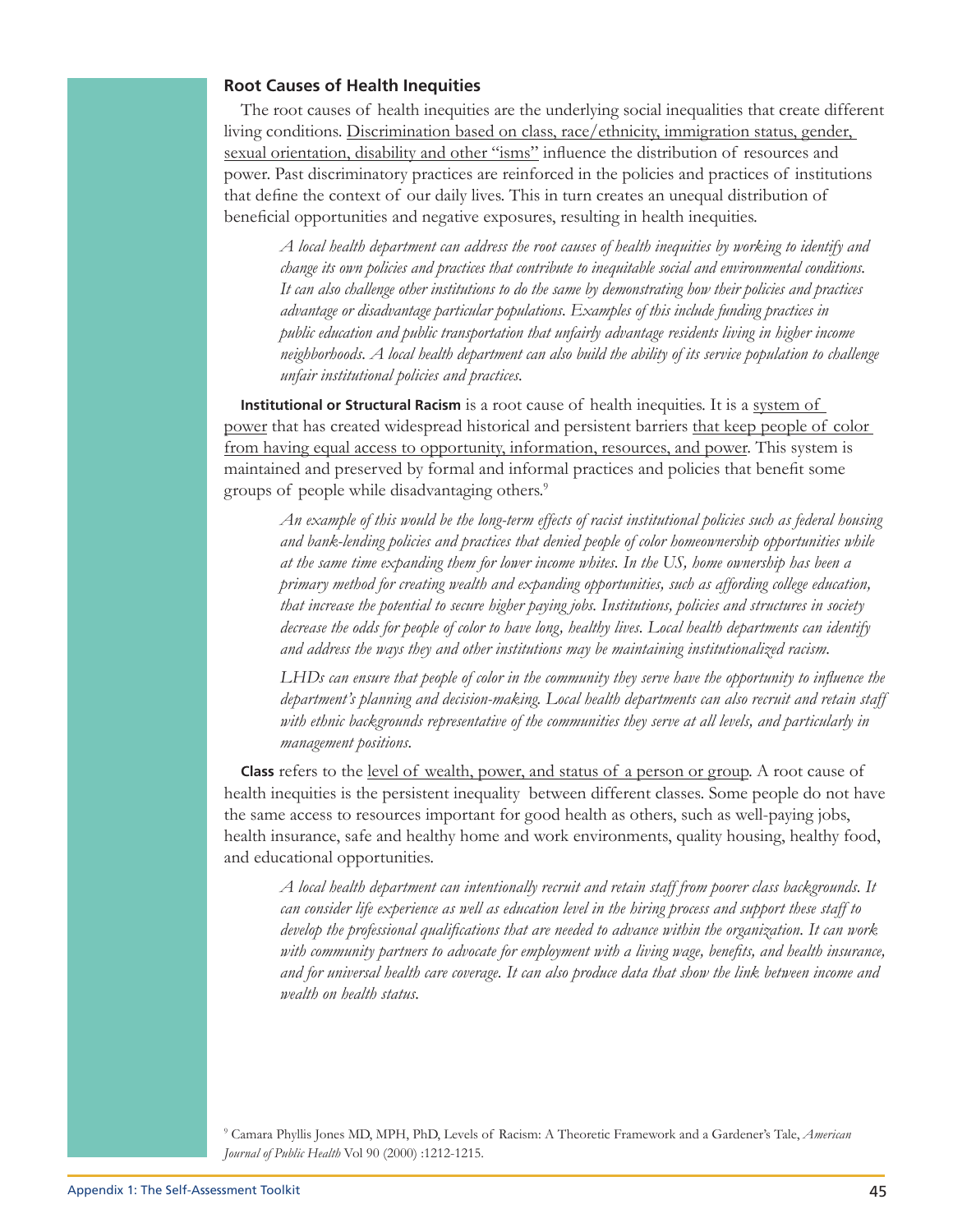## **Social Justice**

Social Justice refers to social, economic, and democratic fairness and equality. All people are able to participate fully in society; have equal access to resources, public goods and life opportunities; and are free from discrimination on the basis of race, gender, class, sexual orientation, and other factors.

A local health department can address its own policies and practices that contribute to unfair social and environmental conditions as well as challenging other institutions to do the same. Local health departments can also prepare and share data that demonstrate unfairness in exposures and opportunities, which builds the case for needed change. They can also build the ability of the affected group to challenge unfair institutional policies and practices.

(These definitions of key terms and concepts should be distributed with each instrument.)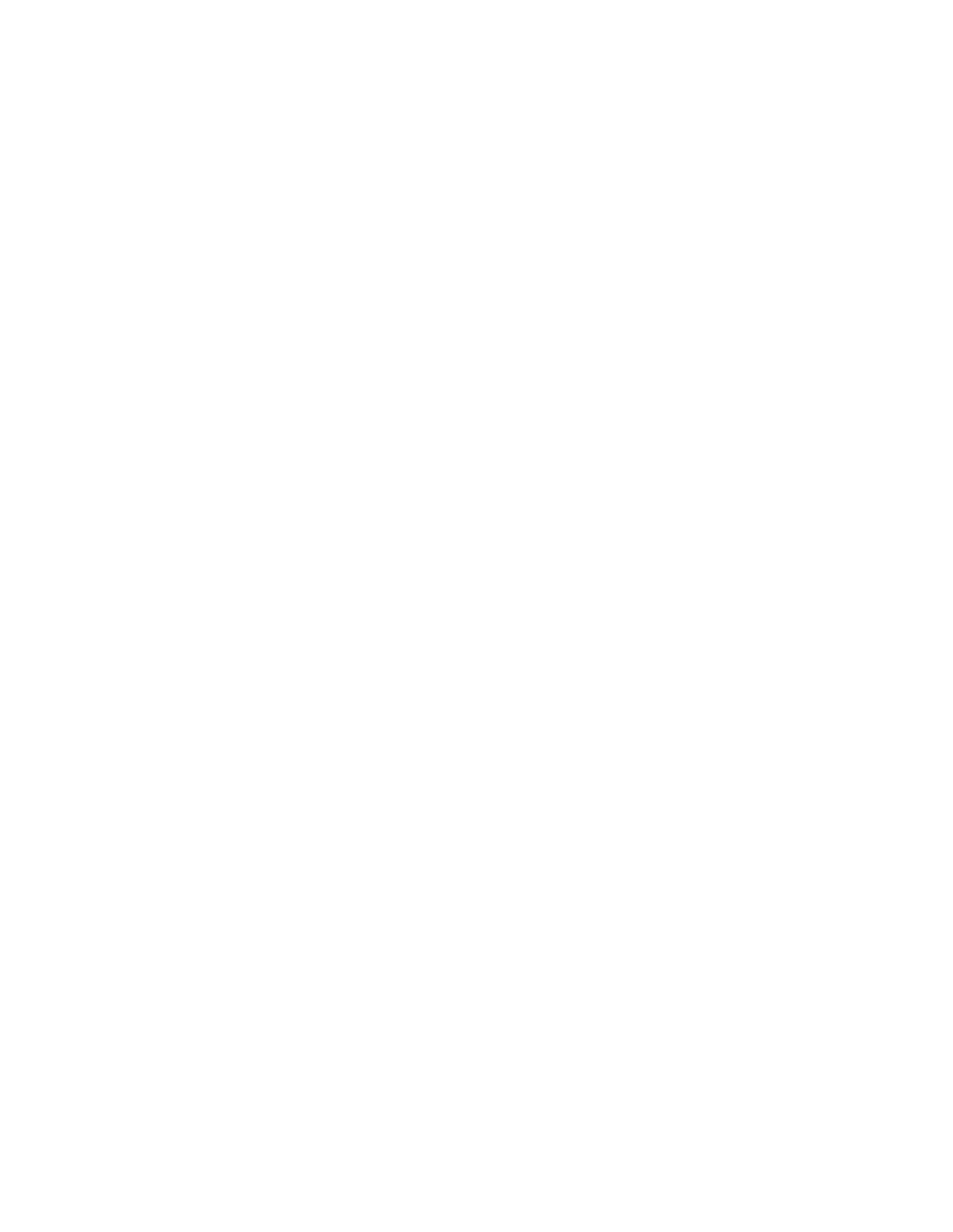# **Staff Survey**

This survey is to help our Local Health Department (LHD) assess our overall capacity for addressing health inequities. While some questions do not deal explicitly with health inequities, all questions contain important information about our overall capacity as an organization to impact the factors that influence community health and well being, including institutionalized racism and social and environmental factors.

This survey is anonymous—your responses will never be linked to you individually. This is not a test, and no survey response will be used against individuals, programs or departments.

## Your honest responses on this survey are truly valuable. Thank you for your time!

Please refer to the definitions of key terms and concepts relevant to this survey with which you were supplied. While these terms may be familiar to you, we ask that you read the definitions provided so that all staff have a common understanding of the major concepts underlying this assessment.

(In the online version, there will also be a link to these definitions at the top of each page of the survey so that the participants can reference them at any time during the survey if needed.)

#### There are six sections of this survey:

- A. Introductory Questions
- **B.** Health Department Planning And Policies
- C. Collaboration Within Your Local Health Department
- D. Collaboration With External Partners & Policy-Makers To Address the Environmental, Social, and Economic **Conditions that Impact Health**
- E. Collaboration With Community Groups to Address the Environmental, Social, and Economic Conditions that **Impact Health**
- Supporting Staff to Address the Environmental, Social, and Economic Conditions that Impact Health Е.

The questions in each of these sections help build a picture of how our LHD is doing in the five key areas in order to effectively address the environmental, social, and economic conditions that impact health.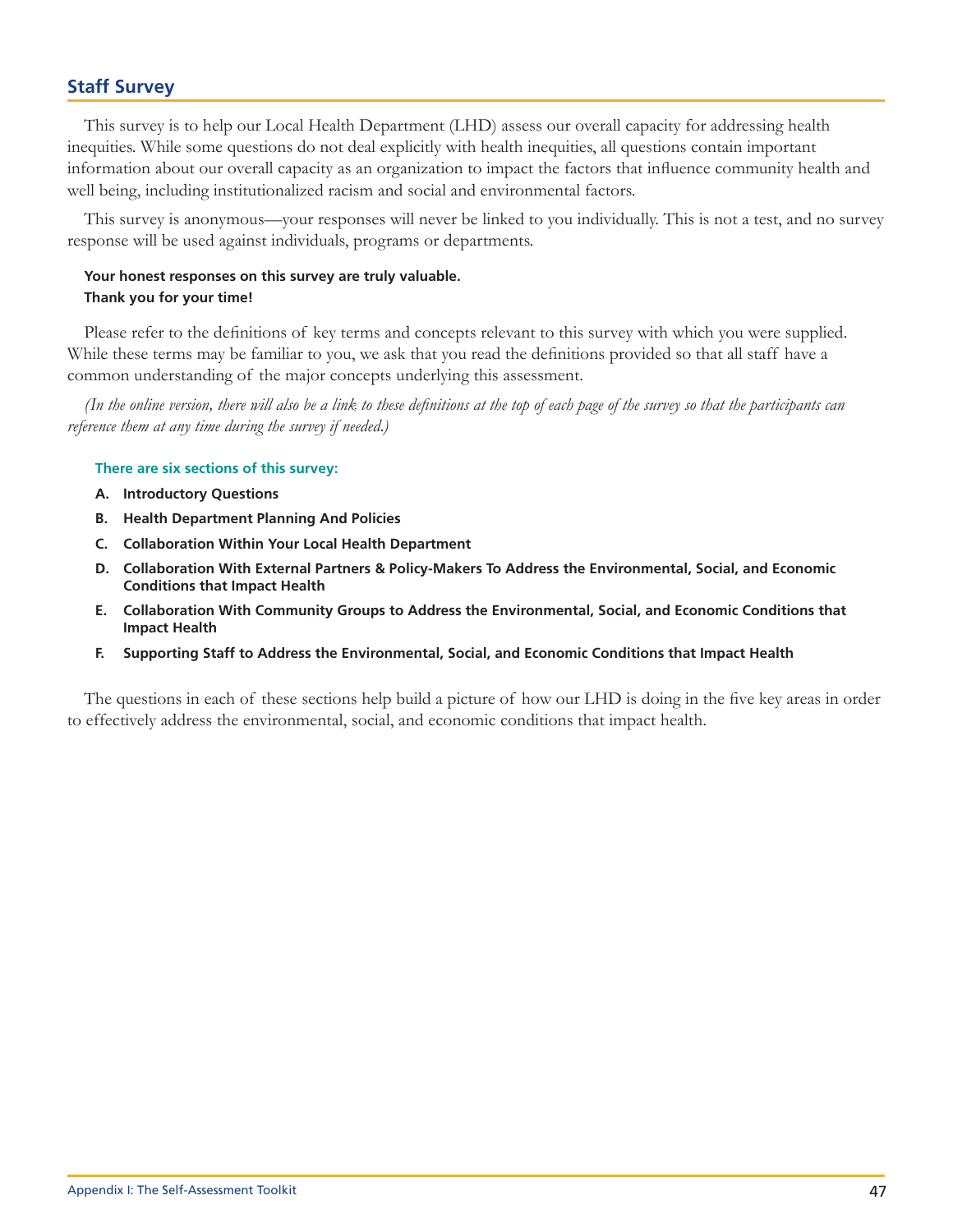# **Section A. Introductory Questions**

First, please tell us a little about yourself. We'd like to get a sense of where you are situated in the organizational structure at our Local Health Department (LHD).

1. Which best describes your position in the LHD?

| Administrative staff                                                                                                                                                          |
|-------------------------------------------------------------------------------------------------------------------------------------------------------------------------------|
| Front line staff                                                                                                                                                              |
| Supervisor (not senior management)                                                                                                                                            |
| Senior management level/unit or program lead                                                                                                                                  |
| Leadership team                                                                                                                                                               |
|                                                                                                                                                                               |
| 2. What program unit do you work in?                                                                                                                                          |
| 3. How long have you been working in the public health field?<br>(Please enter the number of months only if it has been less than one year. Otherwise, answer in years only.) |
| Vears Months                                                                                                                                                                  |
| 4. How long have you been at [LHD]?<br>(Please enter the number of months only if it has been less than one year. Otherwise, answer in years only.)                           |
| Vears Months                                                                                                                                                                  |
| 5. How long have you been in your current position?<br>(Please enter the number of months only if it has been less than one year. Otherwise, answer in years only.)           |
| Years Months                                                                                                                                                                  |
| 6. Do you work directly with community residents in your current position?<br>$\Box$ Yes<br>$\Box$ No                                                                         |
| 7. Do you supervise staff members who work directly with community residents?<br>Yes<br>$\Box$ No                                                                             |
| 8. In the populations served by [LHD] what are the top 5 disproportionately and unjustly distributed health issues?                                                           |
|                                                                                                                                                                               |
|                                                                                                                                                                               |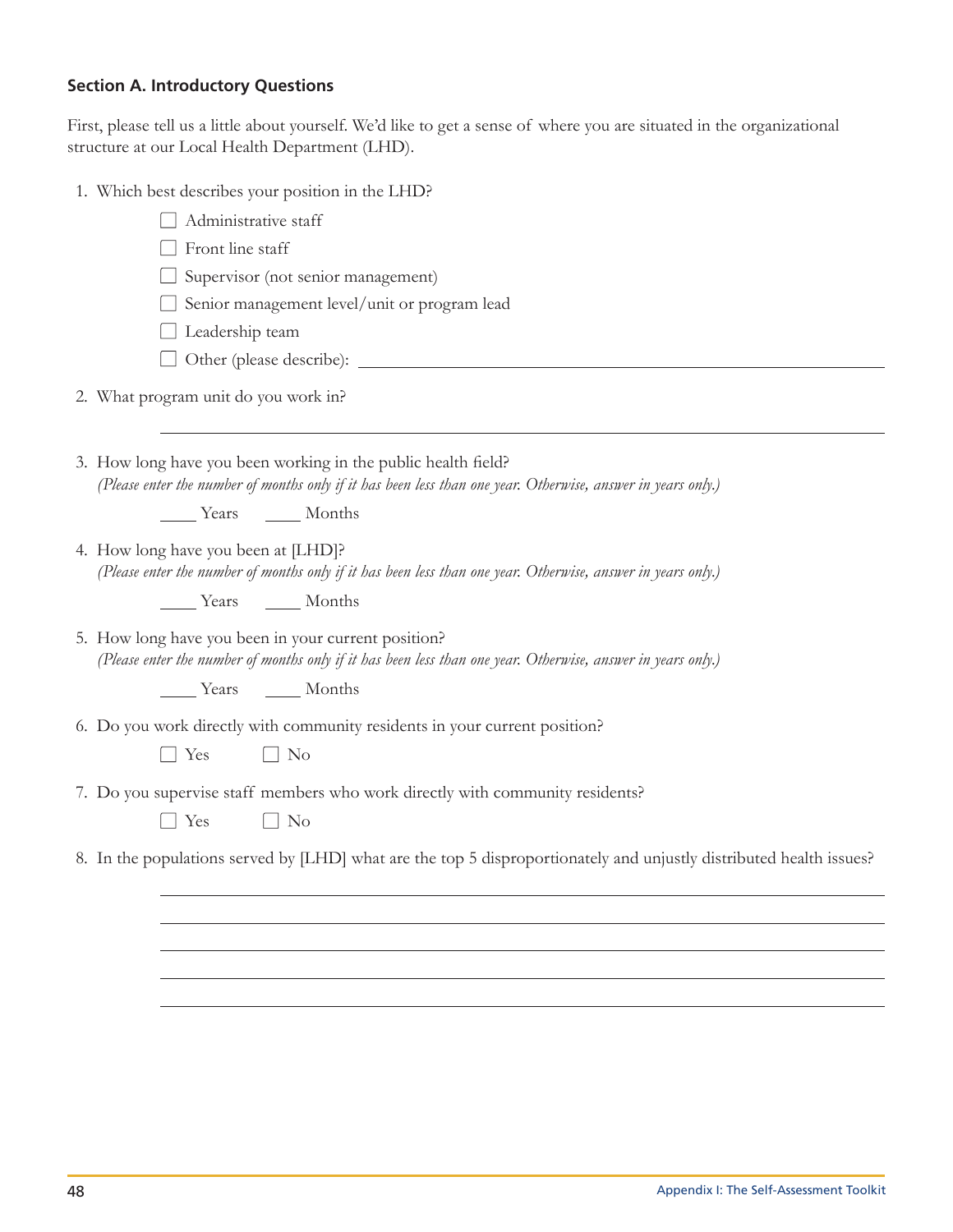| 9. Please list what you think are the most important environmental, social, and economic conditions that impact |  |
|-----------------------------------------------------------------------------------------------------------------|--|
| health among the populations that the LHD serves.                                                               |  |

| 10. In your opinion, how much does [LHD] focus on addressing health inequities?<br>(Check only one box.) |
|----------------------------------------------------------------------------------------------------------|
| There is no focus on health inequities at all.                                                           |
| There is not enough focus on health inequities.                                                          |
| There is about the right amount of focus on health inequities.                                           |
| There is <u>too much focus</u> on health inequities.                                                     |
| I don't know.                                                                                            |

## **Section B. Health Department Planning and Policies**

We would like to know whether your LHD's mission, vision and values clearly communicate an organizational commitment to addressing health inequities.

Please answer the following questions based on your own impressions of your LHD's organizational principles, even if you don't know exactly what they say.

## **Mission, Vision and Values**

11. Does the [LHD]'s **vision statement** demonstrate a commitment to addressing health inequities? (Check only one box.)

 $\Box$  Yes

 $\Box$  No

□ I don't know whether the vision statement addresses health inequities

 $\Box$  I don't know whether [LHD] has a vision statement

12. Does [LHD]'s mission statement express a commitment to addressing health inequities? (Check only one box.)

 $\Box$  Yes

 $\Box$  No

□ I don't know whether the mission statement addresses health inequities

 $\Box$  I don't know whether [LHD] has a mission statement

13. If [LHD] has an organizational statement of values or principles, does it contain a commitment to addressing health inequities? (Check only one box.)

 $\Box$  Yes

 $\Box$  No

 $\Box$  I don't know whether the organizational statement of values addresses health inequities

 $\Box$  I don't know whether [LHD] has an organizational statement of values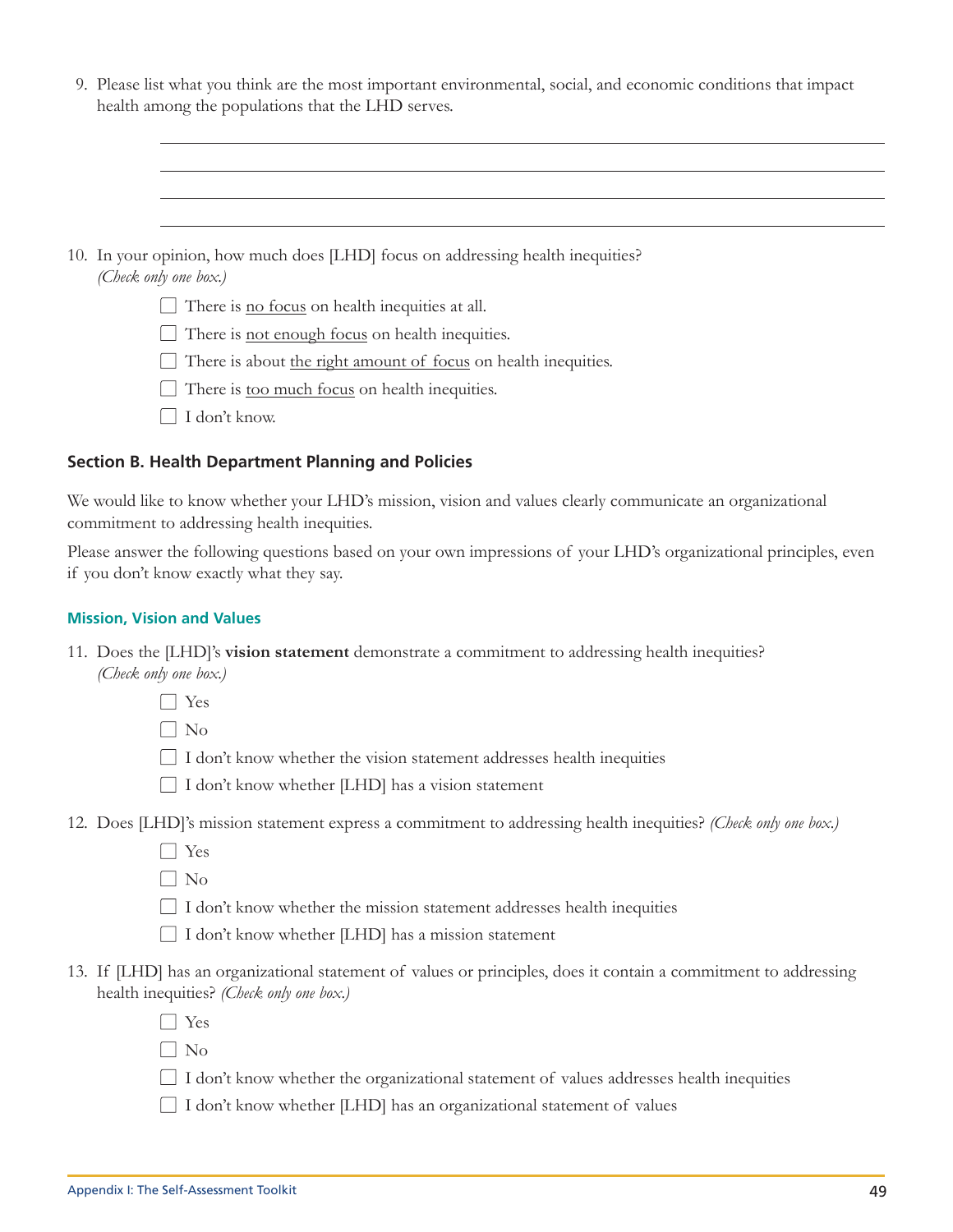For each of the following statements, please indicate the response that most closely describes your LHD:

| 14. I think [LHD] as an organization demonstrates a commitment to addressing the environmental, social, and<br>economic conditions that impact health. |                                                                                                 |                   |                                                                                                                                                                                                                                                                                                                                                                     |  |  |  |
|--------------------------------------------------------------------------------------------------------------------------------------------------------|-------------------------------------------------------------------------------------------------|-------------------|---------------------------------------------------------------------------------------------------------------------------------------------------------------------------------------------------------------------------------------------------------------------------------------------------------------------------------------------------------------------|--|--|--|
| N <sub>o</sub>                                                                                                                                         | $\Box$ Moving in that Direction                                                                 | $\Box$ Yes        | Don't know                                                                                                                                                                                                                                                                                                                                                          |  |  |  |
| inequities.                                                                                                                                            |                                                                                                 |                   | 15. I think [LHD] as an organization demonstrates a commitment to working with external partners, policy-makers,<br>and community members to address the environmental, social, and economic conditions that impact health                                                                                                                                          |  |  |  |
| N <sub>o</sub>                                                                                                                                         | $\Box$ Moving in that Direction                                                                 | $\Box$ Yes        | Don't know                                                                                                                                                                                                                                                                                                                                                          |  |  |  |
|                                                                                                                                                        | that address environmental, social and/or economic conditions that impact health inequities.    |                   | 16. To the best of my knowledge, there are program units within [LHD] whose work plans explicitly have strategies                                                                                                                                                                                                                                                   |  |  |  |
| N <sub>o</sub>                                                                                                                                         | $\Box$ Moving in that Direction                                                                 | $\Box$ Yes        | Don't know                                                                                                                                                                                                                                                                                                                                                          |  |  |  |
|                                                                                                                                                        | and/or economic conditions that impact health inequities.                                       |                   | 17. I think we have strategies in place in [LHD] to advocate for public policies that address environmental, social                                                                                                                                                                                                                                                 |  |  |  |
| N <sub>o</sub>                                                                                                                                         | Moving in that Direction                                                                        | $\Box$ Yes        | Don't know                                                                                                                                                                                                                                                                                                                                                          |  |  |  |
| economic conditions that impact health.                                                                                                                |                                                                                                 |                   | 18. I think most staff members at [LHD] demonstrate a commitment to addressing the environmental, social, and                                                                                                                                                                                                                                                       |  |  |  |
| N <sub>o</sub>                                                                                                                                         | Moving in that Direction                                                                        | $\Box$ Yes        | Don't know                                                                                                                                                                                                                                                                                                                                                          |  |  |  |
| <b>Strategic Planning</b>                                                                                                                              |                                                                                                 |                   | The next section of questions relates to strategic planning documents and processes at your Local Health Department<br>We are interested in knowing whether the strategic planning documents explicitly address issues related to health<br>inequities, and whether strategic planning processes deliberately include a variety of community or staff perspectives. |  |  |  |
|                                                                                                                                                        | 19. Does [LHD]'s strategic plan include an explicit commitment to addressing health inequities? |                   |                                                                                                                                                                                                                                                                                                                                                                     |  |  |  |
| Yes<br>N <sub>o</sub>                                                                                                                                  |                                                                                                 |                   |                                                                                                                                                                                                                                                                                                                                                                     |  |  |  |
|                                                                                                                                                        | I don't know whether the strategic plan addresses health inequities                             |                   |                                                                                                                                                                                                                                                                                                                                                                     |  |  |  |
|                                                                                                                                                        | I don't know whether there is a strategic plan for the whole LHD                                |                   |                                                                                                                                                                                                                                                                                                                                                                     |  |  |  |
|                                                                                                                                                        | Not applicable: There is not a strategic plan for the whole LHD                                 |                   |                                                                                                                                                                                                                                                                                                                                                                     |  |  |  |
|                                                                                                                                                        |                                                                                                 |                   | 20. If your program unit has its own strategic plan, does it specifically describe efforts to address health inequities?                                                                                                                                                                                                                                            |  |  |  |
| Yes, it does                                                                                                                                           | No, it doesn't                                                                                  | No strategic plan | $\Box$ I don't know                                                                                                                                                                                                                                                                                                                                                 |  |  |  |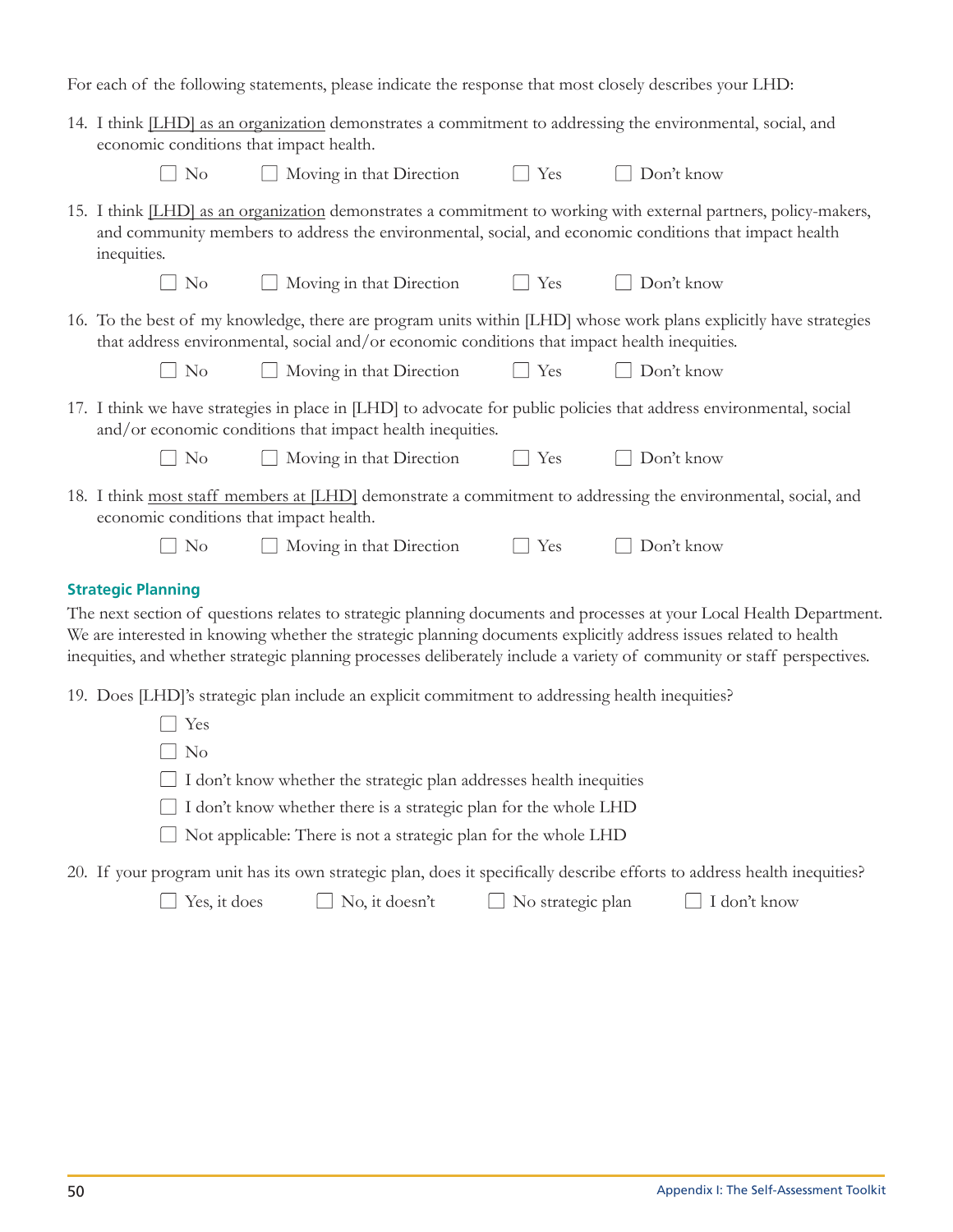Please indicate the degree of community and staff input into strategic planning at your LHD:

| 21. In your experience, what role(s) do community leaders, residents and community based organizations play in |
|----------------------------------------------------------------------------------------------------------------|
| strategic planning? (Check all that apply.)                                                                    |

 $\Box$  Contribute input in the beginning of the strategic planning process

Review strategic planning documents and give feedback

Maintain active involvement throughout the strategic planning process

 $\Box$  Participate in the decision-making of the strategic planning process

□ Collect feedback from larger groups of community members and communicate the feedback to [LHD]

 $\Box$  None

 $\Box$  Don't know

Other (please describe)

22. In your experience, what role(s) do community leaders play in program planning and delivery? (Check all that apply.)

 $\Box$  Contribute input in the beginning of the planning process

Review program planning documents and give feedback

 $\Box$  Maintain active involvement throughout the planning process

□ Collect feedback from larger groups of community members and communicate the feedback to [LHD]

 $\Box$  Participate in the decision-making of the strategic planning process

 $\Box$  Other (please describe)  $\Box$ 

## **Program Planning**

The questions in this section are designed to help us understand to what extent health inequities considerations are included in program planning, and whether program planning includes the perspectives of community members and other partners.

23. How much does program design reflect a general understanding of the environmental, social, and economic conditions that impact health?

| None                                                               | Some                      | $\Box$ A lot  | Don't Know                                                                                           |
|--------------------------------------------------------------------|---------------------------|---------------|------------------------------------------------------------------------------------------------------|
| 24. How much are all levels of staff involved in program planning? |                           |               |                                                                                                      |
| None                                                               | Some                      | $\vert$ A lot | Don't Know                                                                                           |
|                                                                    |                           |               | 25. What groups outside of [LHD], if any, are usually involved in program planning processes? (Check |
| Community members/residents                                        |                           |               | Other private institutions                                                                           |
| Community-based organizations                                      |                           |               | Other non-profit organizations                                                                       |
|                                                                    | Faith-based organizations |               | <b>Businesses</b>                                                                                    |
| Academic institutions                                              |                           |               | None                                                                                                 |

 $\Box$  Don't know

 $\Box$  Other public agencies

 $\Box$  Other (please specify)  $\Box$ 

 $all$  that  $at$ b $by$ .)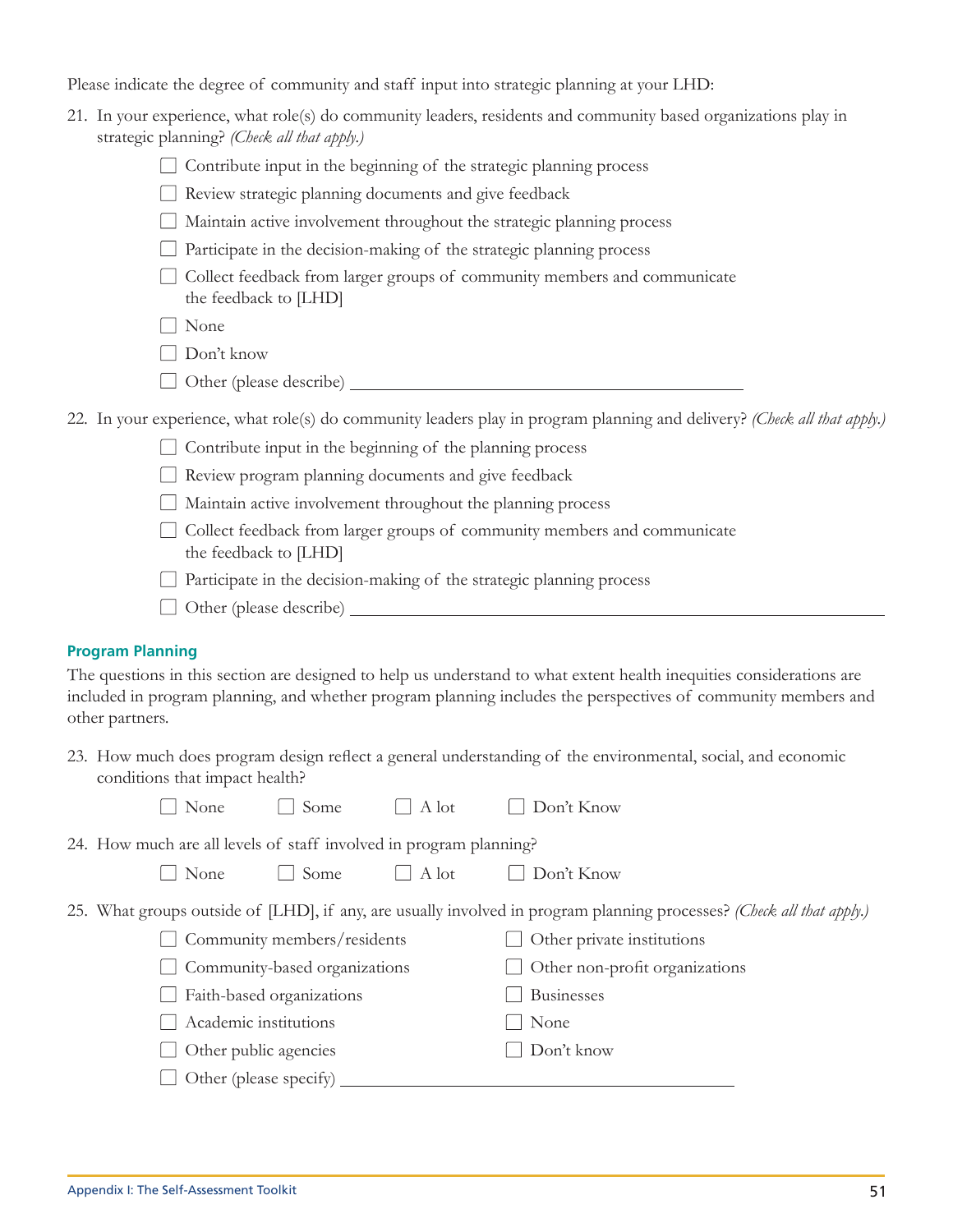The Ten Essential Services of Public Health provide a guiding framework for the responsibilities of local public health systems. The following set of questions focus on how each of the essential services can contribute to addressing health inequities experienced by residents of your health department's community. For example, health status monitoring could be used to document health inequities and track progress in closing health gaps among different groups in the community.

Your response should indicate the extent to which you think that your work in each area contributes to addressing health inequities. For those that do not describe any part of your job, please choose " $N/A$ ."

## Please indicate how much you agree or disagree with the following statements:

|                                                                                                                                                                                                                                     | N/A: this<br>component is not<br>relevant to my job | <b>Strongly</b> | <b>Disagree Disagree</b> | <b>Neutral</b><br>з | Agree | <b>Strongly</b><br>Agree | Don't<br><b>Know</b> |
|-------------------------------------------------------------------------------------------------------------------------------------------------------------------------------------------------------------------------------------|-----------------------------------------------------|-----------------|--------------------------|---------------------|-------|--------------------------|----------------------|
| 26. My work has a role in monitoring health<br>status and tracking the conditions that<br>influence health inequities.                                                                                                              |                                                     |                 |                          |                     |       |                          |                      |
| 27. My work contributes to diagnosing,<br>investigating and protecting people from<br>health problems and health hazards that<br>disproportionately impact vulnerable<br>populations.                                               |                                                     |                 |                          |                     |       |                          |                      |
| 28. My work has a role in informing, educating<br>and empowering people from populations<br>that disproportionately experience poor<br>health outcomes to act collectively in<br>improving their health.                            |                                                     |                 |                          |                     |       |                          |                      |
| 29. My work has a role in mobilizing community<br>partnerships and action to identify and<br>address the conditions that influence health<br>inequities.                                                                            |                                                     |                 |                          |                     |       |                          |                      |
| 30. My work contributes to developing policies<br>and plans that support individual and<br>community health efforts to address the<br>conditions that affect health inequities.                                                     |                                                     |                 |                          |                     |       |                          |                      |
| 31. My work has a role in applying the enforce-<br>ment of laws and regulations that protect<br>health and ensure safety in order to reduce<br>health inequities (e.g. environmental justice).                                      |                                                     |                 |                          |                     |       |                          |                      |
| 32. My work has a role in linking people from<br>populations disproportionately experiencing<br>poor health outcomes to needed personal<br>health services and assuring the provision of<br>health care when otherwise unavailable. |                                                     |                 |                          |                     |       |                          |                      |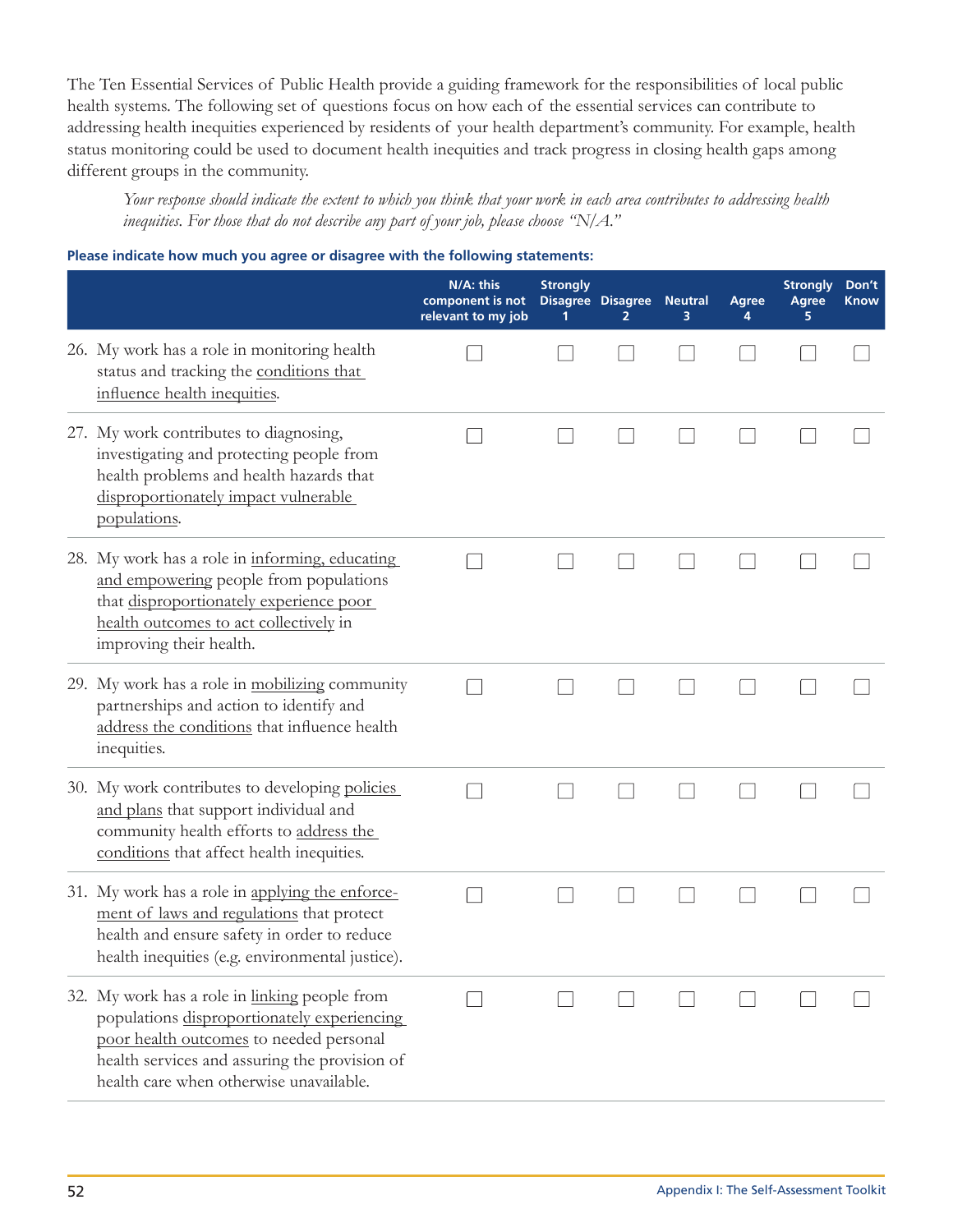## Please indicate how much you agree or disagree with the following statements:

|                                                                                                                                                                                                  | N/A: this<br>component is not<br>relevant to my job | <b>Strongly</b><br><b>Disagree</b> | Disagree Neutral | з | Agree<br>4 | <b>Strongly</b><br>Agree<br>5 | Don't<br><b>Know</b> |
|--------------------------------------------------------------------------------------------------------------------------------------------------------------------------------------------------|-----------------------------------------------------|------------------------------------|------------------|---|------------|-------------------------------|----------------------|
| 33. My work has a role in assuring a competent,<br>culturally sensitive and diverse public health<br>workforce that can effectively address health<br>inequities.                                |                                                     |                                    |                  |   |            |                               |                      |
| 34. My work has a role in evaluating the effec-<br>tiveness, accessibility, and quality of health<br>services provided to populations experienc-<br>ing disproportionately poor health outcomes. |                                                     |                                    |                  |   |            |                               |                      |
| 35. My work contributes to and applies new<br>insights, innovative solutions, and the<br>evidence base to address health inequities and<br>community conditions that influence health.           |                                                     |                                    |                  |   |            |                               |                      |

# Section C. Collaboration within your Local Health Department

The purpose of this section of the survey is to better understand what aspects of your LHD make internal collaboration possible and how different kinds of collaboration within the organization function.

## Please indicate how much you agree or disagree with the following statements:

|                                                                                                                                                         | <b>Strongly</b> | Disagree Disagree Neutral<br>$\overline{2}$ | 3 | Agree<br>4 | <b>Strongly</b><br>Agree<br>5 | Don't<br><b>Know</b> |
|---------------------------------------------------------------------------------------------------------------------------------------------------------|-----------------|---------------------------------------------|---|------------|-------------------------------|----------------------|
| 36. I know how the work of other parts of [LHD] contributes to<br>addressing health inequities in our community.                                        |                 |                                             |   |            |                               |                      |
| 37. I collaborate with staff in other programs within [LHD]<br>to address the the environmental, social, and economic<br>conditions that impact health. |                 |                                             |   |            |                               |                      |
| 38. There is support from management within [LHD] for<br>collaborations between programs addressing health inequities.                                  |                 |                                             |   |            |                               |                      |
| 39. Staff at all levels have the opportunity to become leaders in<br>the work [LHD] is doing to address health inequities.                              |                 |                                             |   |            |                               |                      |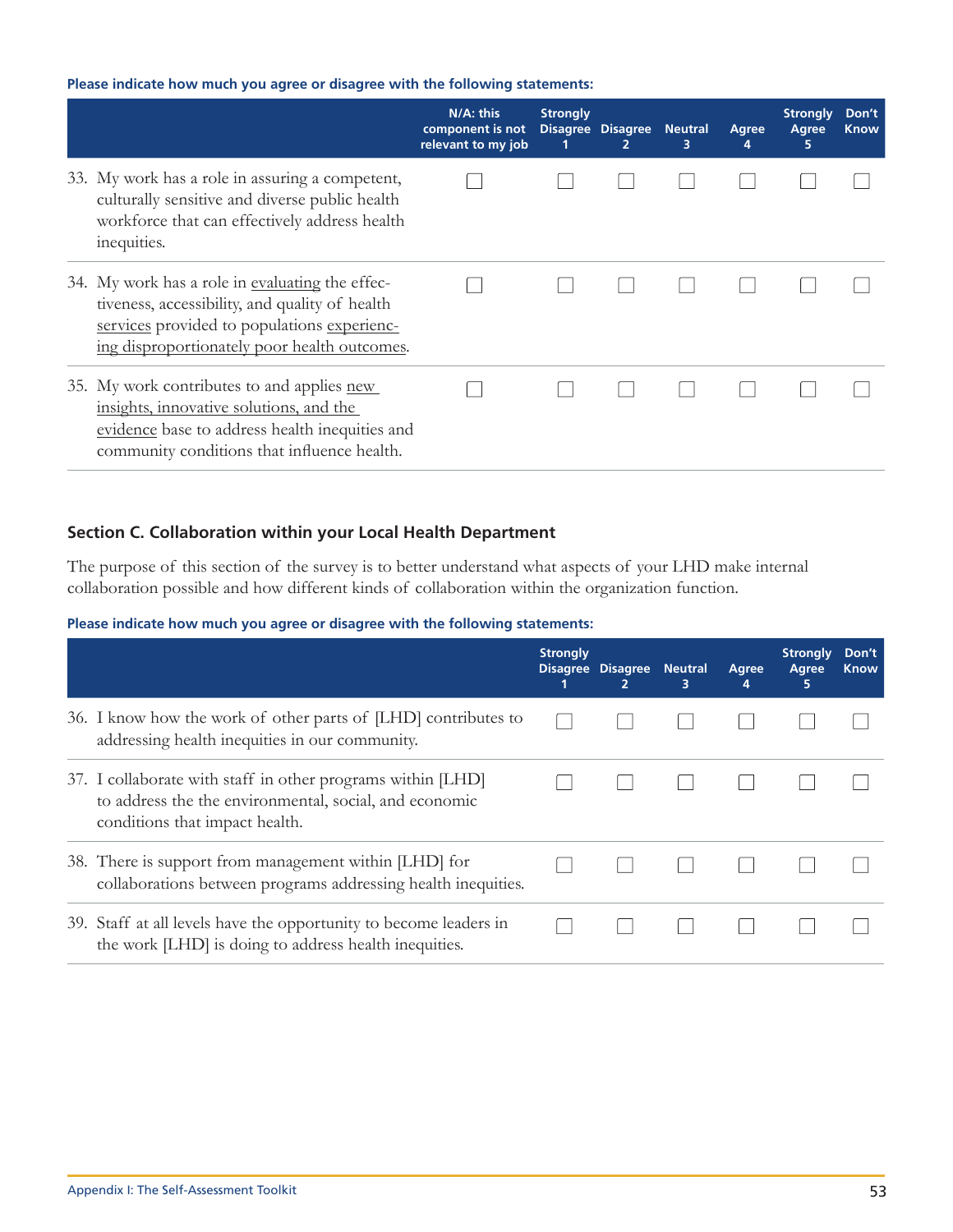| 40. What role do you have in making decisions that affect your program unit's efforts to address health inequities?<br>(Check only one box.)                               |                   |             |
|----------------------------------------------------------------------------------------------------------------------------------------------------------------------------|-------------------|-------------|
| I have no decision-making role.                                                                                                                                            |                   |             |
| There are opportunities for me to give input, but I don't have a role in seeing that my input is<br>incorporated into the decision.                                        |                   |             |
| I have an active role in major decisions affecting my program unit's efforts to address health<br>inequities.                                                              |                   |             |
| I have primary decision-making power for my program unit.                                                                                                                  |                   |             |
| Addressing health inequities is not a focus of my program unit.                                                                                                            |                   |             |
| Other:                                                                                                                                                                     |                   |             |
| 41. What role do you have in making decisions that affect department-wide efforts to address health inequities?<br>(Check only one box.)                                   |                   |             |
| I have no decision-making role.                                                                                                                                            |                   |             |
| There are opportunities for me to give input, but I don't have a role in seeing that my input is<br>incorporated into the decision.                                        |                   |             |
| I have an active role in major decisions affecting [LHD']s efforts to address health inequities.                                                                           |                   |             |
| I have primary decision-making power for [LHD].                                                                                                                            |                   |             |
| Addressing health inequities is not a focus of [LHD].                                                                                                                      |                   |             |
| Other:                                                                                                                                                                     |                   |             |
| Please indicate the response that best describes your experience regarding the transparency of decision-making at<br>your LHD:                                             |                   |             |
| 42. When a program level decision is made that affects you and your job tasks, do you know why it was made?                                                                |                   |             |
| $\Box$ Sometimes<br>$\Box$ Usually<br>Never<br>Rarely<br>Always                                                                                                            |                   |             |
|                                                                                                                                                                            |                   |             |
| 43. When a department level decision is made that affects you and your job tasks, do you know why it was made?<br>Sometimes<br>$\Box$ Never<br>Usually<br>Rarely<br>Always |                   |             |
|                                                                                                                                                                            |                   |             |
| The next set of questions is about the culture of your LHD with respect to learning.                                                                                       |                   |             |
| In my experience                                                                                                                                                           |                   |             |
| <b>Strongly</b>                                                                                                                                                            | <b>Strongly</b>   | Don't       |
| Disagree Disagree Neutral<br><b>Agree</b><br>2.<br>з<br>4<br>1                                                                                                             | <b>Agree</b><br>5 | <b>Know</b> |
| 44. Staff are encouraged to learn about ways to address the<br>environmental, social, and economic conditions that impact<br>health from one another.                      |                   |             |
| 45. Staff are encouraged to learn about ways to address the<br>$\mathbf{1}$<br>environmental, social, and economic conditions that impact<br>health from external sources. |                   |             |
| 46. Staff are encouraged to be creative in addressing new<br>challenges.                                                                                                   |                   |             |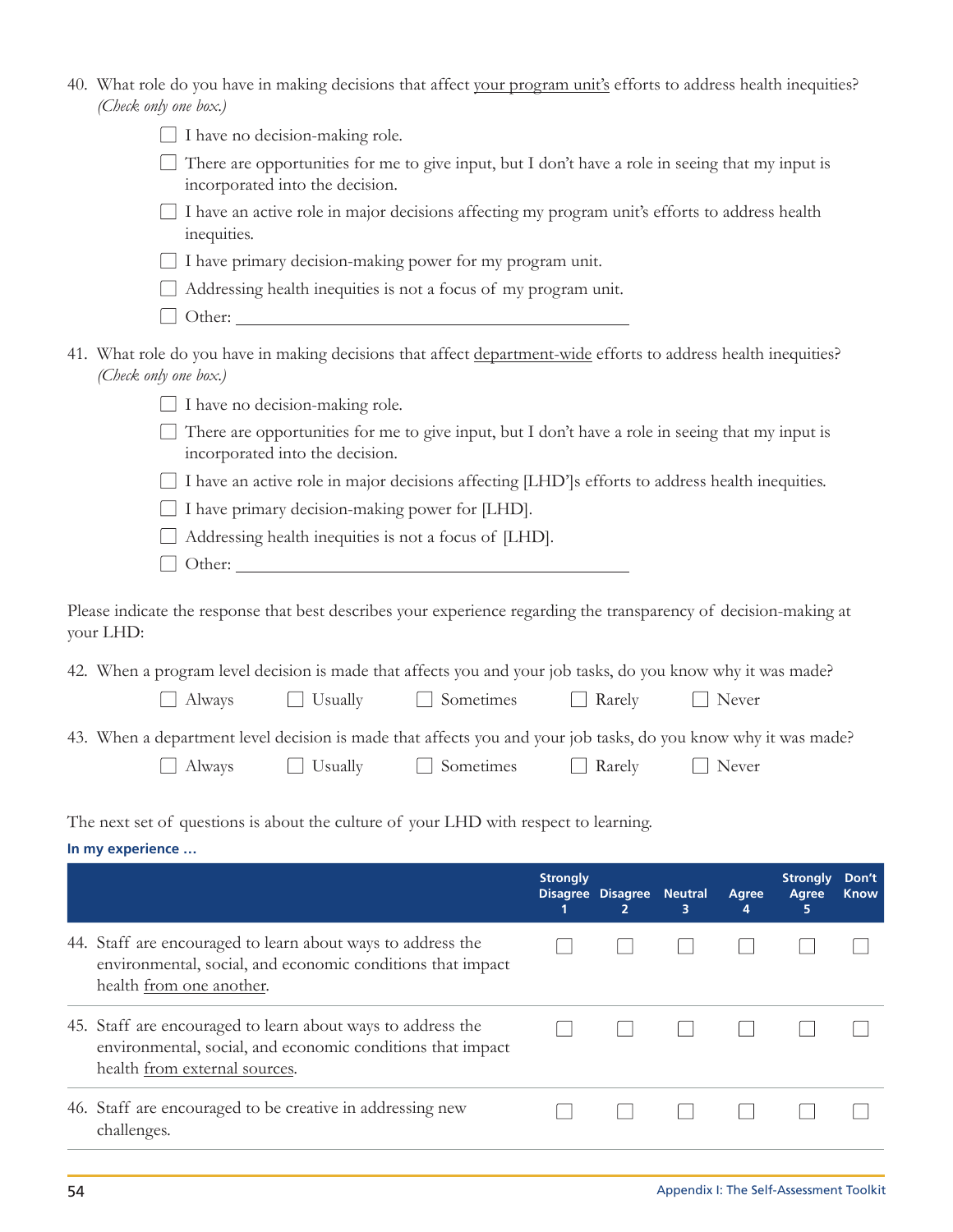# Section D. Collaboration with External Partners & Policy-makers to Address the Environmental, Social, and Economic Conditions that Impact Health

The questions in this section are to help us learn about the extent that your LHD collaborates with other public agencies, institutions and with community-based organizations on the underlying conditions that impact health inequities. Section E will ask questions about your work with community groups and community residents.

## To what extent does your LHD collaborate with public agencies, institutions or community-based organizations on the following issues?

|                                                                                       | <b>Public</b><br><b>Agencies</b>           | <b>Community-Based</b><br><b>Organizations</b> |
|---------------------------------------------------------------------------------------|--------------------------------------------|------------------------------------------------|
| 47. Availability of quality affordable housing                                        | None<br>Some<br>A lot<br>Don't know        | None<br>Some<br>A lot<br>Don't know            |
| 48. Community safety and violence prevention                                          | None<br>Some<br>A lot<br>Don't know        | None<br>Some<br>A lot<br>Don't know            |
| 49. Recreation opportunities, parks and open space                                    | None<br>Some<br>A lot<br>Don't know        | None<br>Some<br>A lot<br>Don't know            |
| 50. Land-use planning                                                                 | None<br>Some<br>A lot<br>Don't know        | None<br>Some<br>A lot<br>Don't know            |
| 51. Quality public education                                                          | None<br>Some<br>A lot<br>Don't know        | None<br>Some<br>A lot<br>Don't know            |
| 52. Community economic development (e.g. job creation, business<br>development, etc.) | None<br>Some<br>$\Box$ A lot<br>Don't know | None<br>Some<br>A lot<br>Don't know            |
| 53. Racial justice                                                                    | None<br>Some<br>A lot<br>Don't know        | None<br>Some<br>$\mathbf A$ lot<br>Don't know  |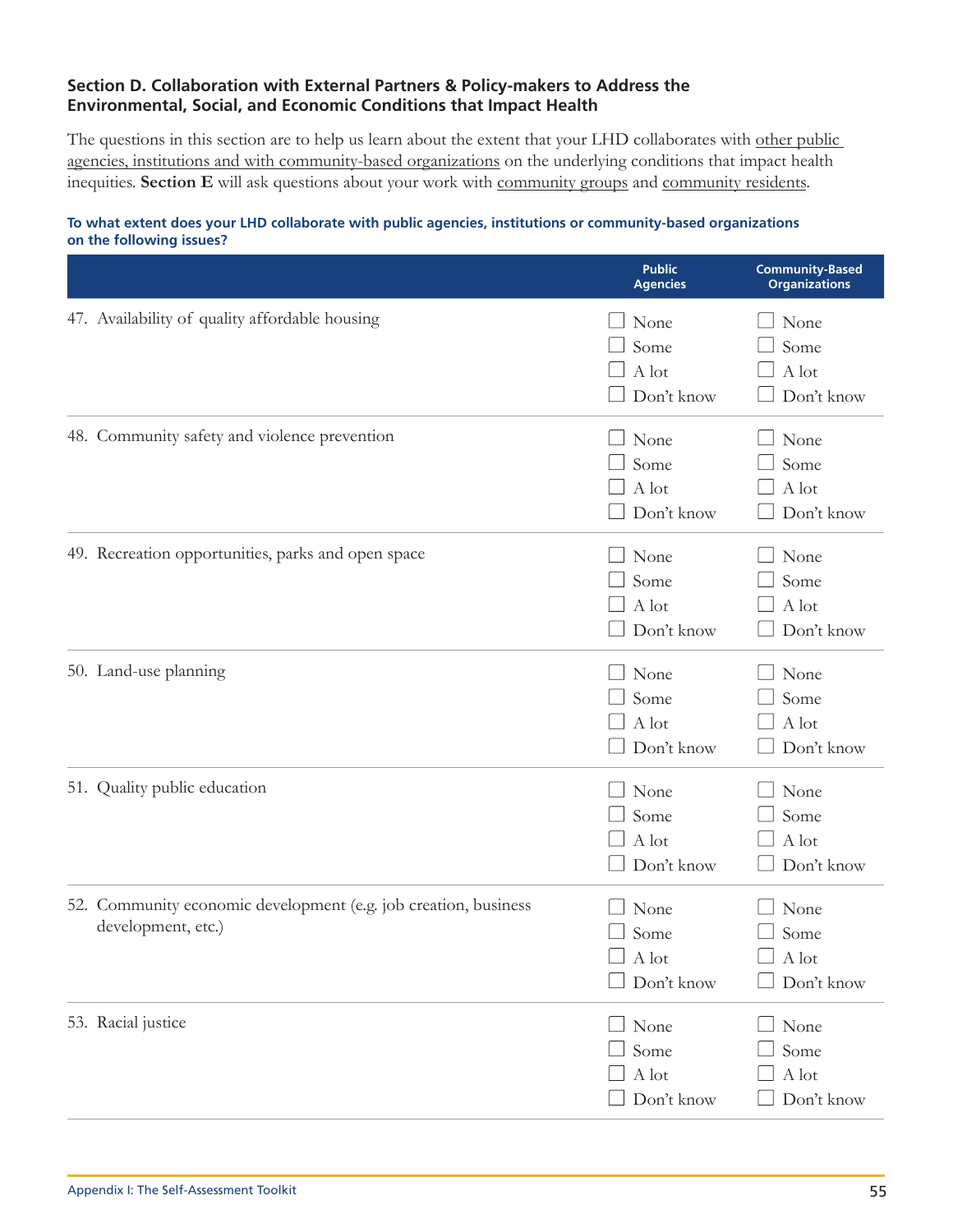#### To what extent does your LHD collaborate with public agencies, institutions or community-based organizations on the following issues?

|                                               | <b>Public</b><br><b>Agencies</b>    | <b>Community-Based</b><br><b>Organizations</b> |
|-----------------------------------------------|-------------------------------------|------------------------------------------------|
| 54. Arts and culture                          | None<br>Some<br>A lot<br>Don't know | None<br>Some<br>A lot<br>Don't know            |
| 55. Transportation planning and availability  | None<br>Some<br>A lot<br>Don't know | None<br>Some<br>A lot<br>Don't know            |
| 56. Environmental justice                     | None<br>Some<br>A lot<br>Don't know | None<br>Some<br>A lot<br>Don't know            |
| 57. Food security                             | None<br>Some<br>A lot<br>Don't know | None<br>Some<br>A lot<br>Don't know            |
| 58. Early childhood development and education | None<br>Some<br>A lot<br>Don't know | None<br>Some<br>A lot<br>Don't know            |
| 59. Youth development and leadership          | None<br>Some<br>A lot<br>Don't know | None<br>Some<br>A lot<br>Don't know            |

The following questions are about your work with external partners (e.g., other public agencies, institutions and community-based organizations)

## Please indicate how much you agree or disagree with the following statements:

|                                                                                                                        | <b>Strongly</b> | Disagree Disagree Neutral | 3 | Agree<br>4 | <b>Strongly</b><br>Agree | Don't<br><b>Know</b> |
|------------------------------------------------------------------------------------------------------------------------|-----------------|---------------------------|---|------------|--------------------------|----------------------|
| 60. [LHD] has trusting relationships with external partners.                                                           |                 |                           |   |            |                          |                      |
| 61. I believe that [LHD]'s external partners really represent the<br>interests and needs of local community residents. |                 |                           |   |            |                          |                      |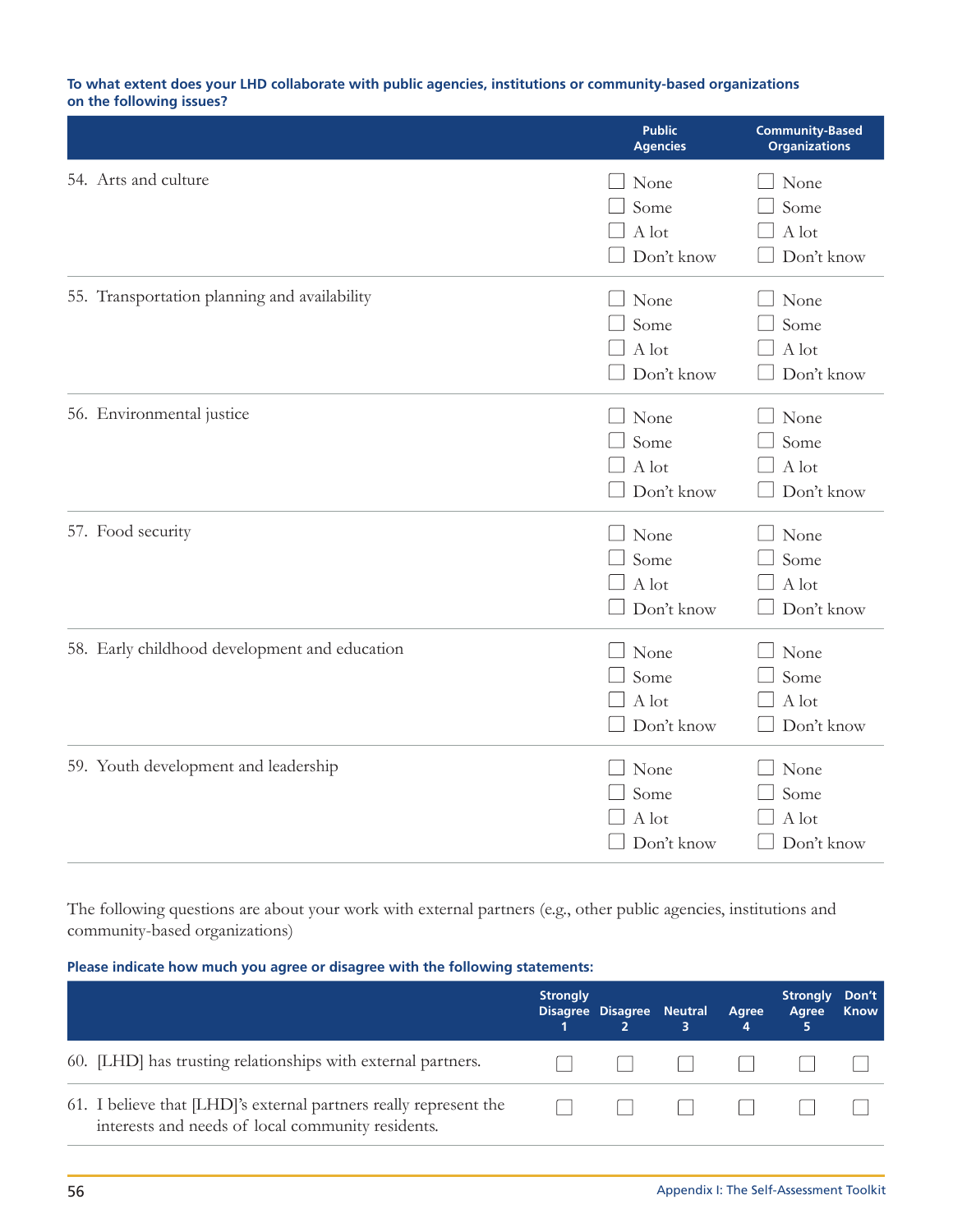## Section E. Working with Communities to Address the Environmental, Social, and Economic Conditions that Impact Health

This section focuses on [LHD]'s collaboration with residents of [LHD's jurisdiction]. We are interested in knowing how much staff feel they know about the health issues, concerns and inequities experienced by those living in the community served by [LHD]. We also want to learn how collaboration with community groups and residents takes place in the everyday work of staff in your LHD and how this work addresses the environmental, social, and economic conditions that impact health.

## Please indicate how much you agree or disagree with the following statements:

|                                                                                                                                                                                  | <b>Strongly</b> | <b>Disagree Disagree Neutral</b> | 3 | Agree | <b>Strongly</b><br><b>Agree</b> | Don't<br><b>Know</b> |
|----------------------------------------------------------------------------------------------------------------------------------------------------------------------------------|-----------------|----------------------------------|---|-------|---------------------------------|----------------------|
| 62. I am familiar with information sources that can help me<br>identify and learn about major concerns in the community<br>I serve.                                              |                 |                                  |   |       |                                 |                      |
| 63. I am familiar with the major health inequities affecting<br>residents in the community we serve.                                                                             |                 |                                  |   |       |                                 |                      |
| 64. I am familiar with the strengths and resources of the<br>community we serve.                                                                                                 |                 |                                  |   |       |                                 |                      |
| 65. I am familiar with the demographic composition of the<br>community we serve.                                                                                                 |                 |                                  |   |       |                                 |                      |
| 66. Part of my job is to bring the community's voice into the<br>LHD decision-making processes.                                                                                  |                 |                                  |   |       |                                 |                      |
| 67. Part of my job is to bring the LHD messages to the<br>community.                                                                                                             |                 |                                  |   |       |                                 |                      |
| 68. I have influenced how [LHD] has provided resources to<br>community residents and groups to address the environmental,<br>social, and economic conditions that impact health. |                 |                                  |   |       |                                 |                      |
| 69. When LHD's priorities don't match the priorities of a<br>community group we're working with, I know how to resolve<br>such a conflict.                                       |                 |                                  |   |       |                                 |                      |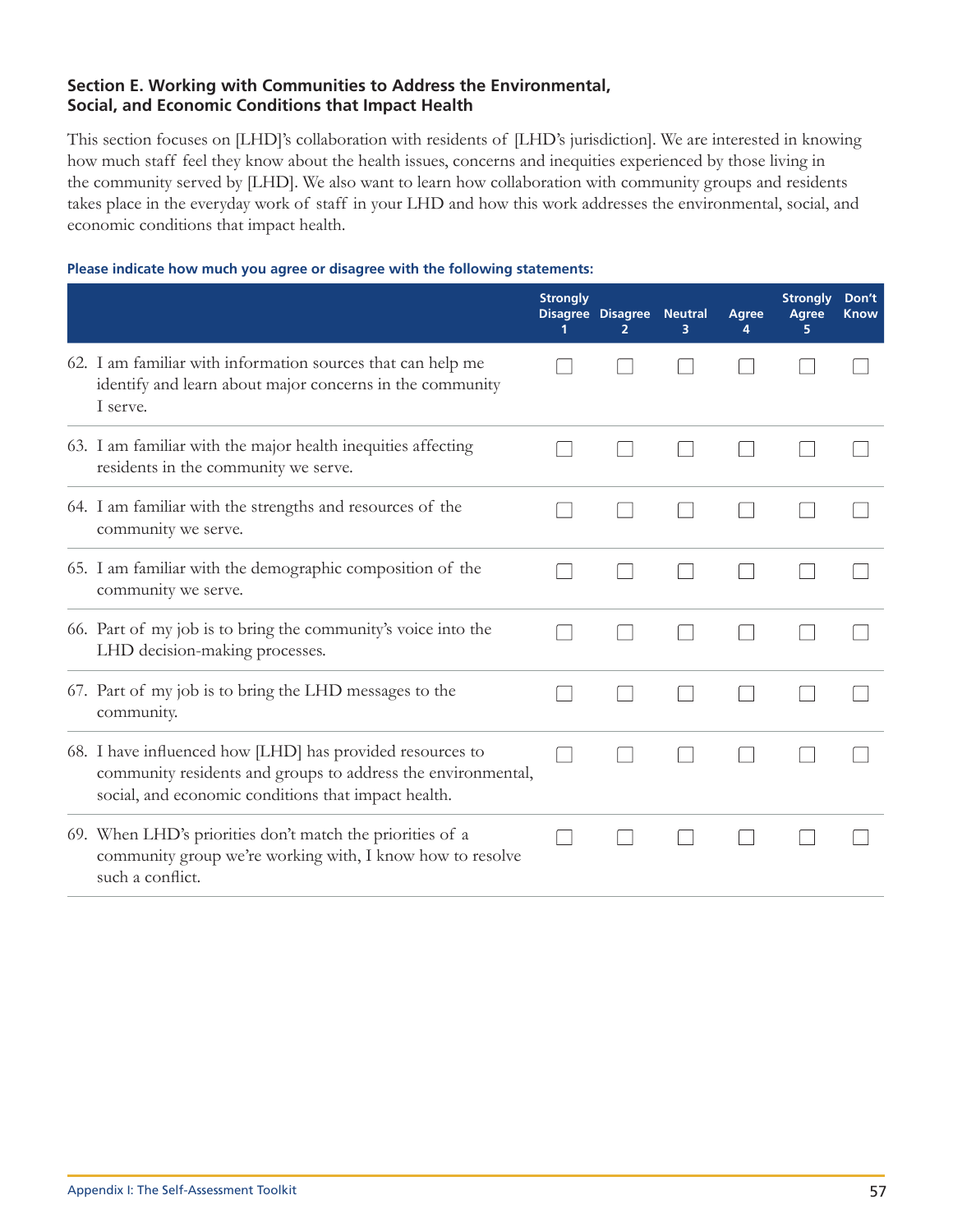The following questions are about your work with community-based groups.

70. Do you work with community groups (e.g. groups made up of community members rather than institutions or agencies within the community) as part of your job at [LHD]?

es (If yes, respondent answers questions 71–76.)  $\Box$  No (If no, respondent skips to question 77.)

71. For each of the following questions, please answer section b for each type of community group that you mark in section a.

## What types of community groups do you work with as part of your job at [LHD]?

| a. (Check all that apply.)                                        | b. Does your work with this community group address the environmental,<br>social, and economic conditions that impact health? |
|-------------------------------------------------------------------|-------------------------------------------------------------------------------------------------------------------------------|
| Groups that advocate for improved living<br>conditions            | $\rm No$<br>Moving in that direction<br>Yes                                                                                   |
| Neighborhood groups                                               | N <sub>o</sub><br>Moving in that direction<br>Yes                                                                             |
| Faith-based groups                                                | N <sub>o</sub><br>Moving in that direction<br>Yes                                                                             |
| Youth development/leadership groups                               | $\rm No$<br>Moving in that direction<br>Yes                                                                                   |
| Community members not affiliated with an<br>organization or group | N <sub>o</sub><br>Moving in that direction<br>Yes                                                                             |
| Other (please specify)                                            | $\rm No$<br>Moving in that direction<br>Yes                                                                                   |

72. If you checked that you worked with "other" community groups in the matrix above, please specify: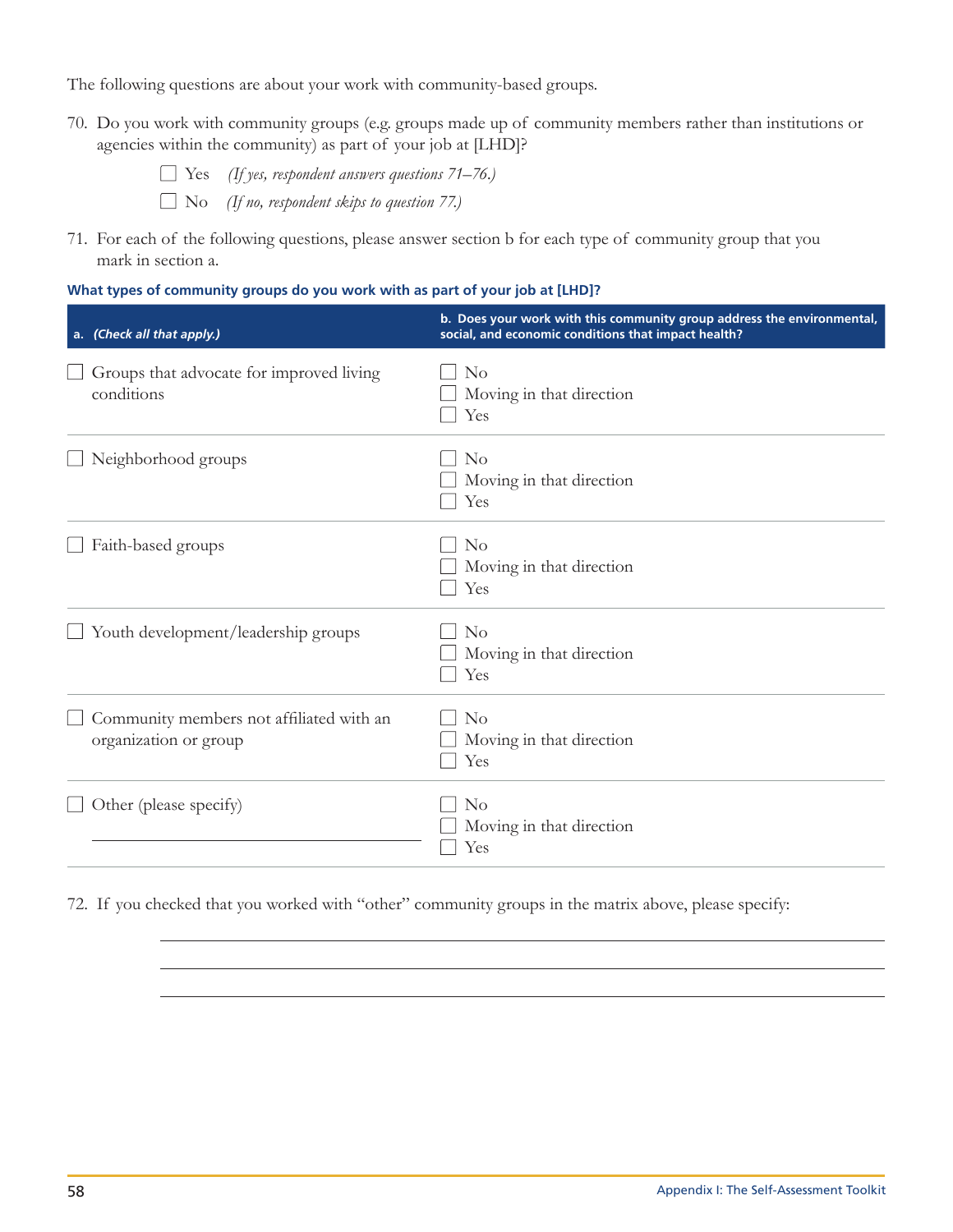# Please indicate how much you agree or disagree with the following statements:

|                                                                                                                    | <b>Strongly</b> | Disagree Disagree Neutral | 3 | Agree<br>4 | <b>Strongly</b><br>Agree<br>5 | Don't<br><b>Know</b> |
|--------------------------------------------------------------------------------------------------------------------|-----------------|---------------------------|---|------------|-------------------------------|----------------------|
| 73. I have trusting relationships with my community<br>partners.                                                   |                 |                           |   |            |                               |                      |
| 74. I believe that my community partners really represent the<br>interests and needs of local community residents. |                 |                           |   |            |                               |                      |

#### Please indicate the response that most accurately describes your LHD:

|                                                                                                                                                                                                                              | <b>No</b> | <b>Moving in that</b><br><b>Direction</b> | <b>Yes</b> | Don't<br><b>Know</b> |
|------------------------------------------------------------------------------------------------------------------------------------------------------------------------------------------------------------------------------|-----------|-------------------------------------------|------------|----------------------|
| 75. We have strategies in place to mobilize community groups to address<br>health inequities.                                                                                                                                |           |                                           |            |                      |
| 76. We have strategies in place to support the work of community groups<br>advocating for public policies that address health inequities.                                                                                    |           |                                           |            |                      |
| 77. There are strategies in place to minimize barriers to community<br>participation (e.g., it is possible to provide money for child care and<br>transportation to residents attending community meetings, etc.)            |           |                                           |            |                      |
| 78. [LHD] makes deliberate efforts to build the leadership capacity of<br>community members to advocate on issues affecting the environmental,<br>social, and economic conditions that impact health.                        |           |                                           |            |                      |
| 79. [LHD] is open and responsive to community stakeholders' feedback on<br>its work.                                                                                                                                         |           |                                           |            |                      |
| 80. [LHD] has provided resources to community residents and groups to<br>support their self-identified concerns and needs in respect to addressing<br>the environmental, social, and economic conditions that impact health. |           |                                           |            |                      |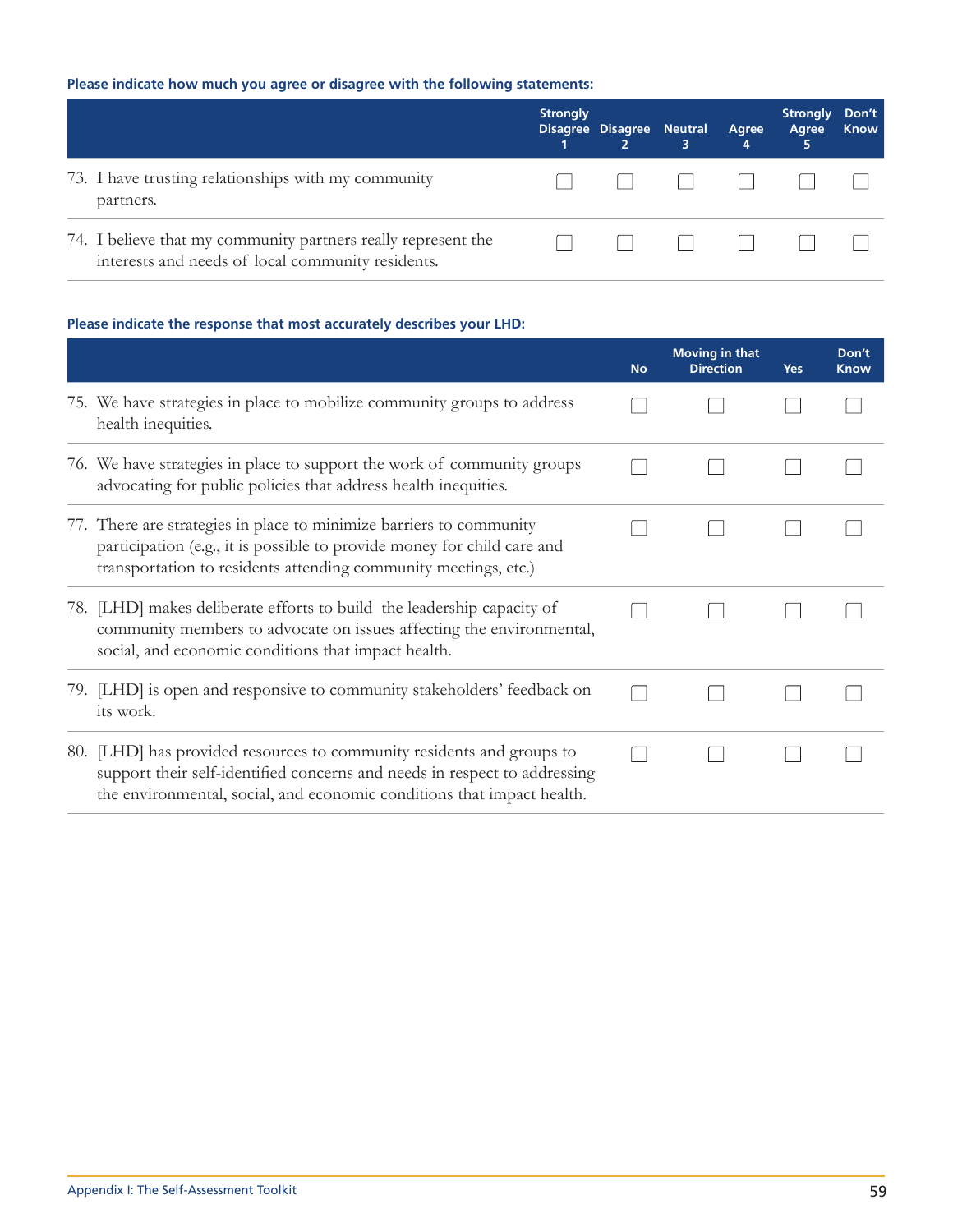## Please indicate the response that most accurately describes your LHD:

|     |                                                                                                                                                            | <b>No</b> | <b>Moving in that</b><br><b>Direction</b> | <b>Yes</b> | Don't<br><b>Know</b> |
|-----|------------------------------------------------------------------------------------------------------------------------------------------------------------|-----------|-------------------------------------------|------------|----------------------|
|     | 81. [LHD] sets standards and expectations for how we work with the<br>community.                                                                           |           |                                           |            |                      |
| 82. | [LHD] assesses its work against benchmarks that are set for how we work<br>with the community.                                                             |           |                                           |            |                      |
|     | 83. [LHD] plays an active role in developing, maintaining and supporting<br>networks in the community.                                                     |           |                                           |            |                      |
|     | 84. [LHD] creates and distributes oral and written information that<br>is appropriate for the cultural, linguistic and literacy needs in the<br>community. |           |                                           |            |                      |
|     | 85. [LHD] collects and shares data in a manner that is appropriate for the<br>cultural, linguistic, and literacy needs of the community.                   |           |                                           |            |                      |
|     | 86. [LHD] is able to adapt to new communities and changes within the<br>populations we serve.                                                              |           |                                           |            |                      |

- 87. Does [LHD] provide trainings to build the capacity of community leaders to address the environmental, social, and economic conditions that impact health? (Check only one box.)
	- $\Box$  Yes
	- $\Box$  No
	- $\Box$  I don't know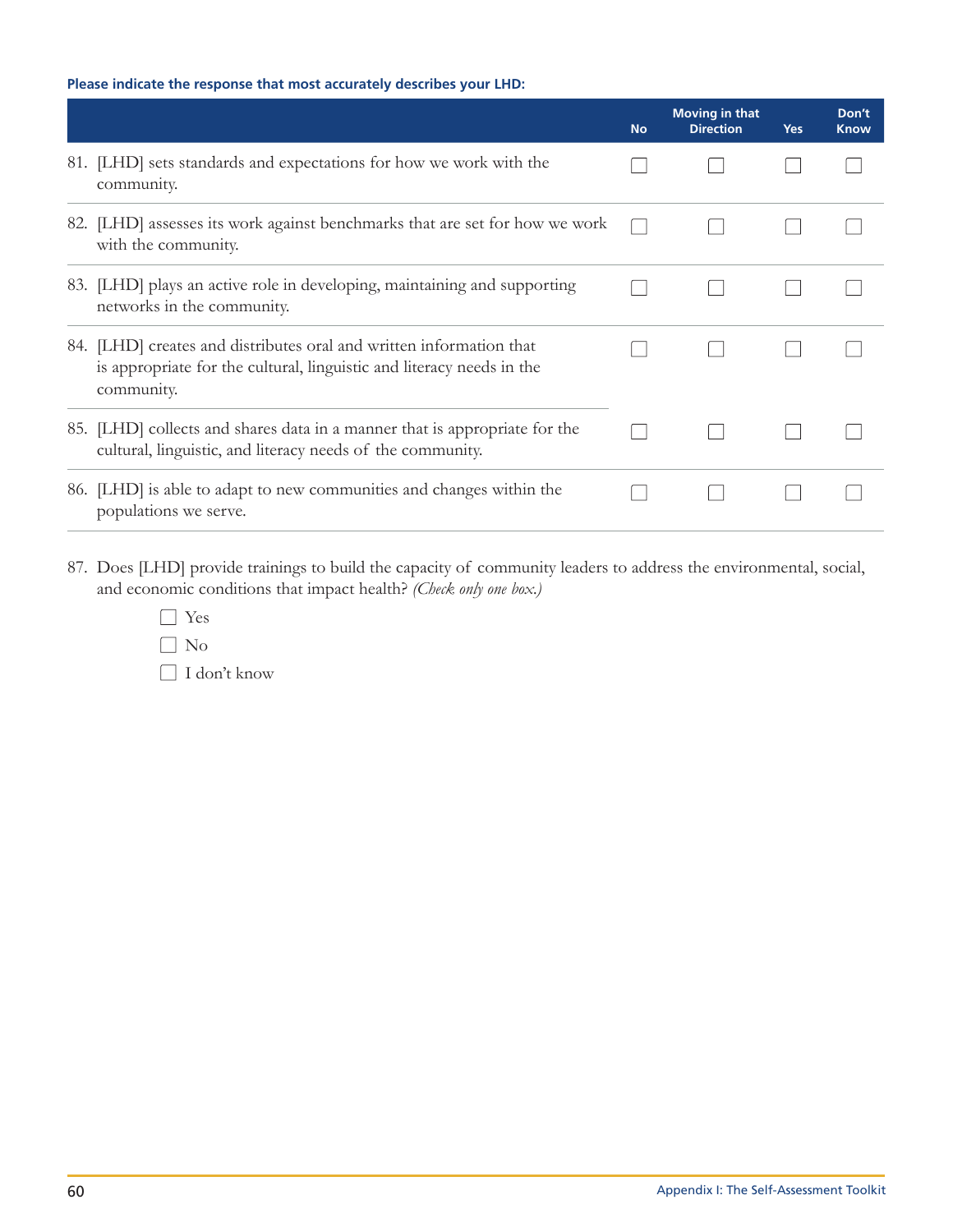## Section F. Supporting Staff to Address the Environmental, Social, and Economic Conditions that Impact Health

In this final section of the survey, we'd like to know about how you are supported as a staff member of [LHD], and how you could be more supported in addressing health inequities in your work here.

#### **Supporting Staff in Addressing Health Inequities through Training**

88. Since you have been working at [LHD], have you ever received training about the different ways public health can address the environmental, social, and economic conditions that impact health? (Check only one box.)

> $\Box$  Yes  $\Box$  No

 $\Box$  I don't remember

89. Since you have been working at [LHD], have you ever received training or any mentoring or guidance on any of the following topics? (Please check all that apply.)

Ten Essential Services of Public Health

 $\Box$  How to evaluate the work you do

How to understand and use data to further your work

 $\Box$  Program planning

 $\Box$  How to conduct assessments of community needs and strengths

- □ How to research, understand and develop policies that impact the social, economic, and physical conditions that impact health
- $\Box$  How to advocate for and/or support external partners and community groups advocating for policies that address the social, economic, and physical conditions that impact health

 $\Box$  How to organize communities to advocate on their own behalf to improve the social, economic and physical conditions of their neighborhoods.

90. Is flexible and/or paid time available to allow staff to attend community meetings and otherwise engage with community residents outside normal business hours?

| l I Yes         |
|-----------------|
| $\Box$ No       |
| ∣ ∣I don't know |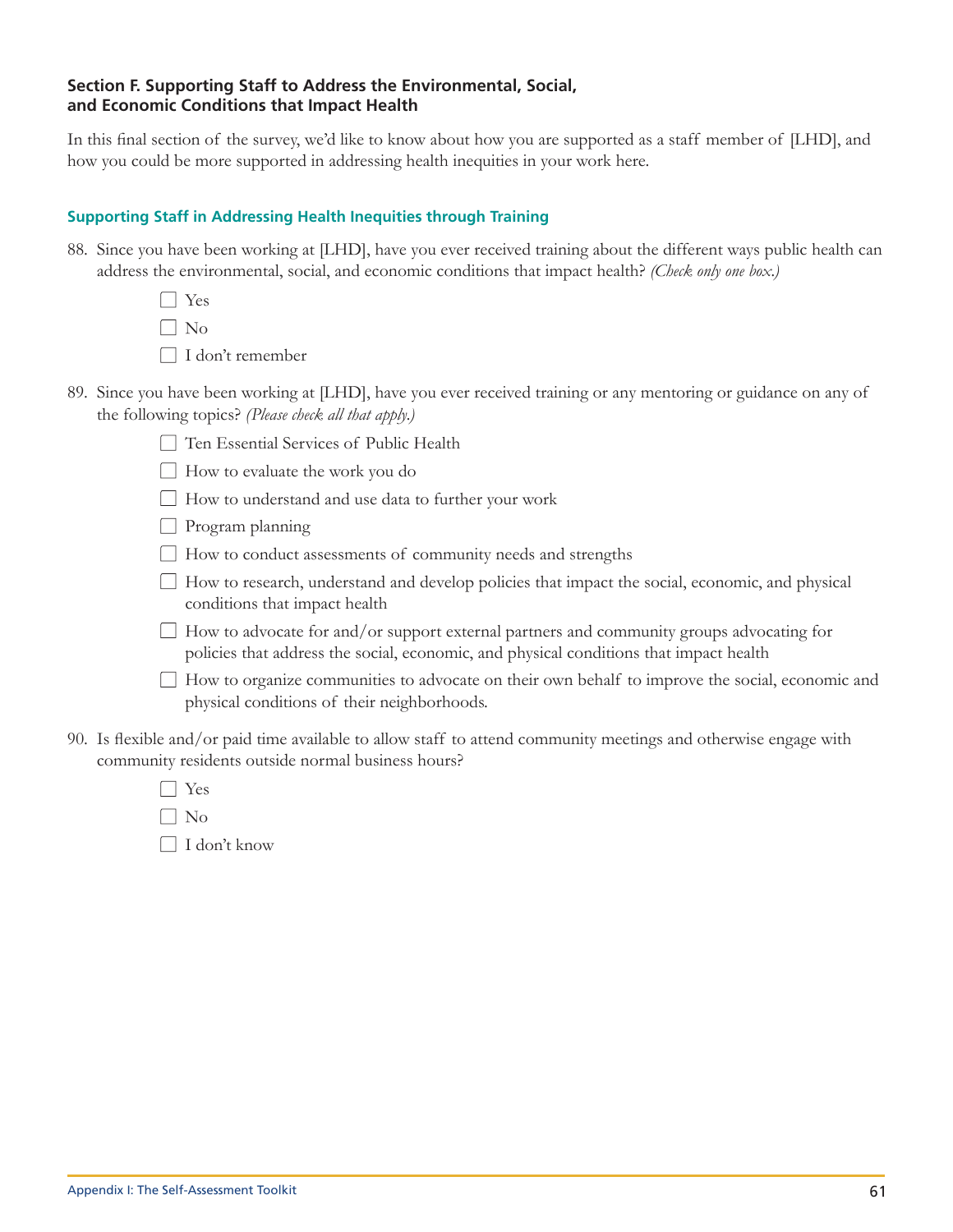## Supporting Staff in Addressing Health Inequities through Professional Development Opportunities

# Have you been encouraged to use the following professional development opportunities to<br>FURTHER YOUR UNDERSTANDING OF HEALTH INEQUITIES?

|                                                                                                                                                                | (Check only one.)                                                                                    | If Yes, have you used this type<br>of opportunity to BETTER<br><b>UNDERSTAND HEALTH INEQUITIES?</b> |
|----------------------------------------------------------------------------------------------------------------------------------------------------------------|------------------------------------------------------------------------------------------------------|-----------------------------------------------------------------------------------------------------|
| 91. Mentoring/coaching                                                                                                                                         | Yes<br>No<br>Don't Know<br>Not Available to Me<br>Not Applicable/LHD does not offer this             | Yes<br>No<br>Not yet, but I plan to                                                                 |
| 92. Tuition reimbursement for a<br>relevant class or certification                                                                                             | Yes<br>No<br>Don't Know<br>Not Available to Me<br>Not Applicable/LHD does not offer this             | Yes<br>No<br>Not yet, but I plan to                                                                 |
| 93. A formal professional<br>development or training<br>program on the topic of the<br>environmental, social, and<br>economic conditions that<br>impact health | Yes<br>No<br>Don't Know<br>Not Available to Me<br>Not Applicable/LHD does not offer this             | Yes<br>N <sub>o</sub><br>Not yet, but I plan to                                                     |
| 94. Professional membership or<br>journal subscription                                                                                                         | Yes<br>No<br>Don't Know<br>Not Available to Me<br>Not Applicable/LHD does not offer this             | Yes<br>N <sub>o</sub><br>Not yet, but I plan to                                                     |
| 95. Conferences, trainings,<br>workshops                                                                                                                       | Yes<br>N <sub>o</sub><br>Don't Know<br>Not Available to Me<br>Not Applicable/LHD does not offer this | Yes<br>N <sub>o</sub><br>Not yet, but I plan to                                                     |
| 96. Other (please specify)                                                                                                                                     | Yes<br>No<br>Don't Know<br>Not Available to Me<br>Not Applicable/LHD does not offer this             | Yes<br>No<br>Not yet, but I plan to                                                                 |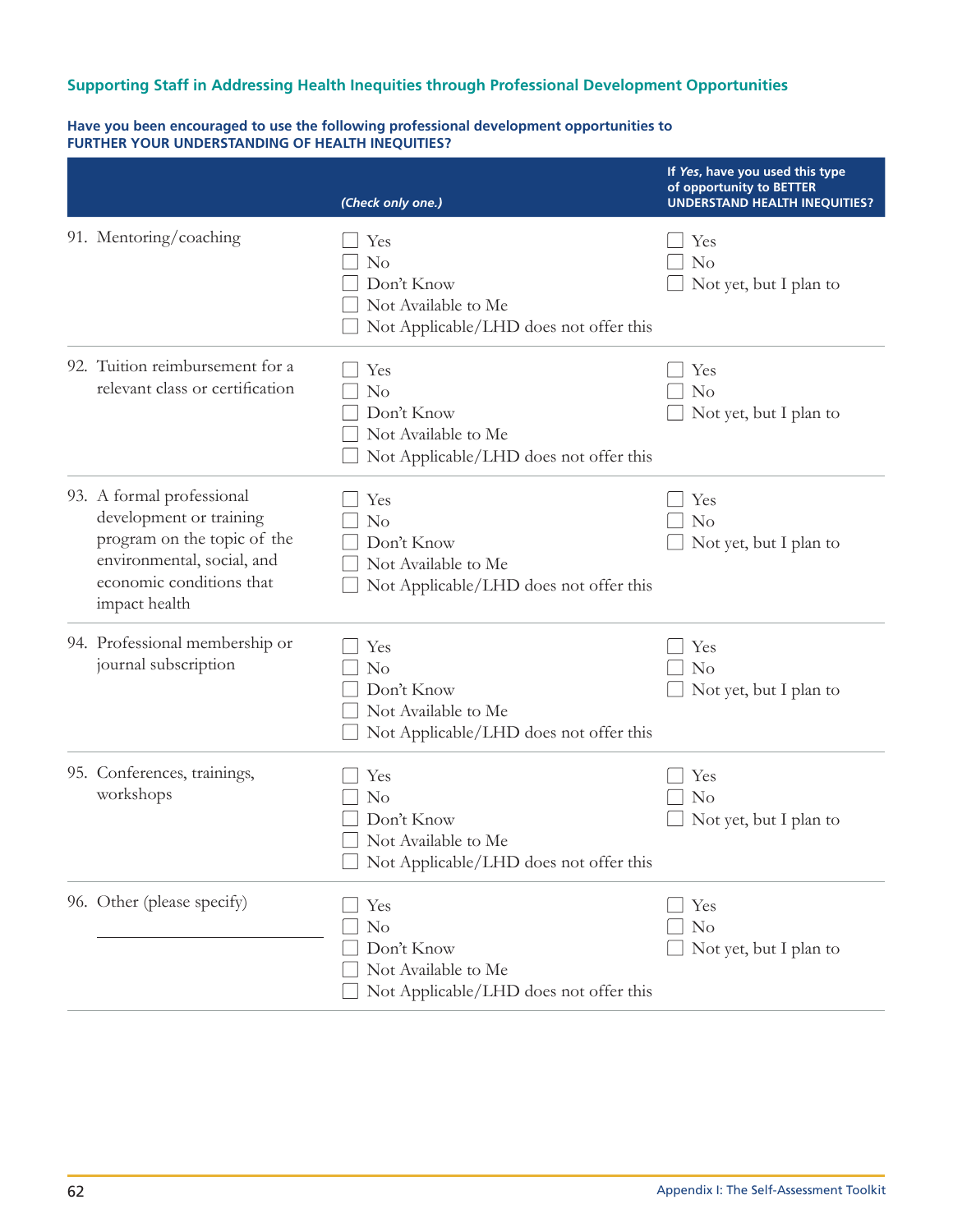97. If you checked "other" for the previous question, please specify what other professional development opportunities you have been encouraged to use:

| 98. Have you provided mentoring or coaching to other staff to support them in addressing health inequities? |
|-------------------------------------------------------------------------------------------------------------|
| (Check only one box.)                                                                                       |

|  | $\Box$ Yes, as part of my job |  |  |
|--|-------------------------------|--|--|
|  | $\Box$ Yes, informally        |  |  |

 $\Box$  No

 $\hfill\Box$  I don't remember

#### **Supporting Staff in Addressing Health Inequities through Time for Reflection**

Please indicate how much you agree or disagree with the following statements about the opportunities you have to reflect on addressing health inequities in your work:

|                                                                                                                                                                                                 | <b>Not Applicable Strongly</b><br>to My Job<br><b>Function</b> | Disagree Disagree Neutral | 3 | Agree<br>4 | <b>Strongly</b><br>Agree<br>5 | Don't<br><b>Know</b> |
|-------------------------------------------------------------------------------------------------------------------------------------------------------------------------------------------------|----------------------------------------------------------------|---------------------------|---|------------|-------------------------------|----------------------|
| 99. I have opportunities to talk with my<br>supervisor(s) about the impact of our work<br>on the environmental, social, and economic<br>conditions that impact health.                          |                                                                |                           |   |            |                               |                      |
| 100. Within my unit we have engaged in group<br>discussions about how our work could address<br>one or more of the environmental, social, and<br>economic conditions that impact health.        |                                                                |                           |   |            |                               |                      |
| 101. I subscribe to a listserv, online discussion<br>group, e-mail list, or other web-based source for<br>learning about developments on the topic of<br>health inequities on an ongoing basis. |                                                                |                           |   |            |                               |                      |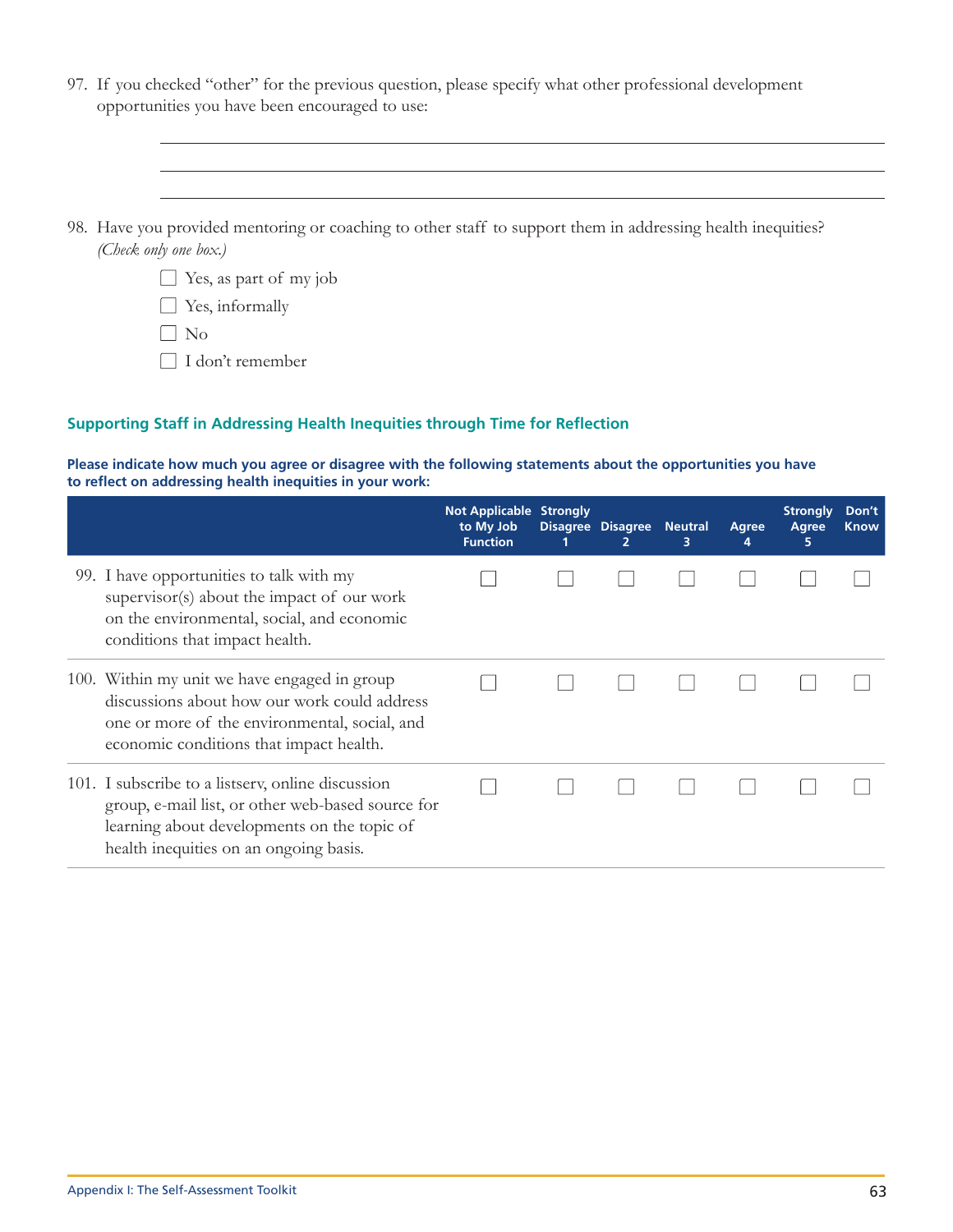For the next set of questions we are interested in learning about your personal knowledge and experience related to various aspects of the environmental, social, and economic conditions that impact health.

Please indicate how much you agree or disagree with the following statements:

|                                                                                                                                                                                                         | <b>Strongly</b> | Disagree Disagree Neutral<br>2 | з | Agree<br>4 | <b>Strongly</b><br>Agree | Don't<br><b>Know</b> |
|---------------------------------------------------------------------------------------------------------------------------------------------------------------------------------------------------------|-----------------|--------------------------------|---|------------|--------------------------|----------------------|
| 102. I understand what the environmental, social, and economic<br>conditions that impact health are.                                                                                                    |                 |                                |   |            |                          |                      |
| 103. I could explain the environmental, social, and economic<br>conditions that impact health to my co-workers.                                                                                         |                 |                                |   |            |                          |                      |
| 104. Being aware of my own beliefs, values and privilege helps me<br>understand others' perspectives.                                                                                                   |                 |                                |   |            |                          |                      |
| 105. I believe it is important to understand the beliefs and values<br>of the residents and community members served by [LHD].                                                                          |                 |                                |   |            |                          |                      |
| 106. I have taken steps to enhance my own cultural humility,<br>cultural competence, and/or cultural understanding<br>(for example through trainings, self-reflection, personal<br>relationships, etc). |                 |                                |   |            |                          |                      |
| 107. I regularly have personally meaningful interactions and have<br>learned from people of different cultures and backgrounds<br>from my own.                                                          |                 |                                |   |            |                          |                      |
| 108. I feel my work environment is supportive of many different<br>cultural perspectives.                                                                                                               |                 |                                |   |            |                          |                      |
| 109. In general, [LHD] programs are structured to address the<br>environmental, social, and economic conditions that impact<br>health.                                                                  |                 |                                |   |            |                          |                      |
| 110. Staff I interact with at [LHD] are comfortable talking about<br>race and racism.                                                                                                                   |                 |                                |   |            |                          |                      |
| 111. Senior management at [LHD] is comfortable talking about<br>race and racism.                                                                                                                        |                 |                                |   |            |                          |                      |
| 112. Staff I interact with at [LHD] are comfortable talking about<br>class and classism.                                                                                                                |                 |                                |   |            |                          |                      |
| 113. Senior management at [LHD] are comfortable talking about<br>class and classism.                                                                                                                    |                 |                                |   |            |                          |                      |
| 114. I work with a culturally diverse staff.                                                                                                                                                            |                 |                                |   |            |                          |                      |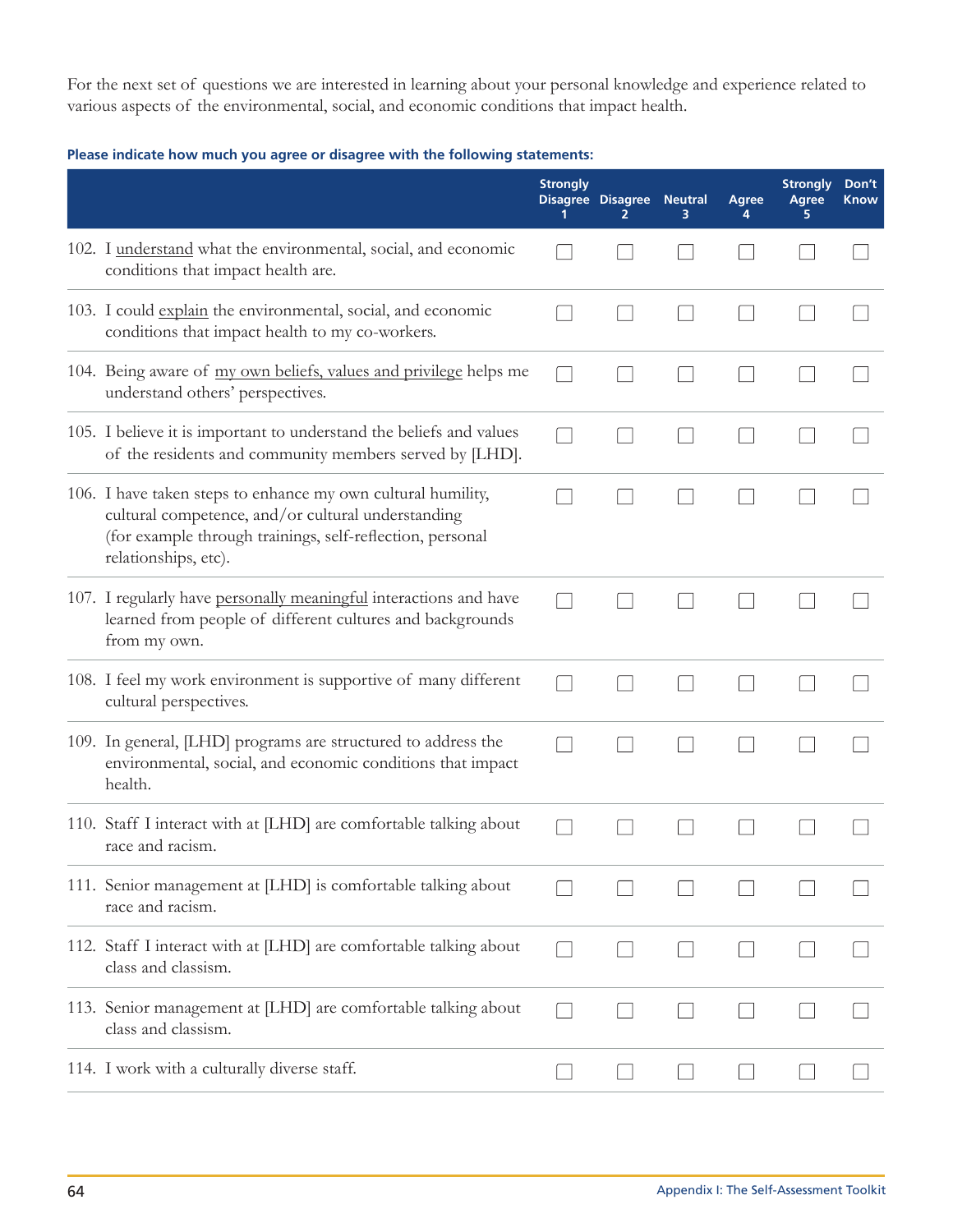For the set of questions below, we are interested in knowing how you think your LHD is doing with respect to hiring and keeping a diverse staff at all levels of the organization.

#### Please indicate how much you agree or disagree with the following statements regarding the recruitment, hiring, and retention of diverse staff at your LHD:

|                                                                                                                                                                                    | <b>Strongly</b> | Disagree Disagree Neutral | ٦ | <b>Agree</b> | <b>Strongly</b><br>Agree | Don't<br><b>Know</b> |
|------------------------------------------------------------------------------------------------------------------------------------------------------------------------------------|-----------------|---------------------------|---|--------------|--------------------------|----------------------|
| 115. [LHD] actively recruits culturally diverse management and<br>leadership staff members.                                                                                        |                 |                           |   |              |                          |                      |
| 116. Culturally diverse management and leadership staff members<br>remain long-term employees of [LHD].                                                                            |                 |                           |   |              |                          |                      |
| 117. Culturally diverse administrative staff members are actively<br>recruited.                                                                                                    |                 |                           |   |              |                          |                      |
| 118. Culturally diverse administrative staff members remain long-<br>term employees of [LHD].                                                                                      |                 |                           |   |              |                          |                      |
| 119. [LHD] actively recruits culturally diverse staff to provide<br>direct client services.                                                                                        |                 |                           |   |              |                          |                      |
| 120. Culturally diverse direct service staff members remain long-<br>term employees of [LHD].                                                                                      |                 |                           |   |              |                          |                      |
| 121. When appropriate, minimum requirements for positions are<br>flexible, allowing for relevant community experience in place<br>of educational degrees.                          |                 |                           |   |              |                          |                      |
| 122. Individual staff members' efforts to address health inequities<br>are considered in performance reviews/evaluations.                                                          |                 |                           |   |              |                          |                      |
| 123. When forming interview panels for the hiring of new staff,<br>attention is paid to how the make up of the panel could<br>enhance the recruitment of a more diverse workforce. |                 |                           |   |              |                          |                      |
| 124. Interview questions are designed to gain insight into an<br>applicant's capability to address health inequities in the<br>performance of their program responsibilities.      |                 |                           |   |              |                          |                      |
| 125. Staff of diverse ethnic, racial and cultural backgrounds are<br>equitably promoted throughout [LHD].                                                                          |                 |                           |   |              |                          |                      |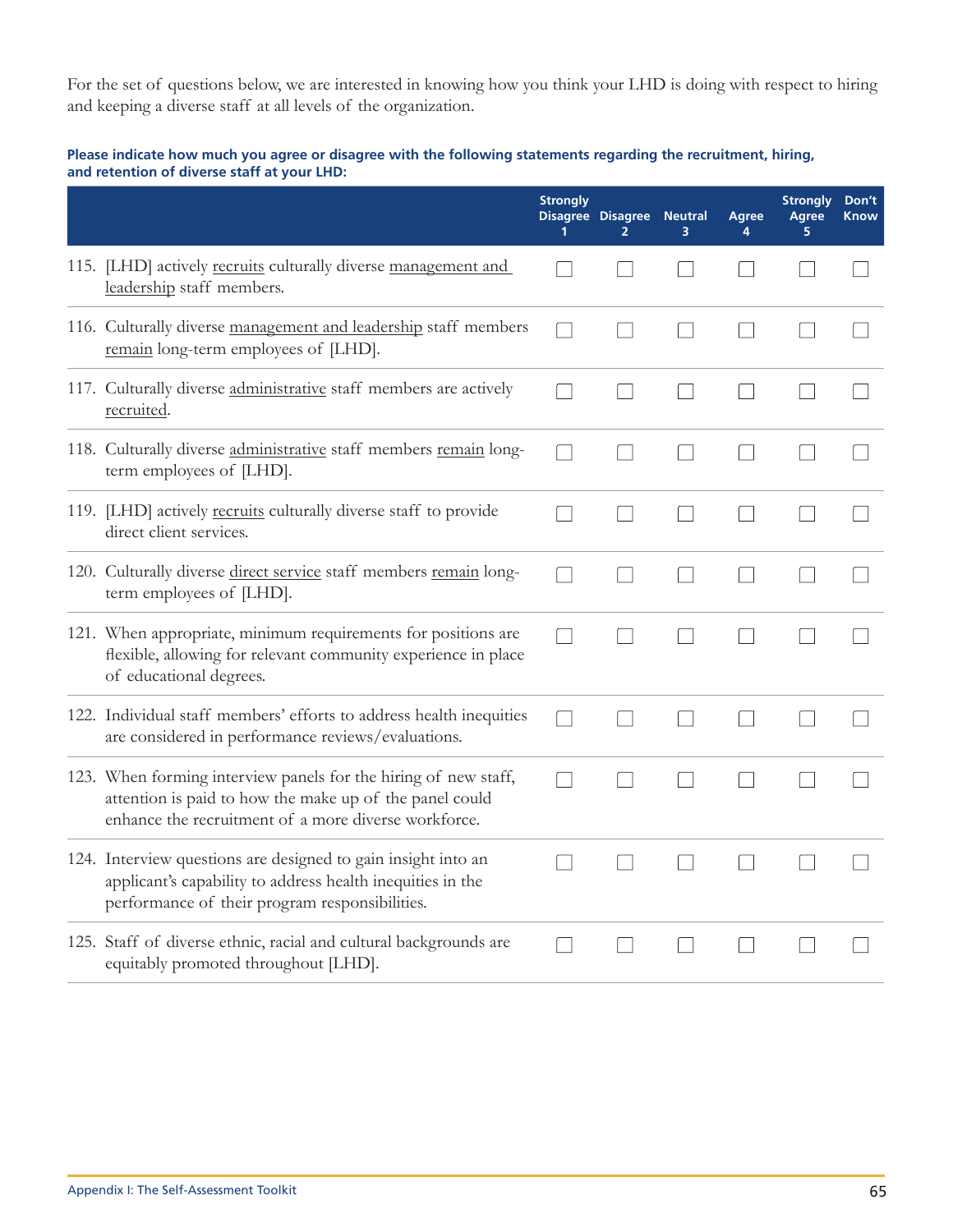#### Please indicate how much you agree or disagree with the following statements about the cultural relevance of public health programming at your LHD:

|                                                                                                                | <b>Strongly</b> | Disagree Disagree Neutral | 3 | Agree<br>4 | <b>Strongly</b><br>Agree<br>5 | Don't<br><b>Know</b> |
|----------------------------------------------------------------------------------------------------------------|-----------------|---------------------------|---|------------|-------------------------------|----------------------|
| 126. A range of culturally appropriate program delivery models<br>are planned and implemented at [LHD].        | $\mathbf{1}$    |                           |   |            |                               |                      |
| 127. Assessments of the cultural and linguistic needs of the<br>community we serve are conducted periodically. |                 |                           |   |            |                               |                      |

## You're almost done!

This information is optional, but will help us understand more about the distribution of experiences and attitudes across your LHD with respect to health inequities work. Your responses are anonymous and confidential.

128. What is the race or ethnicity that you primarily identify with? (Please check only one.)

| African American/Black                       |
|----------------------------------------------|
| Asian                                        |
| Caucasian/White                              |
| Latino/Hispanic                              |
| Middle Eastern                               |
| Native American/Alaska Native                |
| Pacific Islander/Native Hawaiian             |
| Biracial/Multiracial/Other (please specify): |
|                                              |

**Thank you!**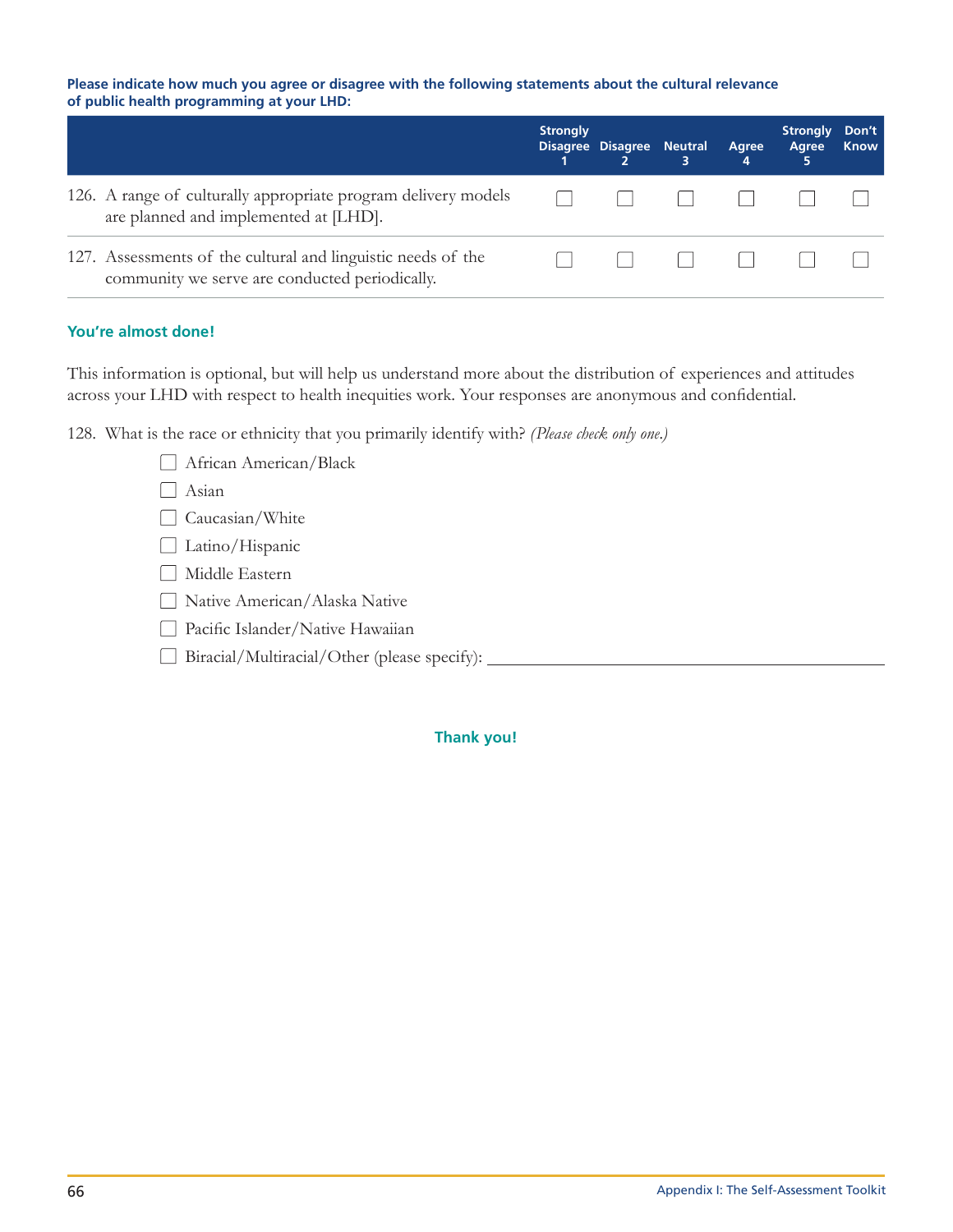## **Collaborating Partner Survey**

This survey is to help the [LHD] to assess our overall capacity to address root causes or health inequities: the systematic, avoidable, unfair and unjust differences in health status and death rates across population groups. While some questions do not deal explicitly with health, all questions contain important information about the [LHD]'s capacity as an organization to impact factors that influence community health and well being, including institutional racism and social and environmental conditions such as access to healthy, affordable food, safe neighborhoods, quality education, jobs, etc.

The [LHD] is interested in getting your perspective as a community resident, representative of a community organization, community group or other public or private agency serving the community about our capacity to address the underlying conditions that impact health inequities.

A glossary of key terms has been made available to you to review before and during the survey. These terms may be familiar to you; the glossary provides a point of reference for all participants to have a common understanding of the major concepts used in the survey. This process is intended to assess how well the LHD is prepared to address the <u>underlying</u> causes of health inequities, and therefore, will deal with many topics that are not always associated with public health. When you are answering the questions in this survey, please keep that in mind.

This survey is anonymous; your responses will never be linked to you individually. No survey response will be used against individuals, groups and organizations. Findings will have no effect on any contract, staff resources or other relationship you have with the [LHD] currently or in the future. If you have concerns about the confidentiality of your responses, or you have other questions about this assessment, please contact [name, phone and email.]

#### There are 57 questions; the survey should take between 20 and 30 minutes.

Your honest responses on this survey are truly valuable. Thank you for your time!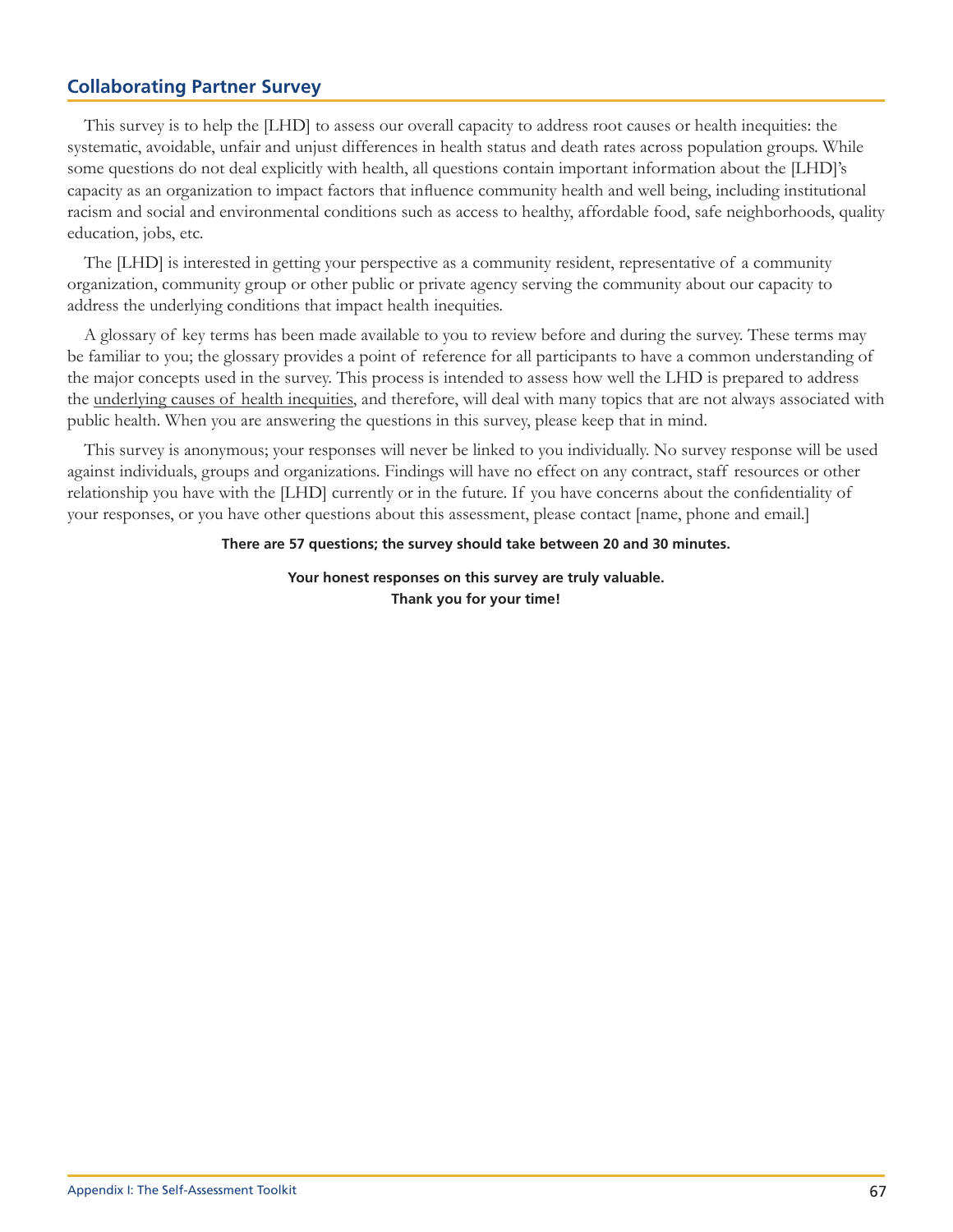## **About You**

First, please tell us a little about yourself as well as your work with [LHD] and in the community.

1. Which of the following best describes your organization, group, or institution?

| $\Box$ Academic institution/school                                        |
|---------------------------------------------------------------------------|
| $\Box$ Community-based organization (Please answer question 2, below)     |
| $\Box$ Community group/coalition (Please answer question 2, below)        |
| Public agency                                                             |
| $\Box$ Faith-based organization                                           |
| Private sector business                                                   |
| $\Box$ I am a community member/resident unaffiliated with an organization |
| $\Box$ Other (please specify)                                             |
|                                                                           |

If you selected CBO or community group/coalition above, please also answer question 2. If not, please skip to question 3.

2. What does the agency you work/volunteer with primarily do? (Check all that apply.)

| $\Box$ Health advocacy/policy             |
|-------------------------------------------|
| $\Box$ Other advocacy/policy              |
| Research                                  |
| Private business                          |
| $\Box$ Direct health care/social services |
| Other direct services                     |
| Other (please specify)                    |
|                                           |

As a reminder, neither your name nor your organization will be associated with your responses, and nothing you share in this survey will impact your current or future contracts or MOUs with [LHD].

3. How long has your organization/group worked with [LHD]? (Check all that apply)

| $\Box$ Not currently working with [LHD] |
|-----------------------------------------|
|-----------------------------------------|

- We have worked with [LHD]:
- $\Box$  1 year or less
- $\Box$  1-5 years
- $\Box$  5 years and above
- 4. Our relationship with [LHD] has been primarily one of:
	- □ Not currently working with [LHD]
	- □ Networking or sharing information
	- $\Box$  Coordinating activities
	- $\Box$  Cooperating with/assisting [LHD]
	- $\Box$  Other

5. If other, please describe: \_\_\_\_\_\_\_\_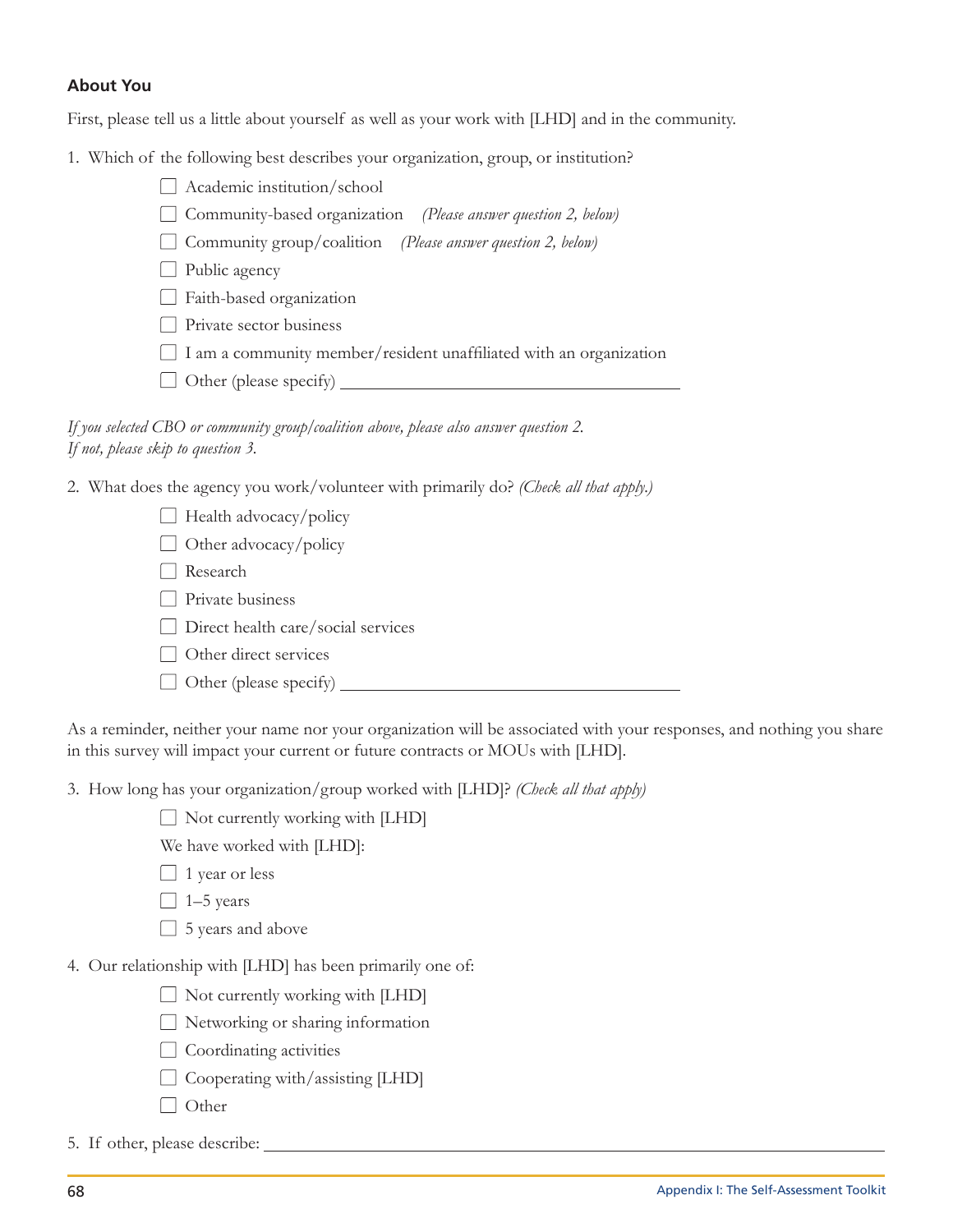|  | 6. In your community, what are the top 5 unevenly and unfairly distributed health issues? |  |  |  |  |  |
|--|-------------------------------------------------------------------------------------------|--|--|--|--|--|
|--|-------------------------------------------------------------------------------------------|--|--|--|--|--|

7. What would you describe as the leading environmental, social, and economic conditions that impact the health issues you identified above?

Remember, the glossary of terms is available for you to refer to throughout the survey.

#### Please indicate how much you agree or disagree with the following statement: (Check only one box.)

|                                                                                                                                                 | <b>Strongly</b><br>Agree | Agree | Neutral Disagree Disagree Know | Strongly Don't |  |
|-------------------------------------------------------------------------------------------------------------------------------------------------|--------------------------|-------|--------------------------------|----------------|--|
| 8. My organization's/group's work with [LHD] addresses the<br>environmental, social, and economic conditions that impact<br>health in some way. |                          |       |                                |                |  |

#### Please indicate the response that most accurately describes the awareness in [locale/community name] with respect to health inequities. (Check only one box per statement.)

|                                                                                                                                                                                              | Yes | Moving in that<br><b>Direction</b> | <b>No</b> | Don't<br><b>Know</b> |
|----------------------------------------------------------------------------------------------------------------------------------------------------------------------------------------------|-----|------------------------------------|-----------|----------------------|
| 9. I think there is a general awareness of the environmental, social, and<br>economic conditions that impact health among organizations or groups<br>like mine in [locale].                  |     |                                    |           |                      |
| 10. Addressing the environmental, social, and economic conditions<br>that impact health in [locale]'s communities is a high priority among<br>organizations or groups like mine in [locale]. |     |                                    |           |                      |

Has your organization or group been a part of collaborations with [LHD] to address any of the following issues?

#### My organization's / group's work with [LHD] addresses...

|                                                 | <b>Yes</b> | Moving in that<br><b>Direction</b> | <b>No</b> | Don't<br><b>Know</b> |
|-------------------------------------------------|------------|------------------------------------|-----------|----------------------|
| 11. Availability of quality affordable housing. |            |                                    |           |                      |
| 12. Community safety and violence prevention.   |            |                                    |           |                      |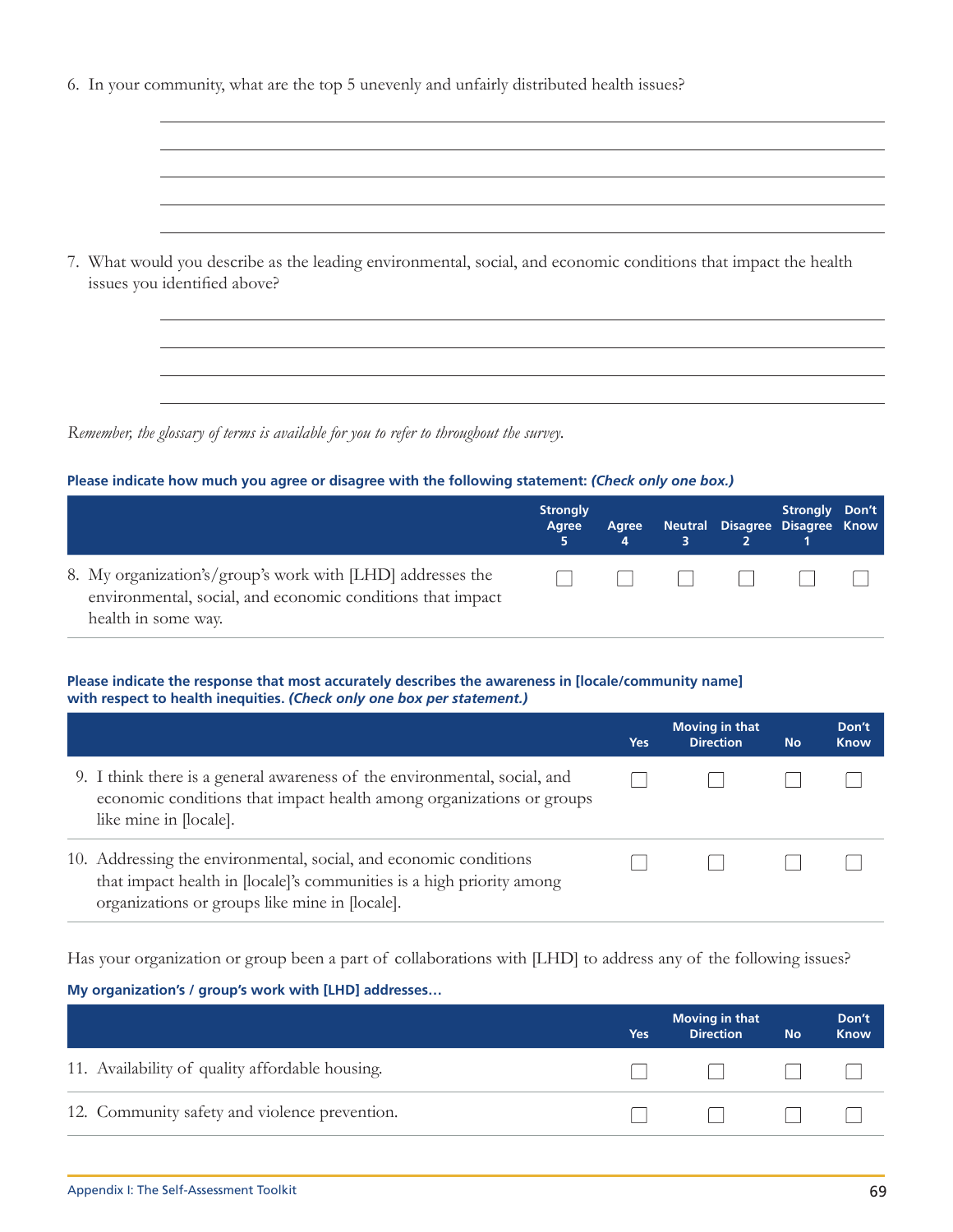## My organization's / group's work with [LHD] addresses...

|                                                                                        | <b>Yes</b> | <b>Moving in that</b><br><b>Direction</b> | <b>No</b> | Don't<br><b>Know</b> |
|----------------------------------------------------------------------------------------|------------|-------------------------------------------|-----------|----------------------|
| 13. Recreation opportunities, parks and open space.                                    |            |                                           |           |                      |
| 14. Land-use planning.                                                                 |            |                                           |           |                      |
| 15. Quality public education.                                                          |            |                                           |           |                      |
| 16. Community economic development (e.g. job creation, business<br>development, etc.). |            |                                           |           |                      |
| 17. Racial justice.                                                                    |            |                                           |           |                      |
| 18. Arts and culture.                                                                  |            |                                           |           |                      |
| 19. Transportation planning and availability.                                          |            |                                           |           |                      |
| 20. Environmental justice.                                                             |            |                                           |           |                      |
| 21. Food security.                                                                     |            |                                           |           |                      |
| 22. Early childhood development and education.                                         |            |                                           |           |                      |
| 23. Youth development and leadership.                                                  |            |                                           |           |                      |
| 24. Please list or specify focus area:                                                 |            |                                           |           |                      |

## Please indicate how much you agree or disagree with the following statements: (Check one box per statement.)

|     |                                                                                                                                                                     | <b>Strongly</b><br>Agree<br>5. | Agree<br>4 | <b>Neutral</b><br>з | <b>Disagree</b><br>2 | <b>Strongly</b><br><b>Disagree</b> | Don't<br><b>Know</b> |
|-----|---------------------------------------------------------------------------------------------------------------------------------------------------------------------|--------------------------------|------------|---------------------|----------------------|------------------------------------|----------------------|
|     | 25. [LHD] should play a significant role in addressing the<br>environmental, social, and economic conditions that<br>impact health.                                 |                                |            |                     |                      |                                    |                      |
|     | 26. I think [LHD], as an organization, demonstrates a<br>commitment to addressing the environmental, social, and<br>economic conditions that impact health.         |                                |            |                     |                      |                                    |                      |
|     | 27. [LHD] staff members that I have worked with demonstrate<br>a commitment to addressing the environmental, social, and<br>economic conditions that impact health. |                                |            |                     |                      |                                    |                      |
| 28. | [LHD] staff I interact with understand residents' major<br>concerns in our community.                                                                               |                                |            |                     |                      |                                    |                      |
|     | 29. [LHD] staff I interact with understand the major causes of<br>health inequities in [locale].                                                                    |                                |            |                     |                      |                                    |                      |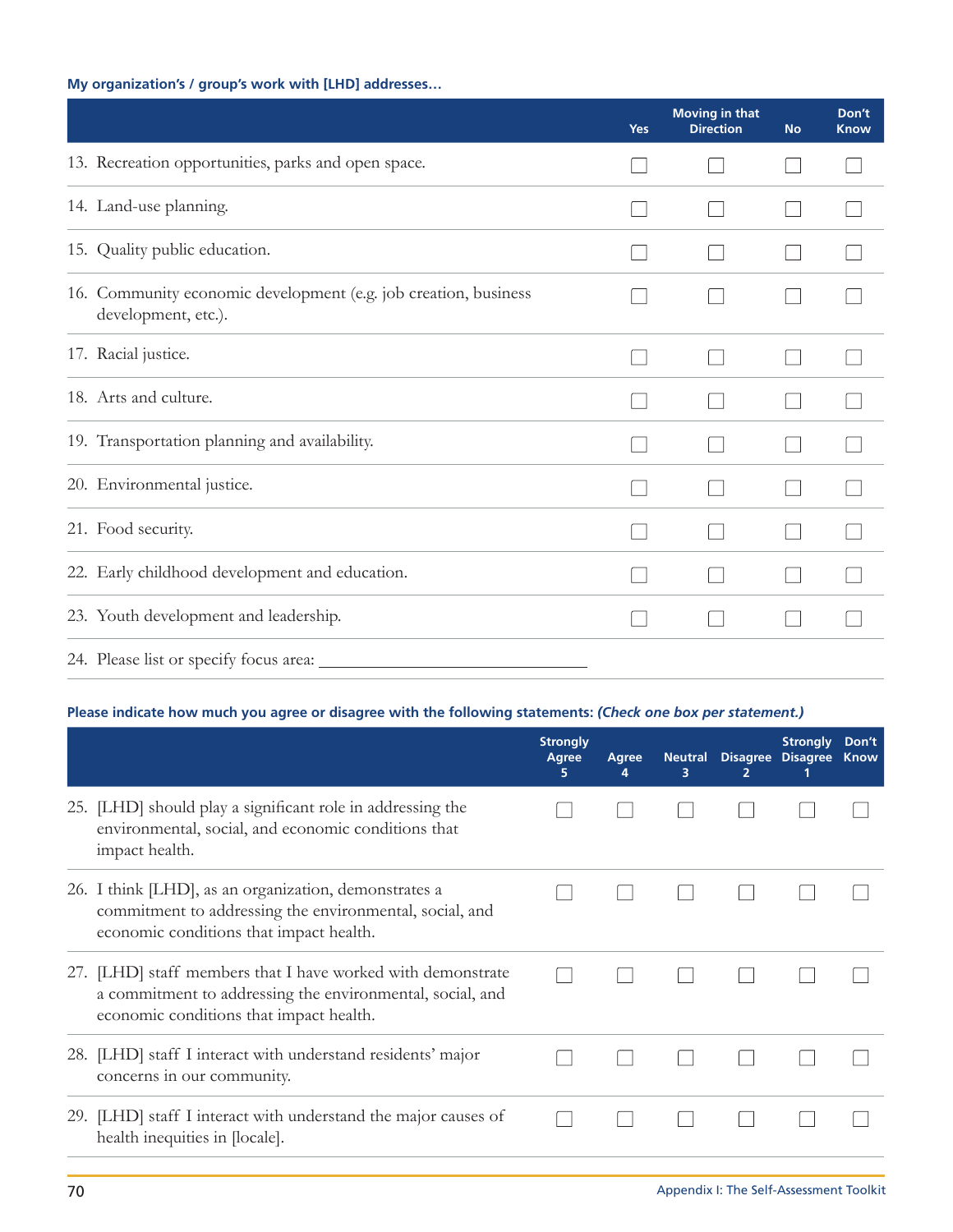#### **Please indicate how much you agree or disagree with the following statements:** *(Check one box per statement.)*

|                                                                                                                                                                                                                                                                | <b>Strongly</b><br>Agree<br>5 | Agree<br>4 | <b>Neutral</b><br>з | 2 | <b>Strongly</b><br>Disagree Disagree Know | Don't |
|----------------------------------------------------------------------------------------------------------------------------------------------------------------------------------------------------------------------------------------------------------------|-------------------------------|------------|---------------------|---|-------------------------------------------|-------|
| 30. [LHD] staff I have interacted with are familiar with the<br>strengths and resources of residents and community<br>institutions.                                                                                                                            |                               |            |                     |   |                                           |       |
| 31. [LHD] staff I have interacted with advocate on behalf of the<br>community within [locale] and have influenced how resources<br>have been made available to support community residents and/<br>or community institutions in addressing community concerns. |                               |            |                     |   |                                           |       |
| 32. I have trusting relationships with the [LHD] staff I work(ed)<br>with.                                                                                                                                                                                     |                               |            |                     |   |                                           |       |

#### **Please indicate how much you agree or disagree with the following statements:** *(Check only one box per statement.)*

|                                                                                                                                                                                      | <b>Always</b> | <b>Sometimes</b> | <b>Never</b> | Don't<br><b>Know</b> |
|--------------------------------------------------------------------------------------------------------------------------------------------------------------------------------------|---------------|------------------|--------------|----------------------|
| 33. [LHD] holds community meetings that are welcoming, comfortable and<br>familiar to community members.                                                                             |               |                  |              |                      |
| 34. [LHD] provides food and childcare at the community meetings it holds.                                                                                                            |               |                  |              |                      |
| 35. The community meetings that [LHD] holds are scheduled at times that<br>are generally convenient for community members (meetings are held in<br>the evenings, on weekends, etc.). |               |                  |              |                      |

#### **Please indicate how much you agree or disagree with the following statements:** *(Check one box per statement.)*

|     |                                                                                                                                              | <b>Strongly</b><br>Agree<br>5. | Agree<br>4 | <b>Neutral</b><br>3 | 2 | <b>Strongly</b><br>Disagree Disagree | Don't<br><b>Know</b> |
|-----|----------------------------------------------------------------------------------------------------------------------------------------------|--------------------------------|------------|---------------------|---|--------------------------------------|----------------------|
|     | 36. [LHD] values input from community residents.                                                                                             |                                |            |                     |   |                                      |                      |
|     | 37. [LHD] values input from organizations like mine.                                                                                         |                                |            |                     |   |                                      |                      |
|     | 38. [LHD] is responsive to the priorities of the community.                                                                                  |                                |            |                     |   |                                      |                      |
|     | 39. [LHD] communicates openly and honestly with community<br>members and partners.                                                           |                                |            |                     |   |                                      |                      |
|     | 40. When [LHD] program decisions do not reflect community<br>input, it is clear why those decisions were made.                               |                                |            |                     |   |                                      |                      |
| 41. | [LHD] has provided resources to community residents and<br>partners to support their concerns and needs for addressing<br>health inequities. |                                |            |                     |   |                                      |                      |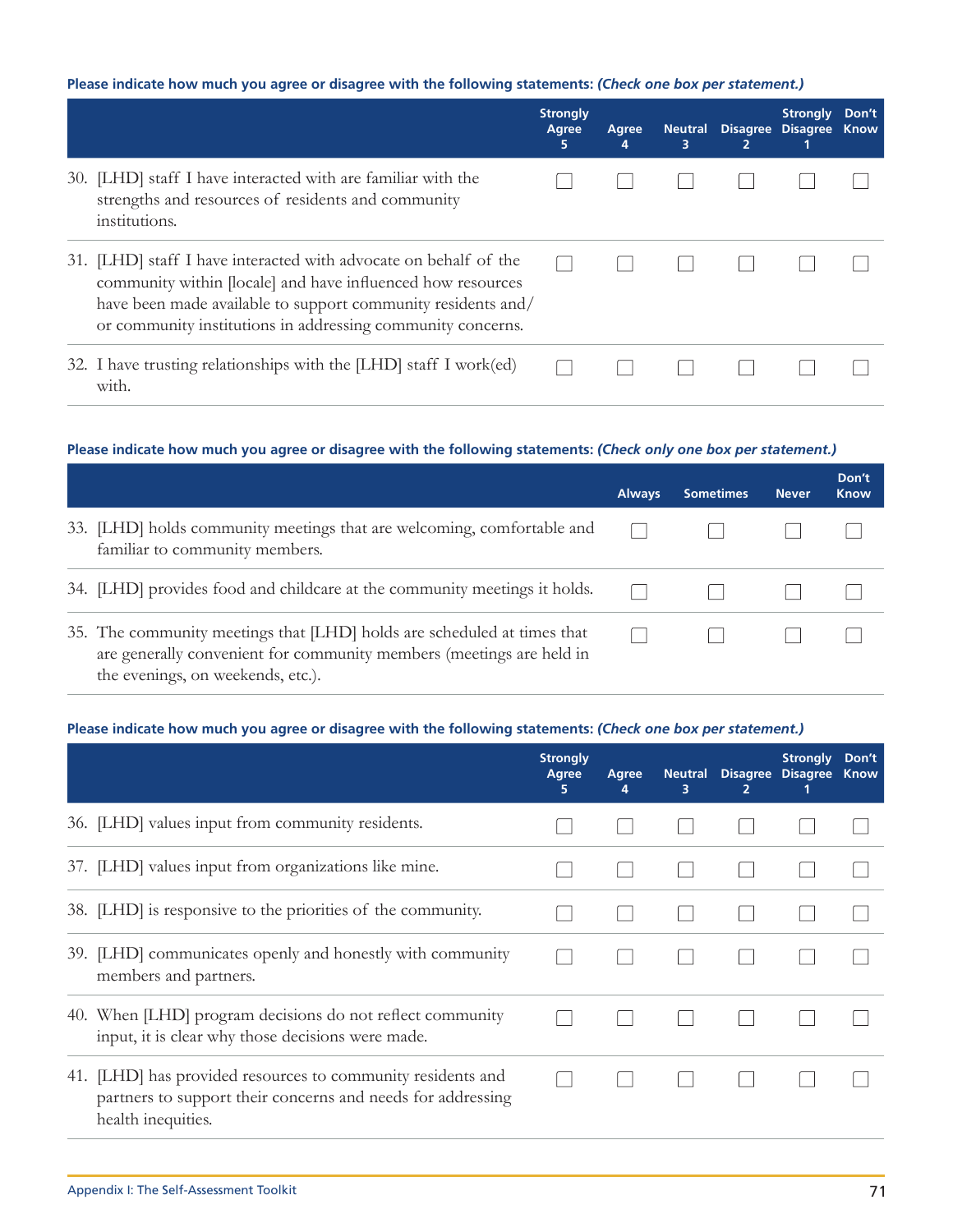#### Please indicate how often you find the following statements about PLANNING at [LHD] to be true. (Check only one box per statement.)

|                                                                                                              | <b>Always</b> | <b>Sometimes</b> | <b>Never</b> | Don't<br><b>Know</b> |
|--------------------------------------------------------------------------------------------------------------|---------------|------------------|--------------|----------------------|
| 42. Organizations like mine are invited to participate in the [LHD] planning<br>processes.                   |               |                  |              |                      |
| 43. Organizations like mine are meaningfully involved in the [LHD]<br>planning processes.                    |               |                  |              |                      |
| 44. [LHD] informs the people and groups it works with about the results<br>of community input into planning. |               |                  |              |                      |

- 45. In your experience, what role(s) do leaders from the community in [locale] play in [LHD] program planning and delivery? (Check all that apply)
	- $\Box$  Provide input in the beginning of the planning process
	- Review program planning documents and give feedback
	- □ Collect feedback from larger groups of community members and communicate the feedback to [LHD]
	- Maintain active involvement throughout the planning process as appropriate
	- $\Box$  Participate in the decision-making of program planning and delivery
	- $\Box$  Other (please describe)
- 46. In your experience, what role(s) do other governmental/public agencies in [locale] play in [LHD] program planning and delivery? (Check all that apply)
	- $\Box$  Provide input in the beginning of the planning process
	- Review program planning documents and give feedback
	- □ Collect feedback from larger groups of community members and communicate the feedback to [LHD]
	- Maintain active involvement throughout the planning process as appropriate
	- $\Box$  Participate in the decision-making of program planning and delivery
	- $\Box$  Other (please describe)

#### Please indicate the response that most accurately describes the [LHD]. (Check only one box per statement.)

|                                                                                                                                                                                | <b>Yes</b> | <b>Moving in that</b><br><b>Direction</b> | <b>No</b> | Don't<br><b>Know</b> |
|--------------------------------------------------------------------------------------------------------------------------------------------------------------------------------|------------|-------------------------------------------|-----------|----------------------|
| 47. [LHD] creates and distributes oral and written materials that are<br>appropriate for the cultural, linguistic, and literacy needs of the<br>community.                     |            |                                           |           |                      |
| 48. [LHD] collects and shares data in a manner that is appropriate for the<br>cultural, linguistic, and literacy needs of the community.                                       |            |                                           |           |                      |
| 49. [LHD] provides trainings to increase the knowledge and skills of<br>community leaders to address the environmental, social, and economic<br>conditions that impact health. |            |                                           |           |                      |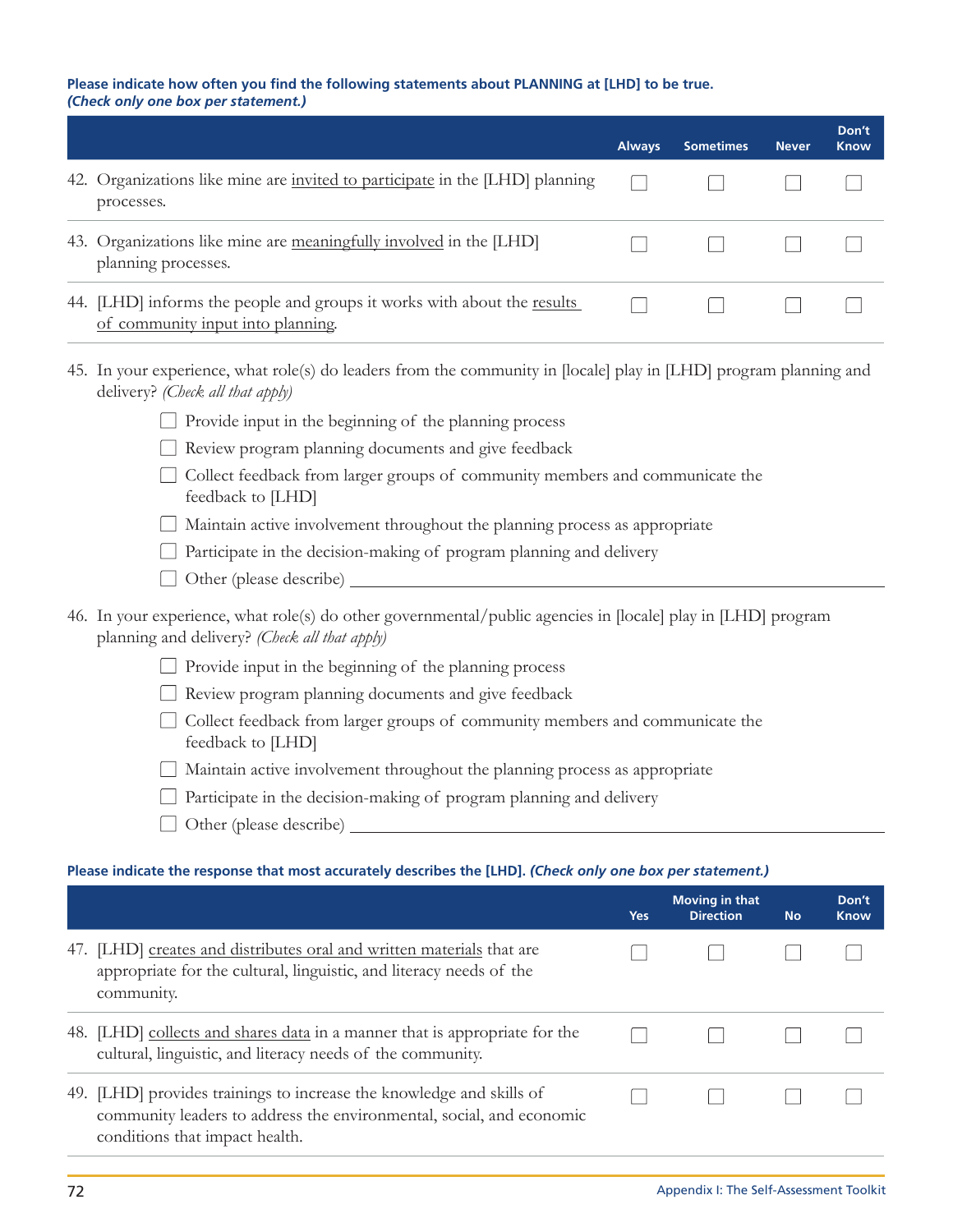#### Please indicate the response that most accurately describes the [LHD]. (Check only one box per statement.)

|                                                                                                                                                                            | <b>Yes</b> | <b>Moving in that</b><br><b>Direction</b> | <b>No</b> | Don't<br><b>Know</b> |
|----------------------------------------------------------------------------------------------------------------------------------------------------------------------------|------------|-------------------------------------------|-----------|----------------------|
| 50. [LHD] plays an active role in developing, maintaining and supporting<br>networks in the community.                                                                     |            |                                           |           |                      |
| 51. [LHD] builds the leadership capacity of community members to advocate<br>on issues affecting the environmental, social, and economic conditions<br>that impact health. |            |                                           |           |                      |
| 52. [LHD] helps community members and community-based organizations<br>assume leadership roles.                                                                            |            |                                           |           |                      |
| 53. [LHD] is able to adapt to new communities and changes within the<br>populations living within [locale].                                                                |            |                                           |           |                      |
| 54. [LHD] works with non-health-focused networks in the community to<br>address issues that can impact health.                                                             |            |                                           |           |                      |

#### You are almost done; hang in there!

Because you may have worked with multiple areas of the [LHD], please be as specific as possible in this section.

55. What has been positive about the collaboration between [LHD] and organizations/groups like yours?

56. What has been challenging about the collaboration between [LHD] and organizations/groups like yours?

57. What do you think should change about the way [LHD] collaborates with organizations/groups like yours?

#### Thank you for your time and feedback!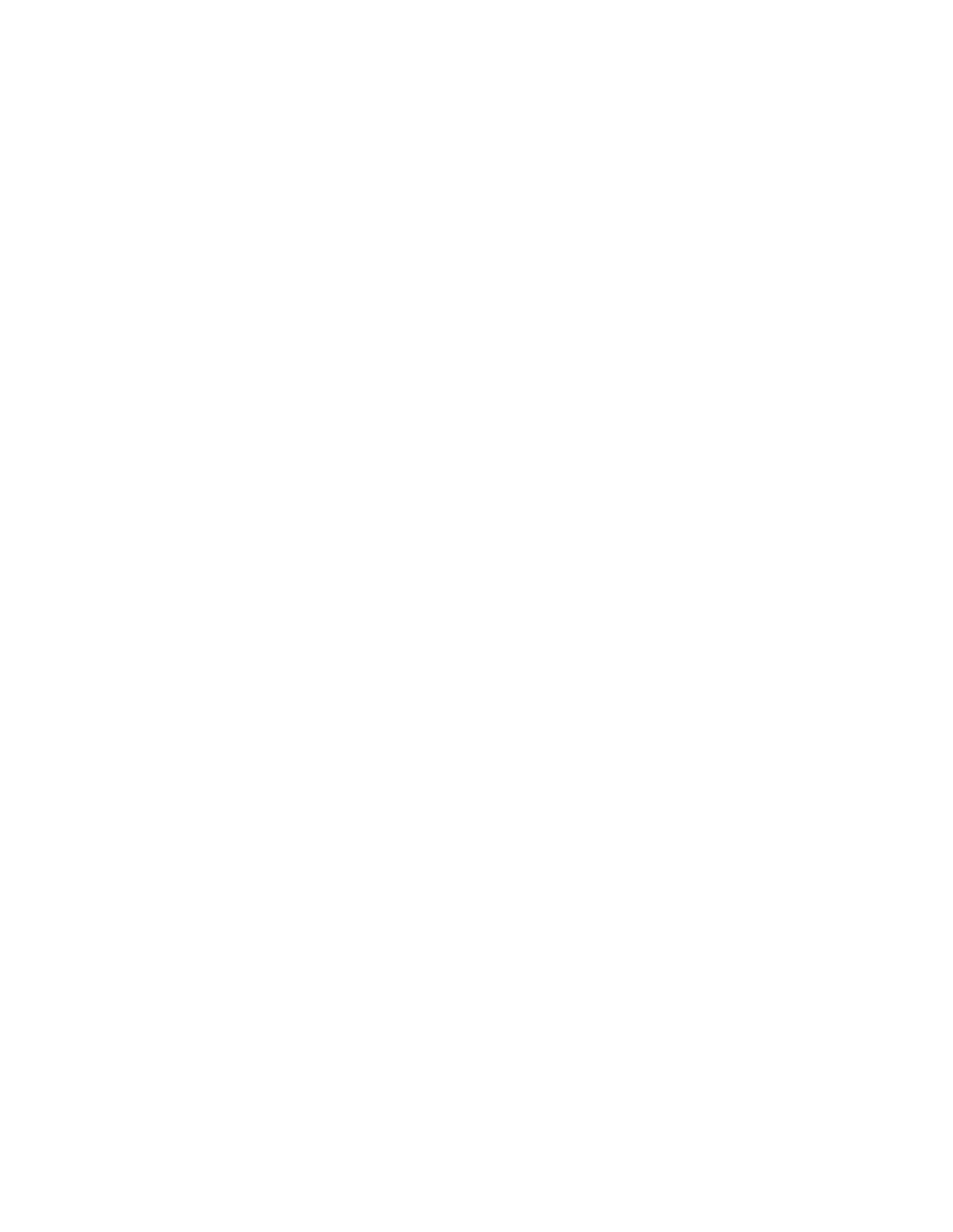## **Staff Focus Group Protocol**

(Prior to participating in a focus group, staff members should be provided with the list of key terms on page 44 in order to be able to ground the focus group discussion in these shared meanings relevant to health inequities.)

#### **Introduction and Overview**

Thanks for coming today to talk with us about various aspects of the [LHD] related to health inequities. We really appreciate your willingness to give your time. My name is \_\_\_\_\_\_\_. This is \_\_\_\_\_\_. We are with [organization], a company that does strategic planning, research and evaluation for nonprofit and public sector organizations. I'm first going to go over a few details before we start. If you have any questions, feel free to ask them as they come up.

As you know, [LHD] is undergoing an assessment process to determine its ability to successfully reduce health inequities in our community. Our main purpose today in this group is to learn from you about the elements of the organizational culture and structure that you find support or interfere with the agency's ability to address health inequities. We are also interested in exploring the personal characteristics you think people at [LHD] need in order to enable the organization to address the environmental, social, and economic conditions that impact health.

- Role of facilitator and note taker. I will be leading the conversation today and my colleague [name] will be taking notes during the conversation. We'll get into a few guidelines for how you can help us to do our jobs in just a moment.
- $\bullet$ Confidentiality. Everything you tell us today will be kept strictly confidential. Your answers will not be linked to your names when we provide information to the leadership here at [LHD]. In our report of these focus groups, some quotes will be used, but we will never link those quotes to individuals.

#### **Ground Rules for the Group**

I'd like to outline a few ground rules for the conversation:

- $\bullet$ There are no right or wrong answers. We want to hear what each of you think and feel about your experience doing the work of the [LHD].
- Please speak one at a time—this will help the note taker capture everyone's thoughts and opinions.  $\bullet$
- If you agree with what someone says, speak up, rather than nodding your head or gesturing in some other  $\bullet$ way. This helps [name] capture agreement in her notes.
- $\bullet$ We would like to record this session so that your thoughts can be accurately captured. If you have a concern about this, please say so now.

Please take a minute now to review your handout that gives definitions of health inequities and related terms.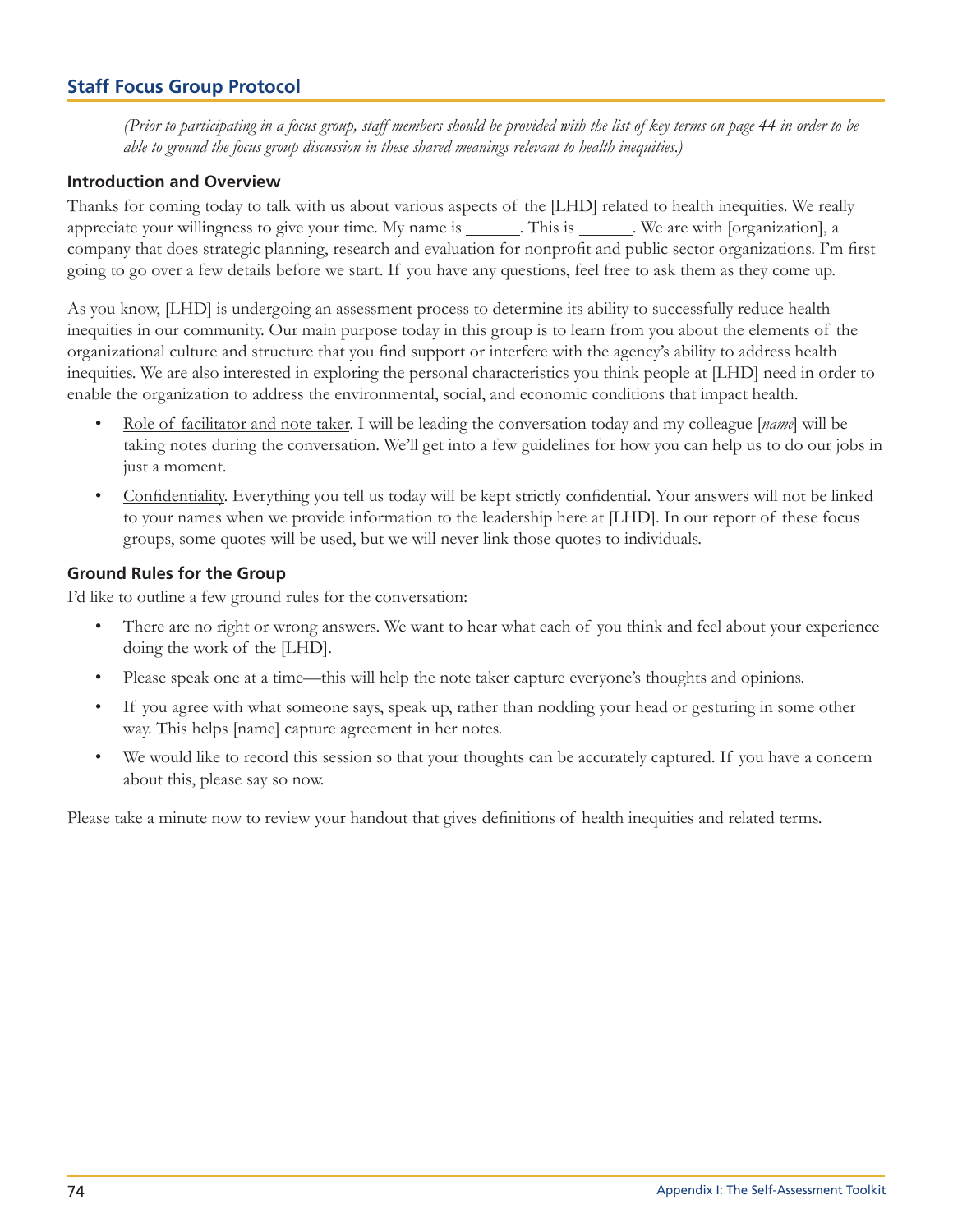Do you have any questions before we begin?

- 1. To start, can everyone go around and share with us your name and what you do here at [LHD]?
- 2. Today we're meeting to discuss [LHD]'s capacity to address health inequities. Why do you believe that health inequities should be an area of concern for your health department?

#### Transition Statement:

First, let's talk some about how [LHD] supports staff to be involved in addressing health inequities:

3. What has [LHD] done to help staff at various levels learn about and develop skills to address the environmental, social, and economic conditions that impact health?

Probes:

- a. Can you describe formal orientation, training, workshops or conferences you have received at [LHD] or externally at other agencies or associations that [LHD] has sent you to?
- b. Discuss whether [LHD] has a regular discussion or work group addressing health inequities and what role you and other staff have played in it.
- 4. How well-equipped are you and other staff to address the environmental, social, and economic conditions that impact health?

Probes:

a. What are some key skills and characteristics needed in staff and [LHD] to address the environmental, social, and economic conditions that impact health?

(If not mentioned) Some of the skills that have been identified are in relation to community organizing, developing strategic partnerships, developing and advocating for public policies to address the environmental, social, and economic conditions that impact health, compiling and sharing data, evaluation, assessment, etc.

(If not mentioned) Some of the characteristics identified as important for addressing health inequities are listening, humility, creativity, the ability to be a team player and understands power dynamics, etc.

- b. Can you share whether and how you've seen these skills in action? Maybe you have examples of how you have demonstrated these qualities, or you've seen them in co-workers.
- Do you think most people really understand what the environmental, social, and economic conditions C. that impact health are? Give more detail.
- d. What other training and help from [LHD] do you think is needed for staff to be more effective in addressing the environmental, social, and economic conditions that impact health?
- What more could be done in your work to address the environmental, social, and economic conditions e. that impact health if you had the support of [LHD]?
- How well did [LHD] training and discussions help you in the work you and other staff do to address the f. environmental, social, and economic conditions that impact health? How has your work been impacted as a result?
- 5. How do you feel about the work [LHD] and you do to address the environmental, social, and economic conditions that impact health?

Probes:

- a. How important do you feel this work is? What priority does it take over other work [LHD] does?
- b. How do you think other staff feel about the importance of this work?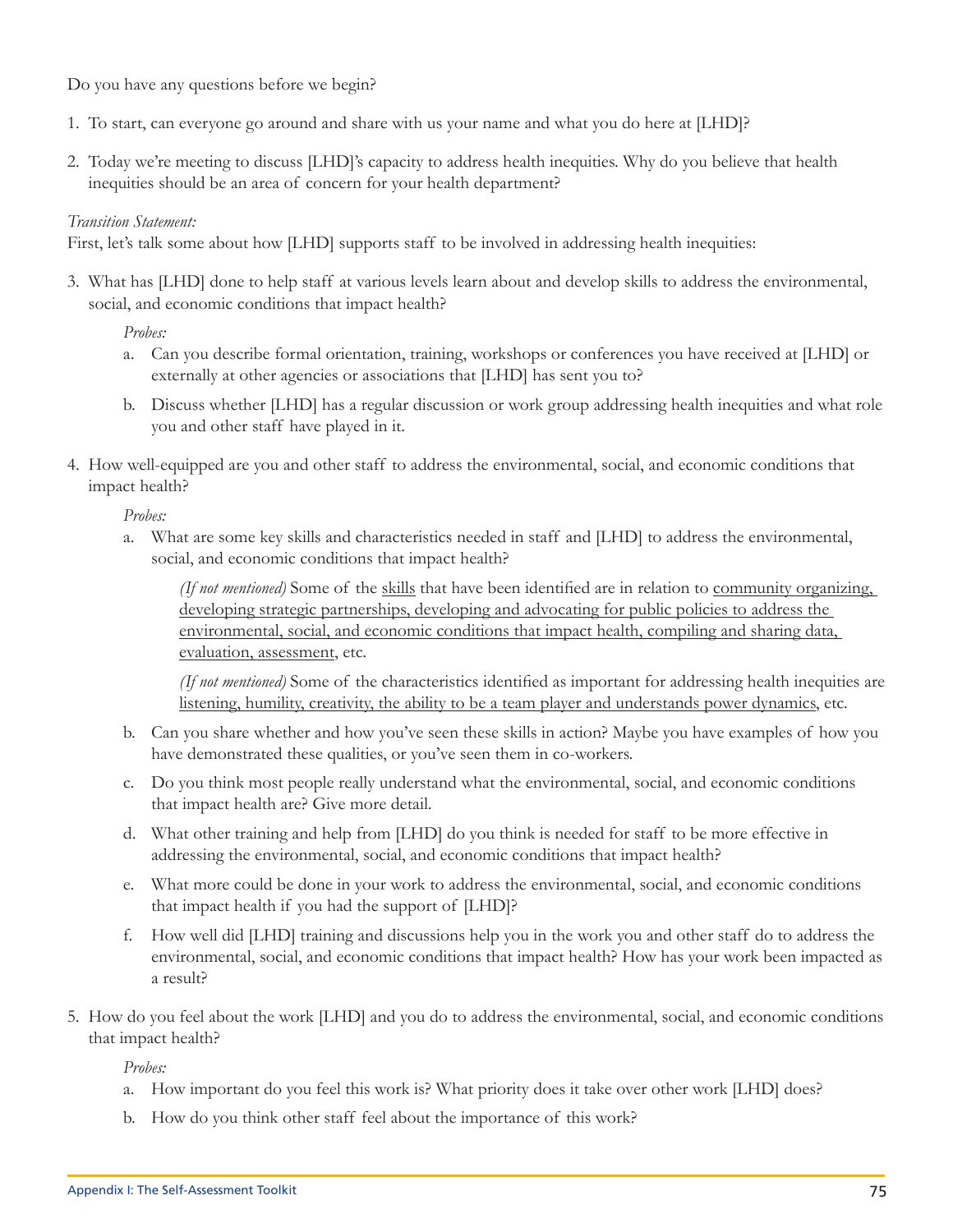6. When you or other staff have ideas about improving the [LHD]'s mission and work, what processes are in place to bring them to the attention of decision-makers?

Probes:

- a. Give an example of how, when and how often [LHD] includes staff input and feedback on planning activities.
- 7. How welcoming and supportive is [LHD] to new ideas and programs to address root causes of health inequities?

Probes:

- a. Give an example of LHD's response to a new idea.
- b. Can you describe the attitude that [LHD] and the leadership have toward trying new things?
- How does [LHD], leadership and staff cope with projects that fail?  $C.$
- d. How does LHD and leadership handle differences in opinion?
- e. How do the reactions and attitudes of leadership staff members impact staff performance?

#### Transition statement:

Let's move to talking about some of the work that [LHD] is doing around health inequities:

8. Can you describe any [LHD] work toward addressing the environmental, social, and economic conditions that impact health that has been successful?

Probes:

- a. What challenges, barriers and strengths and resources led to success? How has the work addressing the environmental, social, and economic conditions that impact health been enriched by that experience?
- 9. Can you describe any [LHD] work toward addressing the environmental, social, and economic conditions that impact health that has failed?

Probes:

 $a.$ What challenges, barriers and strengths and resources led to failure? How has the work addressing the environmental, social, and economic conditions that impact health been enriched by that experience?

#### Transition Statement:

Now let's talk about how [LHD] culture is in relation to issues of diversity:

10. Can you describe the diversity in [LHD]? Be sure to include all levels of staff.

Probes:

- a. By diversity, we generally mean people of different genders, religious, national, cultural, ethnic and racial backgrounds. In [locale], what might be other groups that should be considered?
- b. Does [LHD] staff and decision makers reflect the diversity of the people in [locale],? Can you describe how this is so?
- c. Describe how [LHD]'s recruitment, hiring and promotion practices promote or discourage diversity.
- 11. Are there serious internal discussions of the impact of racism, classism, sexism and other "isms" on health inequities at [LHD]?

Probes:

- a. Describe the comfort level of staff with these discussions.
- b. If these types of discussions have not occurred, why is that?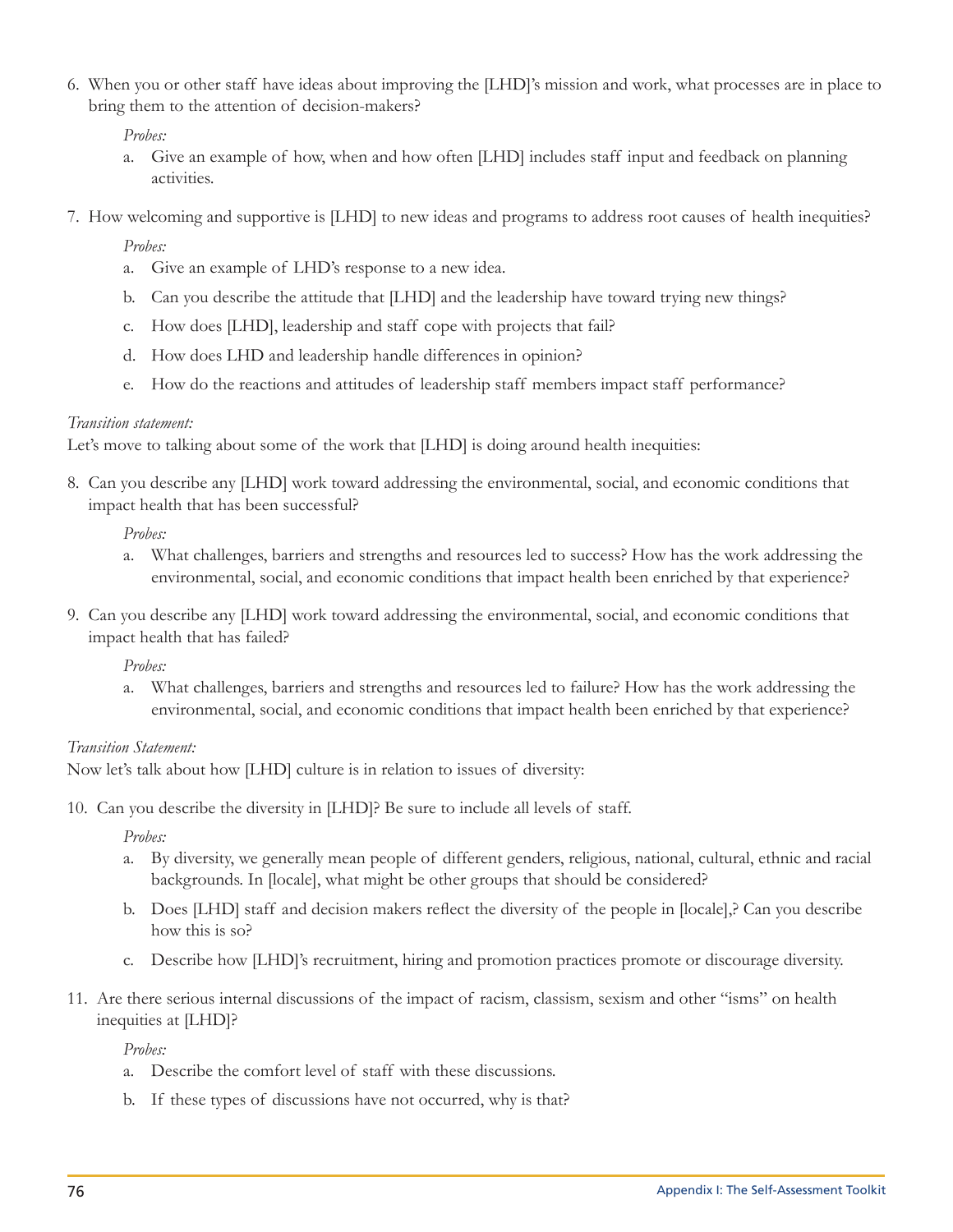#### Transition Statement:

Lastly, let's talk some about [LHD]'s work with the community:

12. Describe how [LHD] works with community residents, community organizations and groups in addressing the environmental, social, and economic conditions that impact health.

Probes:

- a. In what ways do you build on community strengths in your work with the community? (For probes, keep in mind that asset-based approaches include considering the strengths of individuals, associations and institutions in the community, and adding resources and support where needed to bolster these strengths.)
- b. What type of community organizations does [LHD] work with? What do they do?
- c. What role does the community play in addressing the environmental, social, and economic conditions that impact health?
- d. How valuable are these roles in the work to address the environmental, social, and economic conditions that impact health?
- e. In what other ways do you think that community residents, organizations and groups should be involved in this work?
- f. Has [LHD] provided resources and training to build the capacity of these partners to do this work? Please describe what has been done and whether it had a positive impact on community residents, organizations and groups' performance in addressing the environmental, social, and economic conditions that impact health.
- What is challenging about working with community residents, organizations and groups? g.

#### Transition Statement:

As we're wrapping up our discussion, let's hear any remaining ideas you may have about [LHD]'s work to address health inequities:

- 13. Given your knowledge of current and future program areas, do you have any suggestions for [LHD] to improve and expand its work toward addressing the environmental, social, and economic conditions that impact health?
- 14. What more can [LHD] do to improve its ability to address the environmental, social, and economic conditions that impact health?

## Thank you so much for your time today.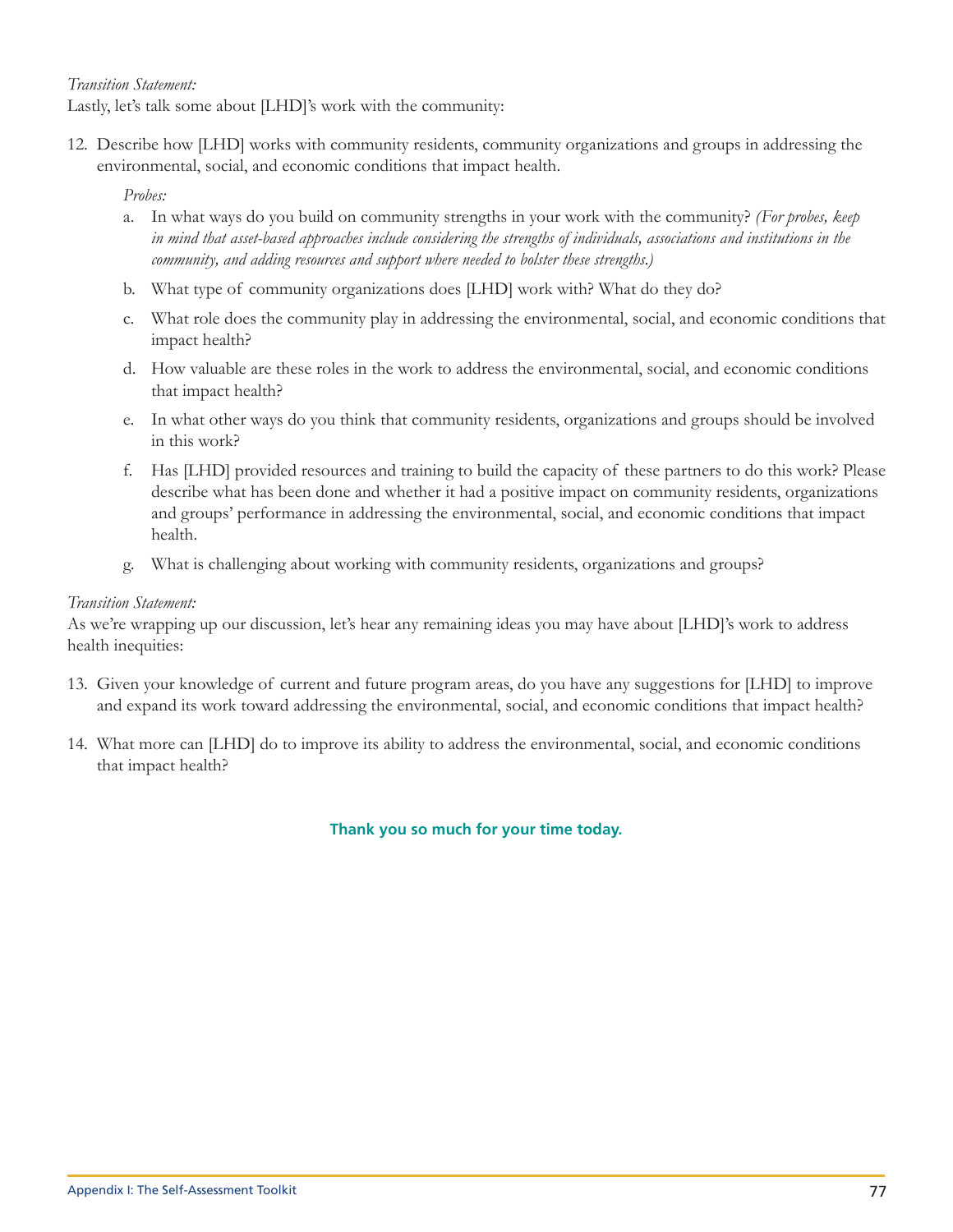## **Management Interview Protocol**

(Interviewer: Prior to each scheduled interview, interviewees should be provided with the list of key terms [can be found on page  $44$ ] as well as the interview questions in order to give them time to reflect on questions and find answers.)

Thank you so much for taking the time to speak with me today. As you know, these interviews are part of an organizational Self-Assessment that [LHD] is undertaking to assess its capacity to address the environmental, social, and economic conditions that impact health in [locale]. The interviews will help us get a more complete, in-depth sense of [LHD]'s strengths and areas for improvement related to addressing health inequities.

Before we get started, I want to assure your confidentiality in this process. I will be reporting feedback only as overall themes and insights that emerged from all our interviews. Nothing you say in this interview will be attributed to you personally, and nothing you tell us would be used against any person or program. The purpose of the assessment is to help [LHD] define areas of particular strength, identify where to focus on building capacity and provide benchmarks for future assessments. So, I hope you will feel free to be honest and candid in this conversation. The interview should take about 60 minutes. Do you have any questions for me before we begin?

First, please tell me a little about vourself.

1. How long have you been in your current position?

Vears and \_\_\_\_ Months

2. How long have you been at [LHD name]?

Years and Months

3. How long have you been working in the public health field?

Years and Months

(Give a copy of the vision, mission, values and/or statement of principles to interviewee.)

#### Transition Statement:

We're going to begin by talking about the overarching guiding principles and planning processes for the department. This includes things like the mission, vision, and values statements, strategic planning, succession planning, and program planning.

#### **Mission, Vision, and Values**

(Read aloud the agency's mission statement, vision and values. If they already do include health inequities, then focus the questions/probes on how it was entered in discussion.)

4. Based on [LHD]'s vision, mission and values statements, do you think there is a commitment to address health inequities? How is this commitment demonstrated?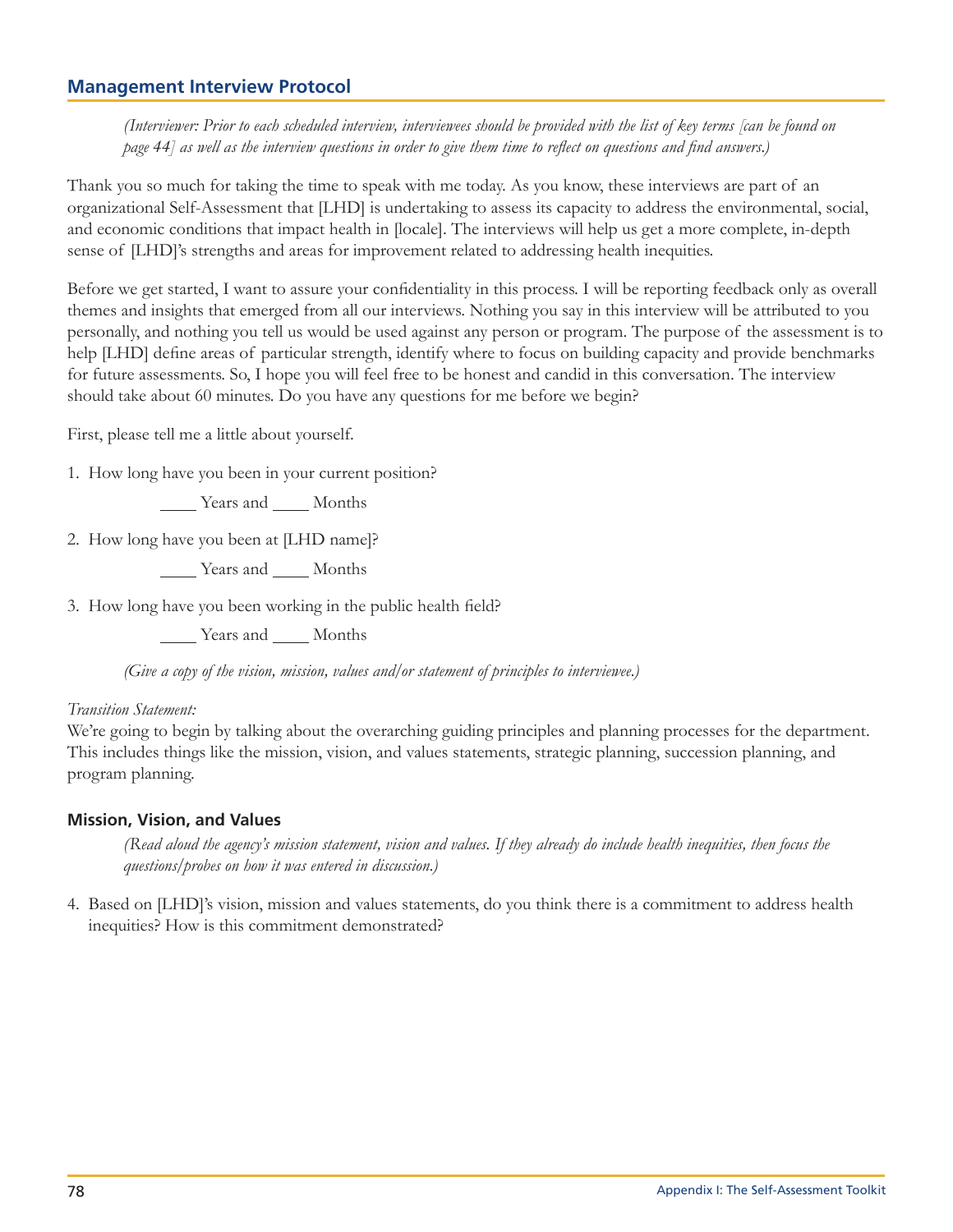## Goals, Strategies and Benchmarks / Strategic and Succession Plans / Accessible Data and **Informed Planning**

- 5. Does [LHD] engage in department-wide strategic planning?
	- a. If so, on what schedule?
	- b. Who is involved in the process?
	- c. (If not mentioned in previous answer) Are staff at all levels involved in the process?
	- d. (If not mentioned in previous answer) Are community representatives formally involved in planning? (Probe: What segments of the community are involved? (CBOs, residents, etc.) How are they involved?)
	- e. (If a strategic plan is in place) Does the strategic plan discuss health inequities explicitly? Are there specific strategies and objectives for addressing health inequities? What are those?
	- f. (If not mentioned in previous answer) Are there specific strategies and objectives for addressing the social, economic, and environmental conditions that influence health—areas that public health hasn't been traditionally involved in such as public education, land-use, and economic development? Can you describe those strategies?
- 6. Do individual programs or units do their own strategic planning? (Interviewee may only be able to comment on her/his own program or unit. If so, rephrase questions to reflect this change)
	- a. If so, on what schedule?
	- b. Who is involved in the process?
	- C. (If not mentioned in previous answer) Are staff at all levels in the program or unit involved in the process?
	- d. (If not mentioned in previous answer) Are community representatives formally involved in the program or unit planning? (Probe: What segments of the community are involved? (CBOs, residents, etc.) How are they involved?)
	- e. (If a strategic plan is in place) Does the strategic plan discuss health inequities explicitly? Are there specific strategies and objectives for addressing health inequities? What are those?
	- f. (If not mentioned in previous answer) Are there specific strategies and objectives for addressing the social, economic, and environmental conditions that influence health—areas that public health hasn't been traditionally involved in such as public education, land-use, and economic development? Can you describe those strategies?
- 7. How does [LHD] manage community input into planning processes?
	- a. How does the department get community input?
	- b. Who from the community is asked for input?
	- At what point(s) in planning processes does the department seek community input? C.
	- What impact on the final planning products does it have? d.
	- e. Do community leaders have opportunities to give feedback on, or influence changes to existing programs and planning?
	- How is community input communicated to [LHD] staff? f.
	- How does [LHD] communicate back to the community how their input was used? g.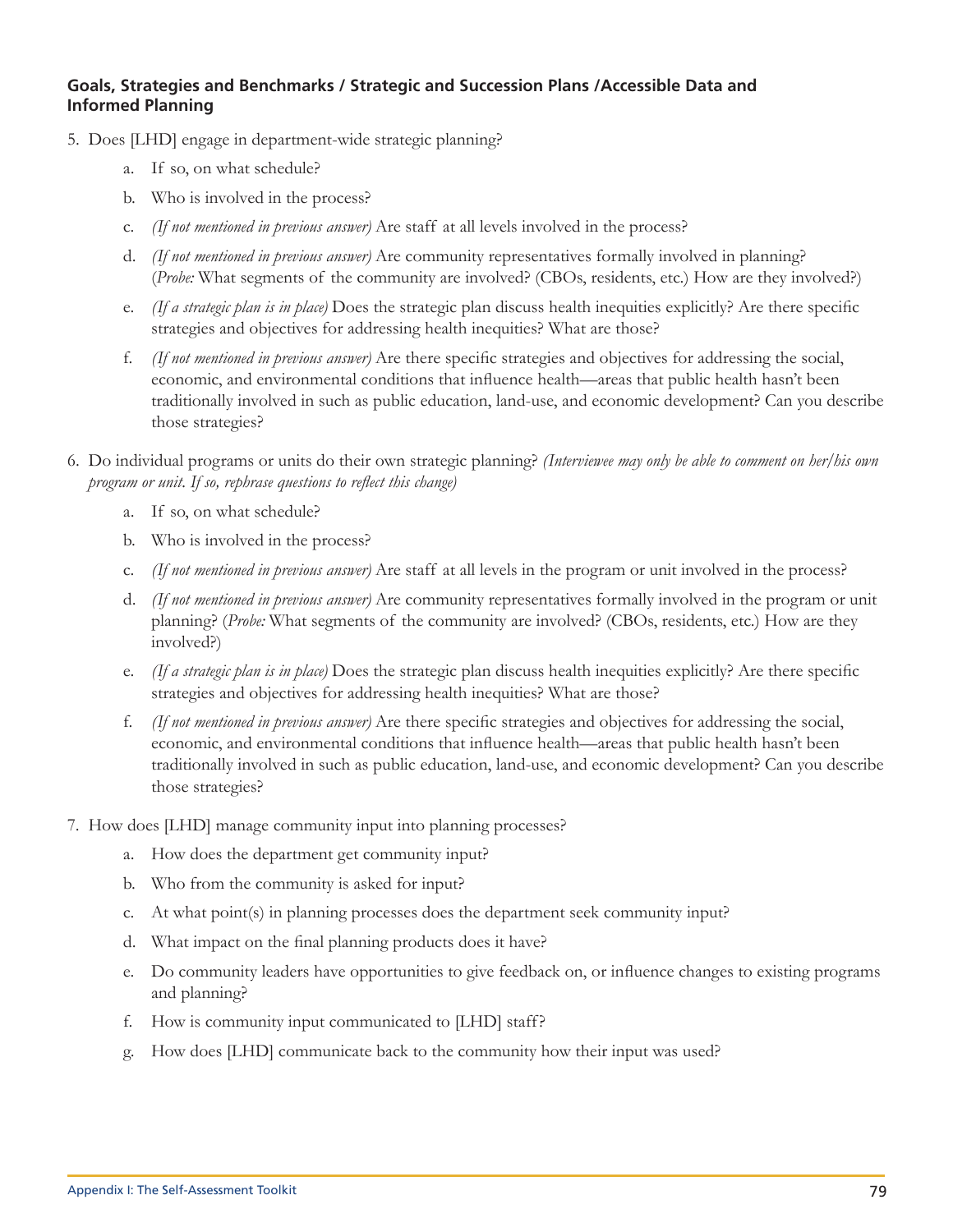- 8. Does [LHD] conduct assessments on the conditions that influence health (such as housing, education, economic opportunity, or parks and recreation opportunities)?
	- a. If so, on what schedule?
	- b. Who is involved in the process?
	- c. Is the assessment conducted internally or externally (through a third-party evaluator/consultant)? (Probe: How do you decide which data you can use for planning purposes? How do you decide on the appropriate uses and limitations of data for planning purposes?)
	- d. Does [LHD] link data on these social, economic, and environmental conditions to health outcomes or use these data to make the case for their importance in public health?
	- e. Does [LHD] collect specific data on health inequities in the populations its serves?
	- f. How is this data shared with the community? How do you assure that the data-sharing is appropriate for the cultural, linguistic and literacy needs of the community?
- 9. Is there a process for regularly assessing [LHD]'s strengths and areas for improvement in its work to address health inequities (such as a SWOT [Strengths, Weaknesses, Opportunities & Threats] analysis, organizational assessment, or strategic planning process)?
	- a. If so, on what schedule?
	- b. Who is involved in the process?
	- c. Is the assessment conducted internally or externally, such as by a third-party evaluator or other consultant?
- 10. Does [LHD] regularly evaluate or reflect on its capacity, commitment and efforts to address health inequities? Is there a formal process for evaluation and reflection? Please describe the process.
- 11. Does [LHD] have a written succession plan for its leadership?
	- a. If so, are commitment to addressing health inequities and cross-departmental collaboration explicit parts of the succession plan?
	- b. Does the succession plan include strategies and benchmarks for ensuring/promoting diversity in [LHD] leadership?
	- c. How is the succession plan shared? How is it implemented?

## Transition Statement:

Now, I'd like to ask you some questions about the organizational culture of [LHD].

## **Cultivating Organizational Culture of Learning/Professional Development**

- 12. Would you say [LHD] has a culture that encourages learning, growth, and change?
	- a. (Probe: How are staff encouraged to challenge assumptions and the status quo? How does [LHD] give positive incentives for feedback? Are there repercussions if staff make a mistake, etc.?)
	- b. What types of risk-taking does [LHD] successfully encourage? (i.e. hiring people without traditional qualifications, advocating for public policies that address the determinants of health, etc.)?
	- c. Are there any other examples of how it does/does not foster a learning culture?
- 13. a. Would you say the attitudes and expectations within [LHD] encourage diversity (Probe: Consider multiple types of diversity such as class/class identity, gender, etc.). How is this evident?
	- b. What types of diversity does [LHD] successfully encourage?
	- What could [LHD] do to change the attitudes and expectations it conveys to encourage other types C. of diversity?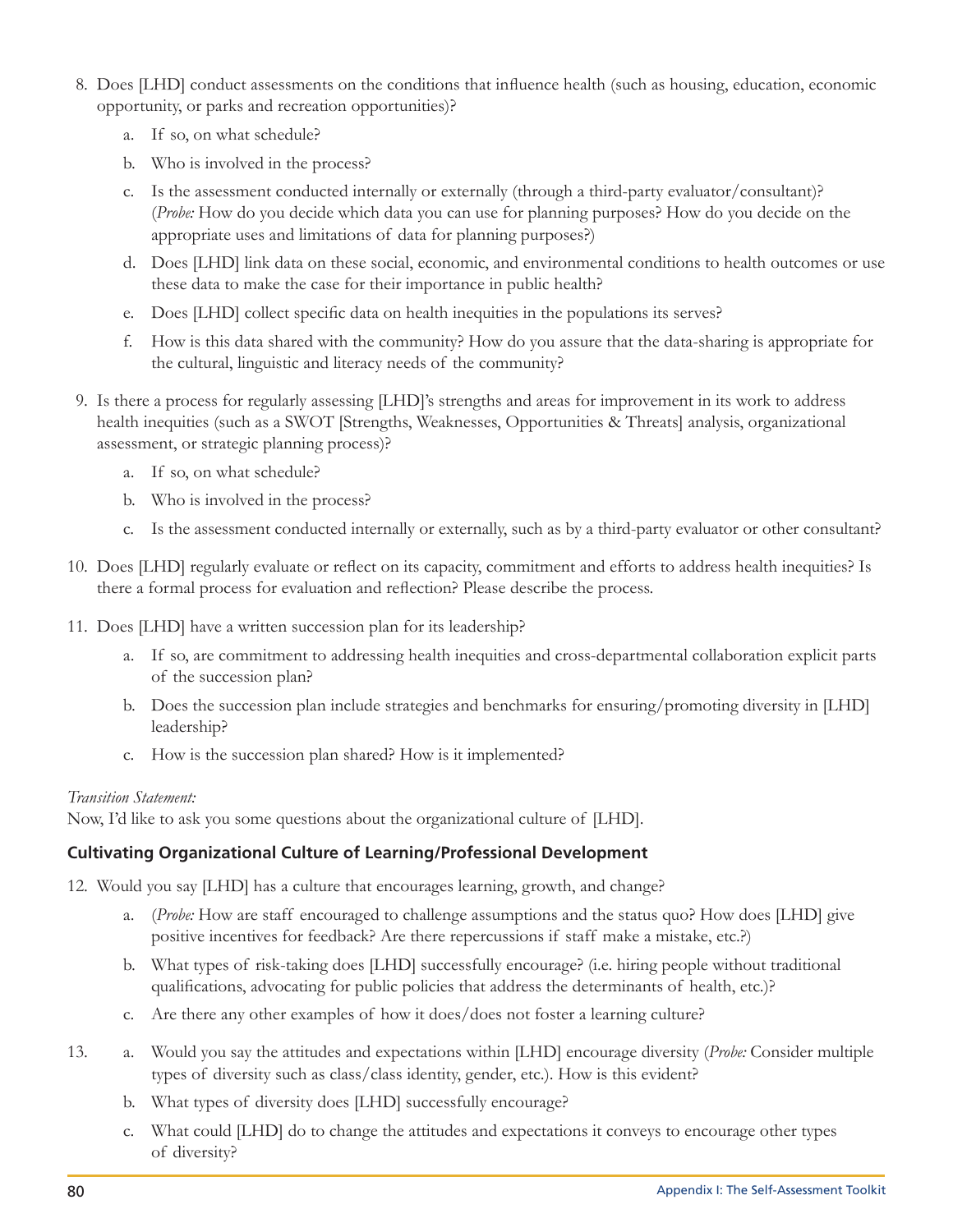- 14. a. Does [LHD] intentionally recruit employees with class or racial/ethnic backgrounds reflective of the communities it serves?
	- b. Do managers receive training in managing a diverse workforce?
	- c. Do human resources staff receive training relevant it hiring diverse staff?
	- d. How are staff members who reflect the community supported to gain the qualifications necessary to advance in [LHD]?
- 15. Does [LHD] provide opportunities for staff feedback about strategies and efforts to address health inequities? In what ways is staff input encouraged or supported?
	- a. (Non-senior leadership)
		- How is the feedback used?
		- Can you give an example of a time you have given feedback? What was the result of the feedback you gave? How were the results communicated back to you?
	- b. (Senior leadership)
		- How is the feedback used?
		- Can you give me an example of what happened when a lower level staff member submitted an idea in the past? (Ask as a theoretical if it hasn't happened in the past.) What happens to that idea? Who else is it communicated to? How is it considered? What was the result? How was that result communicated back to the person who gave that input?

## Value cultural and linguistic diversity

- 16. How do you include the strengths and assets of people from diverse cultural and class backgrounds in the programs and initiatives undertaken by the department?
	- a. Can you describe some specific examples where this has happened?
		- (Probe:) In what ways do you validate or include these strengths? How are resources directed to build on those strengths?)
		- (If answer only refers to this in terms of program planning and service delivery, Probe:) How is this integrated into department-wide strategic planning and initiatives?

#### Transition Statement:

These next few questions are about decision-making at [LHD].

## **Participatory and Transparent Decision-making Process**

- 17. How are staff from multiple levels of the department involved in making major decisions? (Probe: Please think about different types of decisions: strategic, programmatic, structural, etc. In what ways are staff involved in decision-making?)
- 18. Can you share some ways that this multi-level involvement from staff has enhanced the department's ability to address health inequities?
- a. Do you think [LHD]'s values are consciously brought into decision-making processes? Can you give an 19. example?
	- b. When this happens—when the [LHD]'s values are intentionally applied to decisions—what is the impact on work addressing health inequities?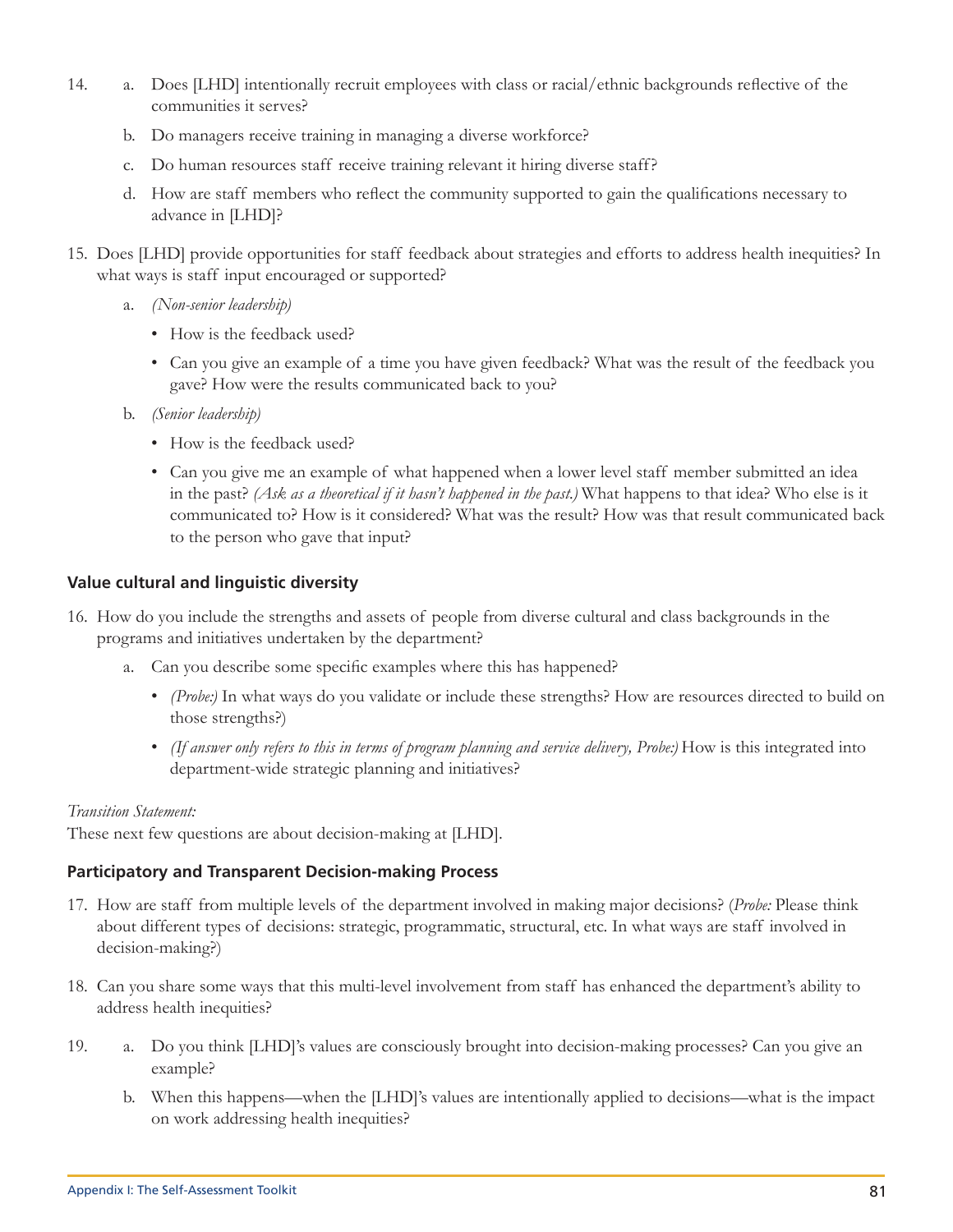#### Transition Statement:

Now we're going to move on to questions about how [LHD] works with communities to address health inequities.

## **Community Capacity Building**

- 20. Does [LHD] have strategies to help community members and CBOs assume leadership roles, advocate for public health concerns, and influence the local health department? (Probes: What strategies does [LHD] use to build the capacity of community members and CBOs? What does community leadership look like? How has this led to community-driven advocacy? What has changed as a result?)
- 21. Has [LHD] established alliances with community groups that are working to improve conditions that influence health status such as housing, economic development, or living wages? (Probe: Please describe [LHD]'s alliances with formal and informal community groups. Regarding whatever is mentioned: What is the desired impact of this work on health inequities?)
- 22. What strategies does [LHD] have to increase community awareness about health inequities and their root causes in [locale]?

## **Streamlined Administrative Processes and Funding**

- a. How does [LHD] provide administrative and logistical support for involving community members in 23. decision-making and planning? This includes the arrangements for community meetings in terms of locations, hours, childcare, physical environment, etc.
	- b. What barriers make it difficult for community members to participate in [LHD] decisions? What can [LHD] do to address these?
	- c. How does [LHD] arrange meetings so they are welcoming and familiar to community members (i.e. providing food, ensuring that the times and venues of the meetings are community-friendly, etc.)?
- 24. a. Does [LHD] have flexible processes for acquiring funds and services to work with community members (including stipends and sub-contracts)? Please give an example [of this flexibility if " $\gamma e$ "," or of when this would have been helpful if "no."] What are the challenges in using [LHD] funds in working with community members?
	- b. How does [LHD] use categorical, grant, and other funding to support work to address health inequities? (Probe: What strategies and practices have been used to maximize available funds to conduct and support this work?)
- 25. Does [LHD] seek feedback from community members about the barriers and facilitators of community participation? How? Can you give me an example of how [LHD] has responded to such feedback?

## Staff knowledge of community issues and resources

- 26. How do you stay aware of community issues as well as community resources and strengths? If interviewee supervises staff who work with community, also ask: How do you ensure that your staff stays aware of community issues as well as community resources and strengths?
- 27. In what ways do you build on community strengths in your work with the community? (For probes: Keep in mind that asset-based approaches include considering the strengths of individuals, associations and institutions in the community, and adding resources and support where needed to bolster these strengths.) If interviewee supervises staff who work with community, also ask: How do you ensure that your staff build on community strenths in their work?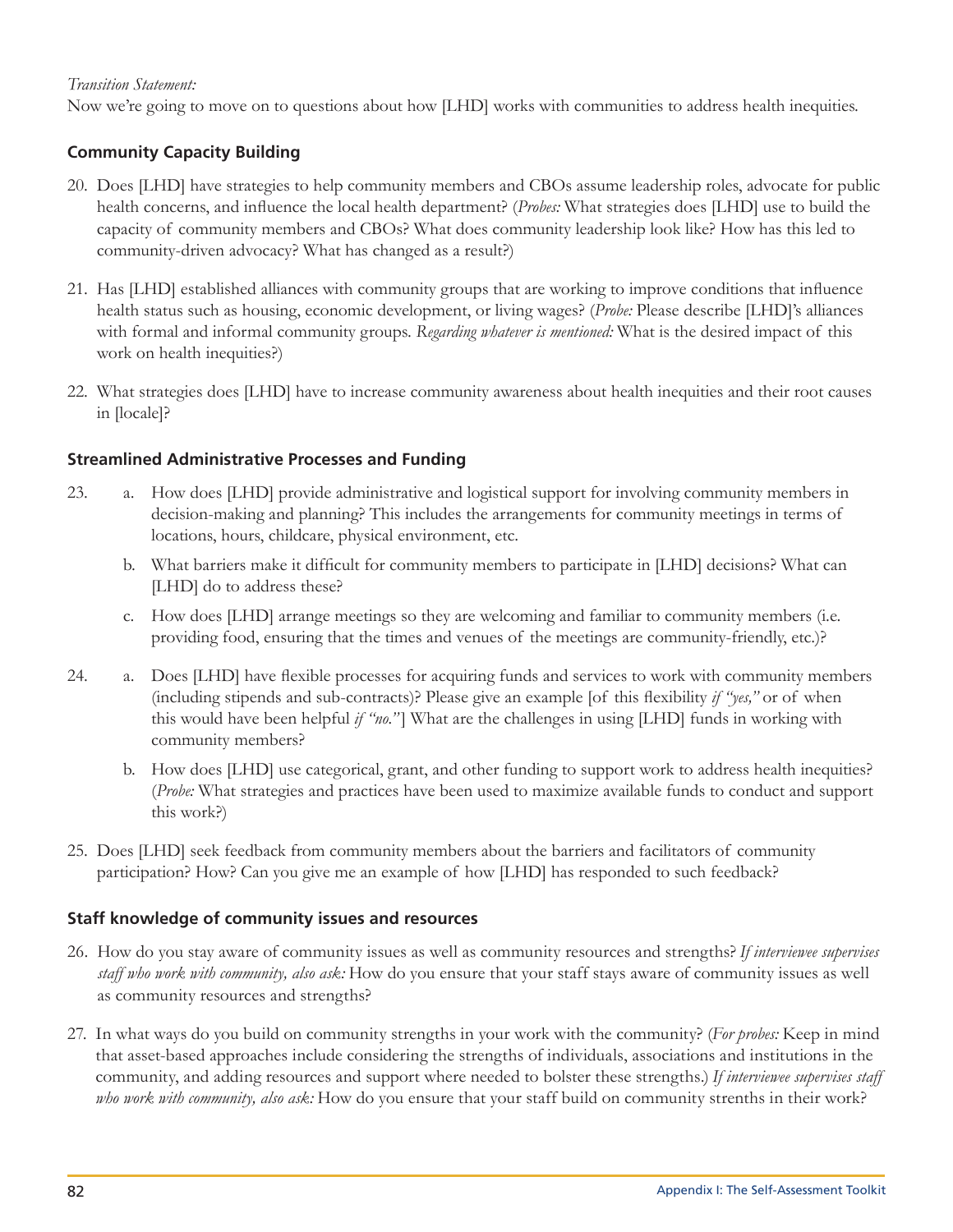Finally, I have some questions about workforce development.

## **Workforce development**

28. What steps has [LHD] taken to cultivate a public health workforce that is prepared to address health inequities?

Probes:

(Efforts to inform, train and educate all current staff on new skills needed to address underlying conditions of health inequities will be addressed in the following question.)

- $\bullet$ Partnering with advocates to increase agency capacity to address the environmental, social, and economic conditions that impact health?
- Pipeline programs to increase diversity of potential [LHD] workforce?  $\bullet$
- Partnering with local universities and schools of public health?  $\bullet$
- $\bullet$ Influencing curricula?
- Hosting internships/field placements/student research related to health inequities?  $\bullet$
- Efforts to recruit from community?  $\bullet$
- $\bullet$ Efforts to provide mentorship and support professional development to give people with non-traditional qualification the knowledge and skills to be promoted at a management level (i.e. coaching, paid classes and training)?
- Efforts to change promotional practices to increase diversity of [LHD] workforce at all levels?
- $\bullet$ Other?
- 29. Does [LHD] provide support such as training and/or coaching, continuing education/conferences for staff to learn about health inequities and addressing the social determinants of health?
	- a. What are some of the topics covered?
	- b. How does [LHD] relay its commitment to addressing health inequities to new employees? (Probe:) Is this covered in a formal orientation?
	- c. Does [LHD] implement in-house trainings?
	- d. Are these trainings required?
	- e. What segments/levels of staff are involved?

Those are all my questions. Do you have anything else to add about [LHD]'s capacity to address health inequities?

#### Thank you for your time.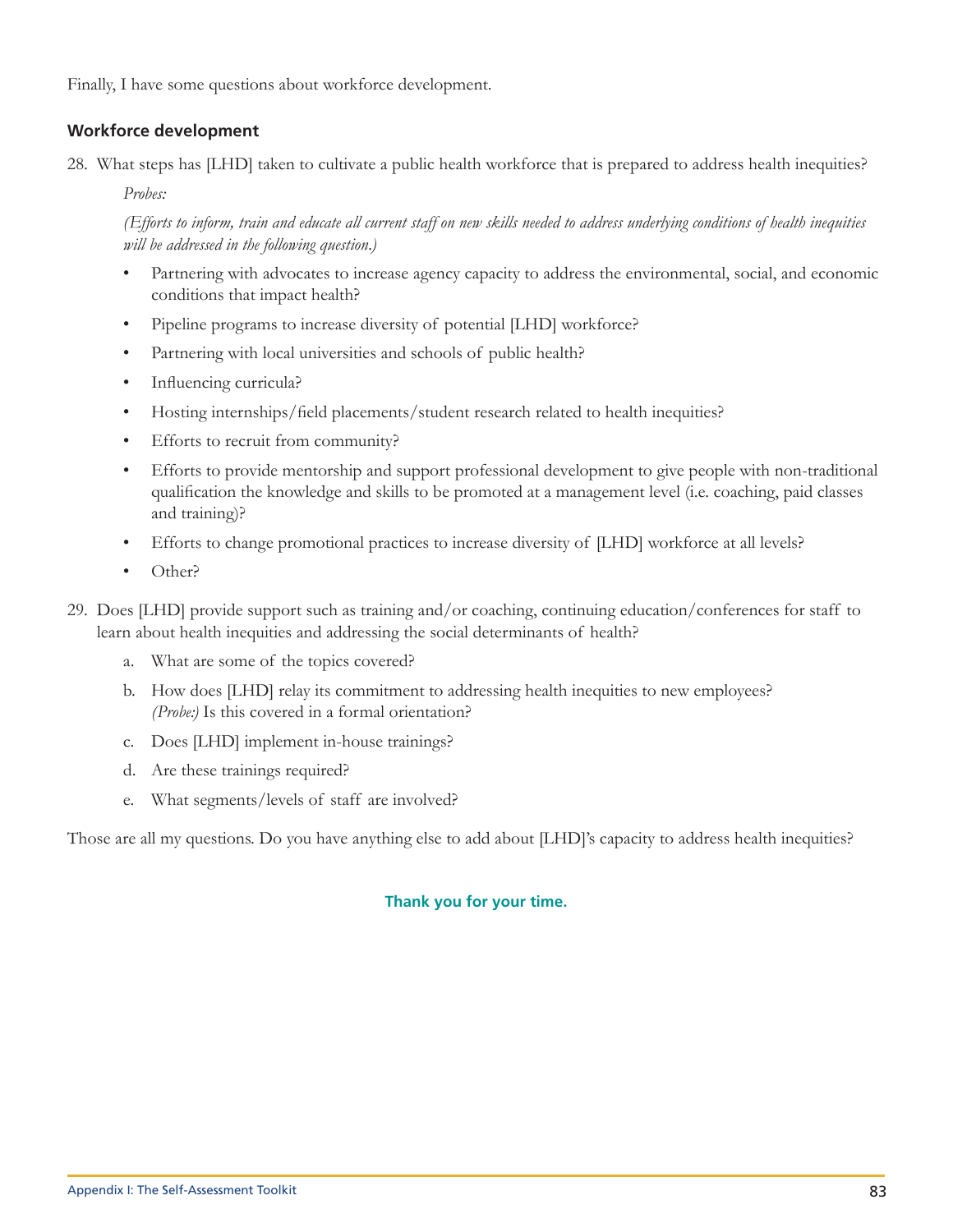## **Human Resource Worksheet**

1. Please fill in the demographic breakdown for the six largest racial and ethnic groups in the community [LHD] serves. Please be as specific as possible (i.e., "Vietnamese" or "Hmong" instead of simply "Asian").

For example, African Americans may represent 25% of the population served by LHD, but account for only 10% of staff overall and only 5% of senior leadership.

|                                                       | <b>Racial/Ethnic</b><br>Group 1: | <b>Racial/Ethnic</b><br>Group 2: | <b>Racial/Ethnic</b><br>Group 3: | <b>Racial/Ethnic</b><br>Group 4: | <b>Racial/Ethnic</b><br>Group 5: | <b>Racial/Ethnic</b><br>Group 6: |
|-------------------------------------------------------|----------------------------------|----------------------------------|----------------------------------|----------------------------------|----------------------------------|----------------------------------|
| Racial/Ethnic Group:                                  |                                  |                                  |                                  |                                  |                                  |                                  |
| Percentage of Area Served<br>by LHD (e.g., County):   |                                  |                                  |                                  |                                  |                                  |                                  |
| Percentage of LHD's<br>overall staff:                 |                                  |                                  |                                  |                                  |                                  |                                  |
| Percentage of LHD's<br>senior leadership:             |                                  |                                  |                                  |                                  |                                  |                                  |
| Percentage of LHD's<br>management/professional staff: |                                  |                                  |                                  |                                  |                                  |                                  |
| Percentage of LHD's<br>line/para-professional staff:  |                                  |                                  |                                  |                                  |                                  |                                  |
| Percentage of LHD's<br>administrative/clerical staff: |                                  |                                  |                                  |                                  |                                  |                                  |

2. As you review the Human Resources Data System, does LHD staff reflect the communities served? If so, at what levels in the organization?

Please list any observations: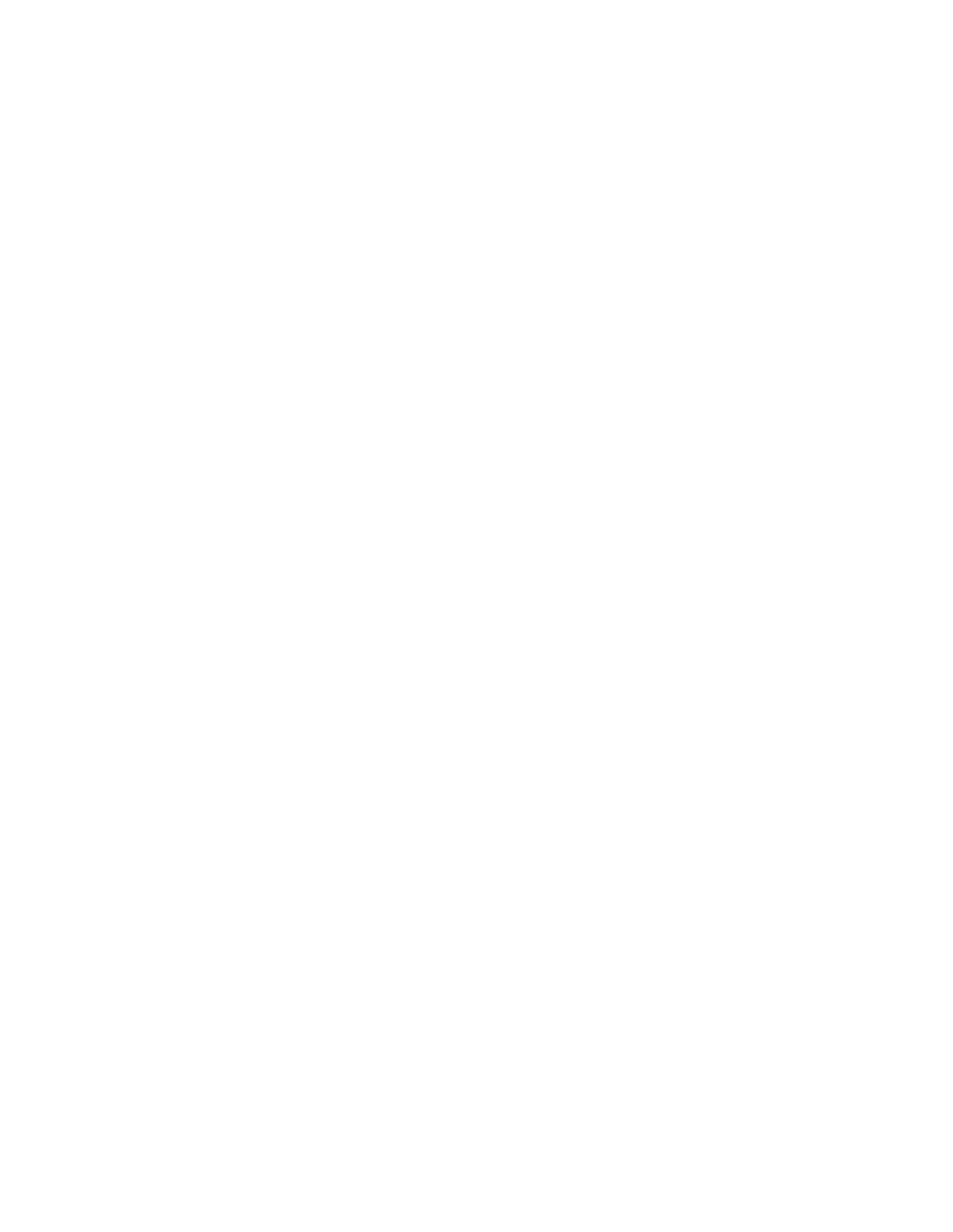## APPENDIX II: Matrix of Organizational Characteristics and Workforce Competencies

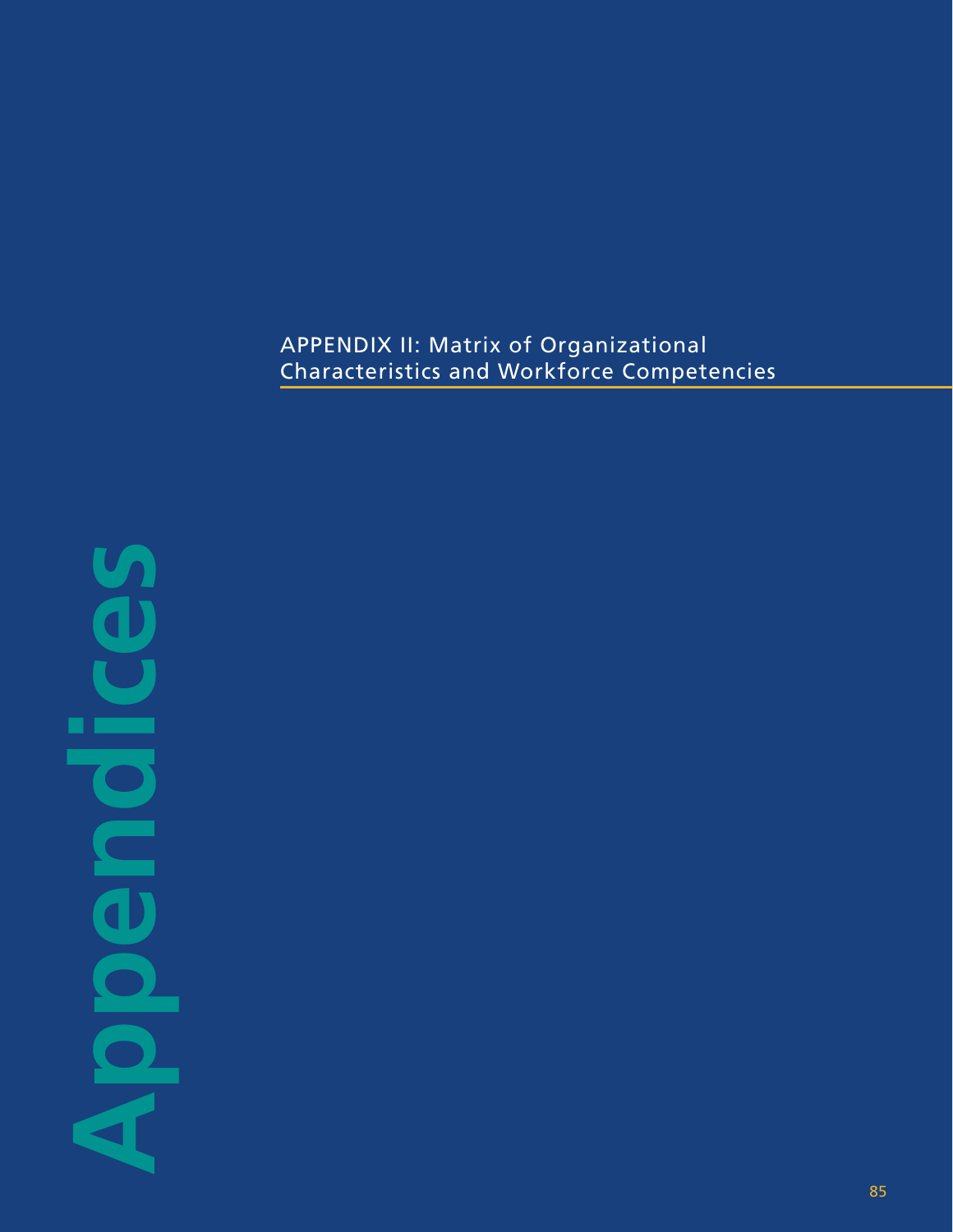|                                                                                                                                                                                                                                                                                                                                                                                                                                                                                                                                                                           |                                                                                                                                                                                                                                                                                                                                                                                                                                                                                                                                                                                                 |                                                                                                                                                                                                                                                                                                                |                                                                                                                                                                          | ~~~~~~~~~~~~~~~                                                                                                                                                                |
|---------------------------------------------------------------------------------------------------------------------------------------------------------------------------------------------------------------------------------------------------------------------------------------------------------------------------------------------------------------------------------------------------------------------------------------------------------------------------------------------------------------------------------------------------------------------------|-------------------------------------------------------------------------------------------------------------------------------------------------------------------------------------------------------------------------------------------------------------------------------------------------------------------------------------------------------------------------------------------------------------------------------------------------------------------------------------------------------------------------------------------------------------------------------------------------|----------------------------------------------------------------------------------------------------------------------------------------------------------------------------------------------------------------------------------------------------------------------------------------------------------------|--------------------------------------------------------------------------------------------------------------------------------------------------------------------------|--------------------------------------------------------------------------------------------------------------------------------------------------------------------------------|
| <b>Institutional Commitment</b><br>to Address Health<br><b>Inequities</b>                                                                                                                                                                                                                                                                                                                                                                                                                                                                                                 | Hiring to Address Health<br><b>Inequities</b>                                                                                                                                                                                                                                                                                                                                                                                                                                                                                                                                                   | <b>Structure that Supports</b><br><b>True Community</b><br>Partnerships                                                                                                                                                                                                                                        | <b>Support Staff to Address</b><br><b>Health Inequities</b>                                                                                                              | Transparent & Inclusive<br>Communication<br>(community, staff,<br>partners, etc.)                                                                                              |
| • integrate public health<br>and health equity into<br>workforce and program<br>development<br>• decision making is<br>inclusive<br>• institutional commitment<br>to primary prevention<br>• institutional commitment<br>to addressing health<br>inequities<br>· clear vision, goals and<br>benchmarks<br>· succession plan provides<br>for continuity of vision<br>and promotes new<br>leadership<br>• strategic plan and<br>mission statement<br>address health inequities<br>• institutional practices<br>reflect stated<br>commitment to address<br>health inequities | • Human Resources<br>operations develop<br>and promote job<br>specifications and<br>qualifications that<br>reflect the skills and<br>characteristics desired to<br>address health equity<br>• Human Resources<br>operations' incorporate<br>social justice principles,<br>seek diversity, reflect<br>the populations served,<br>expand language<br>capacity, build the<br>workforce's capacity to<br>address health inequities<br>• Human Resources<br>operations' provide<br>living wages, schedule<br>flexibility and continuing<br>education<br>· diversity at all levels of<br>organization | • community partnerships<br>are welcome and<br>supported<br>• structured to act<br>• collaborates with<br>other agencies and<br>stakeholders to amplify<br>health equity<br>• addresses the needs of<br>community residents<br>such as child care,<br>refreshments, etc.,<br>to promote their<br>participation | • mentors staff<br>• strongly supports<br>professional growth<br>· consistent supervision to<br>reinforce practice<br>• required training for all<br>new permanent staff | • transparent<br>communication<br>• communication is multi-<br>directional<br>• solicits and uses<br>community input<br>• decision making is shared<br>with community partners |
| <b>Institutional Support for</b><br><b>Innovation</b>                                                                                                                                                                                                                                                                                                                                                                                                                                                                                                                     | <b>Creative Use of</b><br><b>Categorical Funds</b>                                                                                                                                                                                                                                                                                                                                                                                                                                                                                                                                              | <b>Community Accessible</b><br>Data & Planning                                                                                                                                                                                                                                                                 | <b>Streamlined</b><br><b>Administrative Process</b>                                                                                                                      |                                                                                                                                                                                |
| • supports innovation<br>(thinking outside box)<br>• time for reflective<br>thought<br>• time to plan                                                                                                                                                                                                                                                                                                                                                                                                                                                                     | • categorical and other<br>funding sources are<br>creatively braided or<br>interwoven to provide<br>a continuum and are<br>sustained over time<br>• non silo-ed ongoing/<br>stable funding                                                                                                                                                                                                                                                                                                                                                                                                      | · data and needs<br>assessments are<br>accessible to community<br>• integrated data are used<br>for planning                                                                                                                                                                                                   | · administrative processes<br>are flexible and promote<br>ease of use                                                                                                    |                                                                                                                                                                                |

## **What are the characteristics of a local health department that can effectively address health inequities?**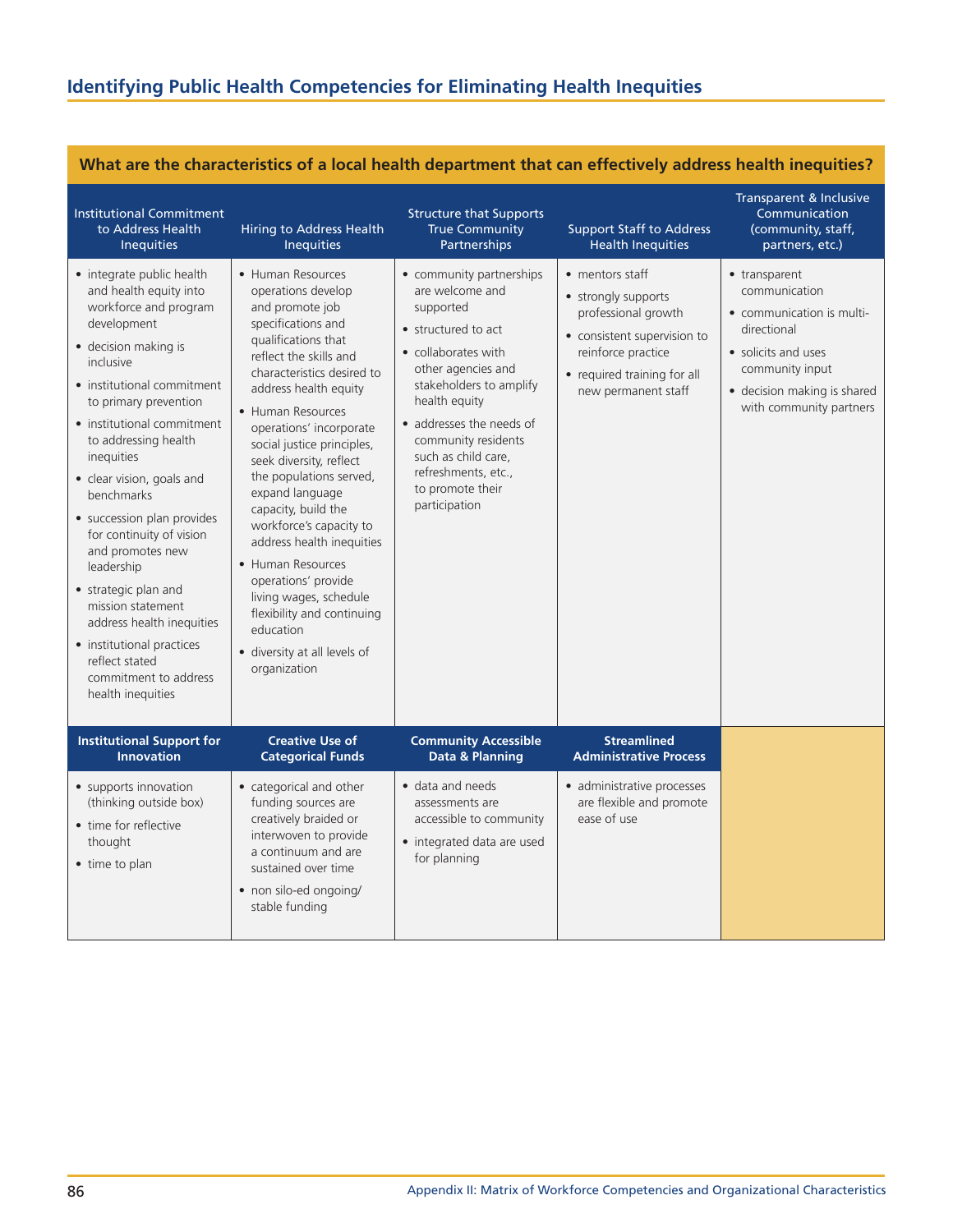| What are the skills and abilities needed by local health department staff<br>to effectively address health inequities?                                                                         |                                                                                                                                                                                                                                                                                                      |                                                                                                                                                                                               |                                                                                                                                                                                                                                                                                                |                                                                                                                                                                                                                                                                                                                                                                                                                                                                                                                                                                                        |
|------------------------------------------------------------------------------------------------------------------------------------------------------------------------------------------------|------------------------------------------------------------------------------------------------------------------------------------------------------------------------------------------------------------------------------------------------------------------------------------------------------|-----------------------------------------------------------------------------------------------------------------------------------------------------------------------------------------------|------------------------------------------------------------------------------------------------------------------------------------------------------------------------------------------------------------------------------------------------------------------------------------------------|----------------------------------------------------------------------------------------------------------------------------------------------------------------------------------------------------------------------------------------------------------------------------------------------------------------------------------------------------------------------------------------------------------------------------------------------------------------------------------------------------------------------------------------------------------------------------------------|
| Personal<br><b>Attributes</b>                                                                                                                                                                  | Knowledge of Public<br><b>Health Framework</b>                                                                                                                                                                                                                                                       | Understand the Social,<br><b>Environmental and</b><br><b>Structural Determinants</b><br>of Health                                                                                             | Community<br>Knowledge                                                                                                                                                                                                                                                                         | Leadership                                                                                                                                                                                                                                                                                                                                                                                                                                                                                                                                                                             |
| • life-long learner<br>• self-reflective<br>• reflects the diversity of<br>the population that is<br>served<br>• passionate<br>• creative and innovative<br>• perseverant<br>• active listener | • prepares program plans<br>· understands / uses data<br>in a systematic approach<br>• takes a systems approach<br>• understands PH core<br>functions and services<br>• conducts evaluation<br>• conducts assessments<br>· develops, analyzes and<br>advocates for policies<br>• organizes community | • understands and applies<br>social justice principles<br>• understands underlying<br>causes of health<br>inequities<br>• understands connection<br>between race, class,<br>gender and health | • builds on strengths and<br>assets of self and the<br>community<br>• works well and is<br>comfortable with<br>diversity<br>• comfortable working in<br>communities<br>• knowledgeable about<br>community issues &<br>resources<br>• understands current<br>immigration patterns and<br>issues | • works well within<br>the LHD and in the<br>community and serves as<br>liaison between the two<br>· engages, mobilizes,<br>coaches and mentors<br>others<br>• understands and<br>navigates power<br>dynamics<br>• "politically astute":<br>is committed to<br>understanding diverse<br>interest groups and<br>power bases including<br>but not limited to City<br>and County officials,<br>State and Federal policy<br>makers, leaders within<br>organizations and the<br>wider community, and<br>the dynamic between<br>them, so as to lead<br>the organization more<br>effectively. |
| <b>Collaboration</b><br><b>Skills</b>                                                                                                                                                          | <b>Community</b><br><b>Organizing</b>                                                                                                                                                                                                                                                                | <b>Problem Solving</b><br><b>Ability</b>                                                                                                                                                      | <b>Cultural Competency</b><br><b>Humility</b>                                                                                                                                                                                                                                                  |                                                                                                                                                                                                                                                                                                                                                                                                                                                                                                                                                                                        |
| • employs good<br>interpersonal skills<br>$\bullet$ "team" player<br>• shares power<br>• trusts partners<br>• communicates well<br>across disciplines                                          | • inspires community<br>involvement and<br>ownership<br>• inspires and builds trust<br>· develops & promotes<br>community leadership<br>· develops & promotes<br>community networks<br>• values/elicits input<br>and feedback from<br>community                                                      | • uses negotiation and<br>conflict resolution<br>• willing to take risks<br>• learns from failure                                                                                             | • respects cultures and<br>demonstrates cultural<br>humility<br>• appreciates that diverse<br>perspectives and roles<br>are necessary to promote<br>public health issues<br>• communicates effectively<br>across cultures<br>• interprets data effectively<br>across cultures                  |                                                                                                                                                                                                                                                                                                                                                                                                                                                                                                                                                                                        |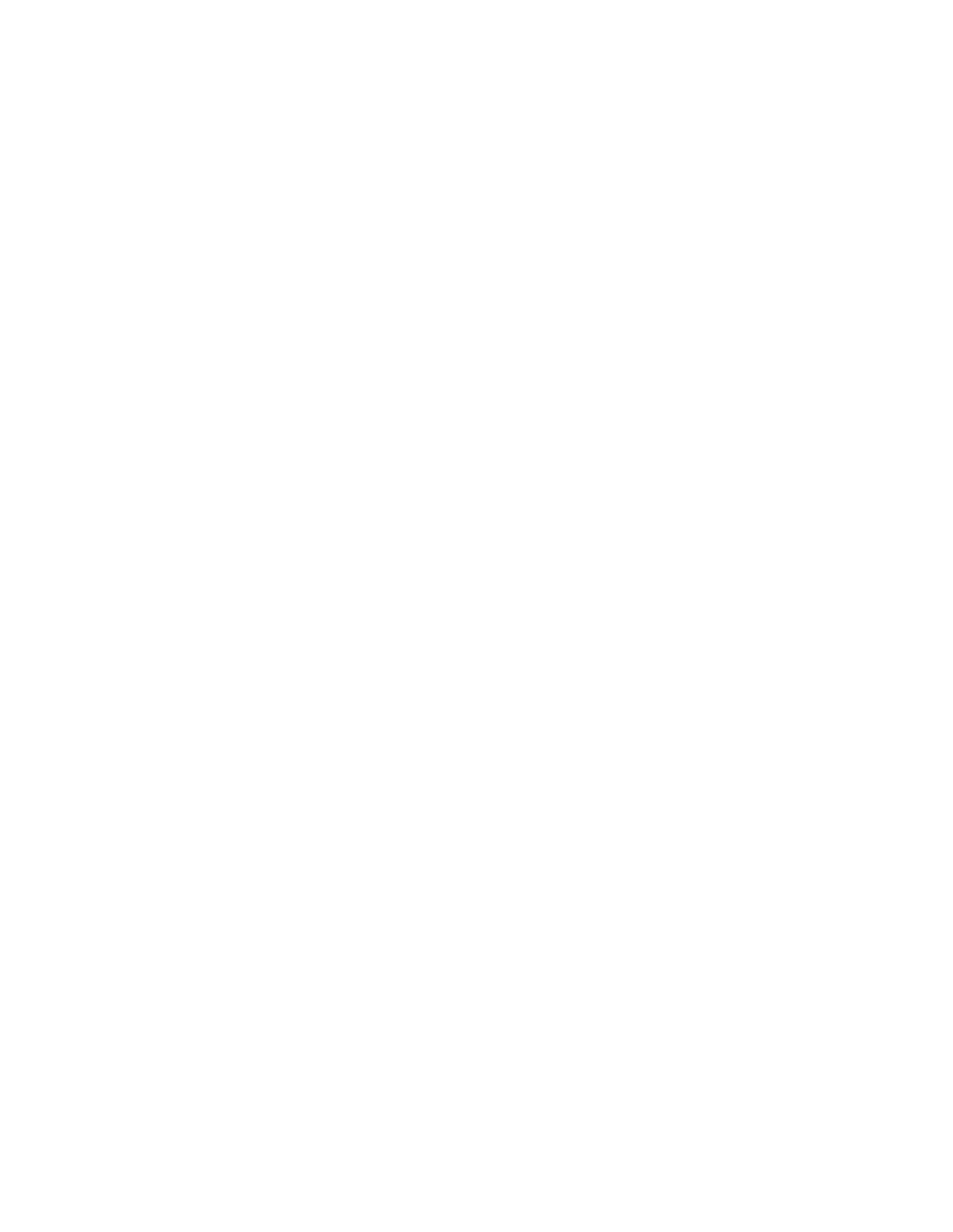APPENDIX III: Roadmap to the Self-Assessment Framework: Linking the Matrix of Workforce Competencies and Organizational Characteristics to the Self-Assessment

**Appendices** r.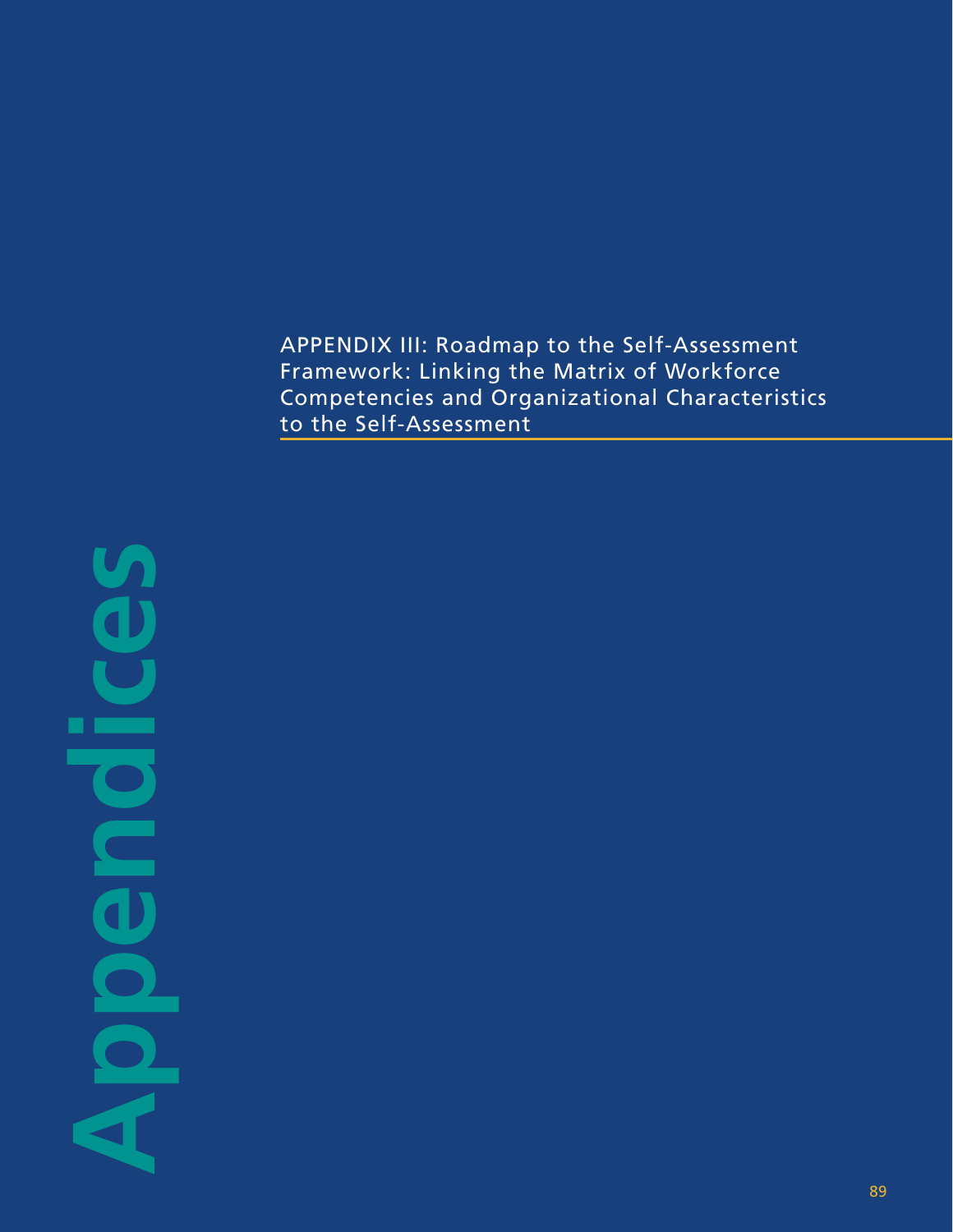The following document demonstrates the process by which the original matrix developed into assessment tools. It can assist in determining instruments and questions to include in your LHD's assessment process. Review the Domain and Element columns to prioritize those that your LHD wishes to assess. The table illustrates the question numbers from each of the instruments that correspond to a given element. Elements and questions considered to be the most pivotal have been **bolded**. It is recommended that these elements and/or questions minimally be included in your assessment.

| <b>Major Domain</b>                                                       | <b>Matrix Element</b>                                                            | Instrument                          | <b>Question Number</b>                |
|---------------------------------------------------------------------------|----------------------------------------------------------------------------------|-------------------------------------|---------------------------------------|
| <b>Institutional Commitment</b><br>to Address Health<br><b>Inequities</b> | Integrate public health purpose and                                              | Staff Survey                        | 16; 23; 26-35; 100                    |
|                                                                           | health equity into workforce and<br>program development                          | Staff Focus Group Protocol          | 3; 5                                  |
|                                                                           |                                                                                  | Management Interview Protocol       | 6e-f; 28-29                           |
|                                                                           |                                                                                  | Internal Document Review Guidelines | 3                                     |
|                                                                           | <b>Decision making is inclusive</b>                                              | Staff Survey                        | 21-22; 24; 40-41                      |
|                                                                           |                                                                                  | Management Interview Protocol       | 5b, c, d; 6b, c, d; 7; 15; 17;<br>18  |
|                                                                           | Institutional commitment to primary                                              | Staff Survey                        | 18                                    |
|                                                                           | prevention                                                                       | Management Interview Protocol       | 5f; 6f; 8d                            |
|                                                                           | Institutional commitment and<br>practices address health inequities              | Staff Survey                        | 11-12; 13-14; 15-16; 17;<br>$18 - 20$ |
|                                                                           |                                                                                  | Staff Focus Group Protocol          | 8;9                                   |
|                                                                           |                                                                                  | <b>Collaborating Partner Survey</b> | $26 - 27$                             |
|                                                                           |                                                                                  | Management Interview Protocol       | 4; 5e, f; 6e, f; 9; 10                |
|                                                                           | Clear vision, goals and benchmarks                                               | Staff Survey                        | $11, 81 - 82$                         |
|                                                                           |                                                                                  | Management Interview Protocol       | 4; 5e, f; 6e, f; 9-10                 |
|                                                                           |                                                                                  | Internal Document Review Guidelines | $1 - 2$                               |
|                                                                           | Succession plan provides for continuity of<br>vision and promotes new leadership | Management Interview Protocol       | 11                                    |
|                                                                           | Strategic plan addresses health                                                  | Staff Survey                        | 19; 21                                |
|                                                                           | inequities                                                                       | Management Interview Protocol       | 5e, f; 6e, f                          |
|                                                                           |                                                                                  | Internal Document Review Guidelines | $\overline{2}$                        |
|                                                                           | <b>Mission statement addresses health</b>                                        | Staff Survey                        | 12                                    |
|                                                                           | inequities                                                                       | Management Interview Protocol       | 4                                     |
|                                                                           |                                                                                  | Internal Document Review Guidelines | 1                                     |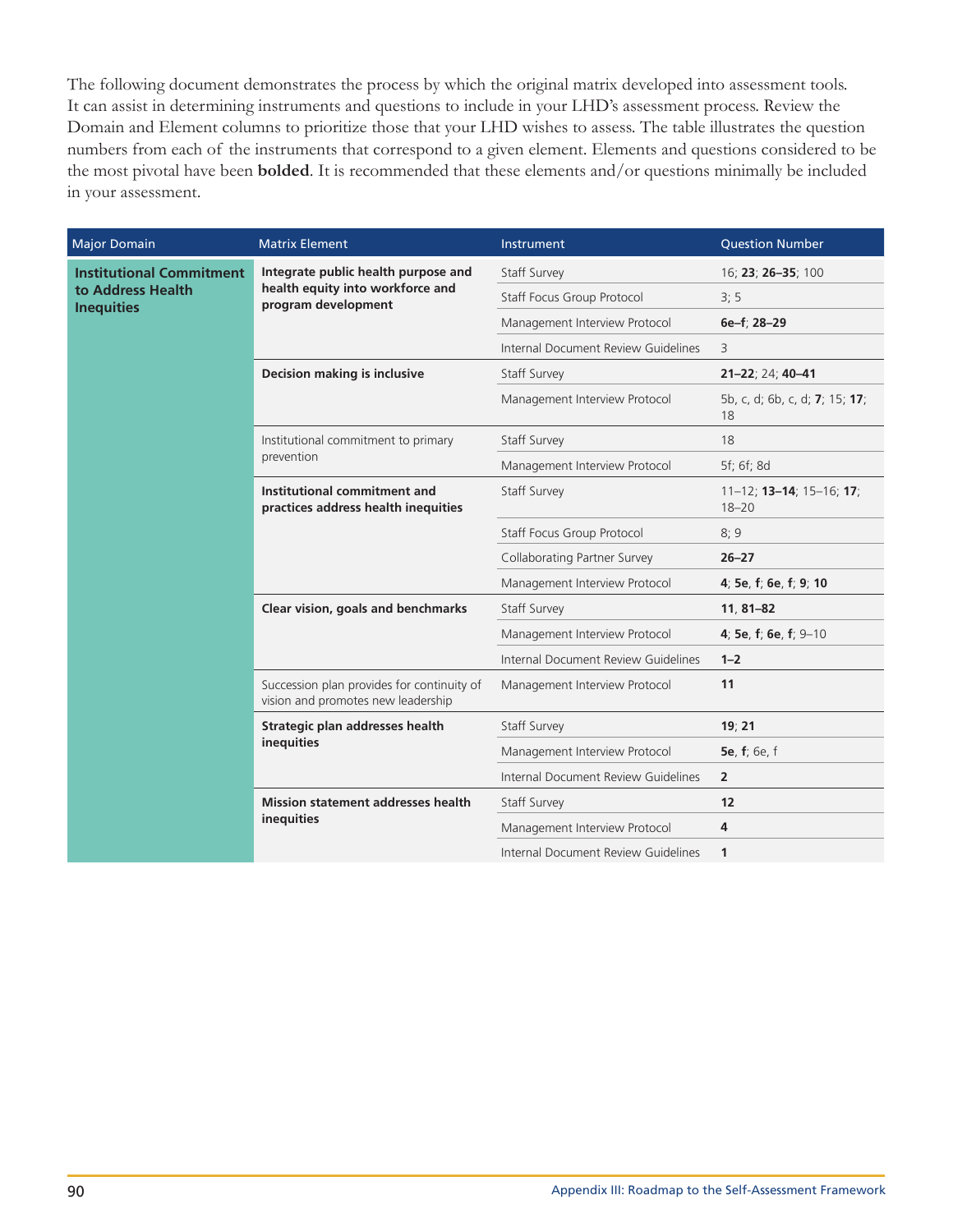| <b>Major Domain</b>                                              | <b>Matrix Element</b>                                                                                                                                                                            | Instrument                          | <b>Question Number</b>                                |
|------------------------------------------------------------------|--------------------------------------------------------------------------------------------------------------------------------------------------------------------------------------------------|-------------------------------------|-------------------------------------------------------|
| <b>Hiring to Address Health</b><br><b>Inequities</b>             | HR develops and promotes job                                                                                                                                                                     | Staff Survey                        | 121-122; 124-125                                      |
|                                                                  | specifications and qualifications that<br>reflect skills and characteristics needed                                                                                                              | Management Interview Protocol       | 12 <sub>b</sub>                                       |
|                                                                  | to address health inequities                                                                                                                                                                     | Internal Document Review Guidelines | 14; 16a                                               |
|                                                                  | HR policies incorporate social justice<br>principles, seek diversity, reflect the<br>populations served, expand language<br>capacity, build workforce's capacity to<br>address health inequities | Staff Survey                        | $115 - 116$ ; $117 - 118$ ;<br>119-121; 124-125       |
|                                                                  |                                                                                                                                                                                                  | Management Interview Protocol       | 14; 16; 17                                            |
|                                                                  |                                                                                                                                                                                                  | Internal Document Review Guidelines | 14b, d; 15; 16c, d, f, h; 17a,<br>$\mathbf{b}$ , c, d |
|                                                                  | HR operations provide living wages,                                                                                                                                                              | Staff Survey                        | 90                                                    |
|                                                                  | flexible scheduling and continuing<br>education                                                                                                                                                  | Management Interview Protocol       | 28; 29                                                |
|                                                                  |                                                                                                                                                                                                  | Internal Document Review Guidelines | 13; 17b                                               |
|                                                                  | Diversity at all levels of organization                                                                                                                                                          | Staff Survey                        | $114 - 115$ ; 116-117;<br>119-120; 125                |
|                                                                  |                                                                                                                                                                                                  | Staff Focus Group Protocol          | 10                                                    |
|                                                                  |                                                                                                                                                                                                  | Management Interview Protocol       | 13; 14                                                |
|                                                                  |                                                                                                                                                                                                  | Internal Document Review Guidelines | 17; Human Resources<br>Worksheet                      |
| <b>Structure that supports</b><br>true community<br>partnerships | Community partnerships are welcome<br>and supported                                                                                                                                              | Staff Survey                        | 22; 76-77; 78; 79-80; 87                              |
|                                                                  |                                                                                                                                                                                                  | Collaborating Partner Survey        | 41; $42-43$ ; 50                                      |
|                                                                  |                                                                                                                                                                                                  | Management Interview Protocol       | $20 - 21$ ; 23-25                                     |
|                                                                  | Structured to act                                                                                                                                                                                | Staff Survey                        | $75 - 76$                                             |
|                                                                  |                                                                                                                                                                                                  | Staff Focus Group Protocol          | 8;9                                                   |
|                                                                  |                                                                                                                                                                                                  | Management Interview Protocol       | $23 - 25$                                             |
|                                                                  |                                                                                                                                                                                                  | Internal Document Review Guidelines | 3; 5                                                  |
|                                                                  | Collaborates with other agencies and                                                                                                                                                             | Staff Survey                        | 47-59; 71                                             |
|                                                                  | stakeholders to amplify health equity                                                                                                                                                            | Staff Focus Group Protocol          | 4a; 12                                                |
|                                                                  |                                                                                                                                                                                                  | Collaborating Partner Survey        | $11 - 24; 54$                                         |
|                                                                  |                                                                                                                                                                                                  | Management Interview Protocol       | 21                                                    |
|                                                                  | Addresses the needs of community                                                                                                                                                                 | Staff Survey                        | 77; 80                                                |
|                                                                  | residents (child care, food, meeting<br>space, refreshments, etc.) to promote<br>their participation                                                                                             | Collaborating Partner Survey        | $33 - 35, 41$                                         |
|                                                                  |                                                                                                                                                                                                  | Management Interview Protocol       | 23                                                    |
|                                                                  |                                                                                                                                                                                                  | Internal Document Review Guidelines | 13                                                    |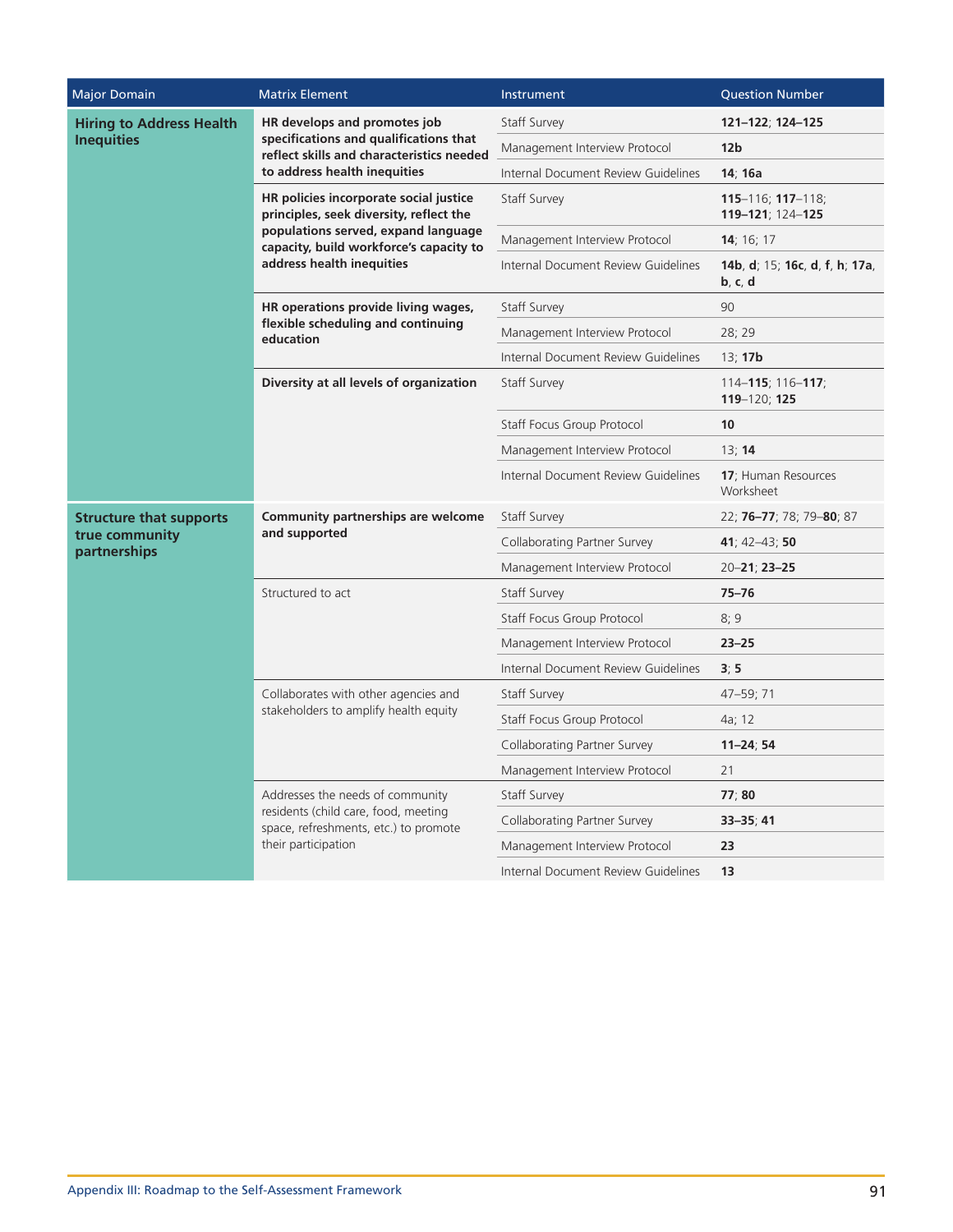| <b>Major Domain</b>                                         | <b>Matrix Element</b>                      | Instrument                          | <b>Question Number</b>                 |
|-------------------------------------------------------------|--------------------------------------------|-------------------------------------|----------------------------------------|
| <b>Support Staff to Address</b><br><b>Health Inequities</b> | Mentor staff                               | Staff Survey                        | 91; 98                                 |
|                                                             |                                            | Staff Focus Group Protocol          | 4d                                     |
|                                                             |                                            | Management Interview Protocol       | 28                                     |
|                                                             | Strong support for professional growth     | Staff Survey                        | 45; 89; 91-92; 93; 96; 101             |
|                                                             |                                            | Staff Focus Group Protocol          | 3                                      |
|                                                             |                                            | Management Interview Protocol       | 14d; 28-29                             |
|                                                             |                                            | Internal Document Review Guidelines | 3; 10; 17d                             |
|                                                             | Consistent supervision to reinforce        | Staff Survey                        | 91; 98; 99                             |
|                                                             | practice                                   | Management Interview Protocol       | 27                                     |
|                                                             | <b>Required training for all permanent</b> | Staff Survey                        | 88-89                                  |
|                                                             | staff                                      | Staff Focus Group Protocol          | 3; 4d, f                               |
|                                                             |                                            | Management Interview Protocol       | 29                                     |
|                                                             |                                            | Internal Document Review Guidelines | 3; 10                                  |
| <b>Transparent &amp; Inclusive</b>                          | <b>Transparent communication</b>           | Staff Survey                        | 42-43; 69; 79                          |
| <b>Communication</b><br>(community, staff,                  |                                            | Management Interview Protocol       | 7g; 15                                 |
| partners, etc.)                                             | Communication is multi-directional         | Staff Survey                        | 21; 24-25; 36-37; 38;<br>$40 - 41; 44$ |
|                                                             |                                            | Staff Focus Group Protocol          | 6                                      |
|                                                             |                                            | Collaborating Partner Survey        | 39; 40; 42-44                          |
|                                                             |                                            | Management Interview Protocol       | 5, 6, 7, 15, 17                        |
|                                                             | Solicits and uses community input          | Staff Survey                        | 21-22; 25;79                           |
|                                                             |                                            | Staff Focus Group Protocol          | 6, 12                                  |
|                                                             |                                            | Collaborating Partner Survey        | 36-37; 42-43; 44-45; 46                |
|                                                             |                                            | Management Interview Protocol       | 5; 6; 7; 23; 25                        |
|                                                             | Decision making is shared with             | Staff Survey                        | $21 - 22; 66$                          |
|                                                             | community partners                         | Staff Focus Group Protocol          | 12                                     |
|                                                             |                                            | Collaborating Partner Survey        | 43; 45                                 |
|                                                             |                                            | Management Interview Protocol       | 7d                                     |
| <b>Institutional support for</b>                            | Support for innovation (think outside      | Staff Survey                        | 46                                     |
| innovation                                                  | the box)                                   | Staff Focus Group Protocol          | 7                                      |
|                                                             |                                            | Management Interview Protocol       | 12                                     |
|                                                             | Time for reflective thought                | Staff Survey                        | 99-100                                 |
|                                                             |                                            | Management Interview Protocol       | 10                                     |
|                                                             | Time to plan                               | Staff Survey                        | 99-100                                 |
| <b>Creative use of</b>                                      | Creative use of categorical funding        | Management Interview Protocol       | 24                                     |
| categorical funds                                           |                                            | Internal Document Review Guidelines | 6                                      |
|                                                             | Non-siloed ongoing/stable funding          | Management Interview Protocol       | 24                                     |
|                                                             |                                            | Internal Document Review Guidelines | 7                                      |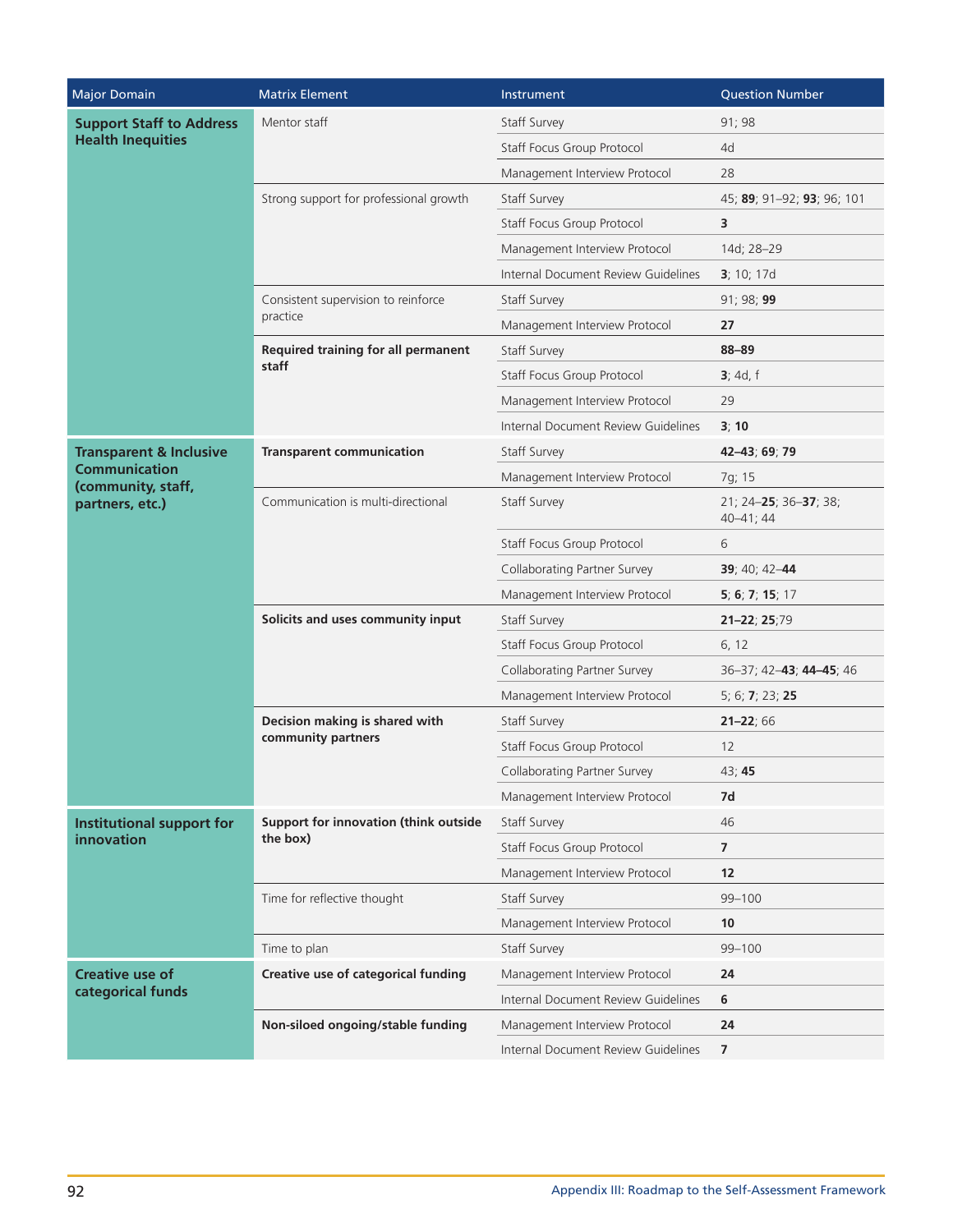| Major Domain                                              | <b>Matrix Element</b>                                                           | Instrument                          | <b>Question Number</b>           |
|-----------------------------------------------------------|---------------------------------------------------------------------------------|-------------------------------------|----------------------------------|
| <b>Community Accessible</b><br><b>Data &amp; Planning</b> | <b>Community Accessible Data</b>                                                | Staff Survey                        | 85                               |
|                                                           |                                                                                 | <b>Collaborating Partner Survey</b> | 48                               |
|                                                           |                                                                                 | Management Interview Protocol       | 8f                               |
|                                                           |                                                                                 | Internal Document Review Guidelines | 11                               |
| <b>Streamlined</b>                                        | Administrative processes are flexible and                                       | Staff Survey                        | 77;80                            |
| <b>Administrative Process</b>                             | promote ease of use                                                             | Management Interview Protocol       | $23 - 29$                        |
| <b>Personal Attributes</b>                                | Wants to continuously learn                                                     | Staff Survey                        | 101; 106                         |
|                                                           |                                                                                 | Management Interview Protocol       | $9 - 10$                         |
|                                                           | Ability to self reflect                                                         | Staff Survey                        | 104; 106                         |
|                                                           |                                                                                 | Management Interview Protocol       | 10                               |
|                                                           | Reflects the diversity of the                                                   | Staff Focus Group Protocol          | 10 <sub>b</sub>                  |
|                                                           | population that is served                                                       | Management Interview Protocol       | 14                               |
|                                                           |                                                                                 | Internal Document Review Guidelines | 17, Human Resources<br>Worksheet |
|                                                           | Passionate                                                                      | Staff Focus Group Protocol          | 5                                |
|                                                           | Humble, perseverant, listening skills                                           | Staff Focus Group Protocol          | 4a                               |
|                                                           | Creative and innovative                                                         | Staff Focus Group Protocol          | 4a                               |
|                                                           |                                                                                 | Management Interview Protocol       | 12                               |
| <b>Knowledge of Public</b><br><b>Health Framework</b>     | Prepares program plans                                                          | Staff Survey                        | 30; 89                           |
|                                                           |                                                                                 | Management Interview Protocol       | 6                                |
|                                                           | Understands and uses data                                                       | Staff Survey                        | 8; 26; 89                        |
|                                                           | (Data for program planning)                                                     | Management Interview Protocol       | 8                                |
|                                                           |                                                                                 | Internal Document Review Guidelines | 12 <sub>b</sub>                  |
|                                                           | Takes a systems approach                                                        | Staff Survey                        | 36; 47-59                        |
|                                                           |                                                                                 | Staff Focus Group Protocol          | 4a                               |
|                                                           | <b>Understands PH Core Functions and</b>                                        | Staff Survey                        | 23; 26-35                        |
|                                                           | <b>Essential Services and can adapt them</b><br>to addressing health inequities | Staff Focus Group Protocol          | 4a                               |
|                                                           | <b>Evaluation skills</b>                                                        | Collaborating Partner Survey        | 49-52; 54                        |
|                                                           | <b>Assessment</b><br><b>Policy</b><br>Advocacy<br><b>Community Organizing</b>   | Internal Document Review Guidelines | 4                                |
| <b>Understand the social</b>                              | <b>Understands and applies social justice</b>                                   | Staff Survey                        | 9; 102-103; 110-113              |
| environmental and<br>structural determinants              | principles                                                                      | Staff Focus Group Protocol          | 2; 11                            |
| of health                                                 | Understands underlying causes of                                                | Staff Survey                        | 9                                |
|                                                           | health inequities                                                               | Staff Focus Group Protocol          | 2; 11                            |
|                                                           |                                                                                 | Collaborating Partner Survey        | 7                                |
|                                                           |                                                                                 | Internal Document Review Guidelines | 3                                |
|                                                           | <b>Understands connection between</b>                                           | Staff Survey                        | 110-113; 123                     |
|                                                           | race, class, gender and health                                                  | Staff Focus Group Protocol          | 2; 11                            |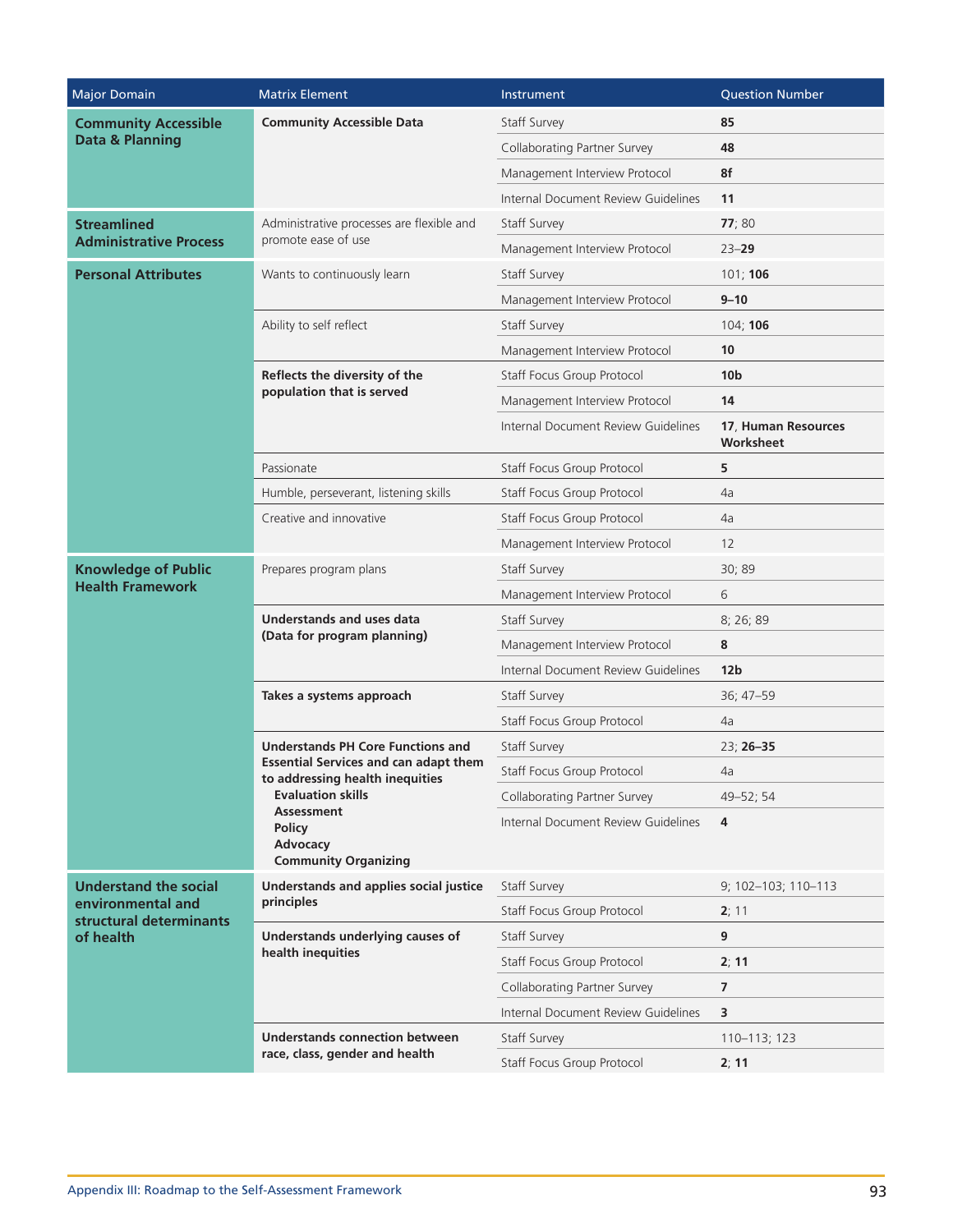| <b>Major Domain</b>         | <b>Matrix Element</b>                                         | Instrument                          | <b>Question Number</b> |
|-----------------------------|---------------------------------------------------------------|-------------------------------------|------------------------|
| <b>Community Knowledge</b>  | Builds on strengths and assets of self                        | Staff Survey                        | 64; 68; 78             |
|                             | and the community                                             | Staff Focus Group Protocol          | 12                     |
|                             |                                                               | Collaborating Partner Survey        | 30                     |
|                             |                                                               | Management Interview Protocol       | $16; 27-28$            |
|                             |                                                               | Internal Document Review Guidelines | 12a                    |
|                             | Works well and is comfortable with<br>diversity               | Staff Survey                        | 107                    |
|                             |                                                               | Management Interview Protocol       | 14                     |
|                             |                                                               | Internal Document Review Guidelines | 8; 9; 10               |
|                             | Comfortable working in communities                            | Staff Survey                        | 60                     |
|                             |                                                               | Staff Focus Group Protocol          | 12                     |
|                             | Knowledgeable about community                                 | Staff Survey                        | $62 - 65$              |
|                             | issues and resources                                          | Staff Focus Group Protocol          | 12                     |
|                             |                                                               | Collaborating Partner Survey        | $28 - 30$              |
|                             |                                                               | Management Interview Protocol       | $26 - 27$              |
|                             |                                                               | Internal Document Review Guidelines | 12                     |
|                             | <b>Understands current immigration</b><br>patterns and issues | Staff Survey                        | 65; 86                 |
|                             |                                                               | Internal Document Review Guidelines | 12                     |
| Leadership                  | Works well within the LHD and in                              | Staff Survey                        | 60; 66-68; 69          |
|                             | the community and serves as liaison<br>between the two        | <b>Collaborating Partner Survey</b> | 31                     |
|                             | Can engage, mobilize, coach and                               | Staff Survey                        | 28-29; 98              |
|                             | mentor others                                                 | Staff Focus Group Protocol          | 4a, b                  |
|                             | Understands and navigates power                               | Staff Survey                        | 69                     |
|                             | dynamics                                                      | Staff Focus Group Protocol          | 4a, b                  |
|                             | Politically astute                                            | Staff Survey                        | 69                     |
|                             |                                                               | Staff Focus Group Protocol          | 4a, b                  |
| <b>Collaboration Skills</b> | Good interpersonal skills                                     | Staff Survey                        | 107                    |
|                             |                                                               | Staff Focus Group Protocol          | 4a, b                  |
|                             | Team player                                                   | Staff Survey                        | 37; 73                 |
|                             |                                                               | Staff Focus Group Protocol          | 4a, b                  |
|                             |                                                               | <b>Collaborating Partner Survey</b> | 32; 39-40              |
|                             | Knows how to share power                                      | Staff Survey                        | 68                     |
|                             |                                                               | Staff Focus Group Protocol          | 4a, b                  |
|                             |                                                               | <b>Collaborating Partner Survey</b> | 41; 45                 |
|                             | <b>Trusts in partners</b>                                     | Staff Survey                        | 60; 73                 |
|                             | <b>Cross disciplinary communication skills</b>                | Staff Survey                        | 37                     |
|                             |                                                               | <b>Collaborating Partner Survey</b> | 39                     |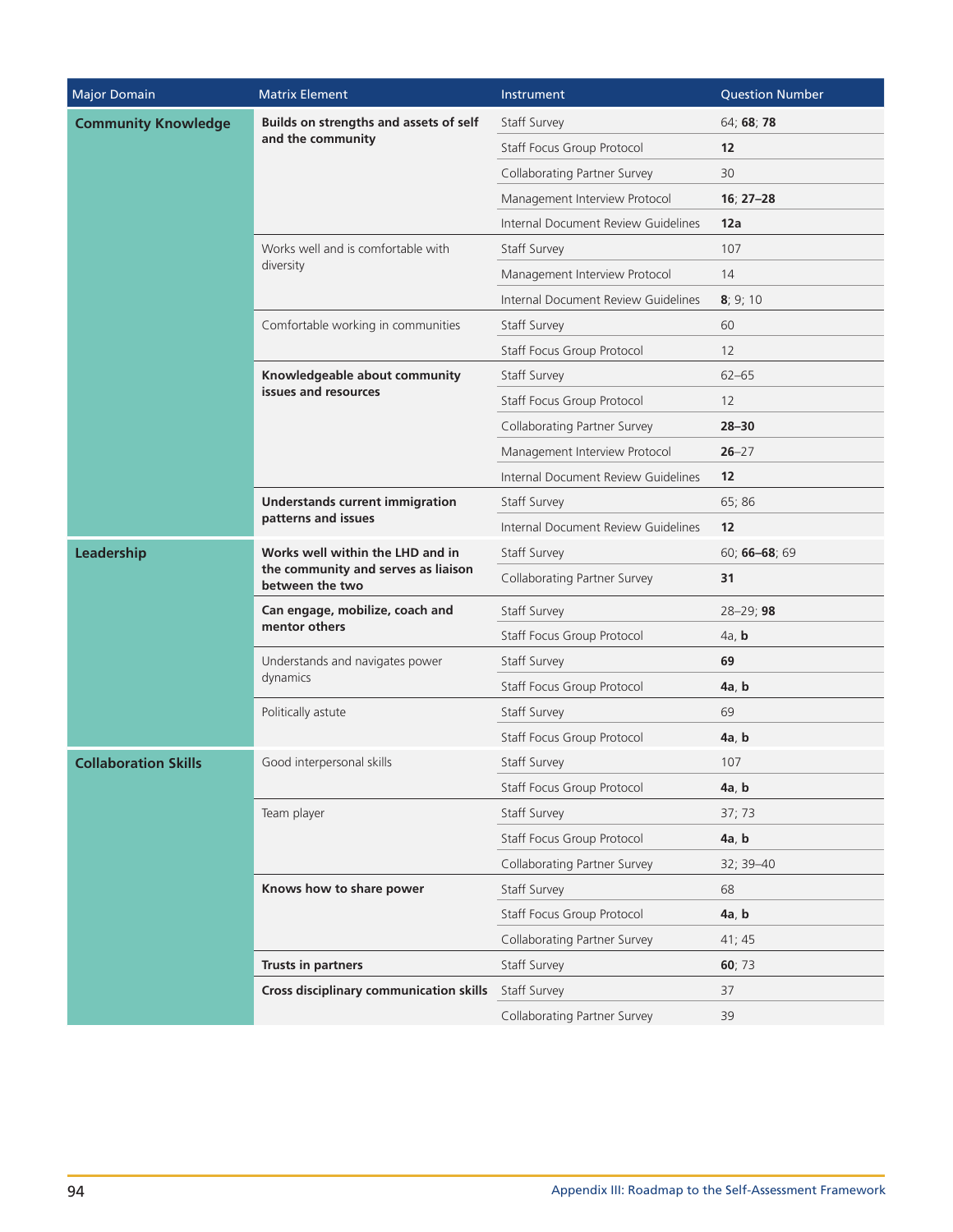| <b>Major Domain</b>            | <b>Matrix Element</b>                                                                        | Instrument                          | <b>Question Number</b> |
|--------------------------------|----------------------------------------------------------------------------------------------|-------------------------------------|------------------------|
| <b>Community Organizing</b>    | Ability to inspire community                                                                 | Staff Survey                        | 28-29; 78-79           |
|                                | involvement/ownership                                                                        | Staff Focus Group Protocol          | 4a, b; 12              |
|                                |                                                                                              | Collaborating Partner Survey        | $50 - 51$              |
|                                |                                                                                              | Management Interview Protocol       | 20                     |
|                                | Ability to build trust                                                                       | Staff Survey                        | 60; 73                 |
|                                |                                                                                              | Staff Focus Group Protocol          | 4a, b                  |
|                                |                                                                                              | <b>Collaborating Partner Survey</b> | 32                     |
|                                | Ability to develop and promote                                                               | Staff Survey                        | 78; 87                 |
|                                | leadership of community                                                                      | Staff Focus Group Protocol          | 4a, b; 12              |
|                                |                                                                                              | Collaborating Partner Survey        | 49; 51-52              |
|                                |                                                                                              | Management Interview Protocol       | 20                     |
|                                | Ability to develop and promote                                                               | Staff Survey                        | 47-59; 75-76; 83       |
|                                | community networks                                                                           | Staff Focus Group Protocol          | 4a, b; 12              |
|                                |                                                                                              | Collaborating Partner Survey        | 50                     |
|                                |                                                                                              | Management Interview Protocol       | 21                     |
| <b>Problem Solving Ability</b> | <b>Negotiation and conflict resolution</b><br>skills                                         | Staff Survey                        | 69                     |
|                                | Willing to take risks                                                                        | Staff Focus Group Protocol          | $\overline{7}$         |
|                                |                                                                                              | Management Interview Protocol       | 11                     |
|                                | Able to learn from failures                                                                  | Staff Focus Group Protocol          | 9                      |
| <b>Cultural Competency</b>     | <b>Cultural respect and humility</b>                                                         | Staff Survey                        | 104-107; 110-111       |
| <b>Humility</b>                |                                                                                              | Management Interview Protocol       | 16                     |
|                                |                                                                                              | Internal Document Review Guidelines | $8 - 10$               |
|                                | Appreciates that diverse perspectives<br>and roles are necessary to promote<br>public health | Staff Survey                        | 106; 123               |
|                                |                                                                                              | Staff Focus Group Protocol          | 11                     |
|                                |                                                                                              | Management Interview Protocol       | 14; 16; 17             |
|                                |                                                                                              | Internal Document Review Guidelines | $8 - 10; 17$           |
|                                | Effective cross cultural communication                                                       | Staff Survey                        | 84; 107                |
|                                |                                                                                              | <b>Collaborating Partner Survey</b> | 47                     |
|                                |                                                                                              | Internal Document Review Guidelines | $8 - 11$               |
|                                | Interprets data to diverse audiences                                                         | Staff Survey                        | 84                     |
|                                |                                                                                              | <b>Collaborating Partner Survey</b> | 47;48                  |
|                                |                                                                                              | Internal Document Review Guidelines | 11                     |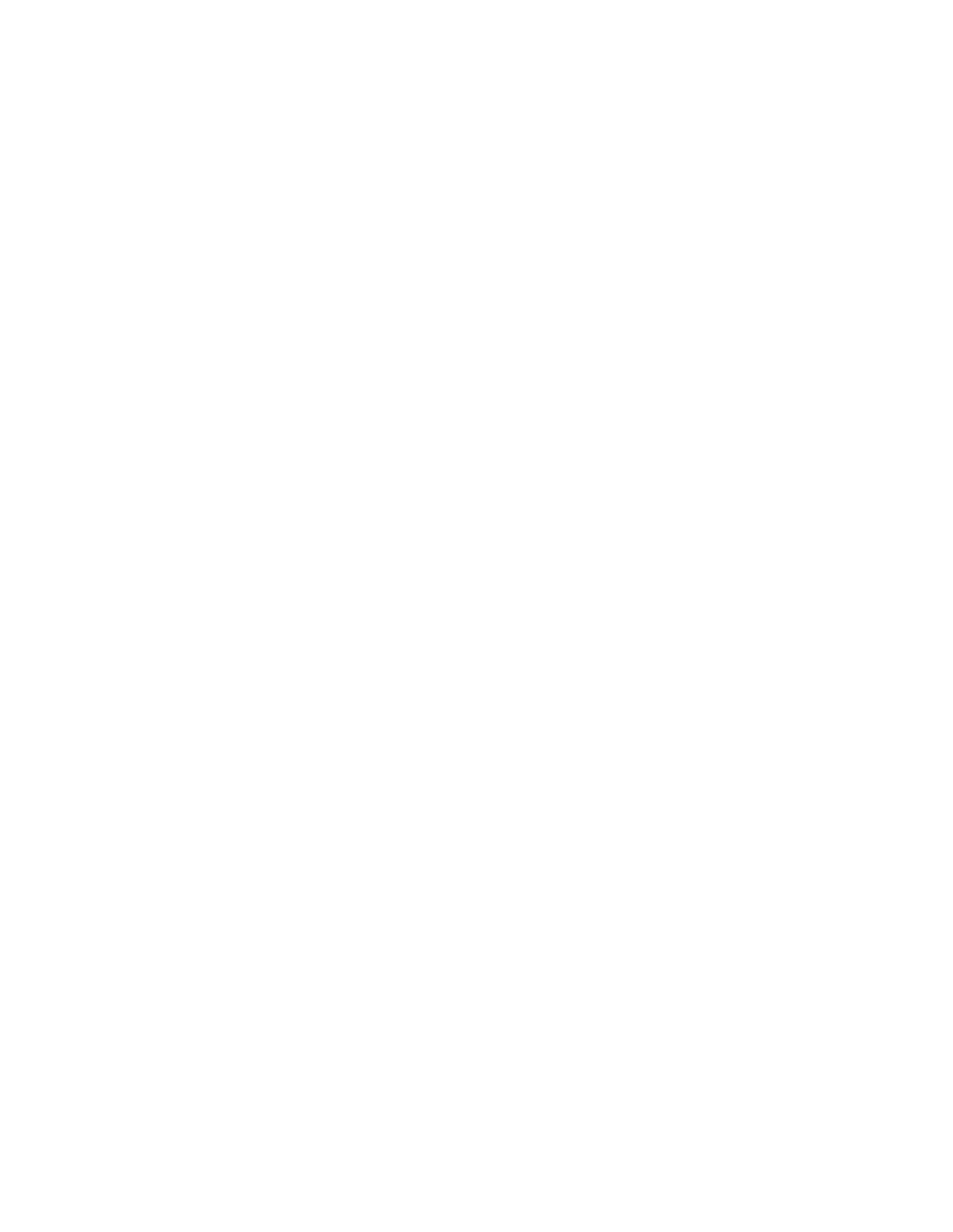# APPENDIX IV: Sample Communications for Self-Assessment Participants

# **Appendices** п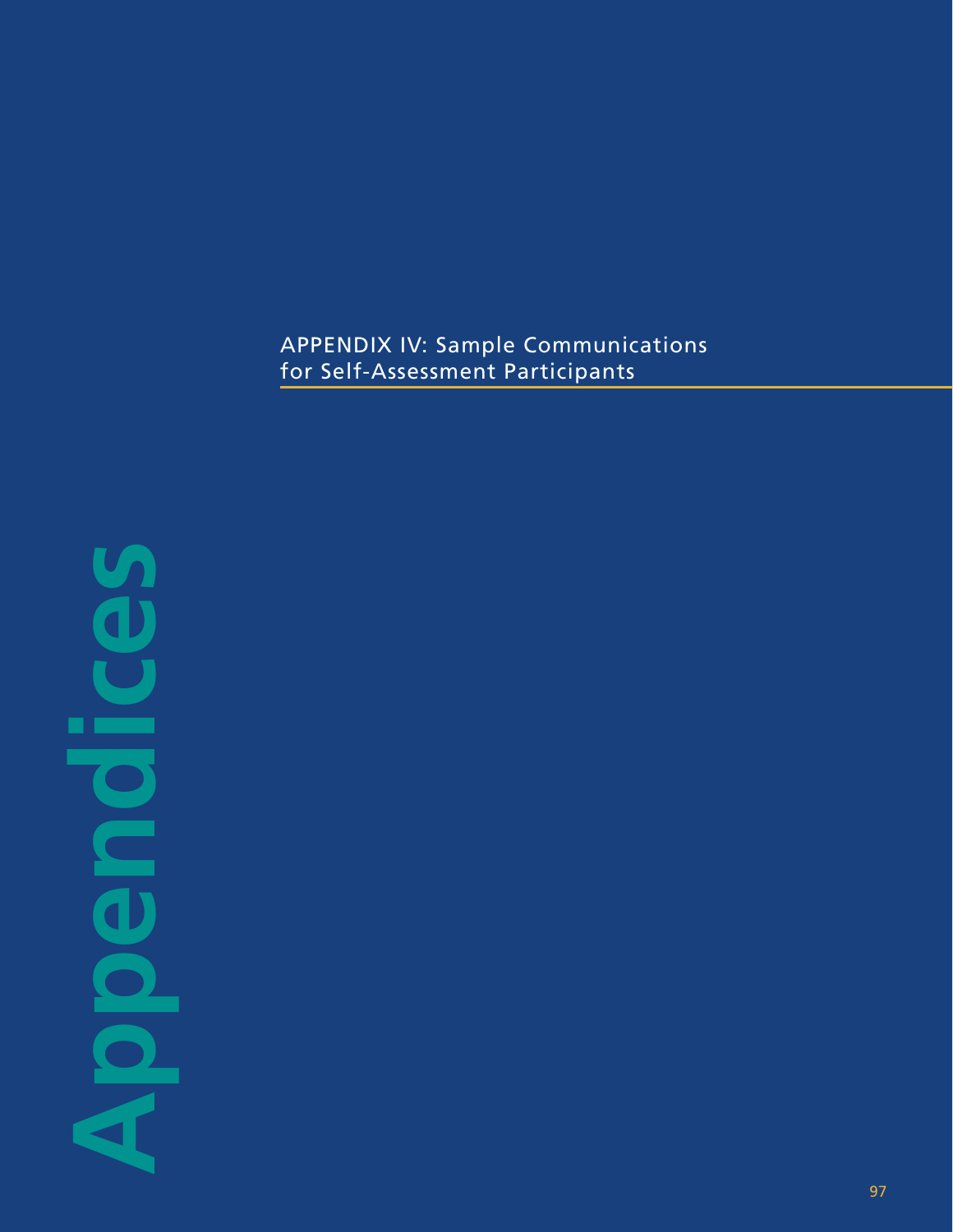# **Staff Survey**

This is a sample email sent to all internal staff of the LHD to ask for their participation in the Staff Survey. This sample email can be used if the Staff Survey is to be conducted using a unique-link protocol.

**Subject line:** Online Staff Survey: Assessing [LHD Name]'s Capacity to Address Health Inequities

### Dear [LHD Name] staff,

As you know, [LHD Name] is engaging in an organizational Self-Assessment to determine its capacity to address the root causes of health inequities. An important part of this process is an agency-wide survey of all staff members. These surveys are completely confidential; none of your responses will be linked to you individually.

Please click here to enter the survey, or enter this link into your browser:

[Survey link]

### \*Please complete the survey by 5 pm on [Day, Date].\*

If you would like to return to your survey to finish at a later time or change any responses, you can do so at any time within the survey period by following the original survey link from \*YOUR OWN EMAIL ACCOUNT.\* Each staff member has their own unique link to the survey, so it is important that you do not forward your survey link to others or use a co-worker's link to access the survey. Your responses will be saved each time you click the "next" button on each survey page, so if you need to leave the survey before you complete it, just hit "next" at the bottom of the last page completed and close the browser. You will be taken automatically to the page where you left off when you come back to the survey.

Thank you very much for taking the time to complete this survey. Your perspective on this important topic is valuable and appreciated! Prizes will be given out for high completion rates: [include incentive details].

If you have any questions at any time, you may ask any member of the implementation group: [names of staff members].

If you have any trouble accessing the survey or have any other questions, please contact [name of survey administrator] at [email] or by phone at [number].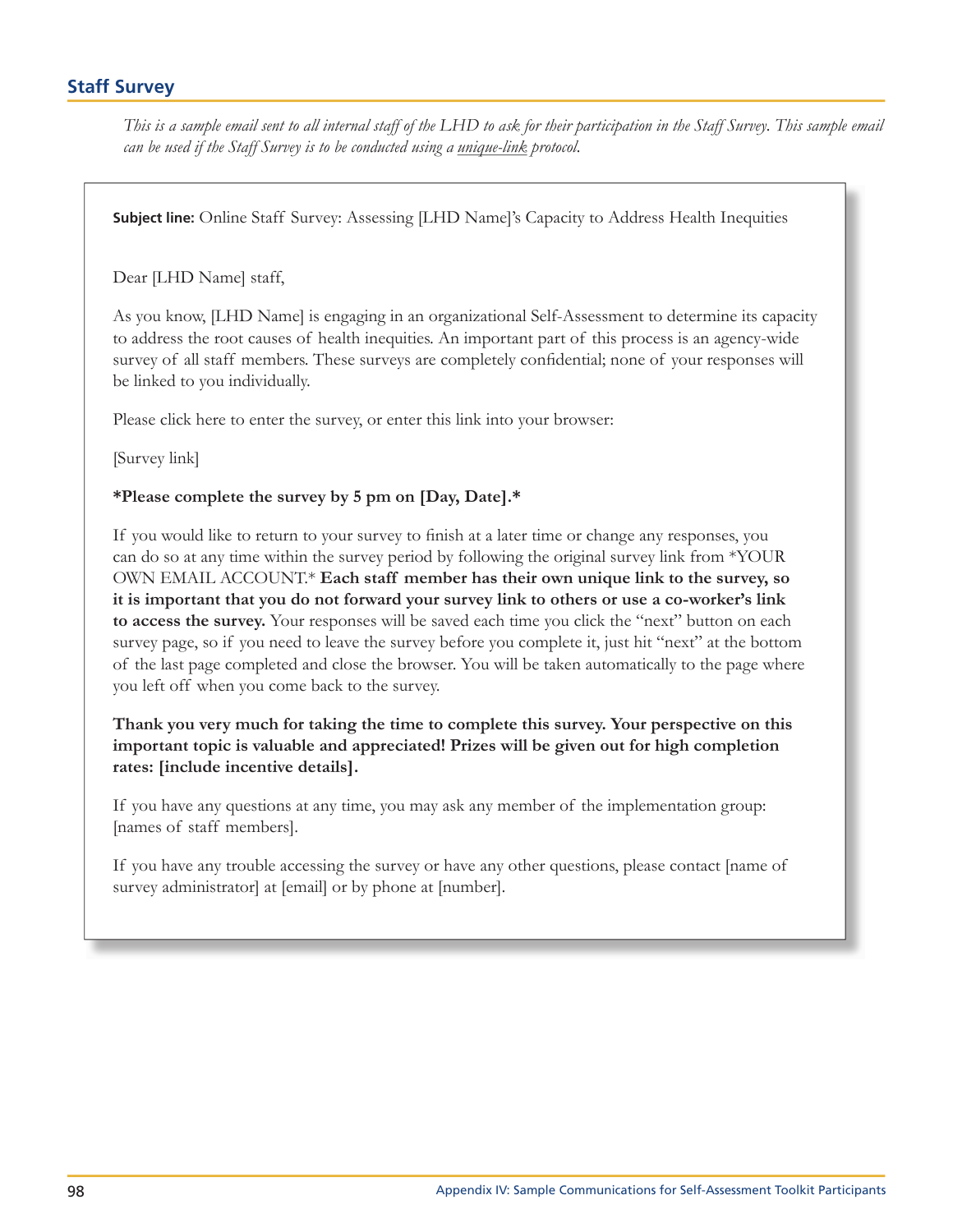This is a sample email sent to all internal staff of the LHD to ask for their participation in the Staff Survey. This sample can be used if the Staff Survey is to be conducted using a general-link protocol.

**Subject line:** Online Staff Survey: Assessing [LHD Name]'s Capacity to Address Health Inequities

Dear [LHD Name] staff,

As you know, [LHD Name] is engaging in an organizational Self-Assessment to determine its capacity to address the root causes of health inequities. An important part of this process is an agency-wide survey of all staff members. These surveys are completely confidential; none of your responses will be linked to you individually.

Please click here to enter the survey, or enter this link into your browser:

[Survey link]

### \*Please complete the survey by 5 pm on [Day, Date].\*

The survey should take 30–45 minutes to complete. It is important that you complete the survey in one sitting. If you leave the survey before completing it, you will need to start the survey again from the beginning.

Thank you very much for taking the time to complete this survey. Your perspective on this important topic is valuable and appreciated! Prizes will be given out for high completion rates: [include incentive details].

If you have any questions at any time, you may ask any member of the implementation team: [names of staff members].

If you have any trouble accessing the survey or have any other questions, please contact [name of survey administrator] at [email] or by phone at [number].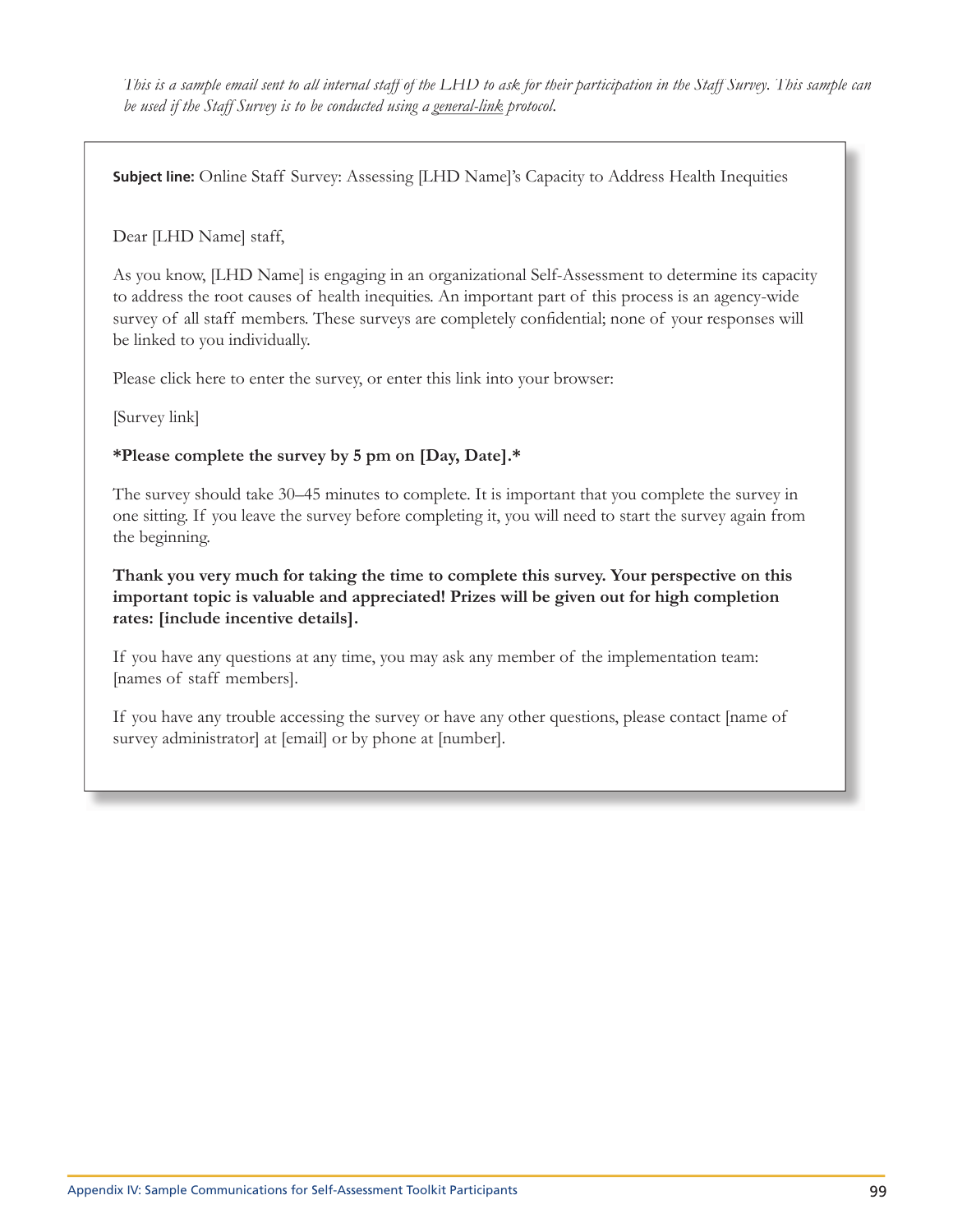# **Collaborating Partner Survey**

This is a sample letter to alert community partners to the Self-Assessment process the LHD is undertaking, and to the upcoming survey they will be asked to participate in. It should be signed by the public health official or lead executive at LHD or, if that is not feasible, it can be signed by other members of senior management/leadership staff.

**Subject line: [LHD] Survey** 

Greetings! You are receiving this email because you are someone who works with [LHD name]. [LHD] is currently working on assessing our capacity to address health inequities/disparities and the social determinants of health, such as income and education. As a representative of a community group, community-based organization or public agency serving the [local place name] community, we would very much like to get your perspective on how well-prepared you believe we are to address health inequities in our community.

In the next few days, we will be contacting you with information on completing an on-line survey about the [LHD]. The answers will be completely confidential. We know you are very busy and appreciate you taking time to complete the survey to help us do a better job of reducing health inequities in [local place name] and helping EVERYONE live long, healthy lives.

If you have any questions, please feel free to contact anyone you work with at the health department or [designate point person from the implementation team].

Thanks again for your help.

Sincerely,

[Name], Lead Executive/Public Health Official

Signatories can include other leadership staff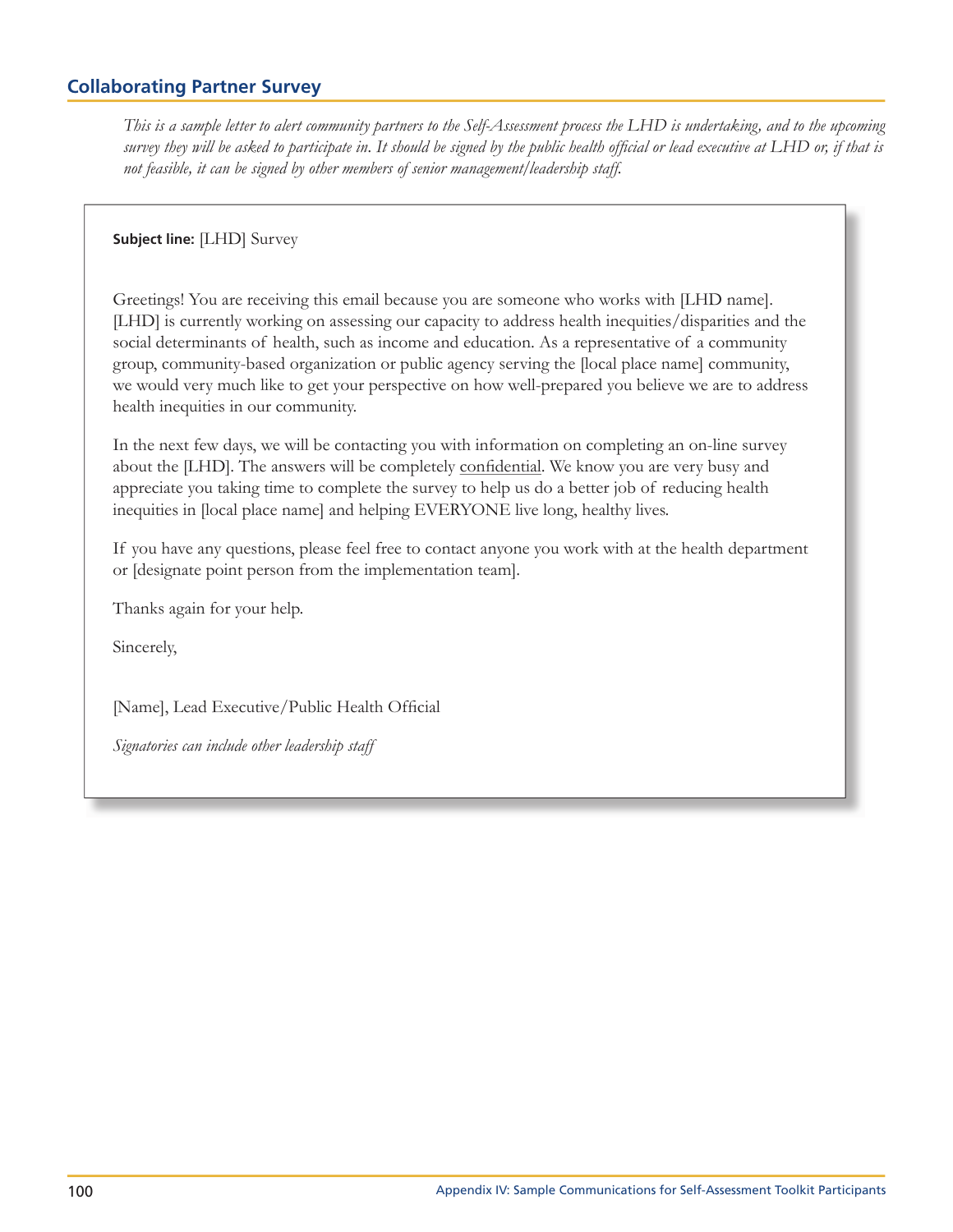This is a sample invitation to take the online Collaborating Partner Survey that should be used if the survey is to be conducted using a unique-link protocol.

**Subject line:** [LHD name] Survey

Dear [firstname],

As you have been informed in a recent email from [Lead Executive/Public Health Official], [LHD] is currently working on assessing its capacity to address health inequities/disparities and the social determinants of health such as income and education and is asking for your participation in the form of a brief survey. The goal of the Collaborating Partner Survey is to gather perspectives from a broad range of community groups, community-based organizations and other public agencies that may partner with [LHD] on public health approaches, strategies and activities that help address health inequities.

Let me assure you that your name and organization will never be linked to your responses, and your participation has no impact on your current or future work with [LHD]. The analysis of survey results will be conducted by a contractor/staff member with no direct influence into any contract/agreement between [LHD] and your organization.

## \*Please complete the survey by 5 pm on [Day, Date].\*

Please complete this questionnaire at your earliest convenience by following this link:

[Survey link]

The survey should take you no more than 15 minutes.

If you would like to return to your survey to finish at a later time or change any responses, you can do so at any time within the survey period by following the original survey link from \*YOUR OWN EMAIL ACCOUNT.\* Each participant has their own unique link to the survey, so it is important that you do not forward your survey link to others or use anyone else's link to access the survey. Your responses will be saved each time you click the "next" button on each survey page, so if you need to leave the survey before you complete it, just hit "next" at the bottom of the last page completed and close the browser. You will be taken automatically to the page where you left off when you come back to the survey.

Thank you very much for taking the time to complete this survey. Your perspective on this important topic is valuable and appreciated!

If you have any questions or concerns, please do not hesitate to contact me at [phone number] or [email address].

Thank you again for your participation.

Sincerely,

[Name]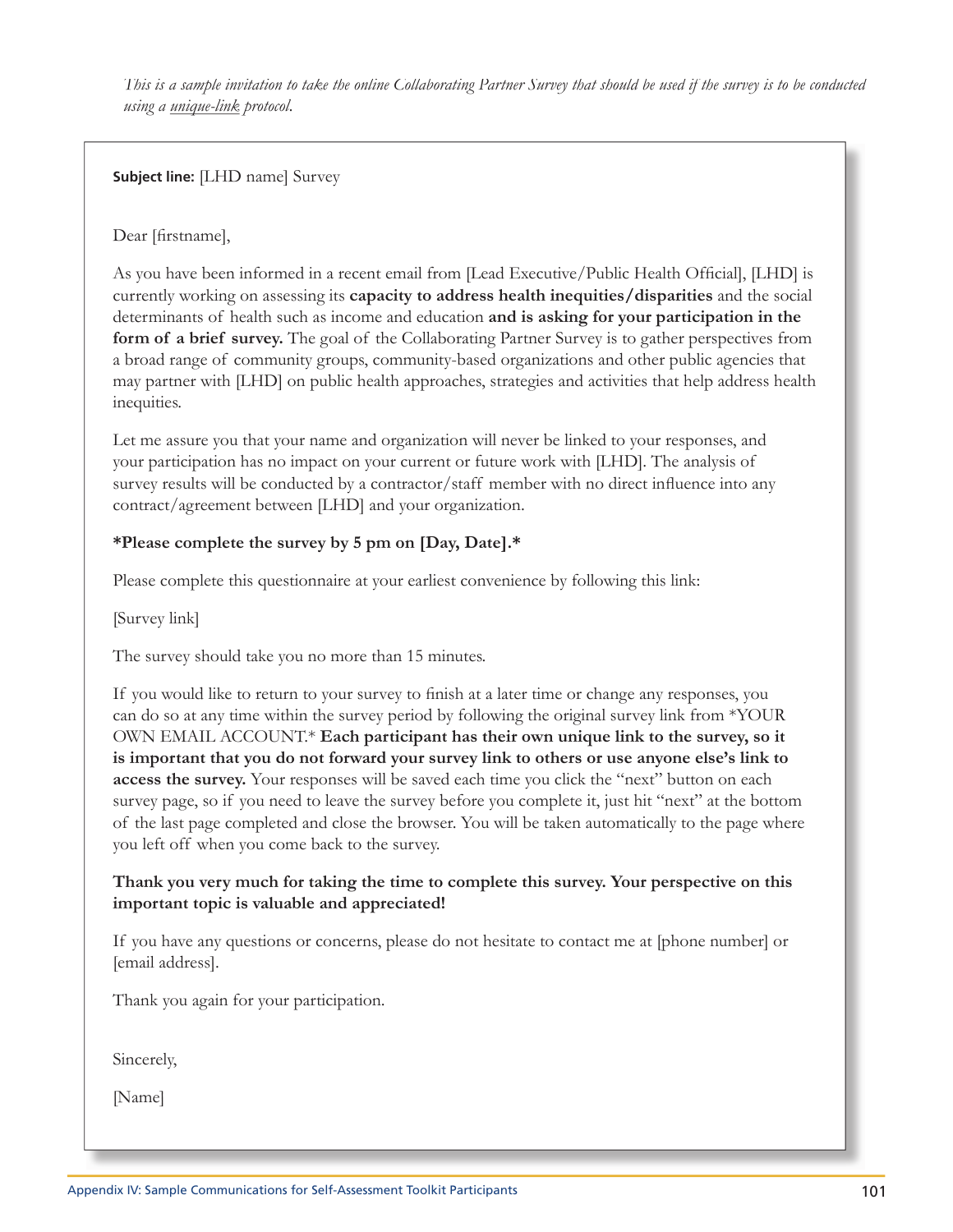This is a sample invitation to take the online Collaborating Partner Survey if the survey is to be conducted using a general-link survey protocol.

**Subject line:** [LHD name] Survey

Dear [firstname],

As you have been informed in a recent email from [Lead Executive/Public Health Official], [LHD] is currently working on assessing its capacity to address health inequities/disparities and the social determinants of health such as income and education and is asking for your participation in the form of a brief survey. The goal of the Collaborating Partner Survey is to gather perspectives from a broad range of community groups, community-based organizations and other public agencies that may partner with [LHD] on public health approaches, strategies and activities that help address health inequities.

Let me assure you that your name and organization will never be linked to your responses, and your participation has no impact on your current or future work with [LHD]. The analysis of survey results will be conducted by a contractor/staff member with no direct influence into any contract/ agreement between [LHD] and your organization.

### \*Please complete the survey by 5 pm on [Day, Date].\*

Please complete this questionnaire at your earliest convenience by following this link:

[Survey link]

The survey should take you no more than 15 minutes.

### Thank you very much for taking the time to complete this survey. Your perspective on this important topic is valuable and appreciated!

If you have any questions or concerns, please do not hesitate to contact me at [phone number] or [email address].

Thank you again for your participation.

Sincerely,

[Name]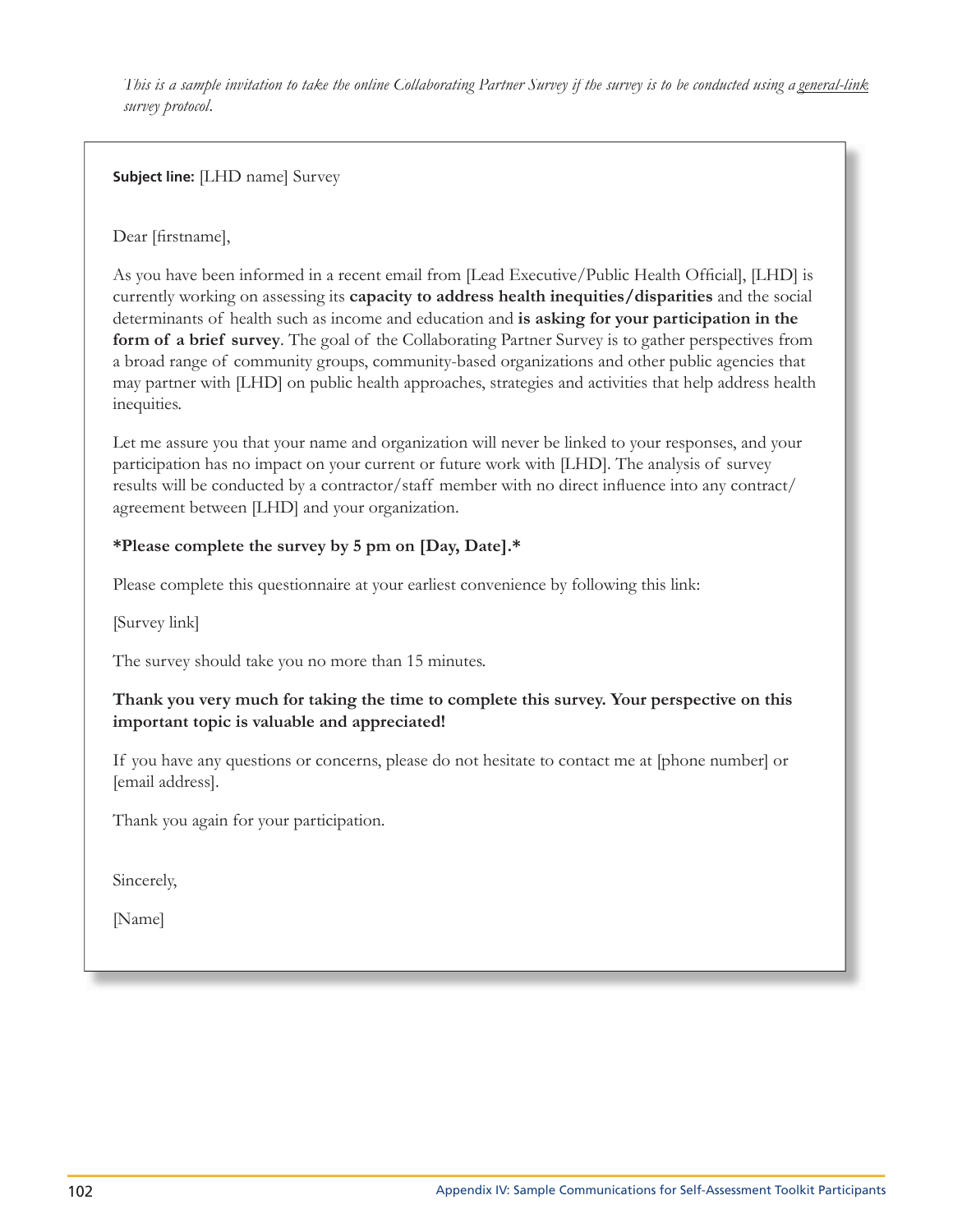# **Staff Focus Groups**

This is a sample email to inform staff of upcoming focus groups.

Before specific staff members are invited to participate in a focus group, the Public Health Official or another leadership staff member involved with the Self-Assessment process should email all staff to encourage their participation in the focus groups and assure them that it is an approved use of their time at work. This email is also an opportunity to remind staff of the LHD's commitment to the Self-Assessment process and provide follow-up from the survey component, creating momentum for staff participation.

**Subject line:** Staff Focus Groups: Assessing [LHD Name]'s Capacity to Address Health Inequities

Dear staff,

As you may recall, our [LHD] is participating in an organizational Self-Assessment process to determine our capacity to successfully reduce health inequities in our community. In [month] there was an on-line Staff Survey that was designed to assess some aspects of our capacity, and [X%] of staff completed the survey, which is a GREAT response rate.

The next phase of the assessment involves staff focus groups that will be conducted by [description of who will be facilitating the groups]. They will be contacting randomly-selected staff that represent all classification levels to participate in these focus groups. Supervisors will be allowing their staff release time to participate in the focus groups. Staff will be paid for their time as regular work time.

Your participation in the focus group is voluntary. Information you share in the focus groups will be kept confidential. Common themes among participants will be shared in a report. Any statements quoted in the report will not be linked to any individual.

Please let me or one of the other members of the assessment team know if you have any questions [names].

Thanks again for all of your thoughts and input in this important assessment that will allow us to better do our work.

Sincerely,

[Name of Lead Executive/Public Health Official or other leadership staff]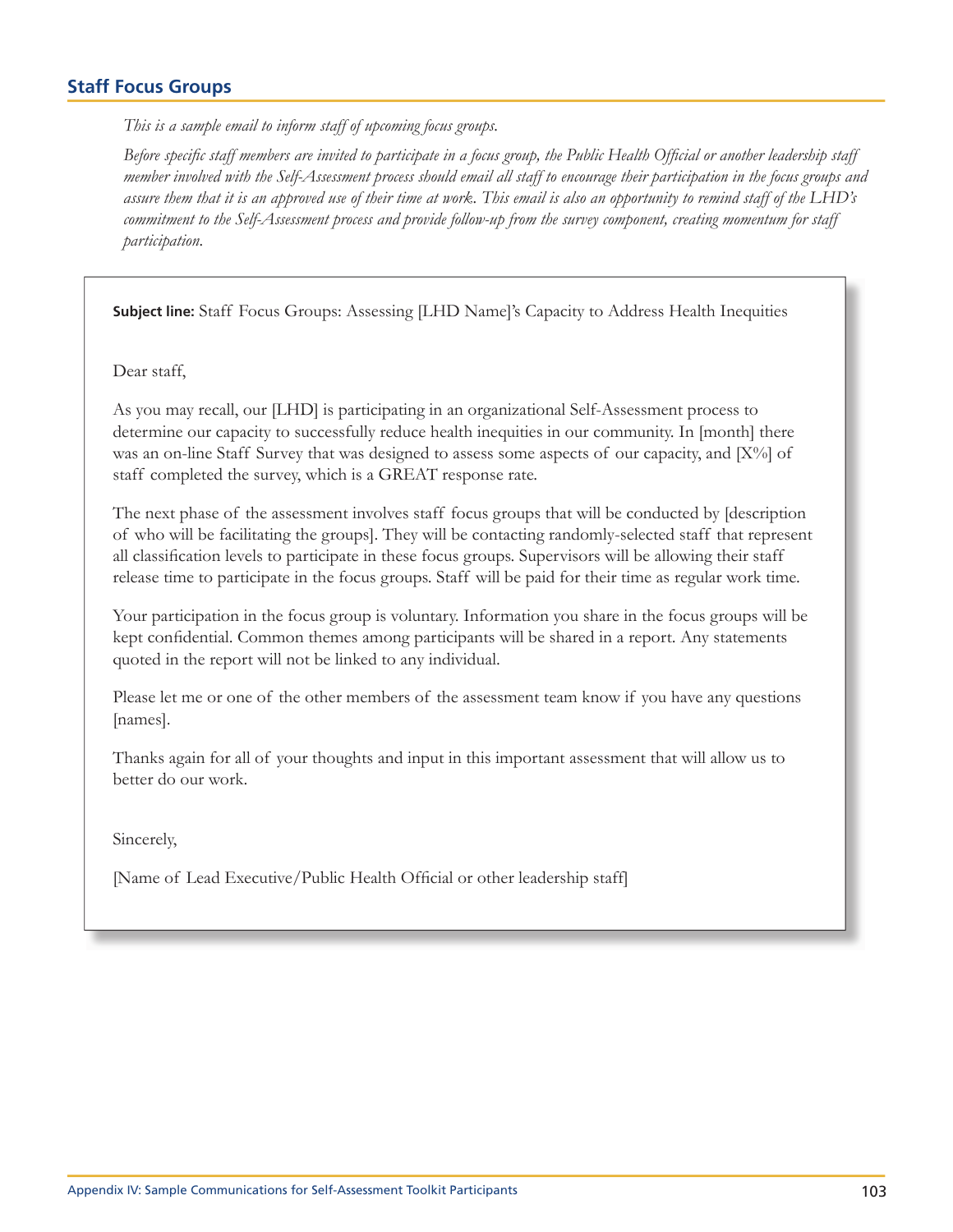This is a sample letter sent by the focus group facilitator—not an internal LHD staff member—to invite staff to participate in the Staff Focus Groups.

**Subject line:** Staff Focus Groups: Assessing [LHD]'s Capacity to Address Health Inequities

Dear,

As you know, [LHD name] is undergoing an assessment process to determine its ability to address the root causes of health inequities.

An important part of the assessment process involves conducting focus groups with staff members. The focus groups will explore the elements of the organizational culture and structure that you may find support or interfere with the agency's ability to address health inequities. We are also interested in learning about the personal characteristics and skills you think people at [LHD] need in order to enable the organization address the root causes of health inequities. To provide for the most comfortable environment in which to speak freely, managers and non-management staff will participate in different focus groups. All of the information we collect in the focus group will be kept CONFIDENTIAL. The information we collect from all the focus groups will be combined and the report will only focus on the themes that emerged from the combined information. No comments or themes will be linked to specific participants. Your input is very important to this assessment process and we hope you will participate.

[Introduce self and describe role as outside facilitator], and I would like to invite you to participate in a focus group. The focus group will last 90 minutes and will be held in [location].

Please let me know which of the following times you are NOT available:

[Offer up to three dates/times]

I hope very much that you will take the time to participate; your perspective is an important piece of the assessment. If you have any questions please feel free to contact me at [phone number].

Thanks in advance for your assistance!

Sincerely,

[Facilitator name]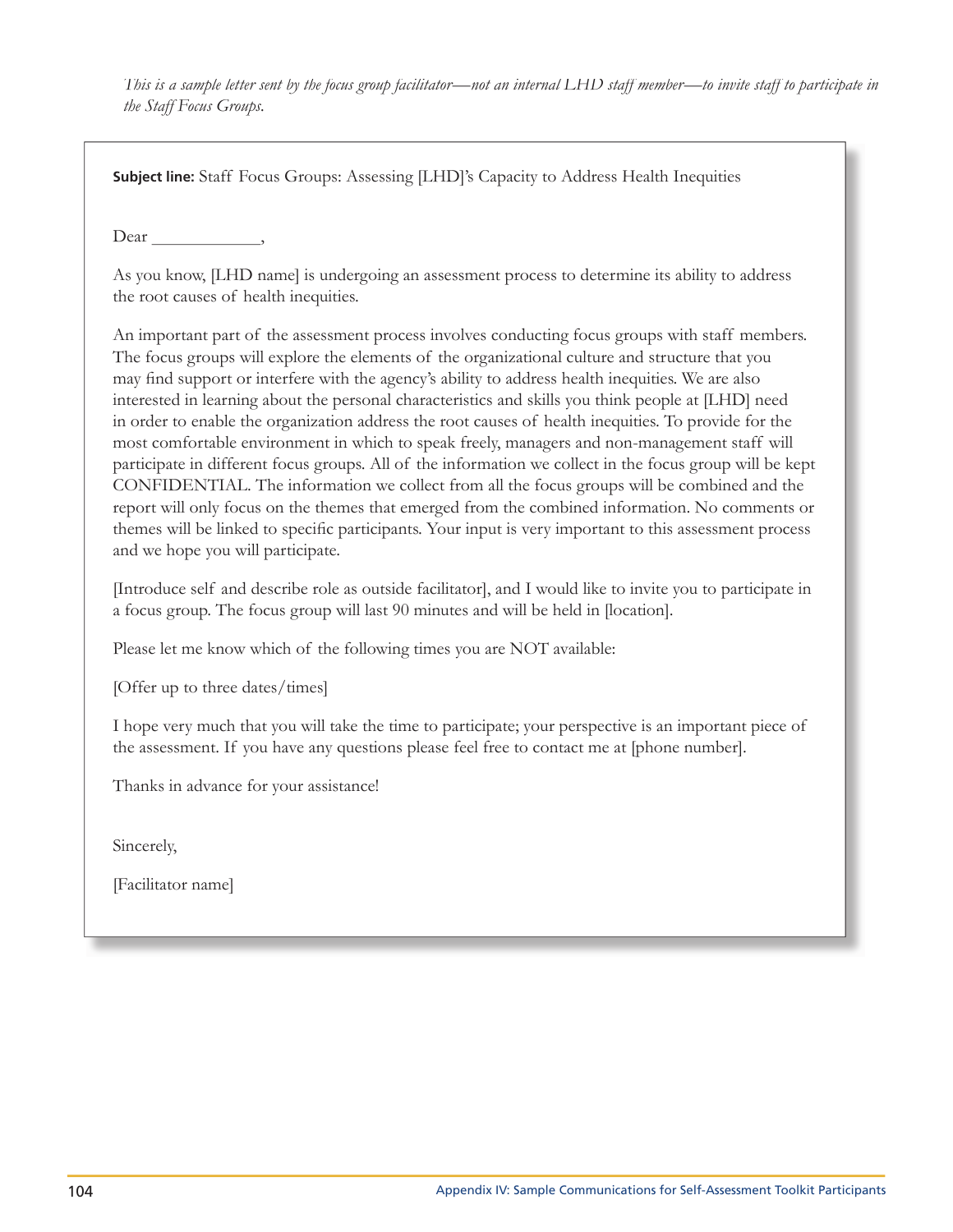This sample communication is a "thank you" letter to be sent to the focus group participants after the group discussion takes place. Because of the personal and time-consuming nature of the participation in a focus group, it is particularly important to acknowledge individuals' contributions to the Self-Assessment process.

Dear [participant names]:

I would like to extend my sincerest thanks to you all for participating yesterday in the staff focus group for the [LHD]'s health inequities assessment. I really enjoyed meeting each of you, and appreciate the time you took out of your busy day to contribute so thoughtfully to our conversation. This assessment process has been truly enriched by each of your perspectives and insights.

If you have any questions or comments, please contact me at [contact information].

Sincerely,

[Facilitator name]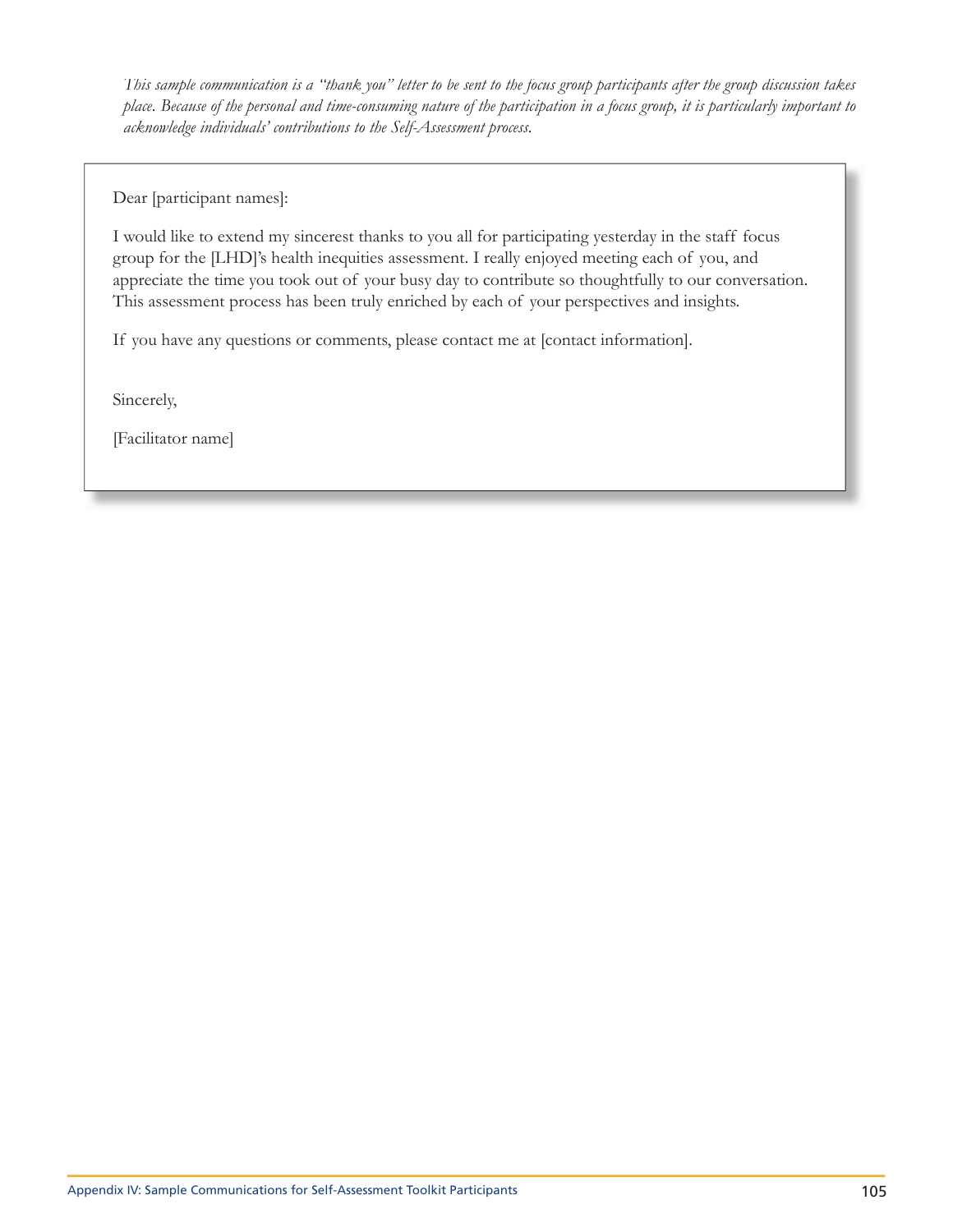## **Management Interviews**

This is a sample email inviting senior management staff members to participate in individual interviews.

**Subject line:** Staff Interviews: Assessing [LHD]'s Capacity to Address Health Inequities

Dear [participant name]:

As you know, the [LHD] is undergoing an assessment process to determine its ability to address the root causes of health inequities. The assessment was developed by the Bay Area Regional Health Inequities Initiative (BARHII), a collaboration of eleven health departments in California's San Francisco Bay Area.

An important part of the assessment process is conducting key informant interviews with staff members. The interviews will explore the elements of the organizational culture and structure that you find may support or interfere with the agency's ability to address health inequities. We are also interested in learning about the personal characteristics you think people at [LHD] need in order to enable the organization to address the root causes of health inequities. All of the information we collect in the interviews will be kept CONFIDENTIAL Your input is very important to this assessment process and we hope you will participate.

[Introduce self and describe role as outside facilitator], and I would like to invite your participation in a key informant interview, which should be about an hour long.

### Please let me know if you are available for a phone interview during the following time:

### [Date and Time]

If you are not available during any of these times please suggest a time that you are available. Also, if you'd prefer to have an in-person interview, we can arrange to meet at your office or another convenient location.

I hope very much that you will take the time to participate; your perspective is an important piece of the assessment. If you have any questions please feel free to contact me at [phone] number

Thanks in advance for your assistance!

Sincerely,

[Interviewer name]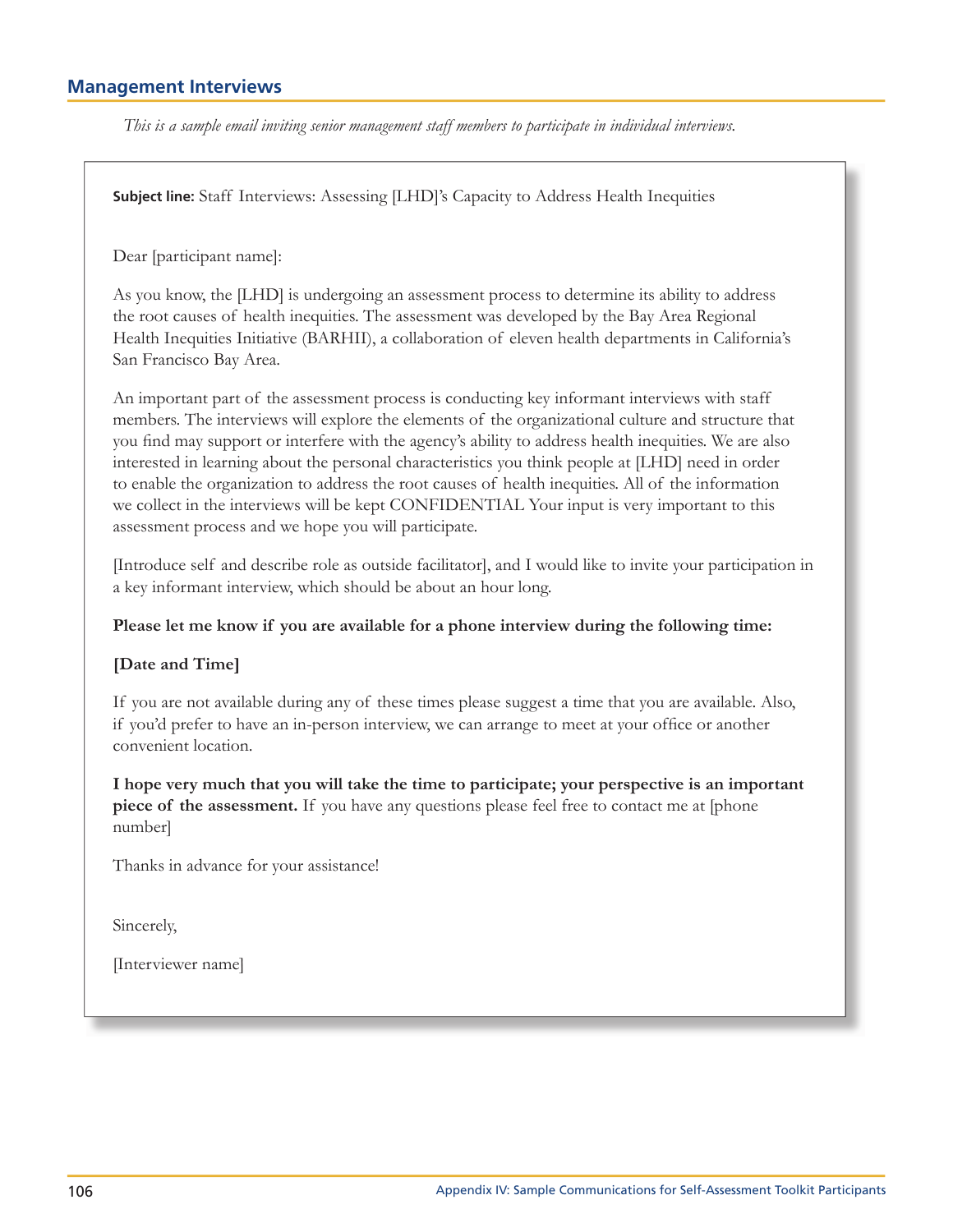# APPENDIX V: Time and Materials Budget for Implementing the Self-Assessment

**Appendices** п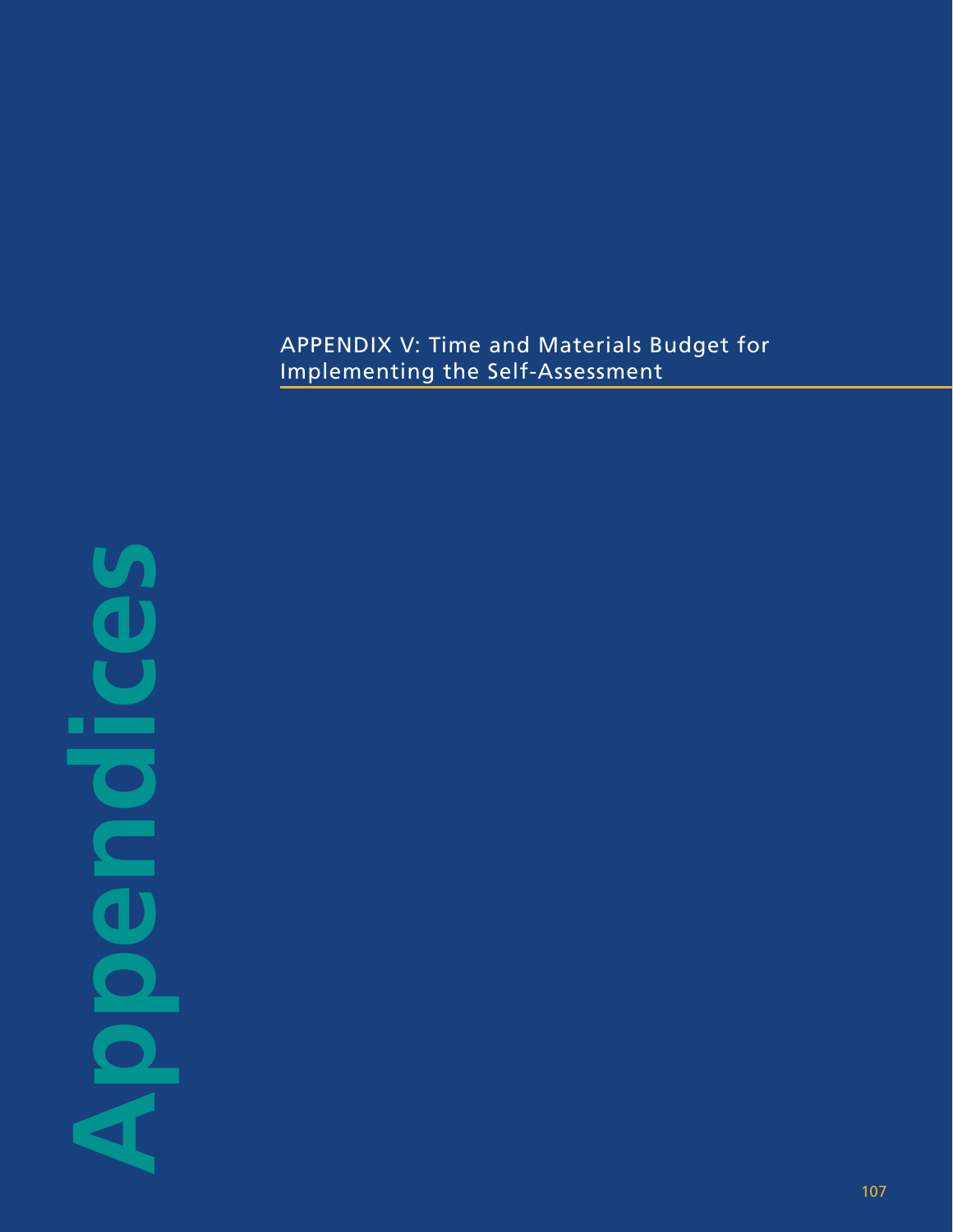# **Staff Survey**

The Toolkit was pilot tested at the City of Berkeley Public Health Division (BPHD) in 2008. The 100 staff of the CBPHD and approximately 50 collaborating partners were invited to participate in the Self-Assessment. To account for the time involved in developing and modifying the implementation process, time estimates for each step in the Self-Assessment are provide in number of hours only and not across a time-span.

The table below shows the estimated investment required for implementing the Staff Survey.

| <b>Survey Implementation Task</b> | Who                                             | <b>Estimated Staff Time</b>                                                                                                                                            |
|-----------------------------------|-------------------------------------------------|------------------------------------------------------------------------------------------------------------------------------------------------------------------------|
| Convening Implementation Team     | Leadership and Selected Staff                   | 5-10 hours per person                                                                                                                                                  |
| Communicating with Staff          | Leadership, Implementation Team and<br>Managers | 5-10 hours per person                                                                                                                                                  |
| Managing Survey                   | Selected Implementation Team Member             | 8-12 hours                                                                                                                                                             |
| Completing the Survey             | All Staff                                       | 20-45 minutes per person                                                                                                                                               |
| Data Management and Analysis      | Analyst                                         | 10-15 hours for data management;<br>15-40 hours for data analysis, including<br>qualitative analysis. This may vary depending<br>on the number of survey participants. |

### **Additional Resources Needed:**

- $\bullet$ Subscription to online survey tool
- Computer access for all staff  $\bullet$
- Optional: Consultant for survey administration and/or data analysis  $\bullet$

# **Community Partner Survey**

The table below shows the estimated investment required for implementing the Collaborating Partner Survey.

| <b>Survey Implementation Task</b>                    | Who                                              | <b>Estimated Staff Time</b>                                                                                                                                          |
|------------------------------------------------------|--------------------------------------------------|----------------------------------------------------------------------------------------------------------------------------------------------------------------------|
| Convening implementation team, Survey<br>Preparation | Leadership and Selected Staff                    | 2-5 hours per person                                                                                                                                                 |
| Identifying and Communicating with Partners          | Leadership, Implementation Team, and<br>Managers | 2-8 hours per person                                                                                                                                                 |
| Managing Survey                                      | Selected Implementation Team Member              | 8-12 hours                                                                                                                                                           |
| Completing the Survey                                | Selected Partners                                | 15-25 minutes per partner                                                                                                                                            |
| Data Management and Analysis                         | Analyst                                          | 6-8 hours for data management;<br>10-12 hours for data analysis, including<br>qualitative analysis. This may vary depending<br>on the number of survey participants. |

### **Additional Resources Needed:**

- $\bullet$ Subscription to online survey tool
- Optional: Consultant for survey administration and/or data analysis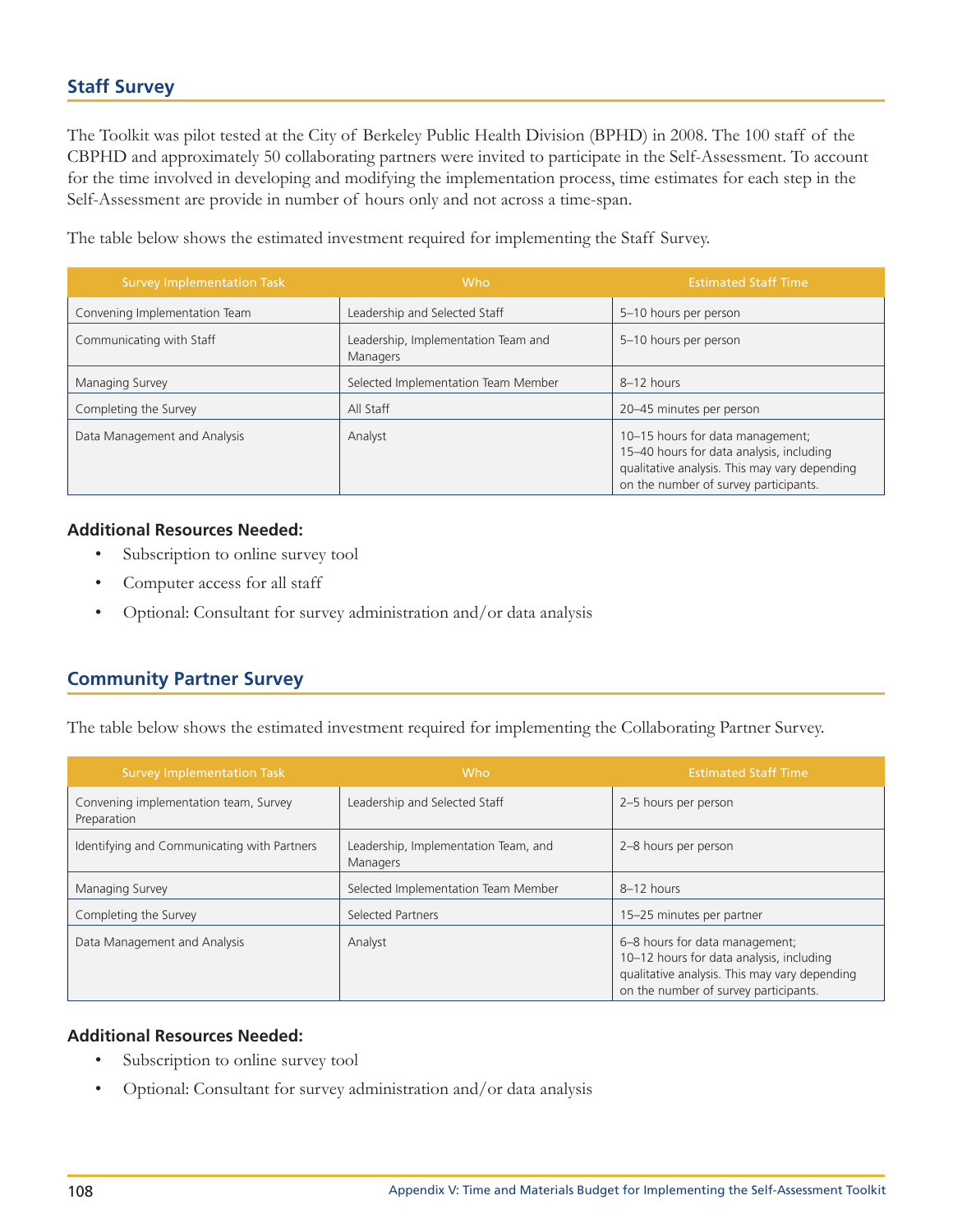# **Staff Focus Groups**

The table below provides an estimate of the investment required for implementing the Staff Focus Groups.

| <b>Focus Group Implementation Task</b>                                                             | <b>Who</b>                                                      | <b>Estimated Staff Time</b>                                                     |
|----------------------------------------------------------------------------------------------------|-----------------------------------------------------------------|---------------------------------------------------------------------------------|
| Reviewing focus group protocol and<br>customizing to reflect survey findings and LHD<br>priorities | Facilitator, with assistance from Implementation<br>Team member | 10 hours                                                                        |
| Selecting and Scheduling Staff                                                                     | Facilitator, with assistance from Implementation<br>Team member | 1 hour to manage and randomize staff lists;<br>2 hours to schedule              |
| Preparing for and Facilitating Focus Groups                                                        | Facilitator                                                     | 2 hours per focus group, plus travel time if<br>necessary                       |
| Participating in the Focus Group                                                                   | Selected Staff                                                  | 90 minutes                                                                      |
| Qualitative Data Analysis                                                                          | Analyst/Consultant                                              | 15-20 hours. This may vary depending on the<br>number of focus groups conducted |

### **Additional Resources Needed:**

- $\bullet$ Private meeting room, possibly off-site (but nearby), in which to conduct the focus groups.
- $\bullet$ Refreshments for participants.
- $\bullet$ Optional: Digital recorder to record interviews and funds for a professional transcription service.
- $\bullet$ If not trading facilitation services with a colleague organization/neighboring LHD: funds to secure a consultant to facilitate the focus groups and analyze the data.

# **Management Interviews**

The table below shows the estimated investment required for implementing the Management Interviews.

| <b>Management Interviews</b><br><b>Implementation Task</b>                                    | Who                                                             | <b>Estimated Staff Time</b>                                           |
|-----------------------------------------------------------------------------------------------|-----------------------------------------------------------------|-----------------------------------------------------------------------|
| Reviewing interview protocol and customizing<br>to reflect survey findings and LHD priorities | Leadership and Implementation Team                              | 5 hours                                                               |
| Selecting and Scheduling Staff                                                                | Facilitator, with assistance from Implementation<br>Team member | 1 hour to manage and randomize staff lists;<br>2 hours to schedule    |
| Preparing for and Conducting Interviews                                                       | Facilitator                                                     | 1 hour per interview, plus travel time if<br>interviews are in-person |
| Participating in the Interview                                                                | Selected Management Staff                                       | 1 hour                                                                |
| Qualitative Data Analysis                                                                     | Analyst/Consultant                                              | $10-12$ hours                                                         |

### **Additional Resources Needed:**

- $\bullet$ Private meeting room/office, possibly off-site (but nearby), in which to conduct the interviews, if desired. Interviews can also be conducted over the phone.
- Optional: Digital recorder to record interviews and funds for a professional transcription service.  $\bullet$
- $\bullet$ If not trading interview services with a colleague organization/neighboring LHD: funds to secure a consultant to conduct the interviews and analyze the data.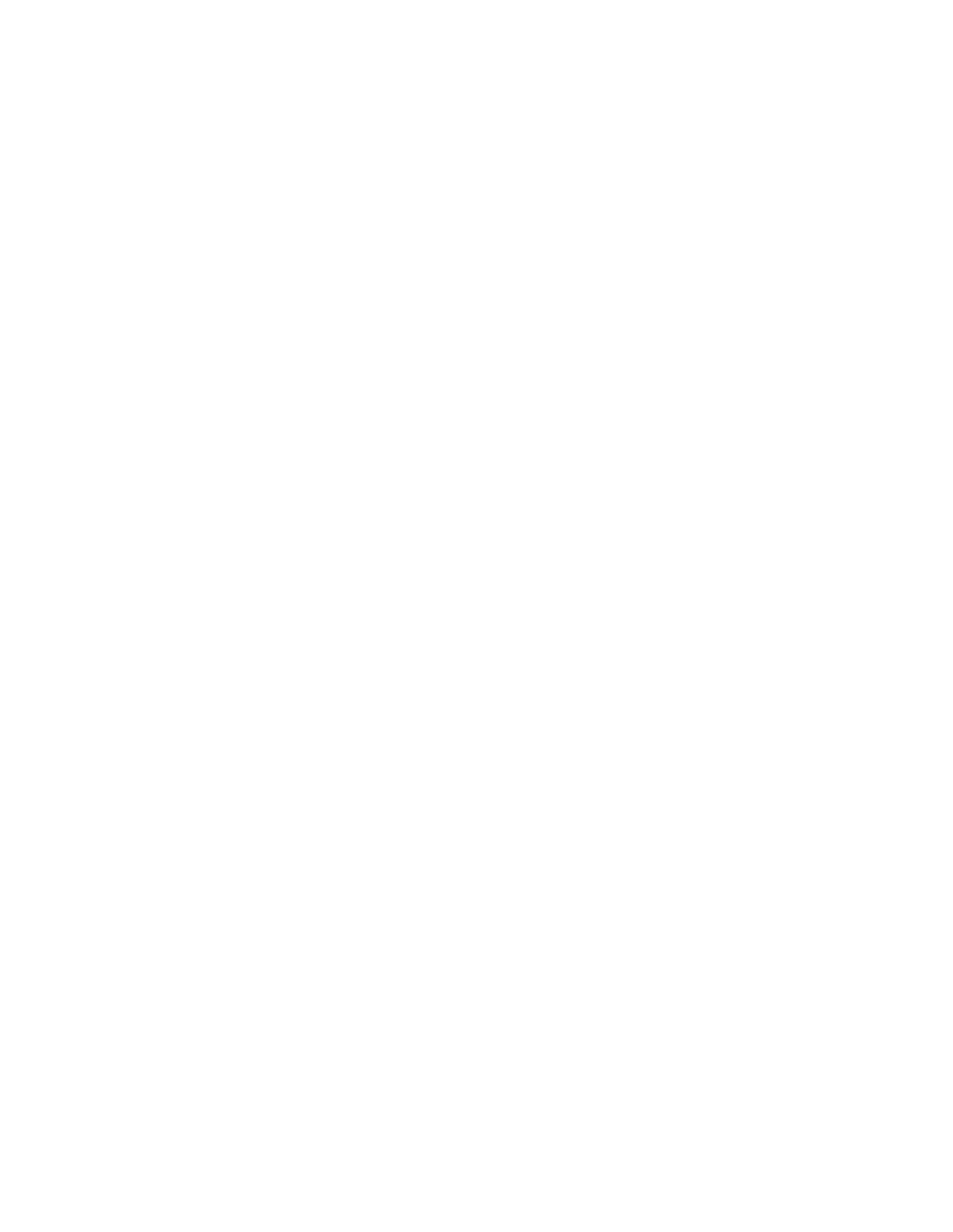# **APPENDIX VI: Action Planning Worksheet**

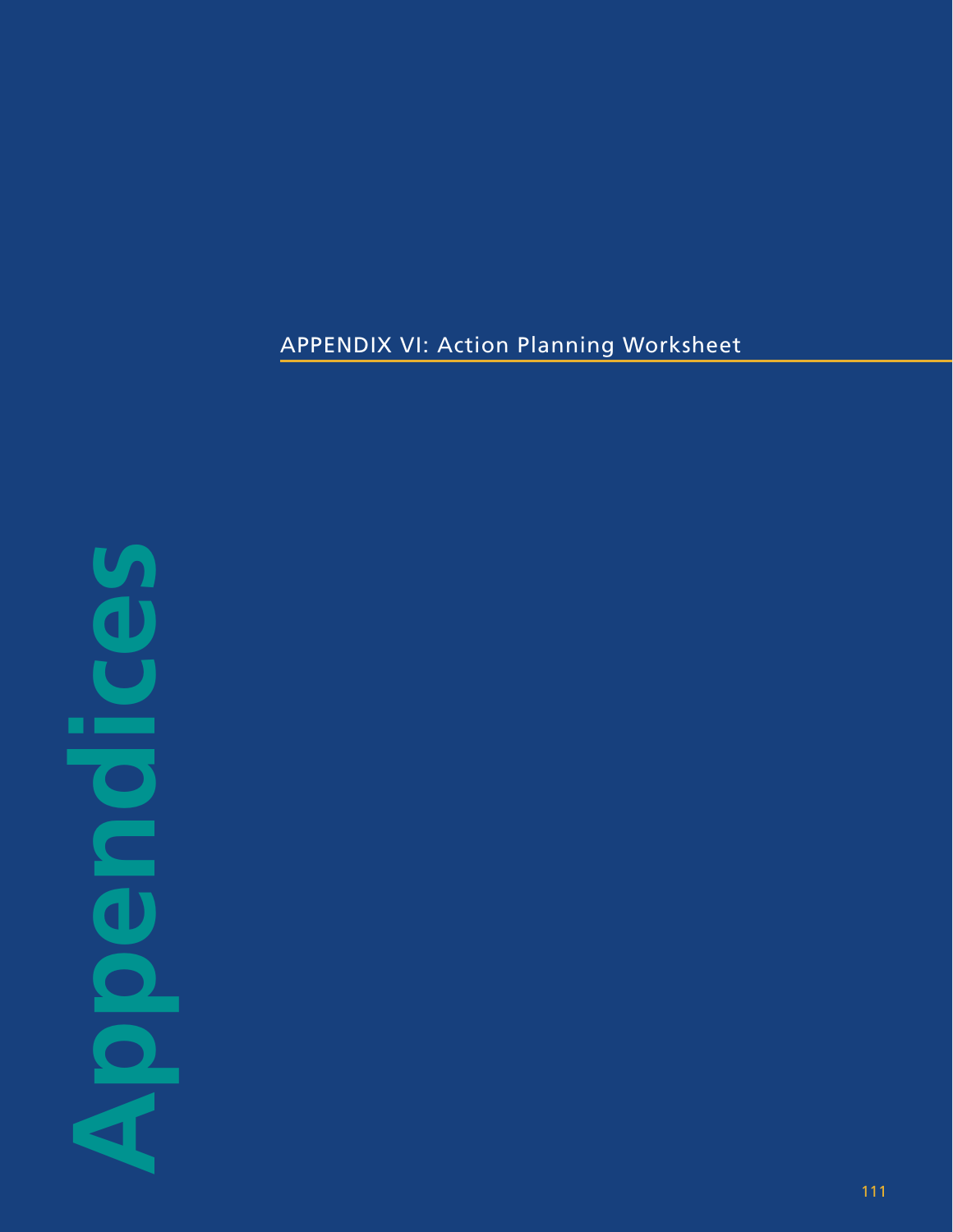Instructions: Use this worksheet to document any actionable ideas that may have come up in the course of your LHD's reflection on and discussions about the findings from the Self-Assessment. This tool is for LHD leadership and staff to use as a catalyst for creating concrete next steps to enhance your organization's capacity to address the root causes of health inequities.

| change we would see?<br>Result: What is the | changes would we see in<br>If this idea is successfully<br>our organization and/or<br>implemented, what<br>specific measurable<br>community? |                 |                  |          |          |                 |
|---------------------------------------------|----------------------------------------------------------------------------------------------------------------------------------------------|-----------------|------------------|----------|----------|-----------------|
| Monitoring                                  | What are the milestones<br>will we measure them?<br>of progress, and how                                                                     |                 |                  |          |          |                 |
| Timeline                                    | and when we will aim to<br>required for this action,<br>What are the steps<br>achieve them?                                                  |                 |                  |          |          |                 |
| Leader                                      | point person for making<br>Who will serve as the<br>this happen?                                                                             |                 |                  |          |          |                 |
| Partners needed                             | Who should we consult,<br>with to make this action<br>inform, or collaborate<br>more effective?                                              |                 |                  |          |          |                 |
| Resources needed                            | What additional support<br>or resources would help<br>us achieve this more<br>effectively?                                                   |                 |                  |          |          |                 |
| Opportunities for<br>Action                 | What action do we wish<br>issue or finding does it<br>address, if applicable?<br>to initiate, and what                                       |                 |                  |          |          |                 |
|                                             |                                                                                                                                              | <b>r</b> noitoA | <b>S</b> noito A | E noitoA | Action 4 | <b>d</b> noitoA |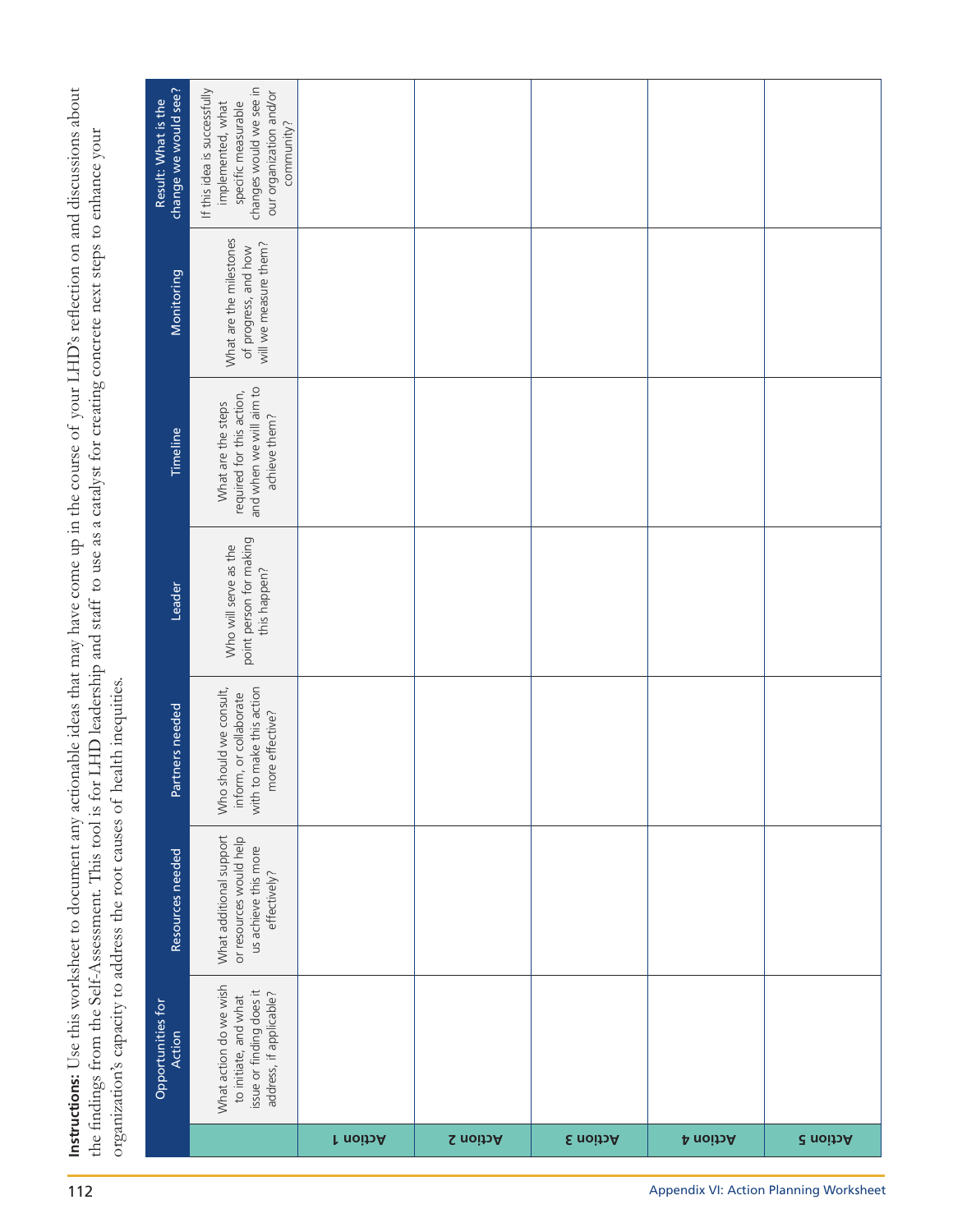# APPENDIX VII: Technical Guidelines

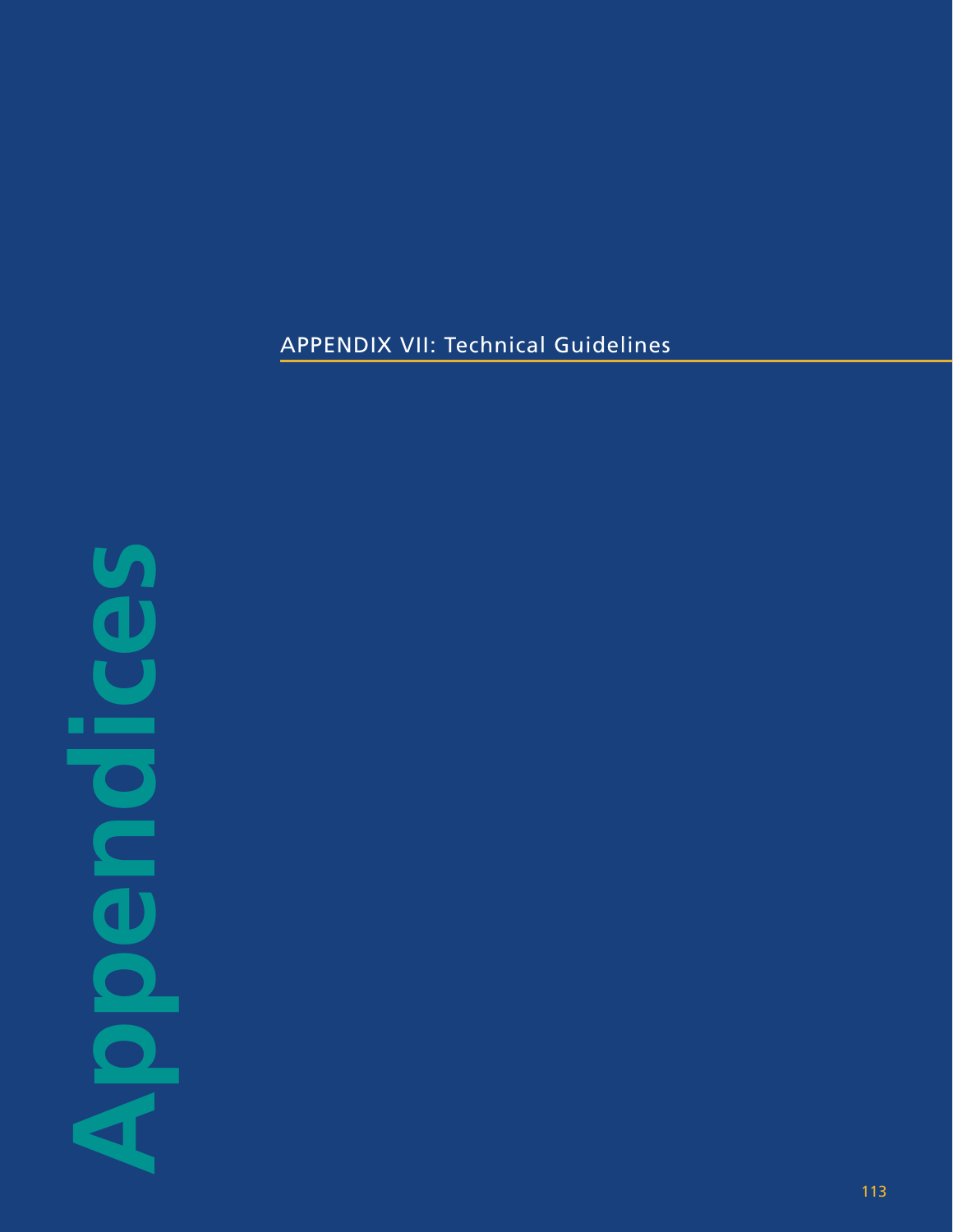# **Staff and Collaborating Partner Surveys: Analysis Guidelines**

The following are rough guidelines on exporting, cleaning and preparing the data for analysis. SurveyMonkey provides very basic analysis. It is recommended that once you have completed the survey administration, you should export the data into software such as SPSS or Excel. Following are tips for managing and conducting basic analysis of your data. For more detailed analysis and reporting, we recommend hiring a consultant if you do not have staff with that expertise.

## **Quantitative Data**

### **Data Management**

- Ensure that all variables are named and labeled correctly.
- Add and recode value labels for all numeric variables:
	- All scales should be labeled in the correct order. In a five-point scale, the lowest level value should equal 1 and the highest level value should equal 5. For example, in a satisfaction five-point scale, "Not at all satisfied" should equal 1 and "Very satisfied" should equal 5. (Note that the Partner Survey scale is opposite, with 1 equaling "Strongly Agree.")
	- $\bullet$ All questions with an option to check all that apply will export each response option in separate variables. When exported, value labels will appear only for response options selected by the respondent.

### Example:

If a respondent selected response option 1 and 2, but did not select response option 3 then that case will show a 1 for the first variable, a 2 for the second variable, and nothing for the third variable.

Recode all variables so anything that was selected/checked equals 1 and anything that was not selected equals 0 (i.e. "Checked"=1 and "Not Checked"=0) as shown in the table below.

Once you have recoded all variables for that question, check for system missing data. If a respondent did not select any of options in that question, then all of those variables should be recoded as system missing (i.e. 99=missing value). Make sure to declare your missing values so that the value you assign then (i.e., 99) won't be included in analyses.



- All questions with Yes/No options should be labeled consistently. Recode values so "Yes" always equals one (1) and "No" always equals zero (0).
- Check all questions that include an "I don't know" or "Not Applicable" option. Run preliminary frequencies and determine if you'd like to include that option in your analysis. If not, recode all "I don't know" values as system missing (i.e.  $88=I$  don't know,  $77 = Not$  Applicable). Make sure to declare your missing values. You may want to include "I don't know" and "Not Applicable" in the initial frequencies of all variables, and then declare these responses as missing when calculating means and other statistics.
- For questions that include an "Other" category, see if the response given in the string variable can be  $\bullet$ included in one of the existing numeric categories. If so, recode appropriately.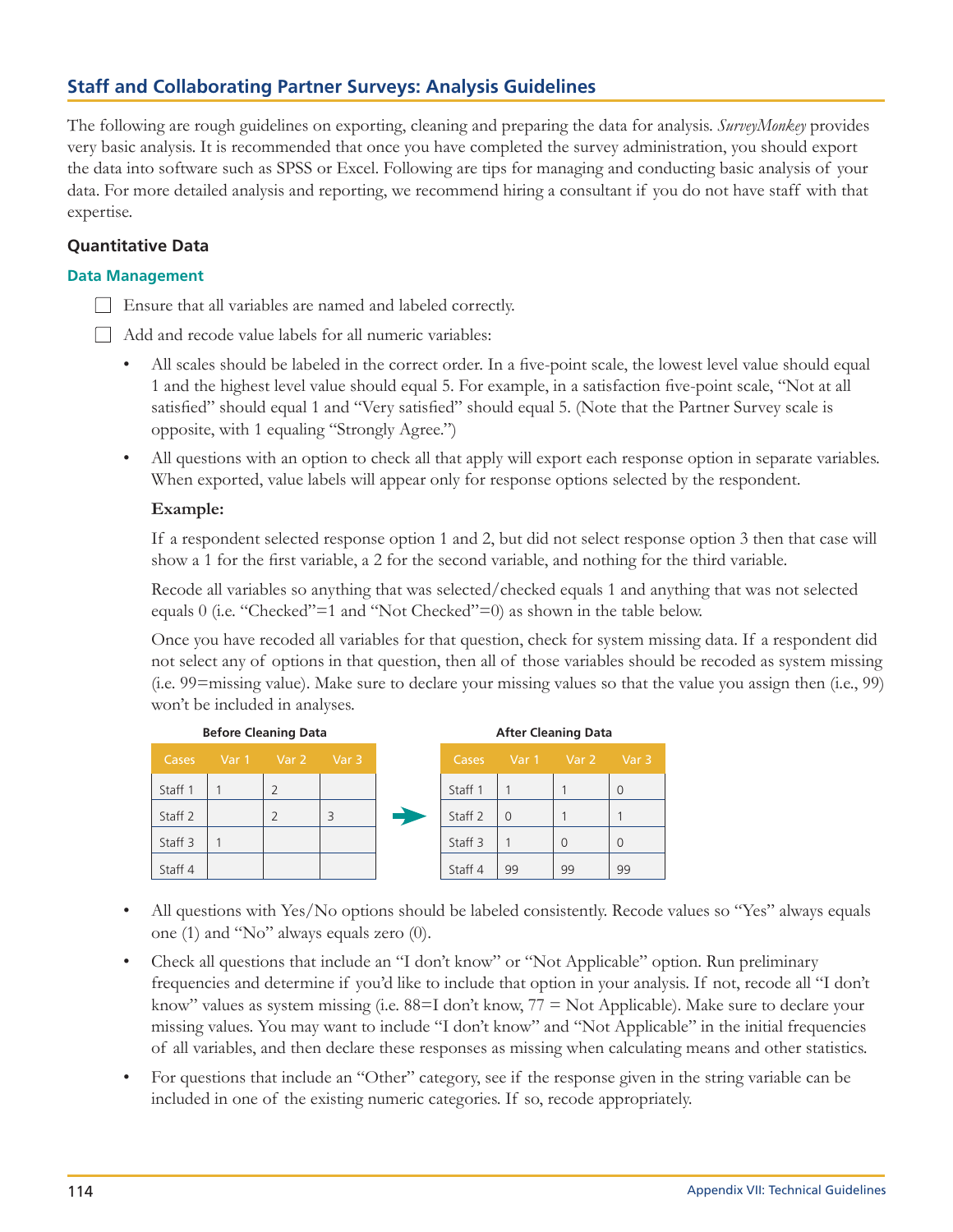After data management, run frequencies on all variables and see if you notice any inconsistencies or additional cleaning that needs to happen before analysis. Check for:

- $\bullet$ Unexpected or counter-intuitive findings, such as consistently low ratings in an area where the agency has done a lot of work (the scale may have exported incorrectly).
- $\bullet$ Very high proportion of missing data (responses may have exported or coded wrong).
- These responses may be real, but skimming your data for these red flags first can help catch coding errors.

### **Data Analysis**

 $\Box$  Run frequencies for all variables. We suggest analyzing the data specific to each domain of the Matrix separately to make it easier to translate the output into tables that group similar data.

 $\Box$  Run cross tabs for selected variables. The Leadership and/or Implementation Teams should discuss what data groupings would contribute to the understanding of staff responses. For example, breaking out staff responses to certain questions by race/ethnicity, staff position, length of time at the agency, or whether they work directly with the community may provide important context to overall findings.

If desired, run statistical tests, such as t-tests and ANOVAs for means differences and chi-square tests for differences in proportions, to test whether differences observed in the cross tabs are statistically significant.

### **Qualitative Data**

#### **Data Management**

 $\Box$  Make sure all string (text) variables are exported. If you notice string variables where there are no responses from any of the respondents, check the original data to see if any responses that are actually given are missing in the exported file. Skimming the original data for this red flag first can catch any exporting errors.

If a response is greater than 255 characters, it may get cut off when exported into SPSS. If a response appears incomplete, check the original data.

### **Data Analysis**

□ Organize all open-ended responses into recurring themes to make it easier to interpret.

Throughout the survey, ratings matrices are often followed by an open-ended question asking survey participants to explain their ratings. It may be helpful to run the frequencies of the string variables individually by each of the preceding questions, so that its corresponding rating can contextualize each comment. In SPSS, an alternative for analyzing open-ended responses in the context of other responses given by the same staff member is to use the "List" function to display selected responses side by side for each respondent.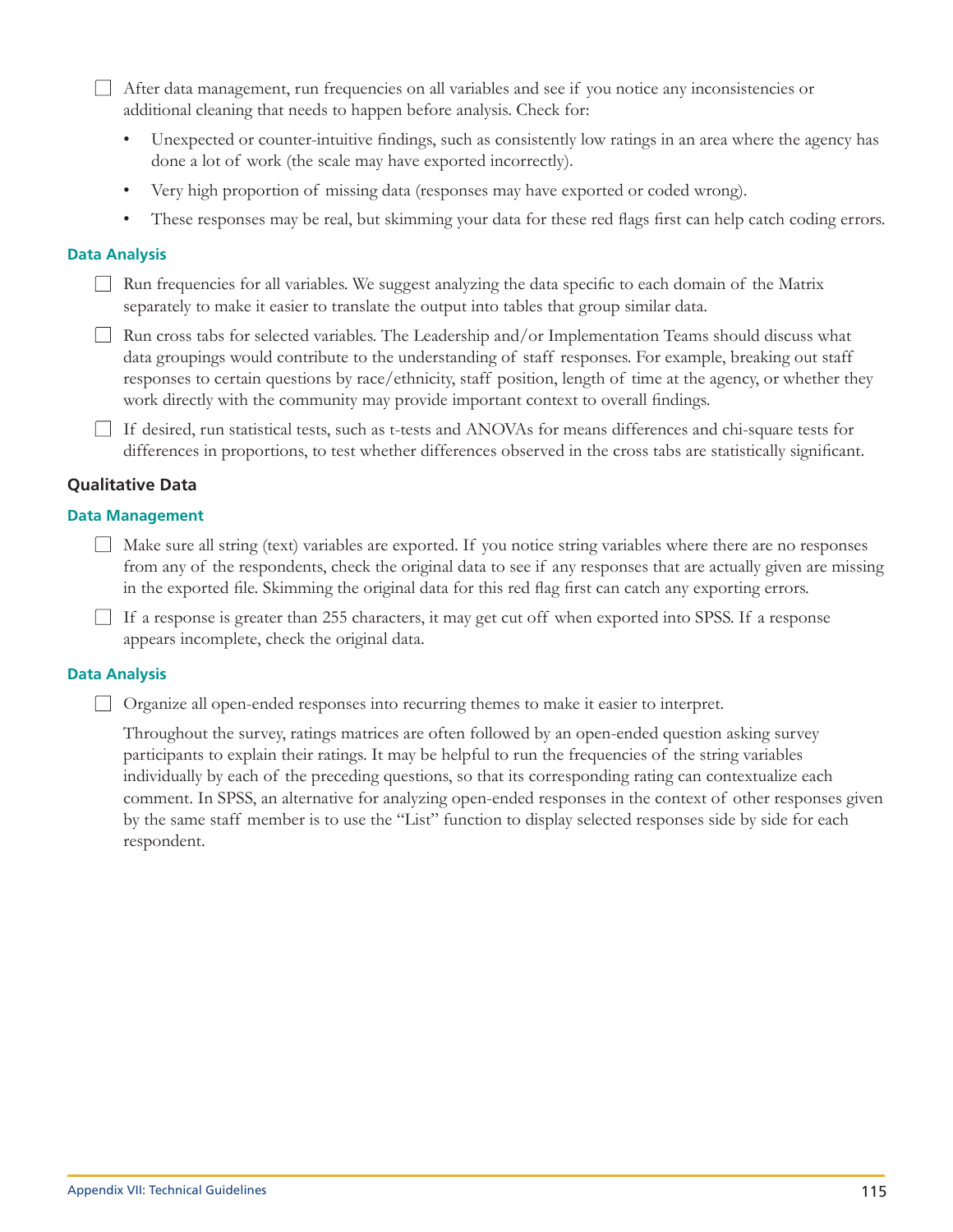# **Staff Focus Groups and Management Interviews: Analysis Guidelines**

### **Qualitative Data**

The tips below provide suggestions for making use of the qualitative data generated by the focus groups and interviews with management staff.

### **Data Analysis**

- □ Use the Matrix of Workforce Competencies and Organizational Characteristics for Addressing Health Inequities as an organizing framework for the analysis. Because the focus group and interview protocols are designed to elicit responses about personal and organizational characteristics on the Matrix, it may be helpful to start with the list of Matrix domains at the beginning of this section and assign these domains as themes under which to organize the responses found in the focus group and interview data.
- $\Box$  Of course, additional themes may emerge from the focus groups and interviews that do not easily fit into the Matrix domains; don't force a quote or theme where it doesn't comfortably fit. These themes that arise organically from one or more focus groups or interviews can hold important insights about the organization and its staff, and should be given equal consideration.
- $\Box$  For the data for the focus groups and separately for the interviews, it may be helpful to make the transcribed text of each session a different color. Then, for the focus group data and separately the interview data, you can cut and paste the responses from each session into a single document organized by Matrix domain and other categories as needed, allowing an at-a-glance view of whether a theme was repeated by several respondents, or if a respondent had a distinct take on an issue, or if the same respondent raised the same issue repeatedly.
- $\Box$  After all focus group and/or interview data have been grouped into categories, do a thorough re-read of all data to see if other ways of organizing the data come to light. For instance, something that was assigned to a domain early on may later seem to fit better in a different category, based on other responses that were categorized later.
- $\Box$  Once all focus group and/or interview data are organized, flesh out the themes of the responses relating to each Matrix domain and pull out illustrative quotes that directly represent the voice, tone and meaning of the group's and/or interviewees' responses on that theme.
- $\Box$  The final step in making use of these rich qualitative data is to refer back to the Staff Survey findings and use these data to help support, contextualize, explain or give an alternate perspective on those findings.
- $\Box$  The Leadership and Implementation Teams should discuss the added information about staff and organizational capacity provided by the focus groups and/or interviews. See Section V for recommendations for reflecting on the Toolkit data and translating the information into action for your LHD.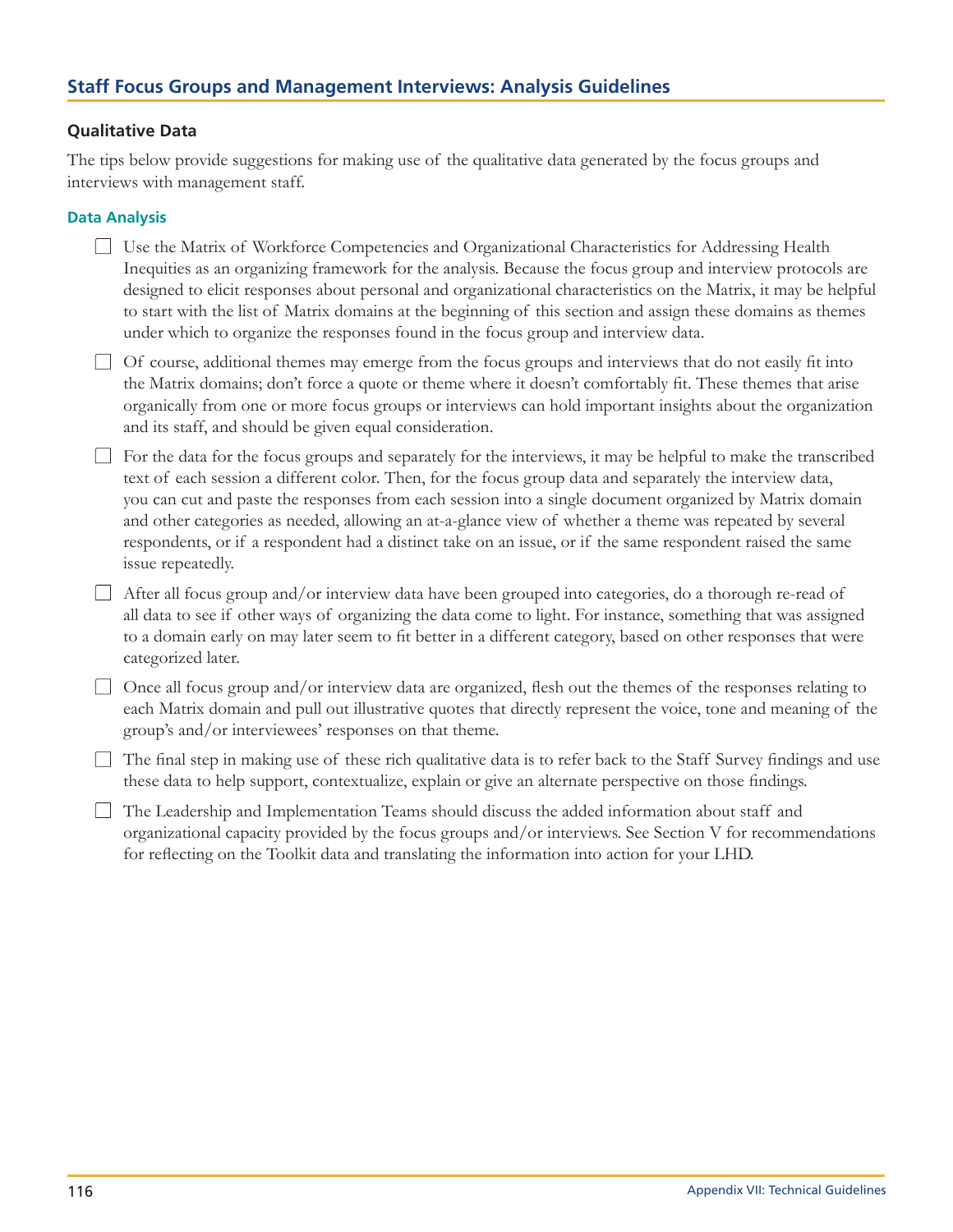# APPENDIX VIII: Summary Tables for Self-Assessment Findings

# **Appendices** п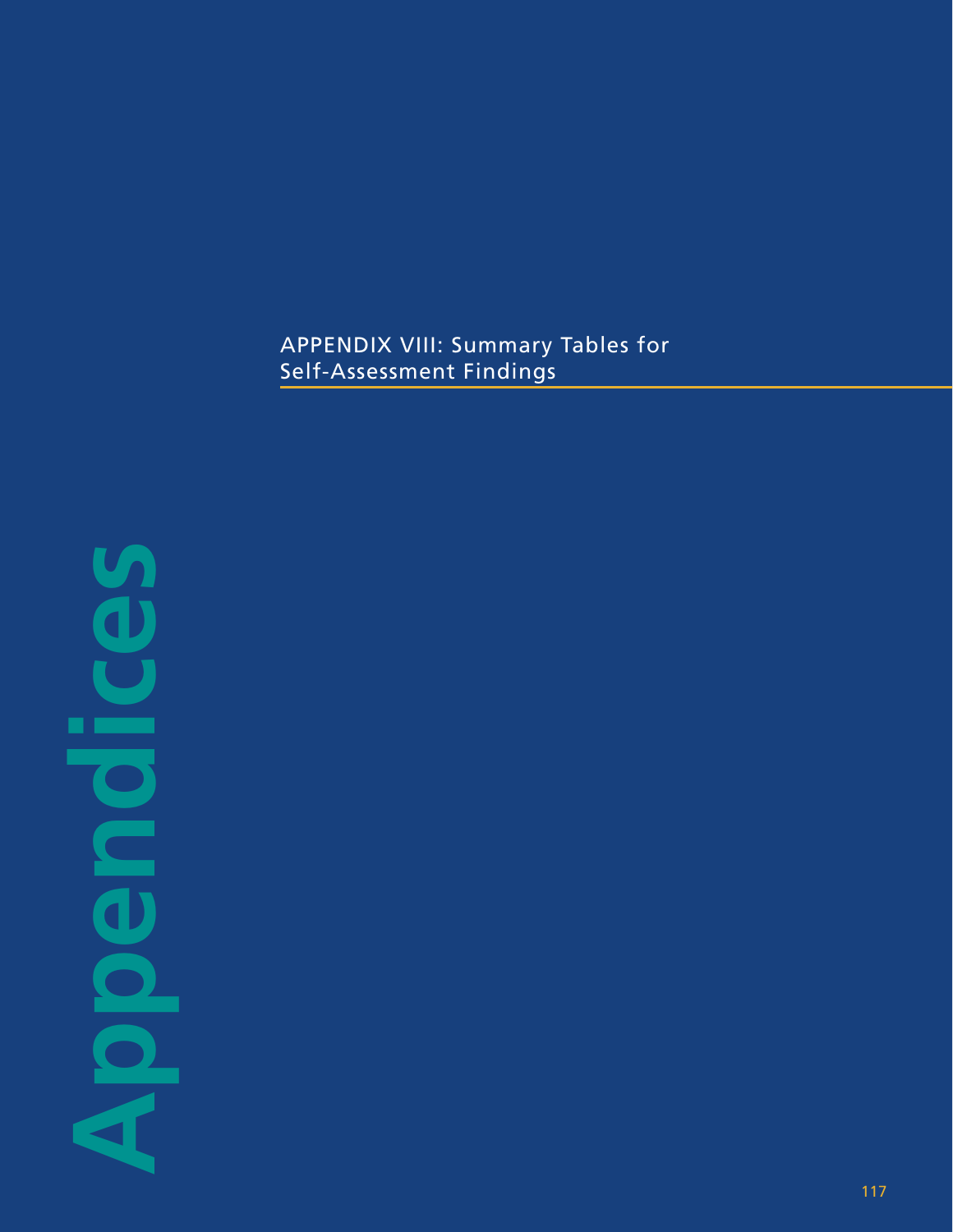The tables below provide examples of how you can organize the data from the Toolkit in order to systematically review findings and identify priority areas and next steps.

# **Exhibit 1: Institutional Support for Innovation**

This domain includes characteristics such as:

- $\bullet$ Support for innovation (think outside box)
- Time for reflective thought  $\bullet$
- $\bullet$ Time to plan

The items related to this domain were questions [86, 100] in the Staff Survey.

| <b>Staff Survey</b>                                                                                                                                                                |                |                          |                        |
|------------------------------------------------------------------------------------------------------------------------------------------------------------------------------------|----------------|--------------------------|------------------------|
| A. [LHD Name] is able to adapt to new communities and changes within the populations we serve.                                                                                     |                |                          |                        |
| $\rm No$                                                                                                                                                                           |                |                          | $11\%$                 |
| Yes                                                                                                                                                                                |                |                          | 33%                    |
| Moving in that Direction                                                                                                                                                           |                |                          | 56%                    |
| Total $(n=60)$                                                                                                                                                                     |                |                          | 100%                   |
| B. Within my unit we have engaged in group discussions about<br>how our work could address one or more of the environmental,<br>social and economic conditions that impact health. | Non-management | <b>Senior Management</b> | <b>All Respondents</b> |
| Strongly Disagree (1)                                                                                                                                                              | 13%            | $6\%$                    | $12\%$                 |
| Disagree (2)                                                                                                                                                                       | 35%            | 38%                      | 36%                    |
| Neutral (3)                                                                                                                                                                        | 20%            | 19%                      | 20%                    |
| Agree $(4)$                                                                                                                                                                        | 27%            | 25%                      | 26%                    |
| Strongly Agree (5)                                                                                                                                                                 | $5\%$          | 13%                      | $7\%$                  |
| Total                                                                                                                                                                              | 100%           | $101\%$                  | $101\%$                |
| (n)                                                                                                                                                                                | (57)           | (31)                     | (88)                   |

# **Exhibit 2**

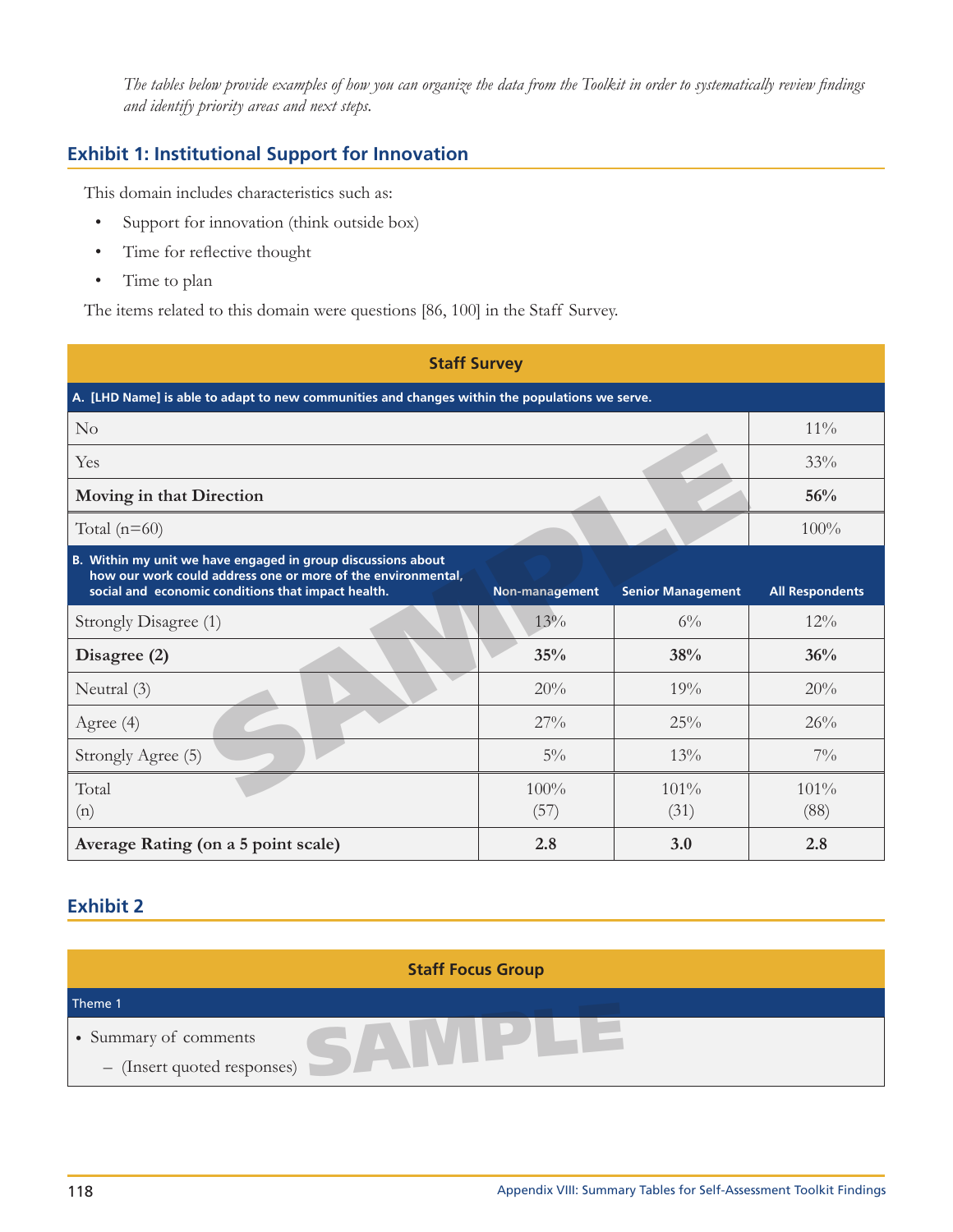# **Exhibit 3**



These tables are at the core of the technical findings. The sheer number of these tables with a thorough level of detail can make reading the document cumbersome.

Another way to present the findings is as a technical appendix to an overall report and have the body of the report have the simplified versions of salient tables. These are some examples of how to simplify the tables:

### **Example 1**

One solution is to aggregate the top (or bottom) two categories of 5-point scales (Strongly disagree/disagree).

| Percent Responding Agree or Strongly Agree to Institutional Support for Innovation (Staff Survey)                                                                                                                  |                            |                     |                 |
|--------------------------------------------------------------------------------------------------------------------------------------------------------------------------------------------------------------------|----------------------------|---------------------|-----------------|
| <b>Item</b>                                                                                                                                                                                                        | <b>Non-Mat</b><br>$(N=57)$ | Sr. Mgt<br>$(N=31)$ | All<br>$(N=88)$ |
| A. [LHD Name] is able to adapt to new communities<br>and changes within the populations we serve. (Yes)                                                                                                            |                            |                     | 33              |
| B. Within my unit we have engaged in group discussions<br>about how our work could address one or more of<br>the environmental, social and economic conditions<br>that impact health. (Strongly Disagree/Disagree) | 48                         | 44                  | 48              |
| Etc.                                                                                                                                                                                                               |                            |                     |                 |

### **Example 2**

In the body of the report, ordering the findings within a theme from highest to lowest response number may help prioritize for presentation the most prevalent issues that need follow-up. The top few most prevalent issues of all topic areas may be a way to present the highlights without having to repeat every single survey response (again this applies to the summary in the body of the report. A technical appendix can repeat or summarize the entire survey).

### **Example 3**

For the main body of the report, please consider graphics to highlight main findings. The tabular information of Likert-like questions can be presented as a horizontal, stacked bar graph.

Engaged in group discussions about addressing one or more of the conditions that impact health

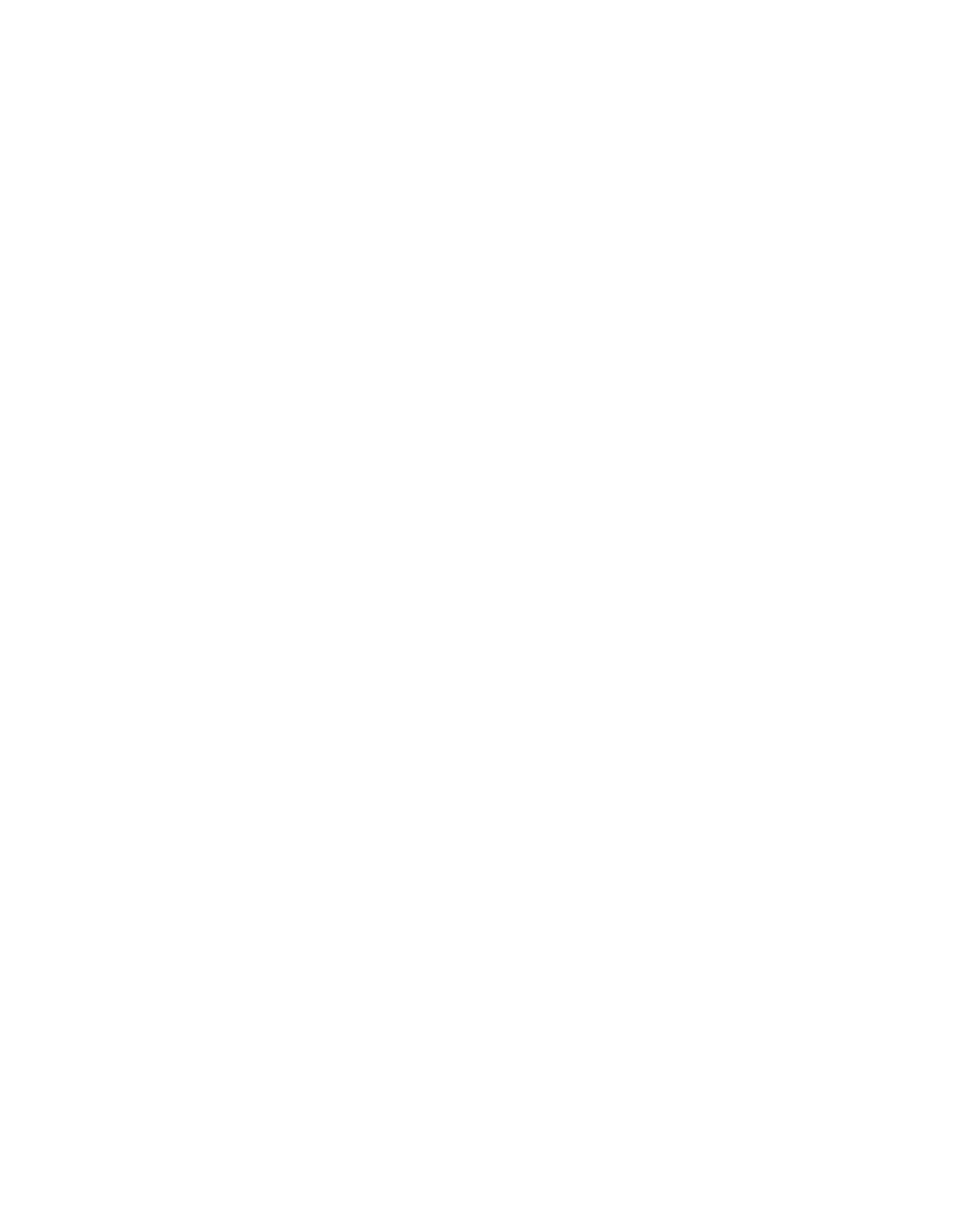# APPENDIX IX: *SurveyMonkey* Administration Guide

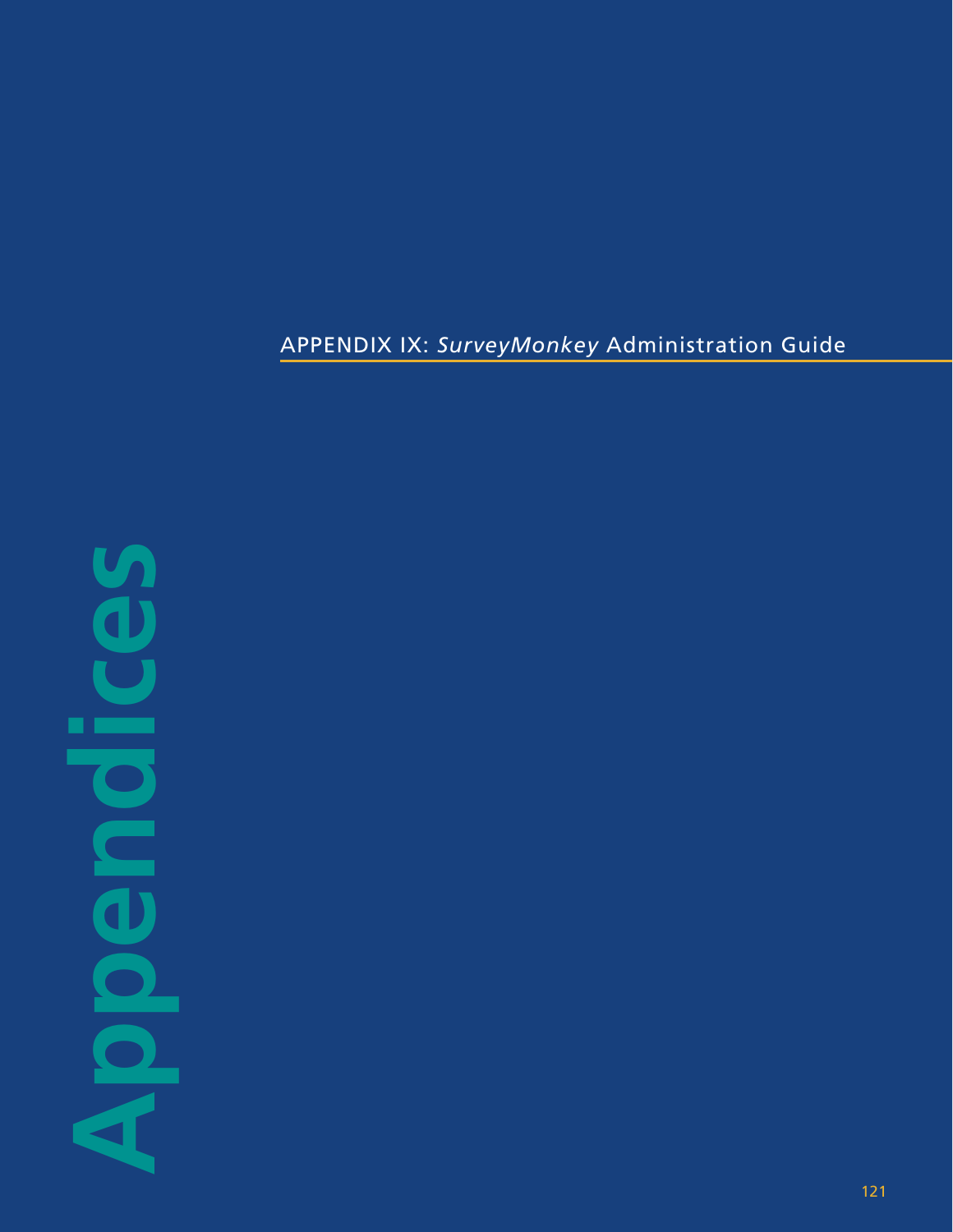# **Getting Started with SurveyMonkey**

PRICING: A SurveyMonkey account is a modest investment. At the time of the piloting of the Self-Assessment, a professional SurveyMonkey account cost was \$19.95 per month or \$200 per year. Go to www.surveymonkey.com for more information.

The checklist below provides a basic guide on how to use *SurveyMonkey* to implement, collect, and transfer data:

### Administering Surveys with SurveyMonkey

Once the design is complete, the survey is ready to be sent to participants. When distributing the survey, you must determine the method you will use to collect responses. The method used to collect responses is also known as a "collector". While most people use a single collector, you may want to use multiple collectors if you are sending your survey to different groups of people.

The following three "collector" types will determine what restrictions you will have in collecting your data, including whether or not you can track your participants:

Web Link Collector: A web link collector collects responses anonymously through the use of a generic link.

**PopUp Collector:** The popup collector provides a code to generate a popup invitation on a designated website. Unless an LHD chooses to implement the surveys through an internal intranet program, this method is not recommended. This method was not used in piloting the Self-Assessment.

Email Invite Collector: The email invite collector collects responses that are linked to the participant through a unique link. This collector allows the survey creator to track the status and identity of the participants.

### Anonymous Responses: Web Link Collector

The Web Link Collector must be used to post generic links, and allows for data collection to occur anonymously.

- On the My Surveys page, click on the Collect icon, this will then show a list of collectors that have been  $\bullet$ created for that particular survey.
- Click on the first option 'Create a link to send in your own email message or to place on a webpage' then  $\bullet$ create a name for this link. When finished click on Next Step.
- On the next page, settings and restrictions can be changed by clicking on the options (i.e. Change Settings,  $\bullet$ Change Restrictions) located on the left side of the page. These options include settings that allow multiple responses to surveys, display a 'thank you' page, and allow participants to edit their responses.
- Click on the Get Survey Link button. From here you have the option of copying and pasting the survey link  $\bullet$ into emails which will be manually sent out, or the option of copying the HTML code onto a webpage so that participants can click on the link and access the survey from the webpage.
- $\bullet$ Save the Collector and distribute the survey to the participant through email or posting the link on a webpage.

### Tracked Responses: Email Invitation Collector

The Email Invitation Collector must be used in order to send a unique link to each participant, which allows tracking of the status and identity of the participants.

- A list of emails and participants can be added to an Address Book that can be used later on to send out  $\bullet$ emails. Click on the Address Book tab.
- Create a name for the Address Book and enter the contact information as needed. Make sure that the contact  $\bullet$ information is added in the correct field order 'Email, First Name, Last Name, Custom Data.' Each email should start on a new line. When done click on Add Contacts.
- $\bullet$ On the My Surveys page, click on the Collect icon to create a Collector. If there is already a previously set up Collector click on the button Add New Collector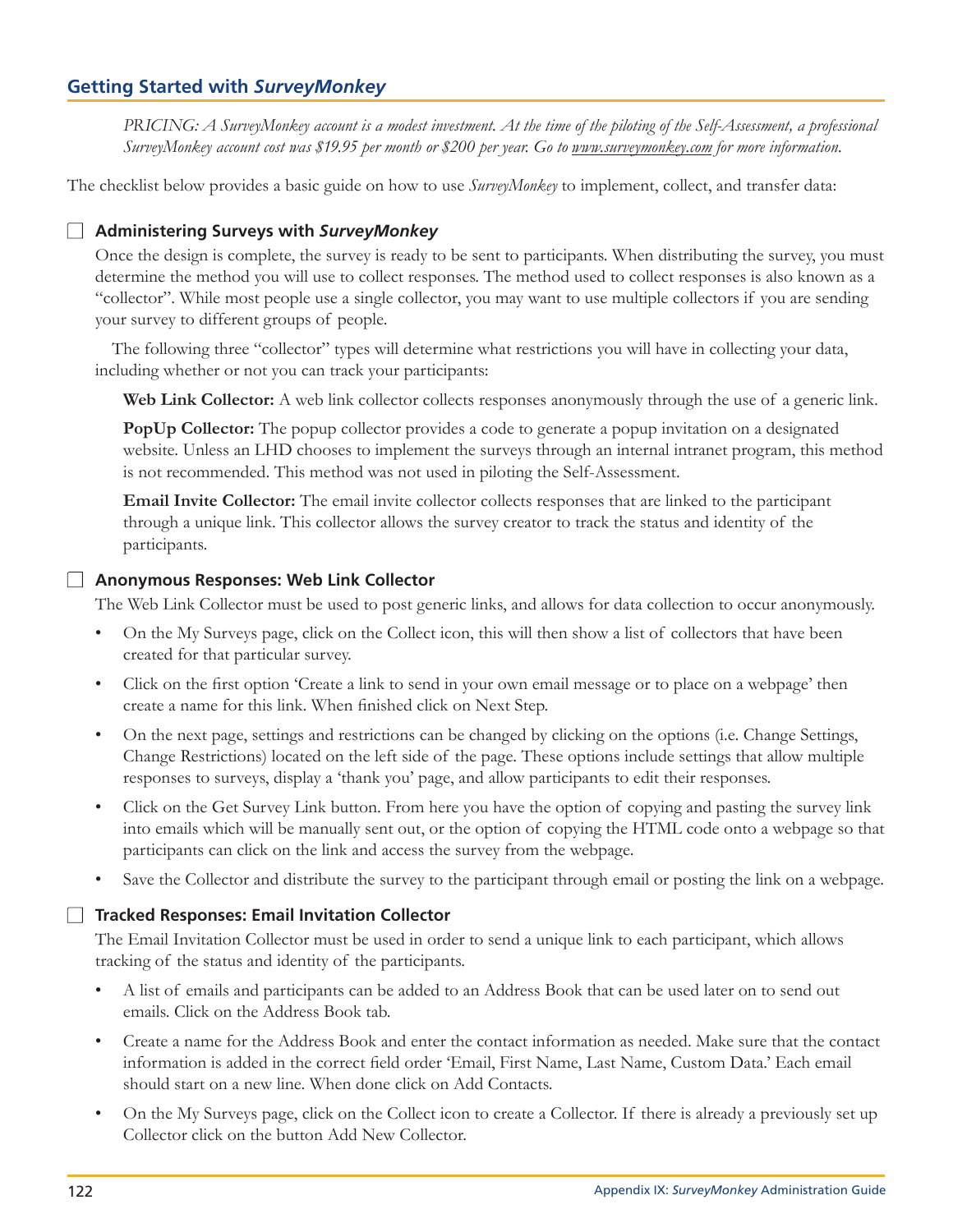- Click on the second option 'Upload your own emails and have us send a survey invitation' then create a name  $\bullet$ for this link. When finished, click on Next Step.
- On the next page, the survey creator can change settings and restrictions can be changed by clicking on  $\bullet$ the options (i.e. Change Settings, Change Restrictions) on the left side of the page. These options include settings that allow multiple responses to surveys, display a 'thank you' page, and allow participants to edit their responses.
- Click on the Edit Recipients button to add participants to the survey. Participants can be added manually  $\bullet$ or from the Address Book. If you would like to use the Address Book to add participants, then choose the appropriate Address Book and click Add Recipients. Participants can be added and removed as needed. When done, click on Create Email Message.
- $\bullet$ Customize the email message.
- Survey delivery can be scheduled for SurveyMonkey to send out the invitation email with the survey link.  $\bullet$

# How to Check Response Rates on SurveyMonkey

Using Response Summary, you can check response rates and analyze the survey data.

- To check the Response Summary of survey, first log into the SurveyMonkey account and click on the My Surveys tab.
- The My Surveys tab will show all of the surveys currently being administered or surveys that have been  $\bullet$ closed. Click on the Analyze icon of the survey to check response rates.
- A Response Summary will appear at the top of the page, indicating the number of surveys that were started  $\bullet$ (Total Started Survey), and the number of surveys completed (Total Completed Survey).
- $\bullet$ Total Completed Survey number includes respondents who have clicked the "Done" button on the survey and answered a question on the survey. This does not mean that they have answered all of the questions on the survey, but have answered enough questions that allowed them to move through all of the pages on the survey and click the "Done" button.

# How to Send Reminder Emails

If response rates are low, reminder emails can be sent to participants who have not answered the survey or partially answer the survey. There is also the option of only sending reminder emails to those who have a No Response status.

- $\bullet$ On the My Surveys page, click on the Collect icon. Click on the collector that contains the email list that is currently being used for that survey. This will open the Message Manager, which shows a summary of the number of surveys sent, the number of current participants, and the number of those who have not responded to the survey.
- $\bullet$  . Click on the Edit Message button on the left hand side of the page then click on the Create New Message button. This will allow the survey creator to pick which emails to send the reminder message to.
- $\bullet$ There are multiple options for the recipients of reminder emails. Reminder emails can be sent to those who have not responded to the survey or to those who have only partially responded but have not completed the survey. Select the appropriate options for whom to send the reminders to.
- Once you select the names to receive reminder emails, a Compose Email Message page opens. The body of the email message and subject of the email can be customized. Click Save and Preview when done.
- Select the appropriate reminder email recipients.  $\bullet$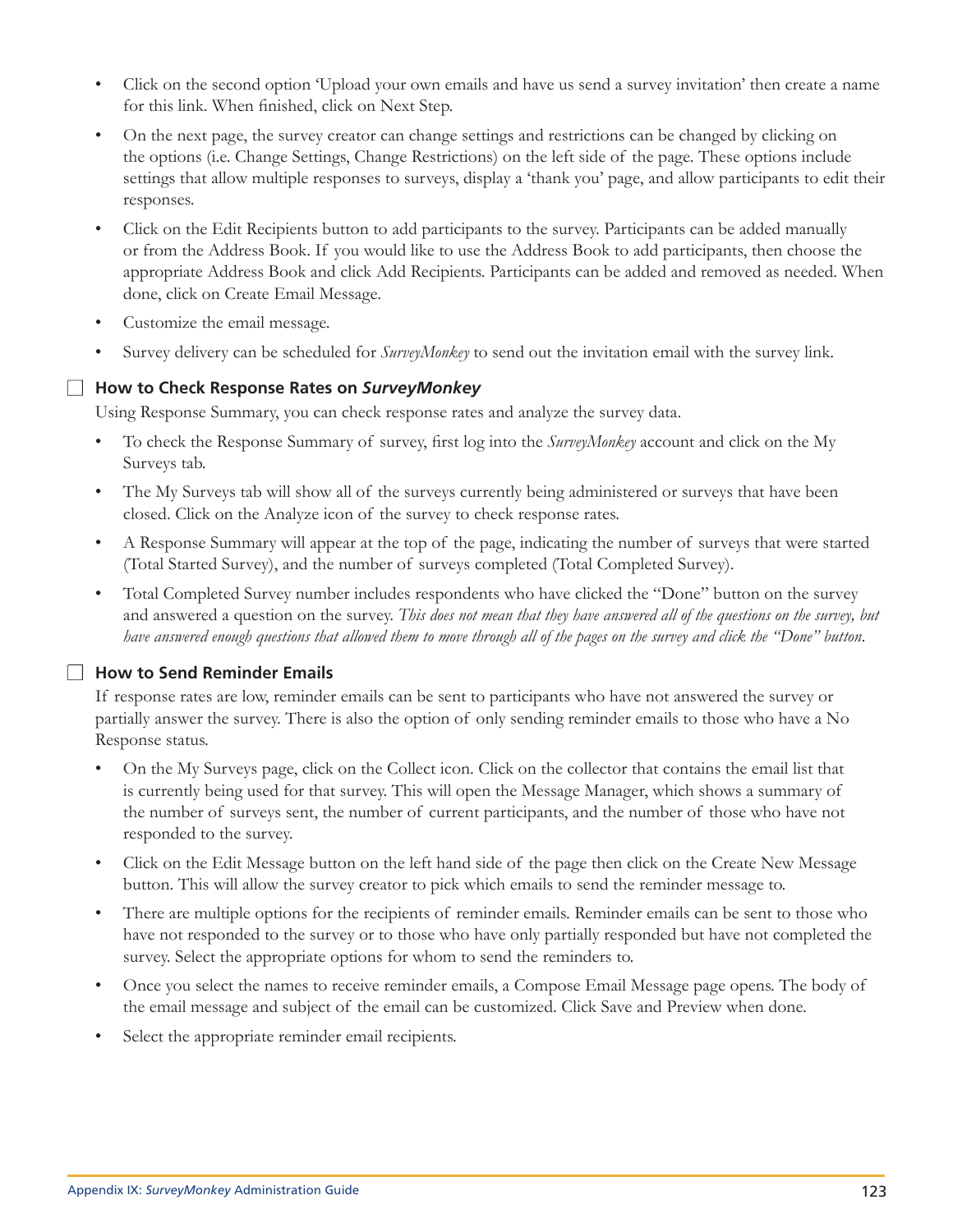## How to Close the Survey Once Data Collection is Done

Surveys can be closed once data collection is done by closing the Collector manually.

- On the My Surveys page, click on the Collect icon located next to the survey title.  $\bullet$
- $\bullet$ Click on the Open brown box icon in order to set it in the closed position. Once the survey is closed the icon should be a brown box with a red X on top of it, indicating that it is a closed collector.

## How to Export Data from SurveyMonkey to SPSS

To export data from SurveyMonkey to SPSS, multiple steps must be conducted.

- First the data must be exported to an Excel file. In order to do this, click on the Analyze icon on the My  $\bullet$ Surveys page.
- Click on Download Responses found on the left side of the page.  $\bullet$
- You must choose the Download format. It is recommended that you use All Response Collected Spreadsheet.  $\bullet$
- In the 'Columns' field choose 'condensed', and in the 'cells' field choose 'numerical values'.  $\bullet$
- $\bullet$ Enter the email address the survey creator wishes the data file to be sent to and click Request Download.
- An email should be sent to the specified email address that was provided for the Request Download  $\bullet$ configuration. Click on the link sent and download the data. Save the compressed file onto the computer.
- $\bullet$ Once you have downloaded the file, open the folder, and open the folder inside titled 'Excel'. Here open the file 'Sheet\_1'. It is recommended that you rename and save this as a different file in order to preserve the original data.
- Begin to clean the Excel data sheet. The amount of cleaning in Excel will depend on the nature of the  $\bullet$ dataset. Rows 1 and 2 contain variable labels in the data set. You must consolidate all information wanted into Row 1, then delete Row 2. Row 1 will read as the variable label in SPSS once exported.
- Open SPSS, and open a blank database.  $\bullet$
- $\bullet$ In the blank SPSS database, open up the saved and cleaned Excel file. To do this, go to File  $-$  Open  $-$  Data. Change the file type to .xls files, find the Excel file and click Open. The data from the Excel file should be exported to SPSS. Check to make sure variable labels and data have been transferred correctly and save the file as an SPSS file.

### $\Box$  How to Transfer the Survey from One Account to Another

Surveys can be transferred from one account to another on SurveyMonkey.

- $\bullet$ Log into *SurveyMonkey*. Click on the My Account tab.
- $\bullet$ Click on the Transfer Survey button located on the left side of the page.
- $\bullet$ In order to transfer the survey to another account, the username of that account must be known. Enter the account username the survey is being transferred to.

### **Red Flag**

If Copy Survey option is chosen, this will only copy the survey instrument itself into another account. The data and responses from the survey will not be transferred to the other account and will be lost. To transfer responses from the survey choose the Move Survey option.

 $\bullet$ Select the survey to be transferred from the dropdown menu and select Copy Survey or Move Survey button. If copying the survey to your own account to administer the survey at your LHD, choose the "Copy Survey" option. This will copy only the survey instrument itself and not any previously recorded data. Once an option is chosen, click on the button and the survey will have been moved or copied to the designated SurveyMonkey account.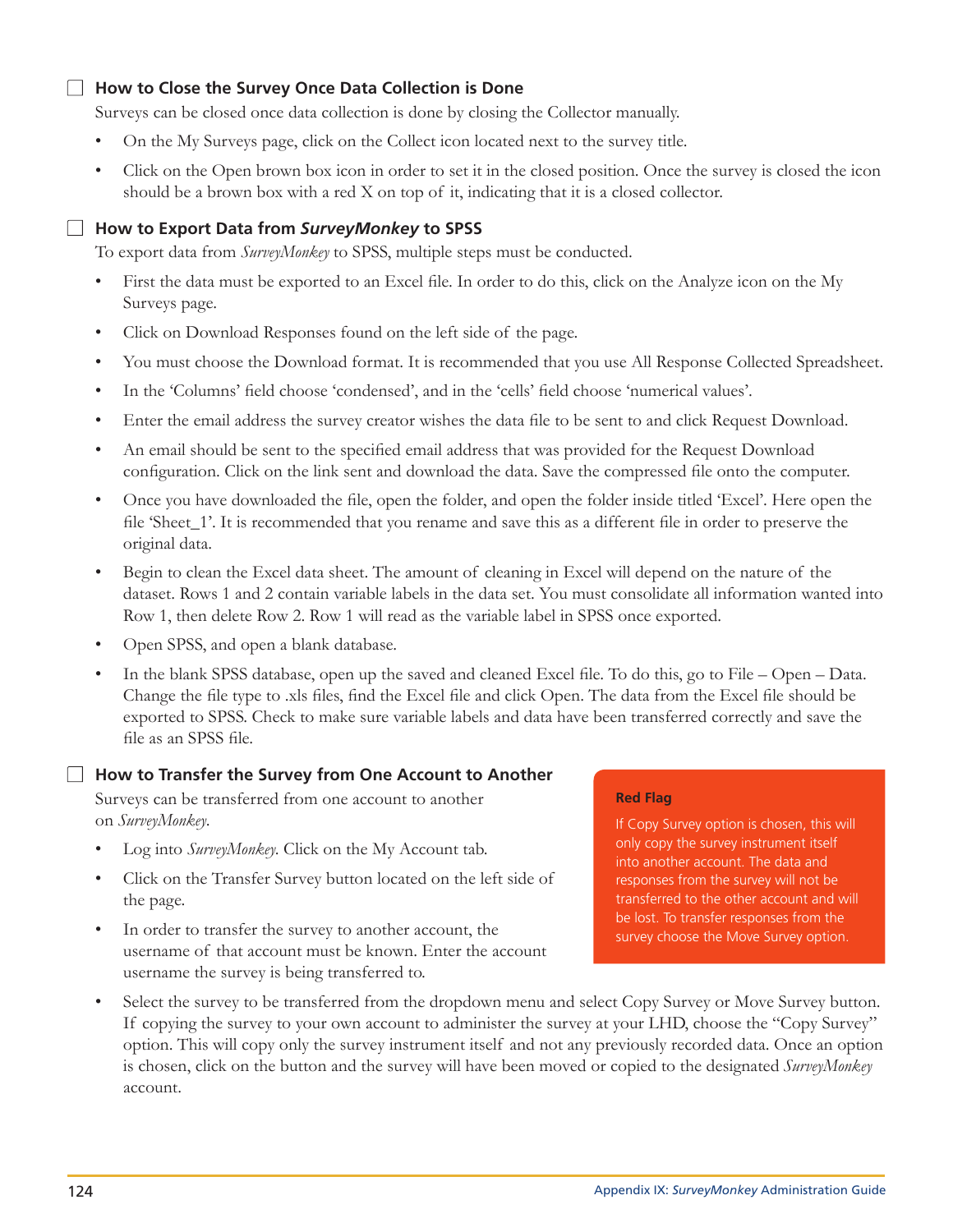APPENDIX X: Implementing the Organizational Self-Assessment for Addressing Health Inequities: Lessons Learned

**Appendices** ×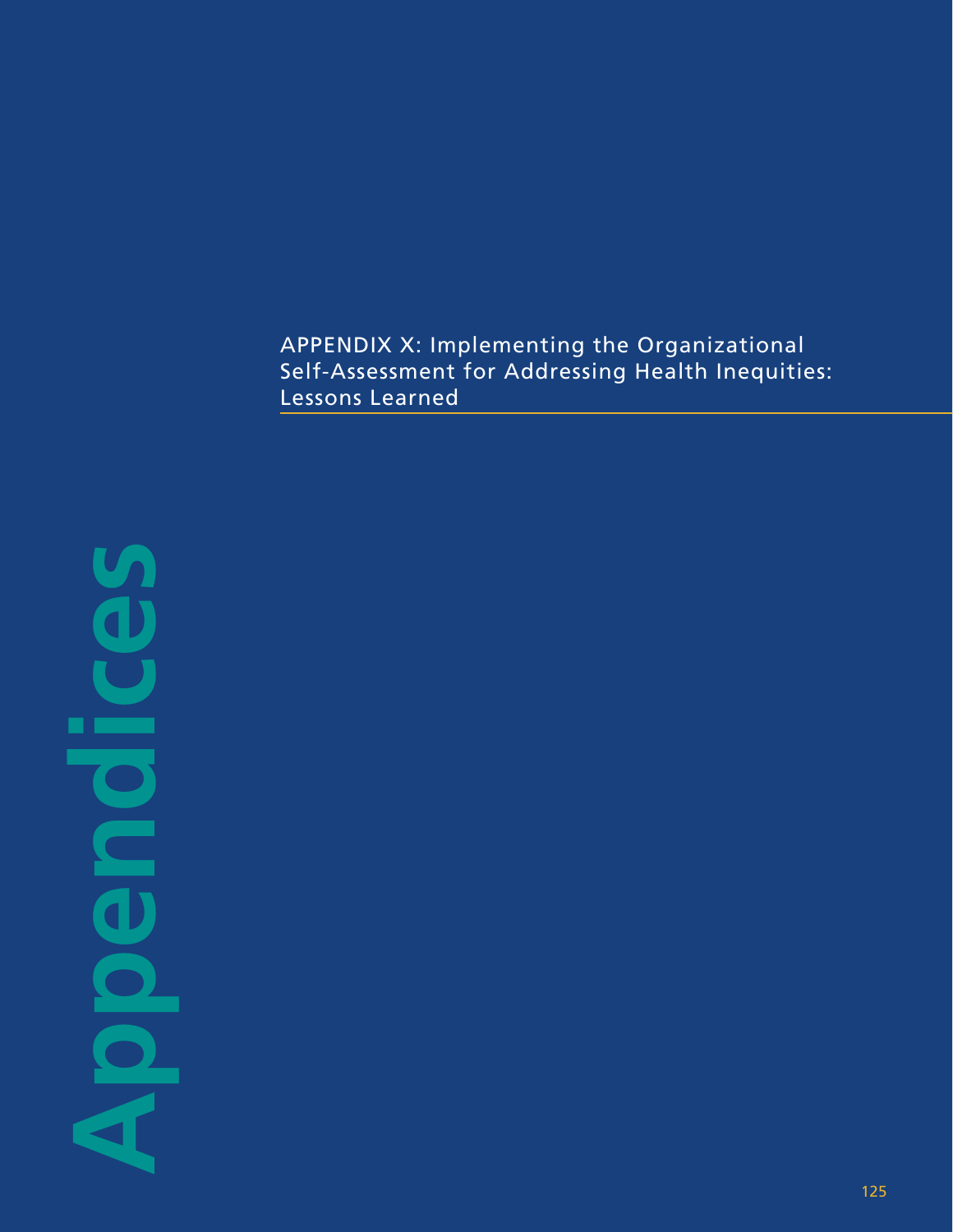# **Key Lessons Learned from Berkeley Pilot Experience**

The pilot-testing process produced invaluable information for any LHD that is considering implementing the Self-Assessment (bold). The following are the key lessons learned:

### **Timing**

The Self-Assessment is most appropriate when an LHD has already begun to have conversations about health equity and root causes of health inequities. It may be less useful if used too early in an organizational change process focused on health equity.

### **Leadership Commitment**

Senior and middle leadership in the LHD must clearly communicate their commitment to long term engagement on health inequities. They must express their support for the assessment process, the time involved in implementing the assessment and to taking actions informed by the assessment to increase the department's capacity to effectively address health inequities.

### **Strong Implementation Team**

The LHD needs a strong implementation team to coordinate with organization leadership and keep internal processes moving toward implementation of the Self-Assessment. This team should utilize motivational strategies to encourage staff participation.

### **Context**

The Self-Assessment is one component of an LHD's broader plan and activities to address health inequities. This broader plan should lay the groundwork for staff to place the Self-Assessment in a larger context of the organization's work.

### **Analysis and Follow-Up**

It is important that Self-Assessment lead to actions. The LHD must commit adequate resources to the analysis and summary of assessment findings, as well as committing to the formulation of a response, recommended actions, or action plan. The self-assessment yields a wealth of information which may be daunting if the LHD is not prepared for and committed to using it constructively. The Self-Assessment can serve as a tool to engage staff on health equity issues and inform future LHD activities that implement a broad health equity plan.

# **Prior to Self-Assessment**

About three months prior to initiating the assessment, the leadership should form an "implementation team". They should designate a core group of staff (4-15 people, as appropriate for the size and structure of the organization) that will coordinate with organization leadership and keep internal processes moving. Ideally there should be representatives of most department sites and major classifications in this group so that they can promote the assessment throughout the organization and answer questions from staff as the assessment is implemented.

About two months prior to the assessment the leadership and the "implementation team" should revise the tools to make sure that the language and content makes sense for their department.

Beginning two months prior to launching the assessment, staff should be informed that the assessment is coming. This is best accomplished through regular department communication strategies. For example, if a department generally disseminates information about new projects first through meetings with upper management who then communicate the information to their staff and down through the front-lines, that is recommended for this assessment as well. If the department generally communicates such information through "special meetings", we recommend using that method for this process.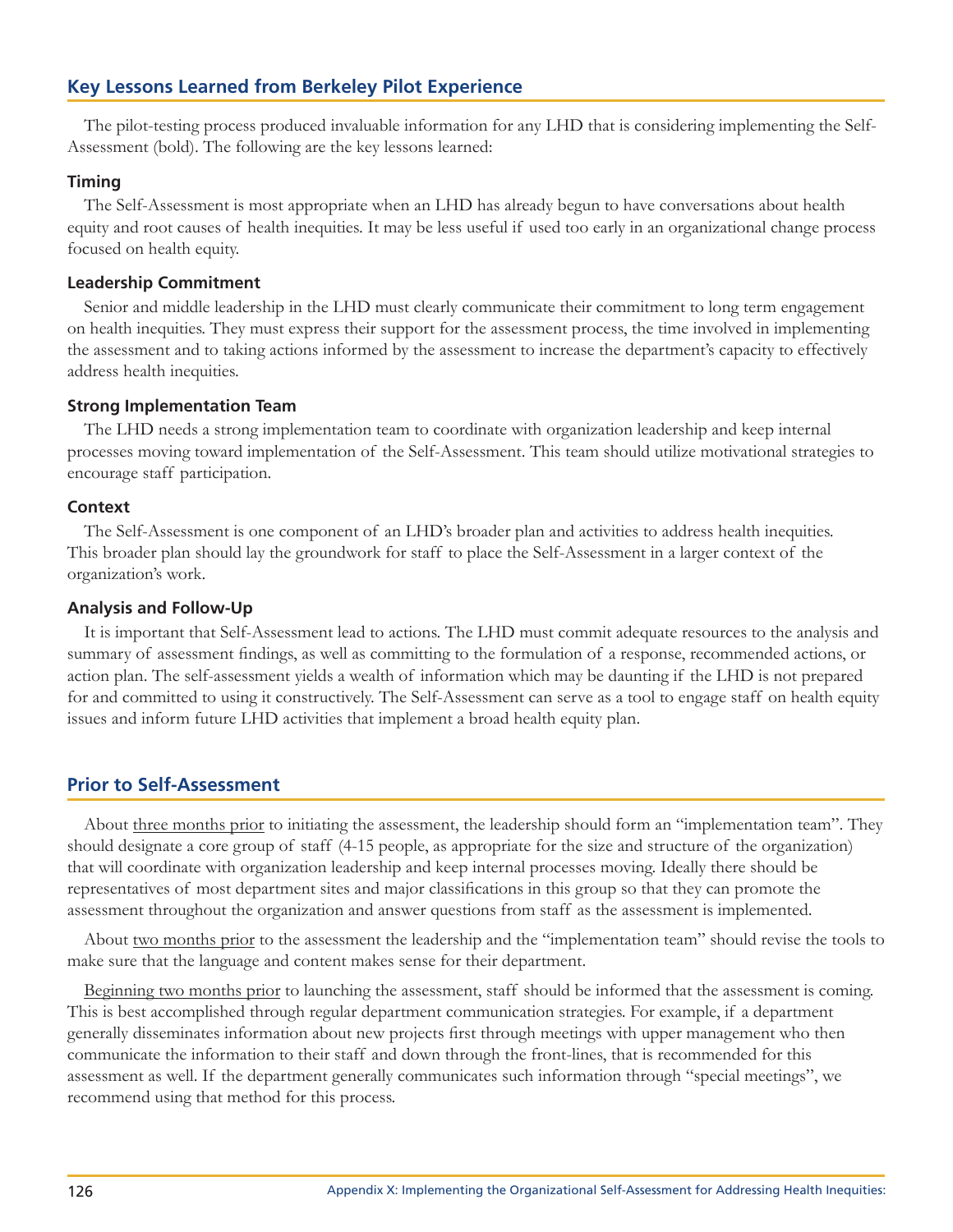# **Survey Implementation**

| public health department staff, community partners):                                                                                                                                                                                                                                                                                                                                                                                                                                                                             |
|----------------------------------------------------------------------------------------------------------------------------------------------------------------------------------------------------------------------------------------------------------------------------------------------------------------------------------------------------------------------------------------------------------------------------------------------------------------------------------------------------------------------------------|
| Communicate the purpose of Self-Assessment and why staff/partners are being asked for input. Ensure that<br>this communication is clear and that it penetrates all levels of the organization.                                                                                                                                                                                                                                                                                                                                   |
| Make sure that the terms, definitions and activities referenced in the survey are familiar to the staff that will<br>be completing the survey so that the meanings of the responses can be interpreted clearly.                                                                                                                                                                                                                                                                                                                  |
| Give managers and supervisors the information, time and flexibility they need to answer staff's questions and<br>to enable and encourage staff to participate.                                                                                                                                                                                                                                                                                                                                                                   |
| Ensure that all staff have the time and computer access to complete the survey.                                                                                                                                                                                                                                                                                                                                                                                                                                                  |
| Give staff an incentive to participate while still protecting their confidentiality in the assessment process (i.e.,<br>all staff are eligible for raffle prizes if overall response rate reaches a certain level.)                                                                                                                                                                                                                                                                                                              |
| <b>Berkeley Case Example:</b>                                                                                                                                                                                                                                                                                                                                                                                                                                                                                                    |
| After communicating about the Self-Assessment to all staff through staff meetings and emails from<br>leadership and supervisors, offering computer lab access to the survey at multiple designated times,<br>offering an all-staff raffle for high completion rates, and sending only one reminder email about the<br>Self-Assessment, Berkeley achieved a 65% response rate. Targeted, individualized follow-ups with non-<br>responders and those who only partially completed their surveys boosted the response rate to 81%. |
| Clear instructions are critical, especially those relevant to technological aspects of the survey.                                                                                                                                                                                                                                                                                                                                                                                                                               |
| Consider the tradeoffs of various survey administration methods and be proactive about the potential<br>drawbacks of the chosen method.                                                                                                                                                                                                                                                                                                                                                                                          |
|                                                                                                                                                                                                                                                                                                                                                                                                                                                                                                                                  |

It is important for organization leadership to prepare those that will be participating in the assessment process (i.e.,

### **Berkeley Case Example:**

Berkeley decided to use individual email links to staff so that the consultant could track the identities of respondents to enable targeted follow-up for a high response rate, and for staff to be able to start their surveys and finish them at a later time since the surveys were long. Berkeley did not anticipate that staff would forward survey links to each other, as a means of encouraging survey participation. This resulted in unforeseen consequences of incomplete surveys, surveys attributed to the wrong person, and potential breaches of confidentiality. Clarity about how to access the survey would have avoided this. It is important to be familiar with the technical aspects of the survey administration tools used.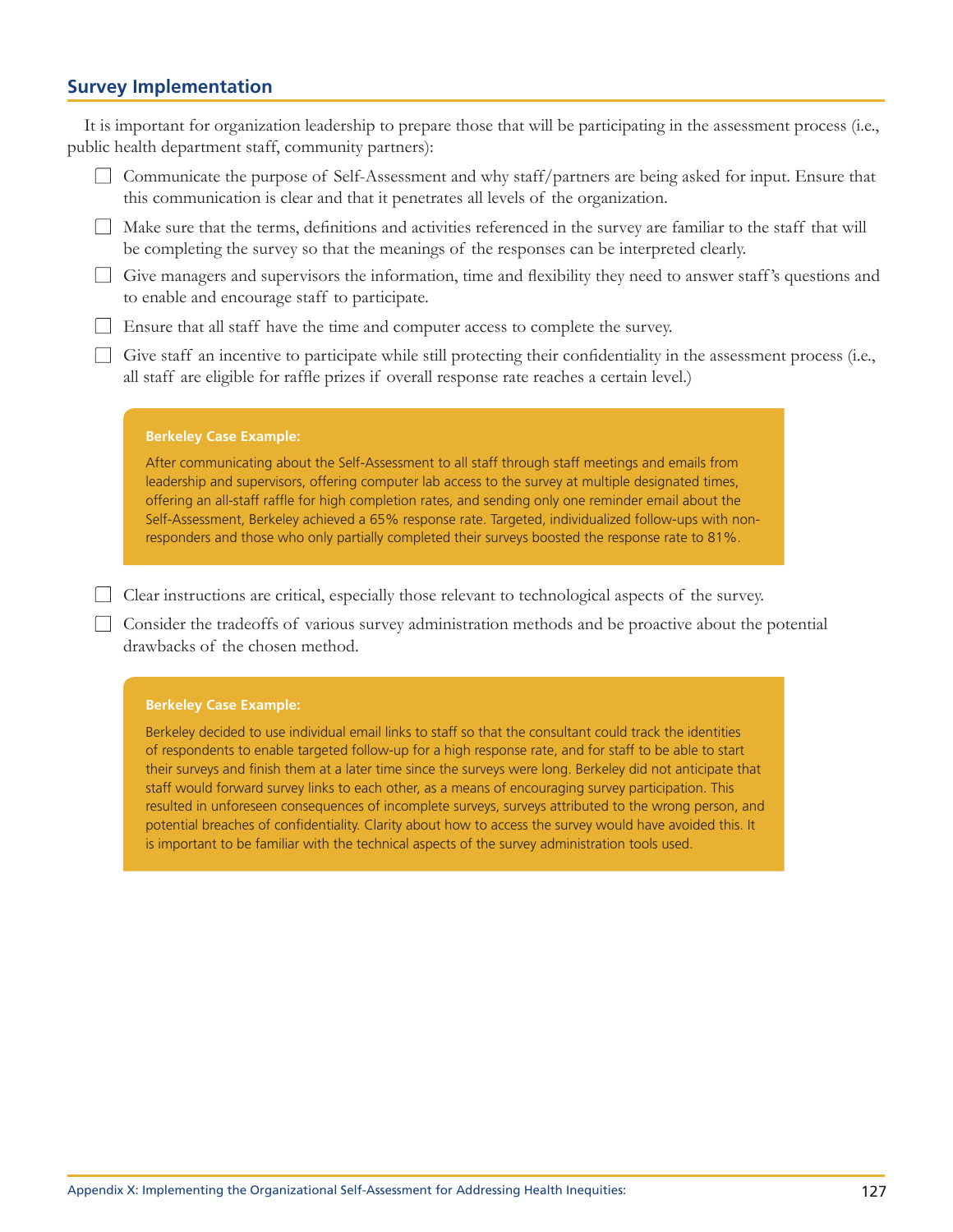# **Implementation of Focus Groups and Interviews**

 $\Box$  Consider the balance of power being represented in the qualitative data.

#### **Berkeley Case Example:**

Because those in leadership positions in Bay Area health departments were heavily involved in the development of the tools and in otherwise designing the Self-Assessment, the voices of those with less power were already underrepresented. Berkeley realized that the qualitative components of the Self-Assessment provided an opportunity to bring more line staff voices into the process. Berkeley modified the focus groups to include more line staff and fewer senior management staff, because senior management staff was heavily involved in the design and development of the self-assessment tools. LHDs should consider what focus group composition will be most useful for their own self-assessment.

 $\Box$  Protect participants' identities and confidentiality as much as possible.

- If feasible, ask the internal implementation team to develop large pools of staff from which focus group participants can be randomly selected. The implementation team should generate a list of potential focusgroup participants, and participants can be selected randomly from that pool. Important considerations include adequate representation of classifications, functions, and organizational units, and the impact of including supervisors and supervisees in the same groups.
- A similar process should follow for the senior staff interview participants.
- The focus groups should be held in a private space, and can even be held offsite, but nearby the  $\bullet$ workplace for convenience.
- $\bullet$ The interviews can be held in person in private offices, meeting rooms, or other private space on or offsite. Phone interviews may better accommodate busy schedules that don't allow for travel time to and from a site outside the interviewees' own offices.
- Participants should be offered a choice of workday and after-hours times in which to participate, to accommodate individuals' preferences for balancing their time and privacy. In the Berkeley pilot, we found that all participants were comfortable participating during working hours.

## **Review of Existing Documents and Materials**

As originally piloted, this step of the Self-Assessment was very time consuming and did not yield consistently fruitful findings. For that reason, the original tool developed for this process is not included in the Toolkit at this time. However, it may still be useful for an LHD to systematically examine certain institutional documents, especially budget documents, with respect to its commitment to addressing the root causes of health inequities. Therefore, guidelines for a selective review that reflects agency priorities are offered in the Toolkit. Any review of internal documents, educational/community materials, proposals, budgets, and other data sources should be done in the context of deliberate efforts by the LHD's leadership to reflect on the findings of such a review.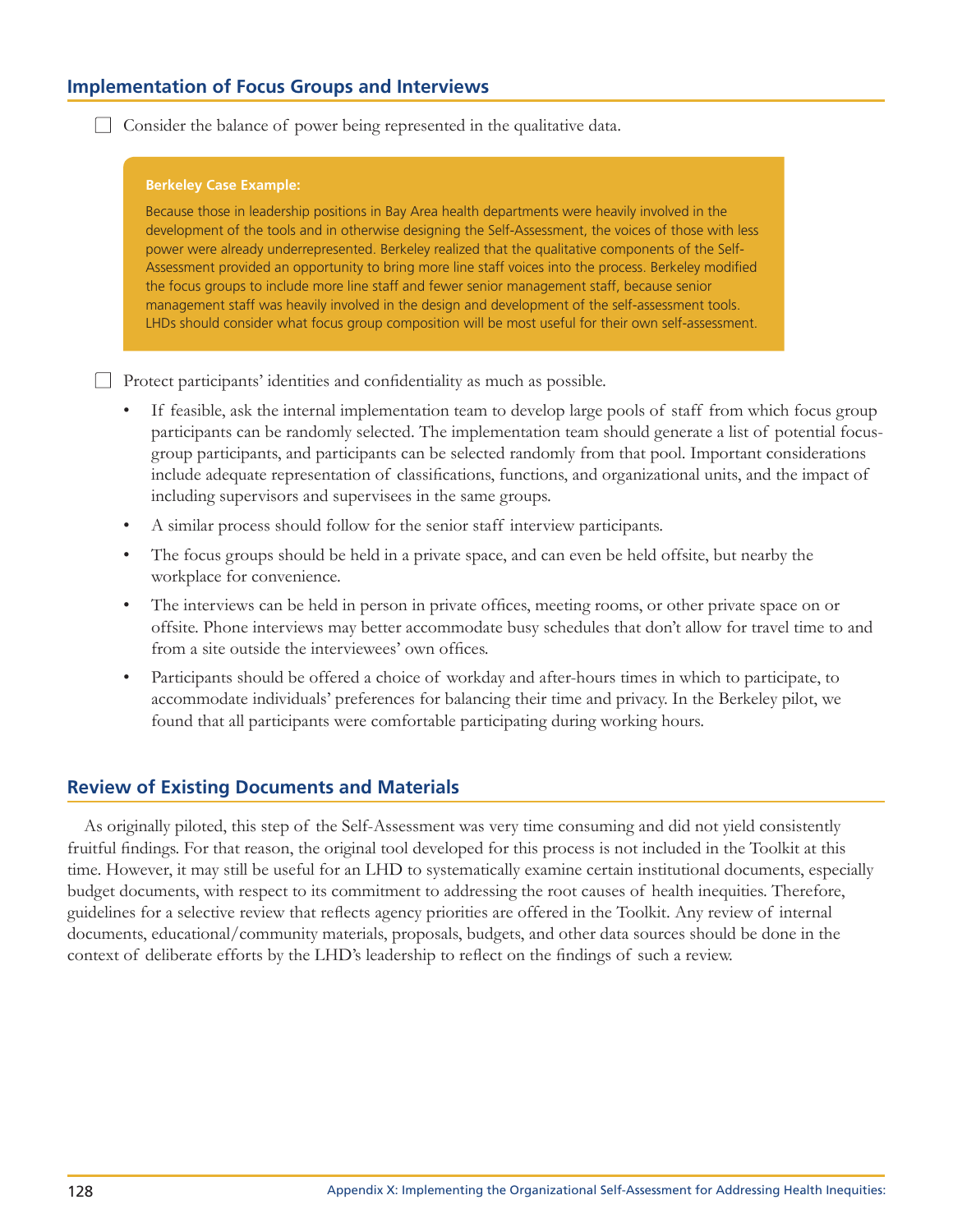# **Frequently Asked Questions & Recommendations from the Berkeley Pilot**

**Question** What steps should be taken to give people adequate notice/information/background about the project in order to maximize participation?

Answer We recommend that a LHD have some formal and informal basic training and discussion on issues of health inequities at least 6 months prior to initiating the emails, regular meetings, and training.

**Question** What are the duties of the "implementation team"?

**Answer** At Berkeley, this "Implementation Team" performed such tasks as:

- Reviewing, adapting and approving tools  $\bullet$
- Communicating pilot process and purpose department-wide  $\bullet$
- $\bullet$ Promoting the self-assessment among staff. This included "cheerleading/motivation" activities, clarifying tool purpose, and being available to answer questions
- $\bullet$ Communicating to staff and partners about the Self-Assessment
- Providing consultants with all-staff email distribution list for survey administration  $\bullet$
- $\bullet$ Identifying appropriate community partners to survey
- $\bullet$ Providing focus group facilitator with names and contact information for potential focus group and interview participants, including information about position level and organizational location to ensure an appropriate mix of perspectives in the qualitative data
- Managing the internal document review process  $\bullet$

Question Were there key individuals/motivators who made the project successful?

**Answer** The "Implementation Team" was critical to success. We recommend this group include a mix of organizational levels and reflect the diversity of the LHD. We also recommend staff from various department sites be represented.

**Question** Can the role of implementation be assigned to people whose jobs it is normally to collect things and encourage participation from others? Who makes the ideal "Implementation Team" member? How critical is it that they be already engaged in and understand health equity issues?

**Answer** The most important characteristic of the "Implementation Team" members was that they were effective in motivating their peers and other staff. They needed to have positive "can do" attitudes. It was less important that they be familiar with health equity or have "organizational power".

**Question** Was there a separate/different framing for people who are not familiar with "health equity" and the LHD efforts in this area?

Answer As we have noted, it is important that some basic training/discussion on health inequities has been completed prior to beginning the Self-Assessment. All staff should have a basic awareness of the issues.

How often should people be reminded to participate in the survey and focus groups? **Question** 

**Answer** Staff received weekly email reminders to participate and numerous informal verbal reminders by implementation team members.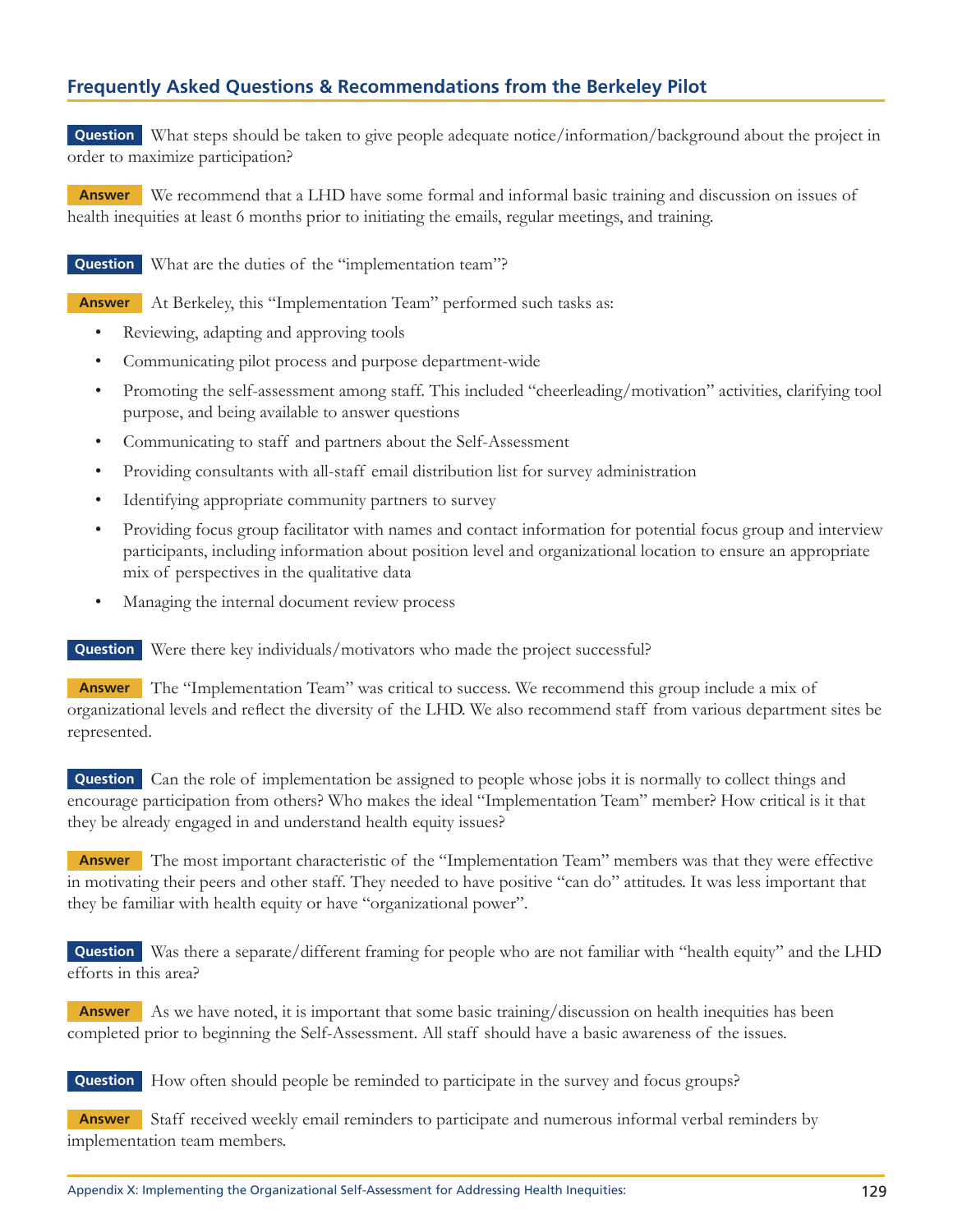**Question** What mechanisms should be used in order to be clear that the process is confidential/anonymous?

**Answer** Completing the on-line survey without a link to individual emails increases trust. The trade-off is that you can't determine which staff have completed it, so reminders can't be given to specific staff. Having focus groups facilitated by outside facilitators rather than LHD staff increases trust as well. Repeated assurances from leadership that they can't access individual responses may help increase trust.

**Question** What incentives were used, at which stages? Were there other incentives that you heard would have worked better?

**Answer** For the all-staff on-line survey, Berkeley used the following incentives (since leadership staff would not know the names of staff who completed or didn't complete, individual incentives were not possible). The final completion rate was 81%. With a 90% completion rate, all staff would receive a chocolate thank you and be entered into a raffle for fifteen \$10 Peet's coffee gift cards. With an 85% completion rate, all staff would receive a chocolate thank you and be entered into a raffle for ten \$10 Peet's coffee gift cards. With an 80% completion rate, all staff would receive a chocolate thank you and be entered into a raffle for five \$10 Peet's coffee gift cards.

We recommend that each LHD utilize incentives unique to their staff preferences. If you don't know what would incentivize your staff, you should find out!

**Question** What were the pitfalls of the project components/tools that we should be mindful of?

**Answer** A problem with the Collaborating Partner Surveys was that they were conducted electronically and thus some partners without computer access were left out. Berkeley recognized this problem early on, but due to resource limitations, we felt that it was better to get on-line survey feedback from partners than no data at all. We recommend interviews and focus groups with community partners where resources allow.

A problem with the focus group was having a facilitator unfamiliar with LHDs so follow up probe questions were often missing or off the mark. There were also too many focus group questions, resulting in less time to explore answers more deeply. We recommend only 3-4 major questions for an hour-long focus group. We also recommend that the focus group be taped and an experienced transcriptionist transcribe the notes where resources allow. If this is not feasible, we recommend that a second staff person type notes on a laptop during the discussion. Focus groups must be conducted and analyzed by individuals with skill and experience in using this qualitative assessment tool. In inexperienced hands the results can be misleading.

**Question** What are the advantages/disadvantages of having focus group facilitators who are familiar with the people/structure/environment at the individual LHD?

**Answer** We recommend that focus group facilitators have a good knowledge of LHDs, but it is not necessary to be familiar with the individual health department. They should have a basic orientation to the LHD organizational chart and mission/vision/goals. It is important that they have expertise in facilitating discussions about racism, poverty and other challenging subjects. If an LHD does not have access to an experienced facilitator, it is best to not do the focus groups at all. Summarizing the salient points from key informant interviews and focus groups is critical, time consuming, and must be done by adequately skilled and trained staff.

**Question** How much was trust an issue, and what advice do you have for creating an environment of trust with this project?

**Answer** Trust was a big issue among some staff and not for others. We recommend that LHDs ensure that the "Implementation Team" is representative of all staff and that communications are ongoing and clear. We recommend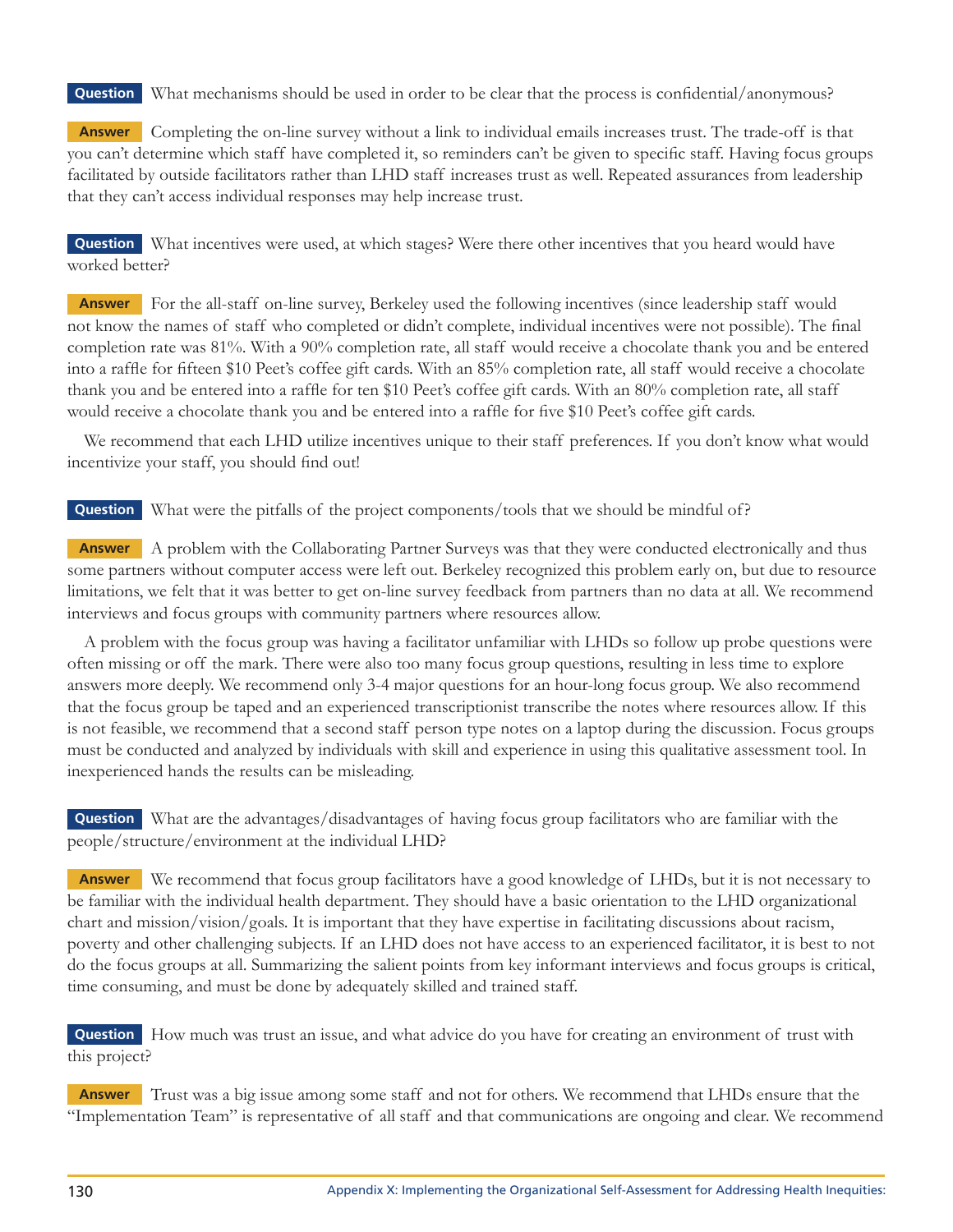that as many "safety features" as are possible are put in place (ex: anonymous surveys, external facilitators for focus groups, etc.)

**Question** Are there other ways that we could have gotten honest information from staff, management, community, etc?

**Answer** One idea that was discussed was to talk with staff who recently left the LHD and with community partners that we no longer sub-contracted with. This would remove some of the power differential, although it might include some people who were upset with the LHD.

**Question** Are there key recommendations from the pilot process?

**Answer** It is extremely important that LHDs plan for and commit to substantive analysis of findings and use the results to inform next steps. We would recommend a final report that includes interpretation of findings and recommendations for action. The report should include a clear and concise "executive summary" to be distributed internally and to community partners and others. Finally, the LHD should plan from the beginning how it will go about developing next steps or an action plan.

**Question** What was the biggest challenge for Berkeley in the piloting of the Self-Assessment?

**Answer** The biggest challenge has been interpreting the information to build on strengths and successes as well as identifying gaps and determining how to rectify them. We need to continue to identify mismatches between internal and external perceptions and develop an action plan to address all of the findings.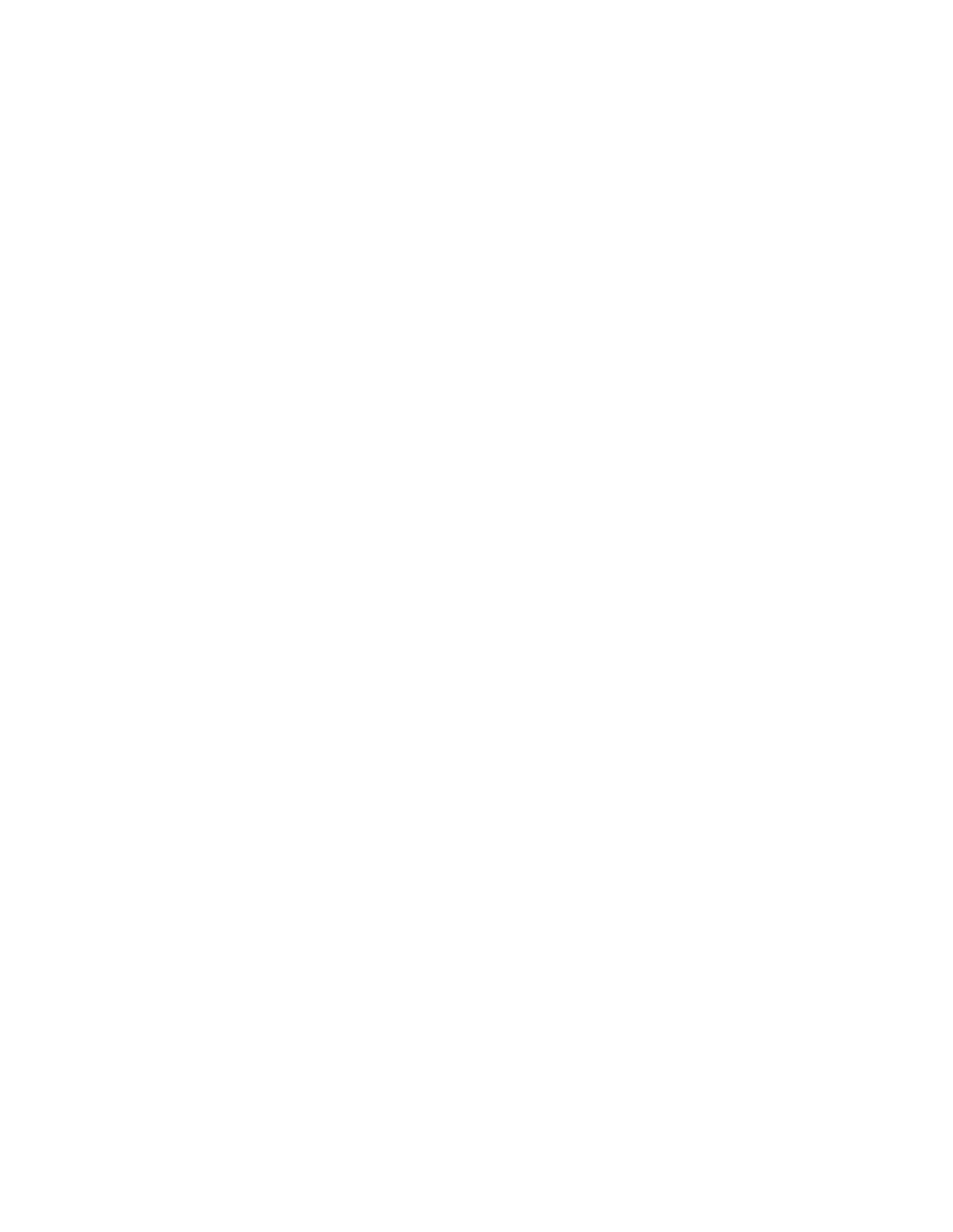APPENDIX XI: Annotated Bibliography

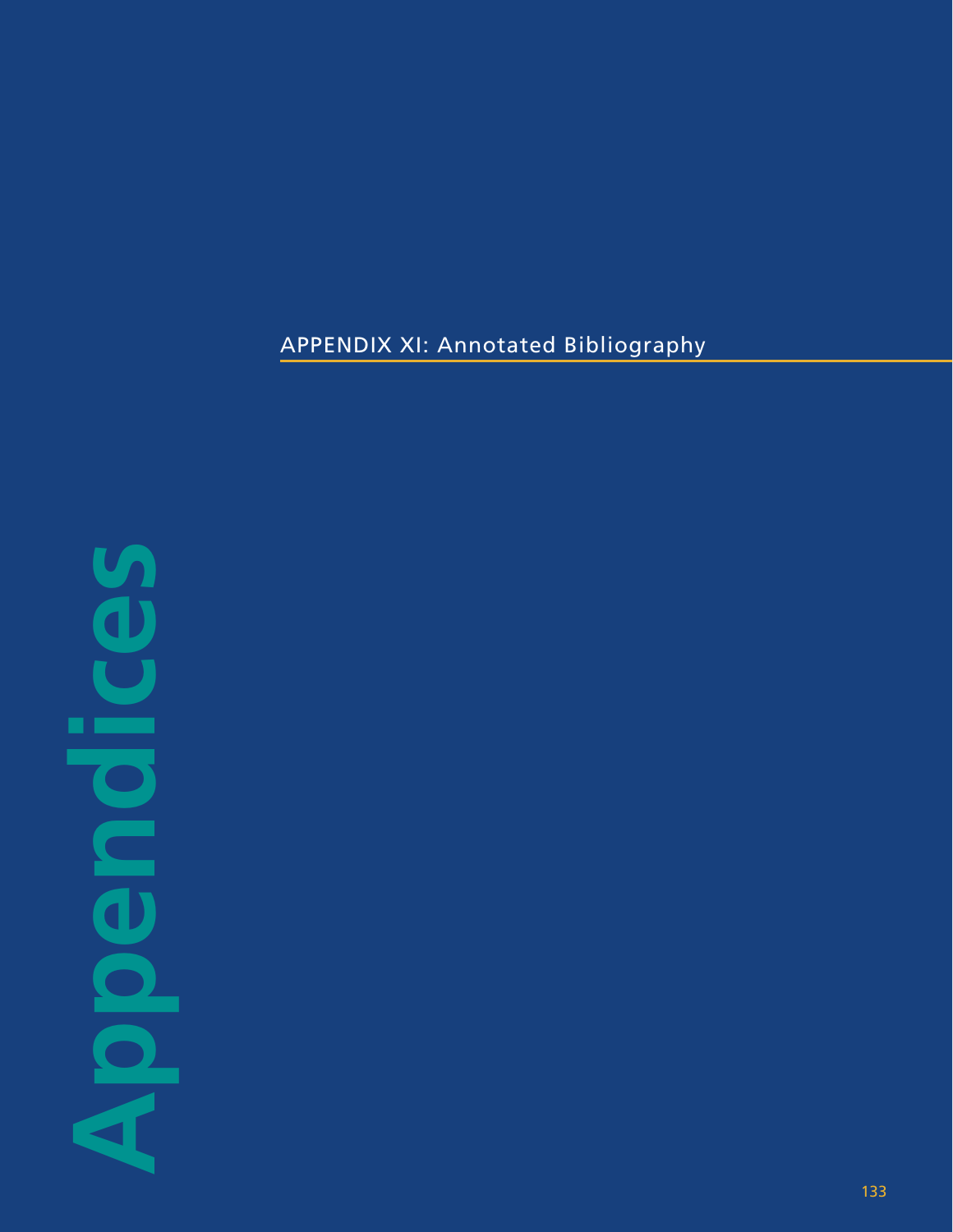Allegrante, J.R., Moon, R. W., Auld, E. M., & Gebbie, K. M. (2001). Continuing-education needs of the currently employed public health education workforce. American Journal of Public Health, 91(8), 1230-1234.

This article examined the needs of people currently employed in the public health education workforce. A panel was created to identify skills and competences that currently employed individuals in the public health workforce needed in order to effectively practice. The panel identified areas of critical competence that must be strengthened. These areas include computing and technology; business management and finance; communication; strategic planning; coalition building and leadership; evaluation; community health planning and development and cultural competence.

Amodeo, A.R. (2003). Commentary: Developing and retaining a public health workforce for the 21st century: Readiness for a paradigm shift to community-based public health. Journal of Public Health Management Practice. 9(6),  $500 - 503$ .

This commentary describes different efforts to reform the public health system and bring public health and medicine closer together. It profiles initiatives in California that link health departments and community-based organizations in an effort to improve community health, and recommends that further work be done in showing that community collaborations is a necessary next step to improve the health of communities.

## Andrulis, D. Delbanco, T. Avakian, L. and Shaw-Taylor, Y. Conducting a Cultural Competence Self-Assessment.

This article provides an overview and purpose for conducting an audit of an organization's cultural competence as well as the steps to follow in the self-assessment process. The authors identify 5 steps: Organization, Competing the Questionnaire (included in the article), Interviews, Evaluation of Results, and Report and Action. This article will help an organization evaluate where it sits within a "spectrum of cultural competence."

\*This article includes questions for interviews as well as a cultural competence questionnaire.

Betancourt, J.R., Green, A.R., & Carrillo, J.E. (2002). Cultural competence in health care: Emerging frameworks and practical approaches. The Commonwealth Fund, 1-27.

This article underscores the importance of cultural competence strategies as a way to address the disparities in access to and quality of health care across different racial and ethnic groups, and identifies barriers to culturally competent care. The authors conducted site visits to an academic, government, managed care and community health care programs to compare and contrast different models of cultural competence health care. The article includes detailed recommendations to achieve organizational cultural competence and systematic cultural competence drawn from research and site visits.

Brach, C. & Fraserirector, I. (2000). Can cultural competency reduce racial and ethnic health disparities? A review and conceptual model. Medical Care Research and Review. 57, 181-217.

This article identifies nine major cultural competency techniques which form a framework for how the health field can combat the negative health consequences that result from inadequate or no cultural competence. The techniques are: interpreter services, recruitment and retention policies, training, coordinating with traditional healers, use of community health workers, culturally competent health promotion, including family/community members, immersion into another culture, and administrative and organizational accommodations. The authors posit that cultural competency measures such as their nine techniques reduces racial and ethnic health disparities, but they note that further experimental study must be done.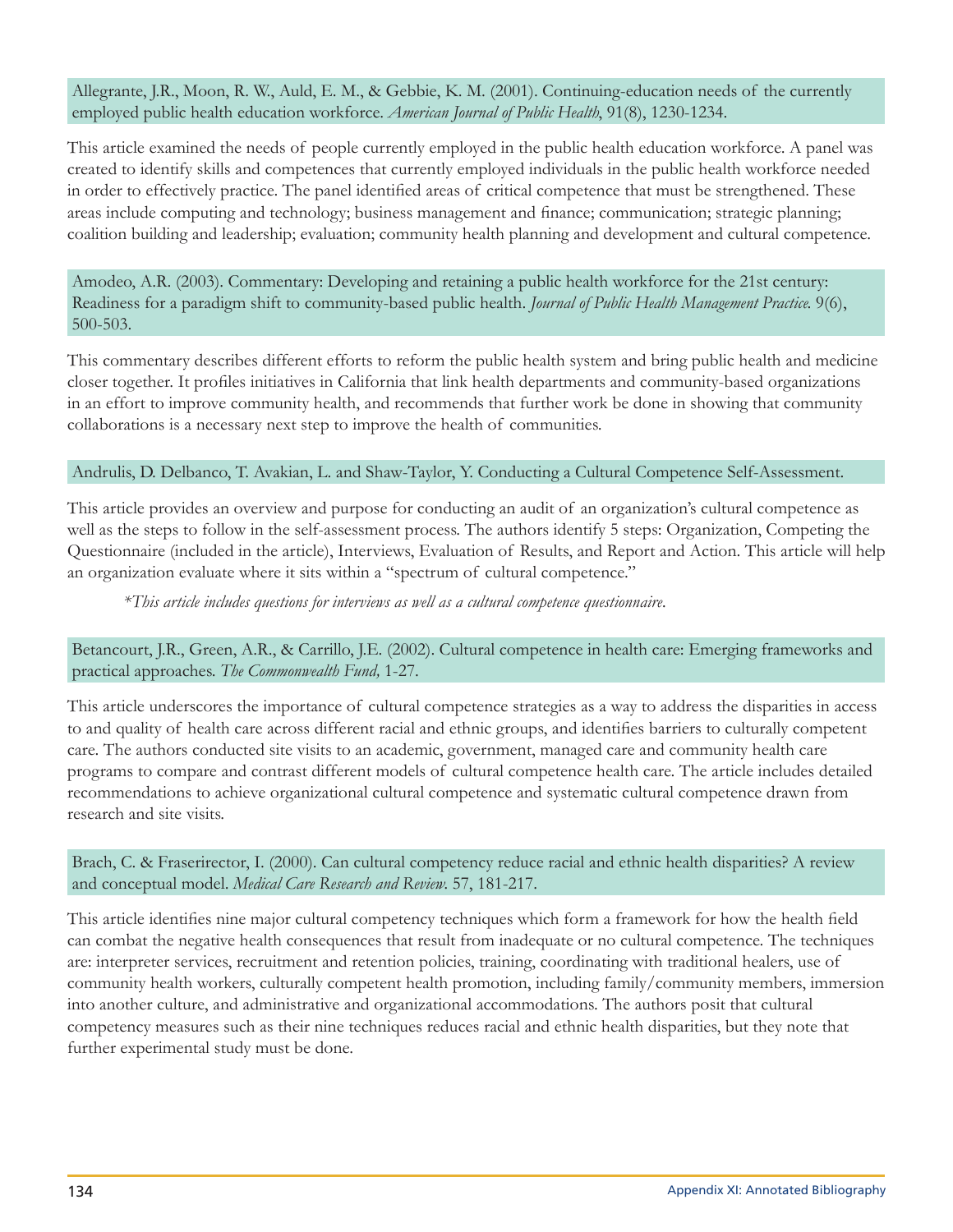Davies, H.T., Nutley, S.M., & Mannion, R. (2000). Organizational culture and quality of health care. Quality and Safety in Health care. http://qhc.bmjjournals.com/cgi/content/full/9/2/111. 2006 July 18.

With authors based in the UK health system, this article gives a perspective on how health care reform is being discussed outside of the USA. The authors assert that systemic change is necessary in order to improve the quality of healthcare, specifically by honoring the diversity of healthcare consumers and diversity in organizational culture. However, the authors propose that in order to revolutionize the quality of health care through cultural transformation, more specificity is needed regarding what type of organizational culture is most desirous.

Deschaine, J., E., & Schaffer, M.A. (2003). Strengthening the role of public health nurse leaders in policy development. Policy, Politics, & Nursing Practice, 4, 266 - 274.

This qualitative study identified and analyzed factors that affect public health nurses leaders and their ability to influence public health policy development. Factors that were examined, included political competencies, barriers to effective policy making, leadership support systems, and knowledge of the health policy-making process. Results indicated support for Longest's model of focusing on three phases of the public policy-making process. This includes policy formulation, policy implementation, and policy modification. Recommendations from this study include supporting growth in leadership and political competence, research skills, and preparation in policy development.

Dreachslin, J.L. (1999). Diversity leadership and organizational transformation: Performance indicators for health services organizations. Journal of Healthcare Management, 44(6), 427-439.

Based on case study research that document strategies of health service organizations striving to achieve competitive advantage through market positions as (racial and ethnic) diversity leaders, this article defines 5-part process and behaviorally based performance indicators for each. Some of the indicators described in this article are are pertinent to the Matrix of Workforce Competencies and Organizational Characteristics.

Goode, T.D., Jones, W., & Mason, J. (2002). A guide to planning and implementing cultural competence organizational self-assessment. National Center for Cultural Competence, Georgetown University Child Development Center, 1-6.

This article posits that in order to improve services in a culturally competent manner, tools are needed to assess the attitudes and needs of administrators, service providers and consumers. The National Center for Cultural Competence advocates for self-assessment as a means to accomplish this, and they outline the benefits of selfassessment, five guiding principles of self assessment, and steps for planning and implementing self-assessment.

Handler, A., Iseel, M., & Turnock, B. (2001). A conceptual framework to measure performance of the public health system. American Journal of Public Health, 91(8), 1235-1239.

This article presents ways to facilitate the measurement of public health system performance by using a unifying conceptual framework. An expert panel along with the Public Health Practice Program Office of the Centers for Disease Control and Prevention (CDC) developed this framework that consists of 5 interrelated components. These components are mission, structural capacity, processes, macro context, and outcomes. The article concludes that such an interconnected conceptual framework is recommended in order to provide a scientific base of the performance of the public health system performance.

Hutchinson, K.D., & Turnock, B.J. (2000). Feasibility of linking core function-related performance measures and community health outcomes. Center for Public Health Practice, 1-33.

This article examines the core function-related performance of Illinois local health jurisdictions in order to develop a methodology for examining relationships between public health practice and actual community health outcomes.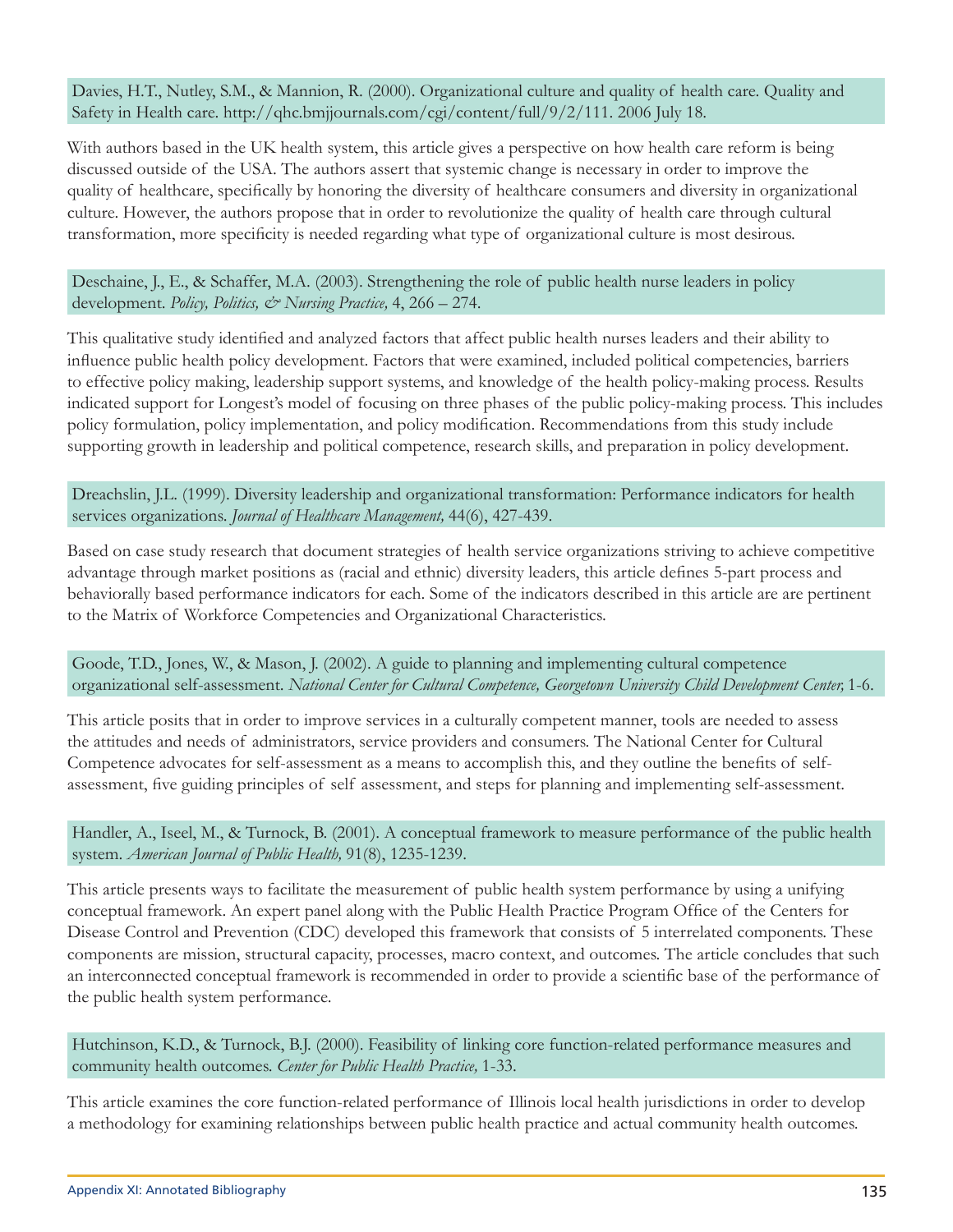Potentially generalizable findings include:

- Core function-related performance is dynamic and is sensitive to changes in local health jurisdiction leadership as well as the time cycle of the IPLAN (Illinois Project for Local Assessment of Need) process.
- Outcome measures that are sensitive to short-term interventions tend to be of greater value in linking local health jurisdiction core function-related performance to health outcomes.
- Impact measures and short-term outcome measures will be more useful in examining links between public  $\bullet$ health practice performance and community health outcomes than crude death rates.

The authors were unable to identify any positive association and suggest the need for further research on methods for examining the relationship between practice and health outcomes.

This article provides an assessment of Illinois's Project for Local Assessment of Need that links public health agencies with community partners in community health assessment and planning.

\*There is some overlap in indicators used with the broad skills areas in the BARHII matrix

Examples: includes community input and participation, analyze for determinants of health problems, incorporate public participation in planning, agency strategic plan is linked to community health action plan.

Iton, A. Transforming Public Health Practice to Address Health Inequities: Communicating with Staff. 2006 NACCHO annual conference.

This PowerPoint presentation includes the information from the Alameda County Health Status Report 2006 that explores health inequities and provides ways for ACPHD to address those inequities.

\*The presentation includes BARHII's own conceptual model of the factors influencing health inequities.

Lichtveld, M.Y., & Cioffi, J.P. (2003). Public health workforce development: progress, challenges, and opportunities. Journal of Public Health Management Practice, 9(6), 443-450.

This article summarizes The Third Annual Public Health Workforce Development Meeting that was held in January 2003 to facilitate implementing a national action agenda to strengthen the public health infrastructure. The framework for action consists of 6 elements which include identifying competencies, developing related curriculum, monitoring workforce composition, providing individual and organizational incentives to ensure competency development, designing an integrated life-long learning delivery system, conducting evaluation and research and assigning financial support. Priorities for competency development within the field were reached due to the meeting.

Kretzmann, J. & McKnight, J. (1993). Building communities from the inside out: A path towards finding and mobilizing a community's assets. Institute for Policy Research at Northwestern University-Evanton, IL.

This guide examines how troubled communities within the United States have become successful with the help of their local leaders. The authors of this guide refer to the process used for these community transformations as "assetbased community development" in which leaders focus on the strengths of their communities and ask them what they can do to help, in contrast to what does the community need. The guide provides summaries of lessons learned from community building initiatives within the United States that have been successful. In addition, suggestions are provided about what local communities can start to do to begin their own asset-based developmental changes.

Magyary, D.L., & Brandt, P. (2005). A leadership training model to enhance private and public service partnerships for children with special healthcare needs. Infants and Young Children, 18(1), 60-71.

This article provides an assessment of a Department of Health and Human Services (DHHS) nursing training grant model of leadership for private-public partnerships in area of children with special healthcare needs. The training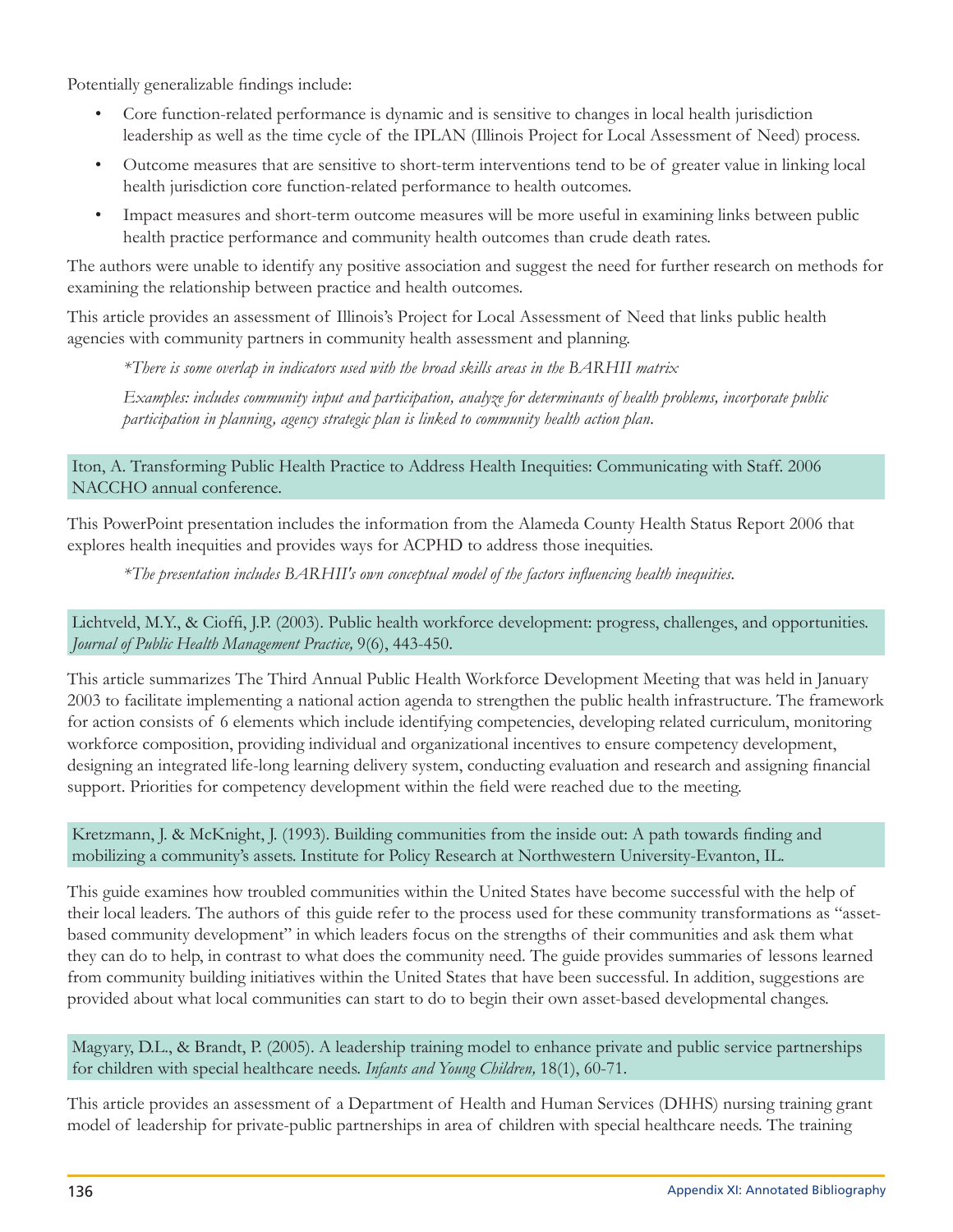grant's culturally competent leadership model includes dimensions of multicultural competency, complexity of human development and diversity, and social-political responsibility and activism. Cultural competence is a necessary leadership quality in order for the 4 levels of health care services from the Maternal Child Healthcare Service Pyramid model to be successful.

Mayer, J.P. (2003). Are the public health workforce competencies predictive of essential service performance? A test at large metropolitan local health department. Journal of Public Health Management Practice, 9(3), 208-213.

This article examined the association between competency and essential service job performance within the public health workforce. In 1999, 420 employees of local health departments participated in a cross-sectional survey. The survey consisted of cultural, program development, analytic and communication competencies that were adapted from a report that was an early version for the Council on Linkages competency set (this was before the 2001 official release of the instrument). The framework for job performance measures was created using ten essential services of public health. The Lewin group report commissioned by the Assistant Secretary of Health for Program Evaluation of the U.S. Department of Health and Human Services was used as bases for four to nine items represented in each essential service. Support for core competencies as a foundation for training program content was found, however a larger role of other organizations, individuals and community influence was also accounted for.

\*This article includes three cultural competency questions as part of their survey for competency measurement.

Mays, G. P., McHugh, M. C., Shim, K., Perry, N., Lenaway, D., Halverson, P. K., & Moonesinghe, R. (2006). Institutional and Economic Determinants of Public Health System Performance. American Journal of Public Health,  $(96)3, 523 - 531.$ 

This article examines how the institutional, financial, and community characteristics of local public health delivery systems affect the availability and quality of public health services. The authors use multivariate, linear, and nonlinear regression models that showed significant effects of public health system size, financial resources, and organizational structure on the performance of those systems. Staffing levels and community characteristics also affected performance of selected services. The authors recommend improving performance by reconfiguring the organization and financing of public health systems through consolidation and enhancement of intergovernmental coordination.

McAlearney, A.S., Fisher, D., Heiser, D., Robbins, D., & Kelleher, K. (2005). Developing effective physician leaders: Changing cultures and transforming organizations. Hospital topics: Research and Perspectives on Healthcare, 83, 11–18.

The cultures of clinical care and organizational management often clash. Medical culture emphasizes autonomous, reactive, quick decision-making that is focused on individual patients whereas managerial culture emphasizes collaboration and pro-active problem-solving that is systems-oriented. These differences are largely a result of different types of training and different methods of advancement in each field. This article examines how one successful physician leadership development program promotes transformational organizational change by educating physicians about organizational leadership. The assessed program included the components of careful curriculum design, program monitoring, and opportunities to apply new skills in practice.

Ministry for Children and Families. Cultural Competency Assessment Tool. Vancouver Ethnocultural Advisory http://www.mcf.gov.bc.ca/publications/cultural\_competency/assessment\_tool/tool\_index1.htm

This article is a comprehensive tool intended to assist the Vancouver region of the Ministry for Children and Families and community based agencies of all sizes in the Vancouver area in becoming more culturally competent. The tool is meant to be used as a way to identify strengths and weaknesses, and to develop an action plan for improvement.

\*This article includes a cultural competence assessment tool.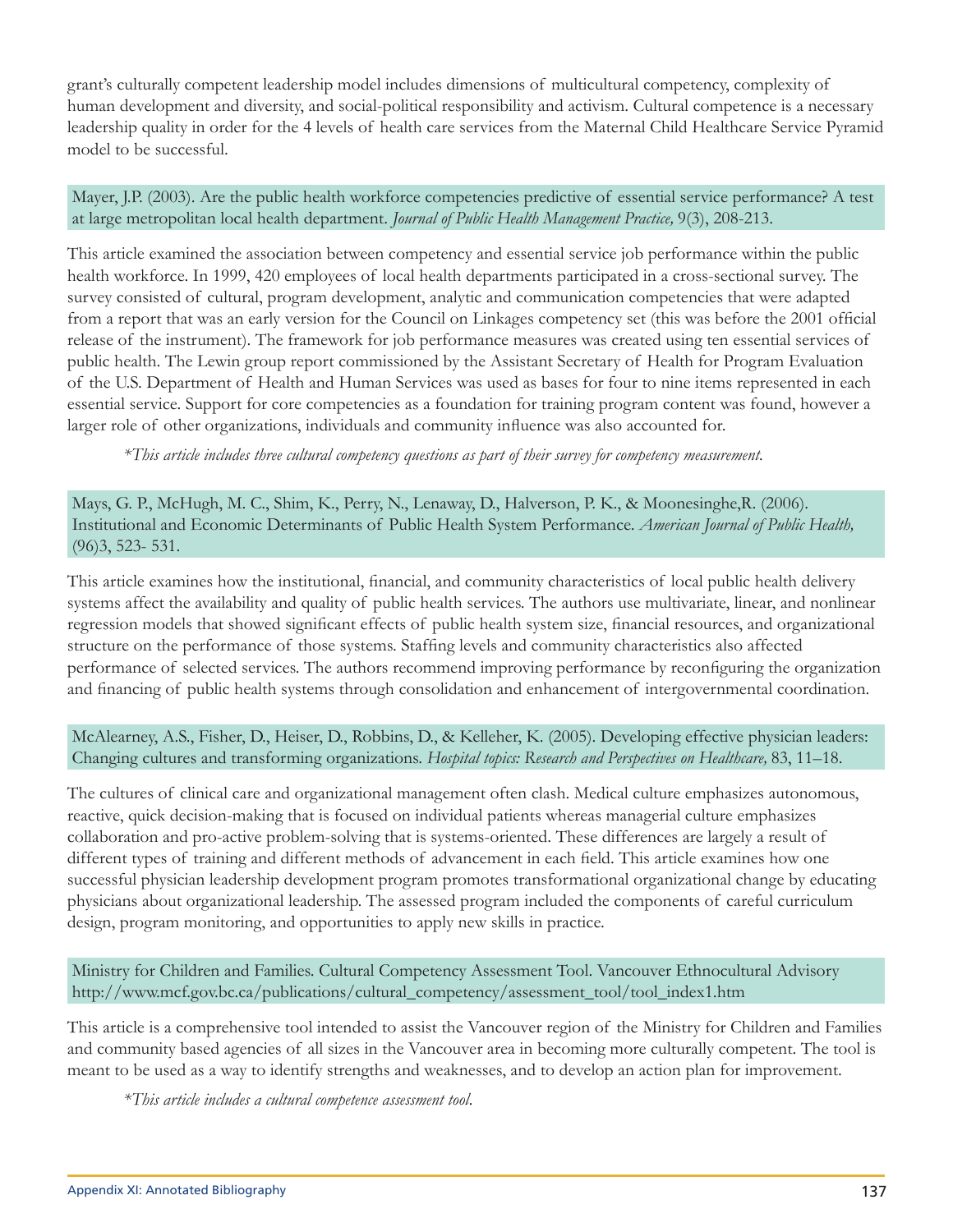National Association of County and City Health Officials (2006). Tackling health inequities through public health practice: A handbook for action. Retrieved June 30, 2007, from Alameda County Public Health Department Website: http://www.acphd.org/AXBYCZ/Admin/DataReports/ood\_naccho\_handbook.pdf

This publication provides a variety of suggested approaches to help transform the public health departmental structures, public health practice and the inequalities in health practices due to various social conditions. The document focuses on restructuring the culture, organization, and daily work of people in the public health field. Cases studies and a conceptual framework are presented to help local health departments be prepared to face challenges from a social justice perspective.

Organizational Self Assessment subset of the AIDS Education and Training Center (AETC) Cultural Competence and Multicultural Care Workgroup. Cultural Competency Organizational Self Assessment (OSA) Question Bank.

This question bank is founded primarily on the Culturally and Linguistically Appropriate Services (CLAS) standards in healthcare as published on December 22, 2000. The OSA subgroup reviewed hundreds of questions included in the Department of Health and Human Services, Office of Minority Health (OMH) guide for implementing CLAS standards, identified questions most appropriate to AETC work, and chose a small number of questions to include in the final version of the Cultural Competency OSA Question Bank. Questions were grouped into themes that became the six modules in this Question Bank.

This article includes cultural competency questions grouped into six modules: Client and Community Input, Diverse and Culturally Competent Staff, Evaluation and Data Management, Language and Interpreter Services, Organizational Policies and Procedures, and Client and Provider Relations.

Potter, M.A., Ley, C.E., Eggleston, M.M., & Dunman, S. (2003). Evaluating workforce development: Perspective, processes and lessons learned. Journal of Public Health Management Practice, 9(6), 486-495.

This article summarizes an evaluation of a competency based on a training course in an urban health department. Due to the high interest in five stakeholders (public health agencies, federal funders, trainers, academic research and trainees) The evaluation consisted of a baseline assessment of organizational capacity by agency, demographic data on trainees, pre/post training inventory beliefs and attitude followed by post-training satisfaction survey, 9 month post-training survey and discussion of learning usefulness and organizational impact as desired by academic research and trainers.

Poulton, B. & McCammon, V. (2007). Measuring self-perceived public health nursing competencies using a quantitative approach. Nurse Education Today, 27, 238-246.

Public health nurses make invaluable contributions to the field of public health. While much attention has been paid to developing competency frameworks and theory related to public health nursing, tool development for the self-assessment of those competencies has been neglected. This article tests a self-assessment tool for public health nursing competencies on a cohort of nursing students in the United Kingdom. Students completed pre- and post-program self-assessments. Results indicate significant improvements in students' self-perceived public health competencies after completing the program. The authors conclude that their tool is valid for self-assessment of public health nursing competencies.

Putsch, R., SenGupta, I., Sampson, A., & Tervalon, M. (2003). Reflections on the CLAS standards: best practices, innovations and horizons.

This article investigates five public health sites to report on best practices in the field that are consistent with the National Standards for Culturally and Linguistically Appropriate Services (CLAS) in Health Care. Profiles of the five sites illustrate how organizations bring CLAS standards to life through innovative community-specific practices.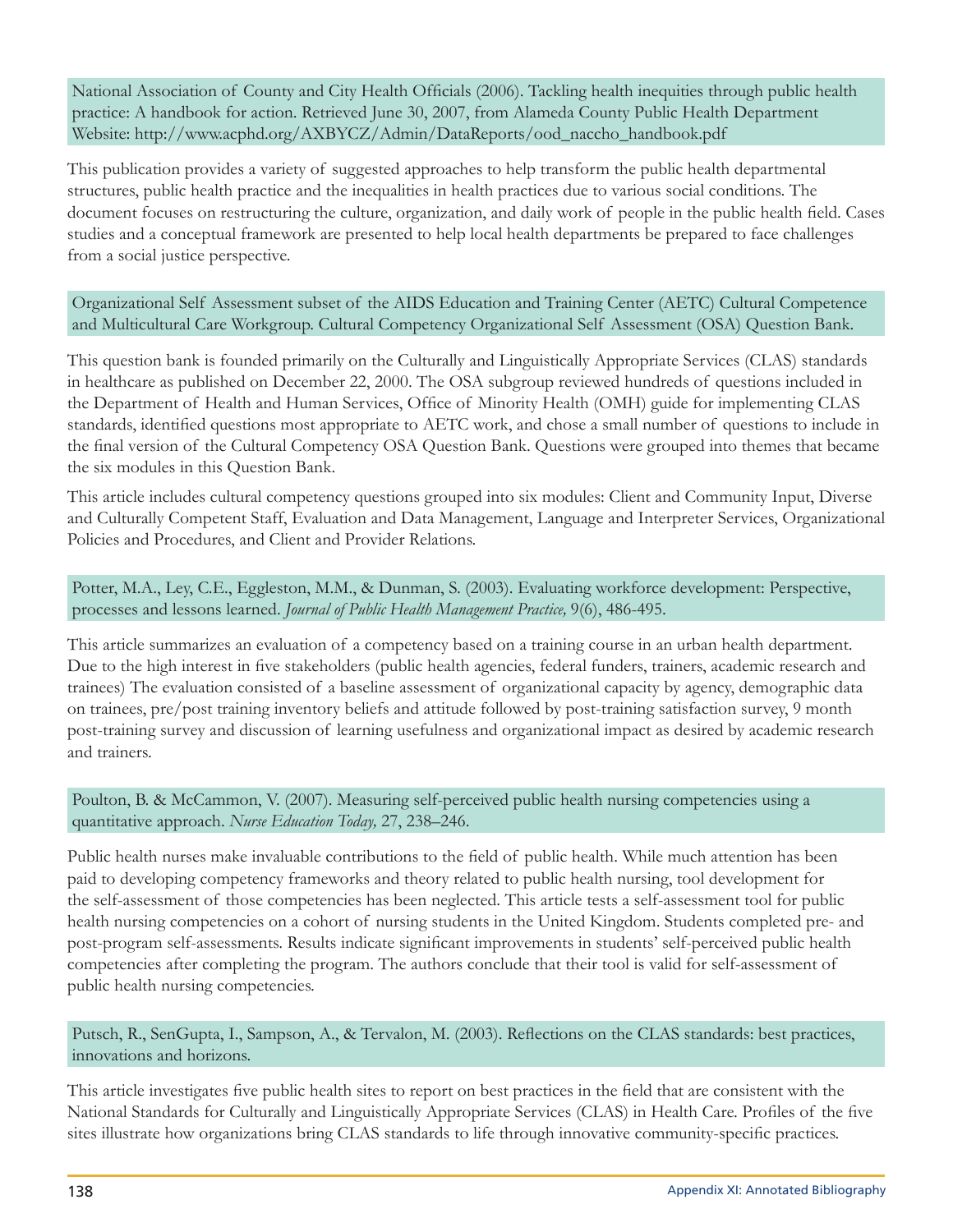Best practices include:

- Community-driven programs with community control
- Providing linguistically appropriate care to Limited-English Proficiency (LEP) and English speaking  $\bullet$ populations; historical and contextual diversity find many forms of linguistic expression. For this reason, programs often consider background, life experience and culture in matching programs, providers and patients.
- Themes of relationship and trust raised and woven into programs  $\bullet$

Putsch, R.W. & Pololi, L. (2004). Distributive justice in American healthcare: Institutions, power, and equitable care of patients. The American Journal of Managed Care, 10, 45-53.

This article examines the widespread inequality in the American healthcare system, which may be permitted and supported by institutional structures, and the inequalities based on race, gender, ethnicity and poverty. Factors that contribute to these inequalities include institutional power and cost and finance of American healthcare. Bias made in decision making by healthcare practitioners, clinical training environments linked to abuse of patients and coworkers, politics and healthcare provider ethnicity increase these inequalities within the healthcare system.

Scutchfield, F.D, Knight, E., Kelly, A.V., Bhandari, M.W., & Vasilescu, I.P. (2004). Local public health agency capacity and its relationship to public health system performance. Journal of Public Health Management Practice, 10(30), 204-215.

Local public health agency capacity characteristics that are related to local public health systems' performance scores on the CDC's National Public Health Performance Standard Program assessment instrument were identified in this article. A sample of 152 jurisdictions were obtained from three states performances scores from a test version of the National Public Health Performance Standards instrument (5b) from county and city/county jurisdictions that were matched to organizational capacity data from the 1997 National Association of County and City Health Officials profile of health departments. Results indicated that public health agency capacities in areas of organizational leadership, funding, and certain non-provider partnerships were significantly related to public health system performance.

National Standards for Culturally and Linguistically Appropriate Services in Health Care. (2001). U.S. Department of Health and Human Services Office of Minority Health.

This report outlines 14 different standards for health care providers that would support a consistent and comprehensive approach for a more culturally and linguistically competent health care system. These 14 standards include themes such as Culturally Competent Care (Standards 1 -3), Language Access Services (Standards 4 – 7), and Organizational Supports for Cultural Competence (Standards 8 – 14).

Weech-Maldonado, R. (2002). Racial/ethnic diversity management and cultural competency: The case of Pennsylvania hospitals. Journal of Healthcare Management, 47(2), 111-126.

Data in 2000 were pulled from the National Consumer Assessment of Health Plans (CAHPS) Benchmarking Database 3.0 to examine adults enrolled in Medicaid managed care plans in 14 states. The study examined whether race/ethnicity and language varied consumer reporting and rating of care of Medicaid managed care plans. Items examined included global rating items such as personal doctor, health care, health plan, and specialists. Multi-items reports of care such as getting needed care, provider communication, plan service, staff helpfulness, and timeliness of care were also rated. Overall, adults who were racial/ethnic and linguistic minorities reported receiving worse care than whites. Worse care was also reported for those who were linguistic minorities compared to those who were racial/ethnic minorities. The authors recommend that quality improvement efforts should be made in disparities in access to care for linguistic and racial/ethnic minorities.